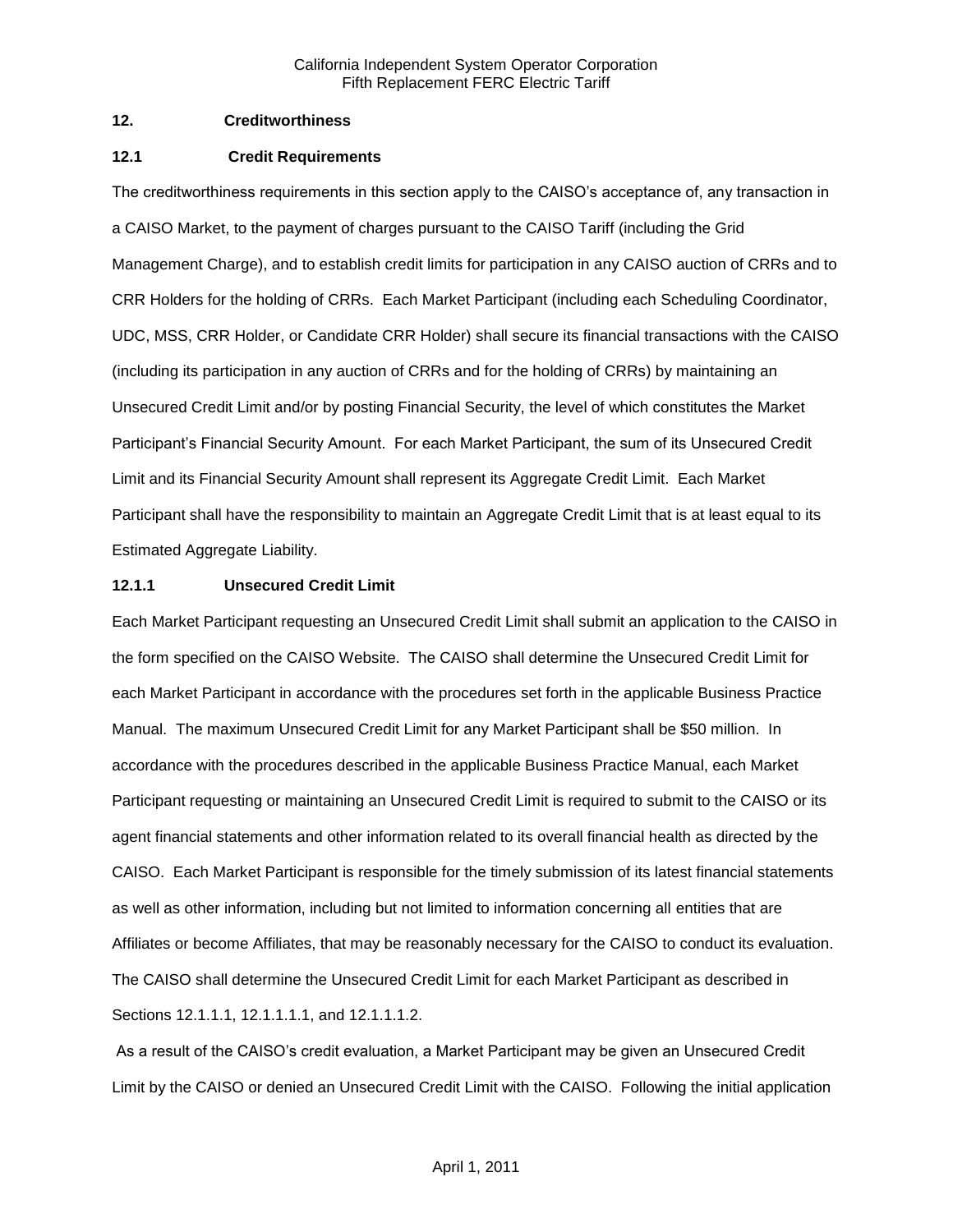and the establishment of an Unsecured Credit limit, the CAISO will review each Market Participant's Unsecured Credit Limit on a quarterly basis, unless that entity does not prepare quarterly statements, in which case the review will occur on an annual basis, and no entity shall be required to submit a new application. In addition, the CAISO may review the Unsecured Credit Limit for any Market Participant whenever the CAISO becomes aware of information that could indicate a Material Change in Financial Condition. In the event the CAISO determines that the Unsecured Credit Limit of a Market Participant must be reduced as a result of a subsequent review, the CAISO shall notify the Market Participant of the reduction, and shall, upon request, also provide the Market Participant with a written explanation of why the reduction was made.

### **12.1.1.1 Unsecured Credit Limit Calculation**

An Unsecured Credit Limit (UCL) for each Market Participant that is a Rated or Unrated Public/Private Corporation, a Rated or Unrated Governmental Entity, or a Local Publicly Owned Electric Utility and that requests an Unsecured Credit Limit is calculated as follows:

- 1. For each Rated Public/Private Corporation, the Unsecured Credit Limit is the lesser of \$50 million or an amount equal to the Market Participant's Tangible Net Worth multiplied by a calculated percentage of Tangible Net Worth. The Tangible Net Worth percentage is comprised of fifty percent (50%) of the Market Participant's lowest credit agency issuer rating and fifty percent (50%) of the Moody's KMV Equivalent Rating, if reasonably applicable. If a Moody's KMV Equivalent Rating is not reasonably applicable, the Tangible Net Worth percentage is comprised of one hundred percent (100%) of the Market Participant's lowest credit agency issuer rating.
- 2. For each Unrated Public/Private Corporation, the Unsecured Credit Limit is the lesser of \$50 million or an amount equal to the Market Participant's Tangible Net Worth multiplied by a calculated percentage of Tangible Net Worth. The Tangible Net Worth percentage is comprised of one hundred percent (100%) of the Moody's KMV Equivalent Rating.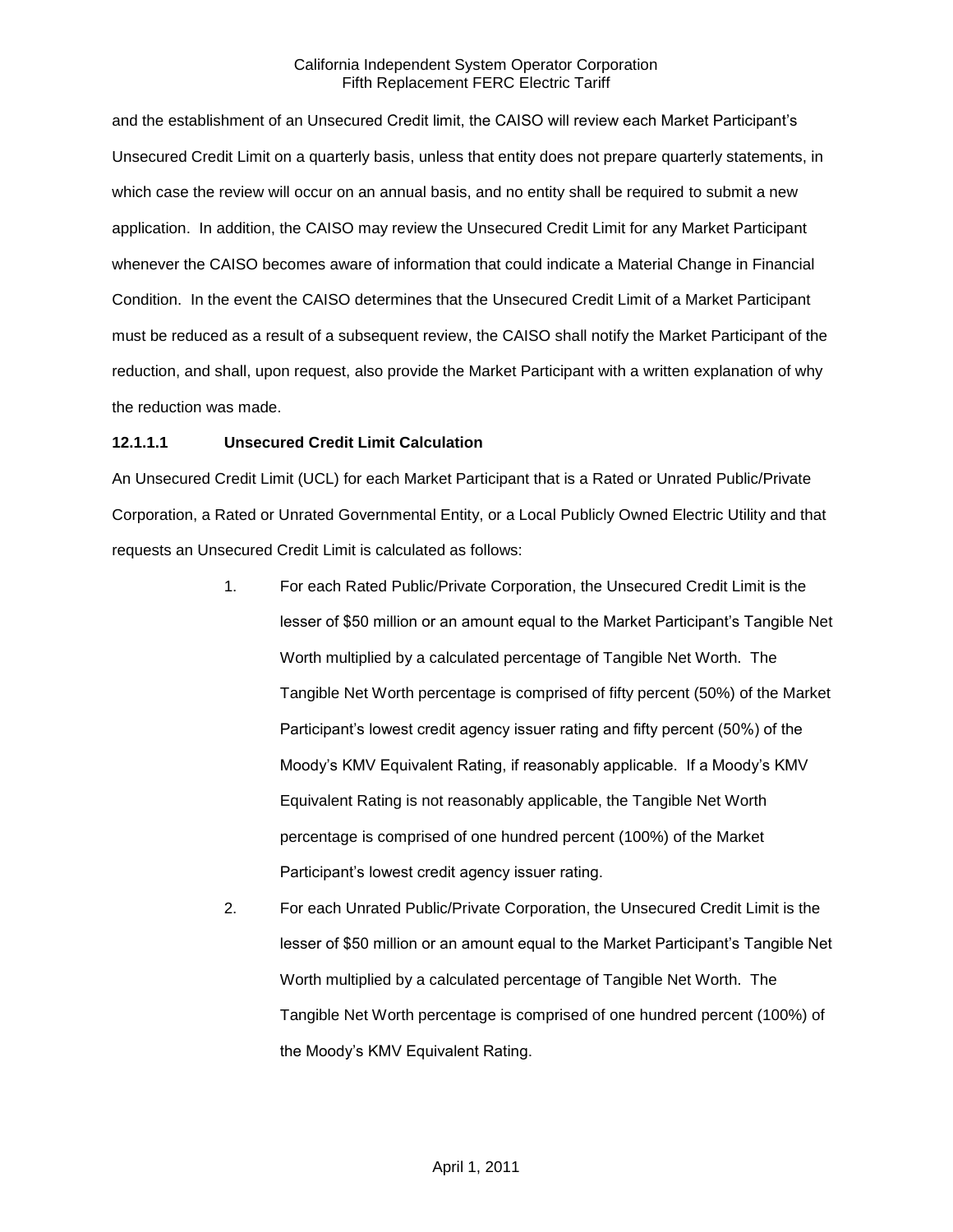- 3. For each Rated Governmental Entity, the Unsecured Credit Limit is the lesser of \$50 million or an amount equal to the Market Participant's Net Assets multiplied by a calculated percentage of Net Assets. The Net Assets percentage is comprised of one hundred percent (100%) of the Market Participant's lowest credit agency issuer rating.
- 4. (a) For each Unrated Governmental Entity other than one that receives appropriations from the federal government or a state government, the Unsecured Credit Limit is the lesser of \$50 million or an amount equal to a specified percentage of the Market Participant's Net Assets if the Market Participant has a minimum of \$25 million in Net Assets and its Times Interest Earned, Debt Service Coverage and Equity to Assets ratios (as those ratios are defined in the applicable Business Practice Manual) meet or exceed minimums specified in the applicable Business Practice Manual.

(b) For each Unrated Governmental Entity that receives appropriations from the federal government or a state government, the Unsecured Credit Limit is the lesser of \$50 million or the amount appropriated by the federal or relevant state government for the purpose of procuring Energy and Energy-related products and services for the applicable fiscal year. The Unrated Governmental Entity seeking to establish an Unsecured Credit Limit pursuant to this section shall provide documentation establishing its annual appropriations.

5. A Local Publicly Owned Electric Utility with a governing body having ratemaking authority that has submitted an application for an Unsecured Credit Limit shall be entitled to an Unsecured Credit Limit of \$1 million without regard to its Net Assets. Such Local Publicly Owned Electric Utility shall be entitled to request an Unsecured Credit Limit based on Net Assets as provided in Section 12.1.1.1(3) or 12.1.1.1(4) in order to establish an Unsecured Credit Limit as the greater of \$1 million or the amount determined as provided in this Section 12.1.1.1(5). A public entity that is not a Local Publicly Owned Electric Utility is not entitled to an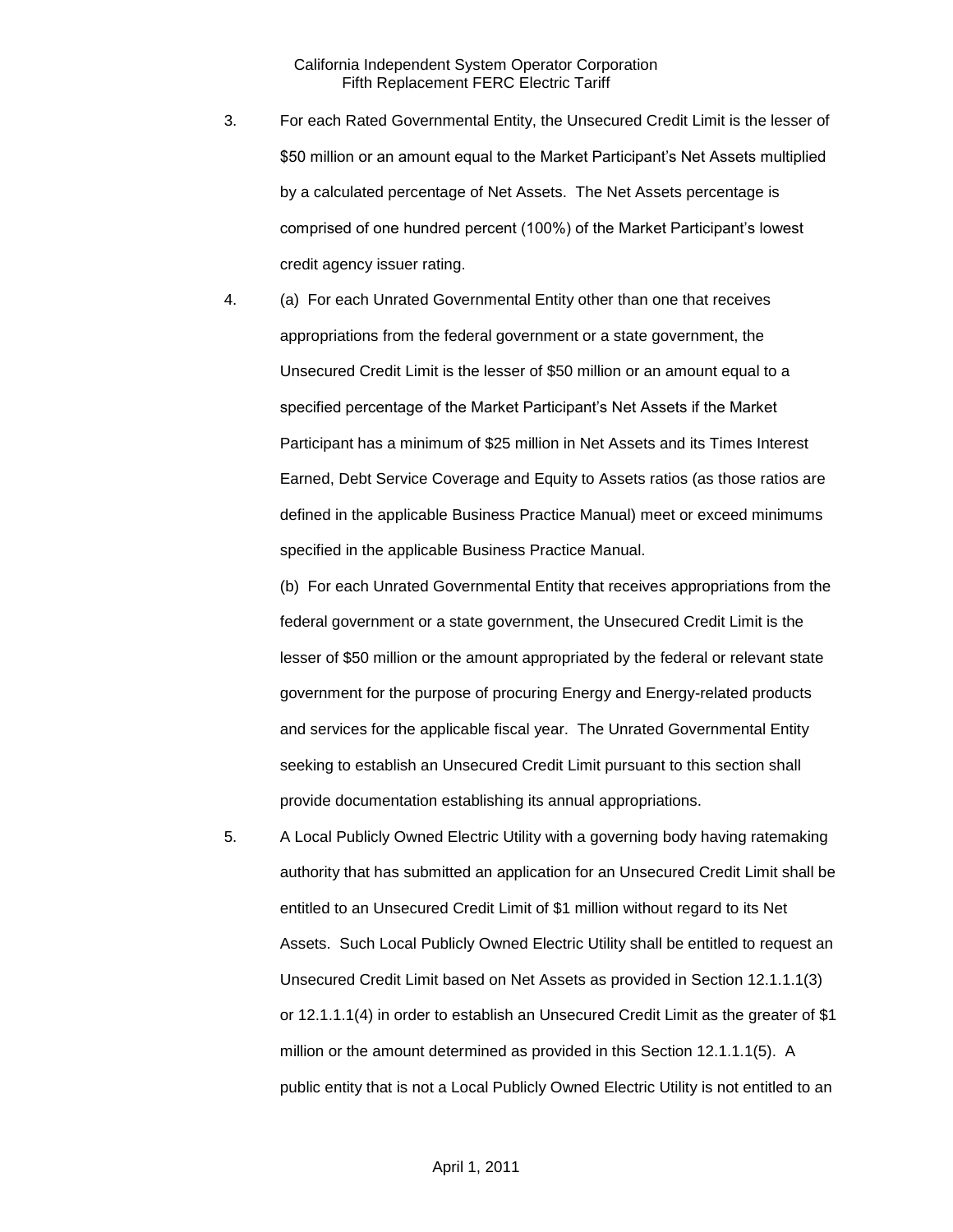Unsecured Credit Limit of \$1 million under this Section 12.1.1.1(5) but may seek to establish an Unsecured Credit Limit as provided in any other provision of the CAISO Tariff that may apply.

Public entities, including Local Publicly Owned Electric Utilities, that operate through a Joint Powers Agreement, or a similar agreement acceptable to the CAISO with the same legal force and effect, shall be entitled to aggregate or assign their Unsecured Credit Limits subject to the following limitations and requirements. A public entity that is a party to a Joint Powers Agreement or similar agreement and that is also participating independently in the CAISO Markets with an established Unsecured Credit Limit shall not be entitled to assign or aggregate any portion of its Unsecured Credit Limit that the public entity is using to support financial liabilities associated with its individual participation in the CAISO Markets. A Local Publicly Owned Electric Utility that operates through a Joint Powers Authority or similar agreement that desires to aggregate a portion of its Unsecured Credit Limit that is equal to or less than \$1 million with one or more other Local Publicly Owned Electric Utilities that operate through that Joint Powers Agreement or similar agreement or to assign a portion of its Unsecured Credit Limit that is equal to or less than \$1 million to the Joint Powers Authority shall be entitled to do so. A Local Publicly Owned Electric Utility that operates through a Joint Powers Agreement or similar agreement that desires to aggregate its Unsecured Credit Limit with one or more other Local Publicly Owned Electric Utilities that operate through that Joint Powers Agreement or similar agreement or to assign a portion of its Unsecured Credit Limit to the Joint Powers Authority that exceeds \$1 million, and any public entity that is not a Local Publicly Owned Electric Utility that operates through a Joint Powers Agreement or similar agreement that desires to aggregate its Unsecured Credit Limit with one or more other Local Publicly Owned Electric Utilities that operate through that Joint Powers Agreement or similar agreement or to assign any portion of its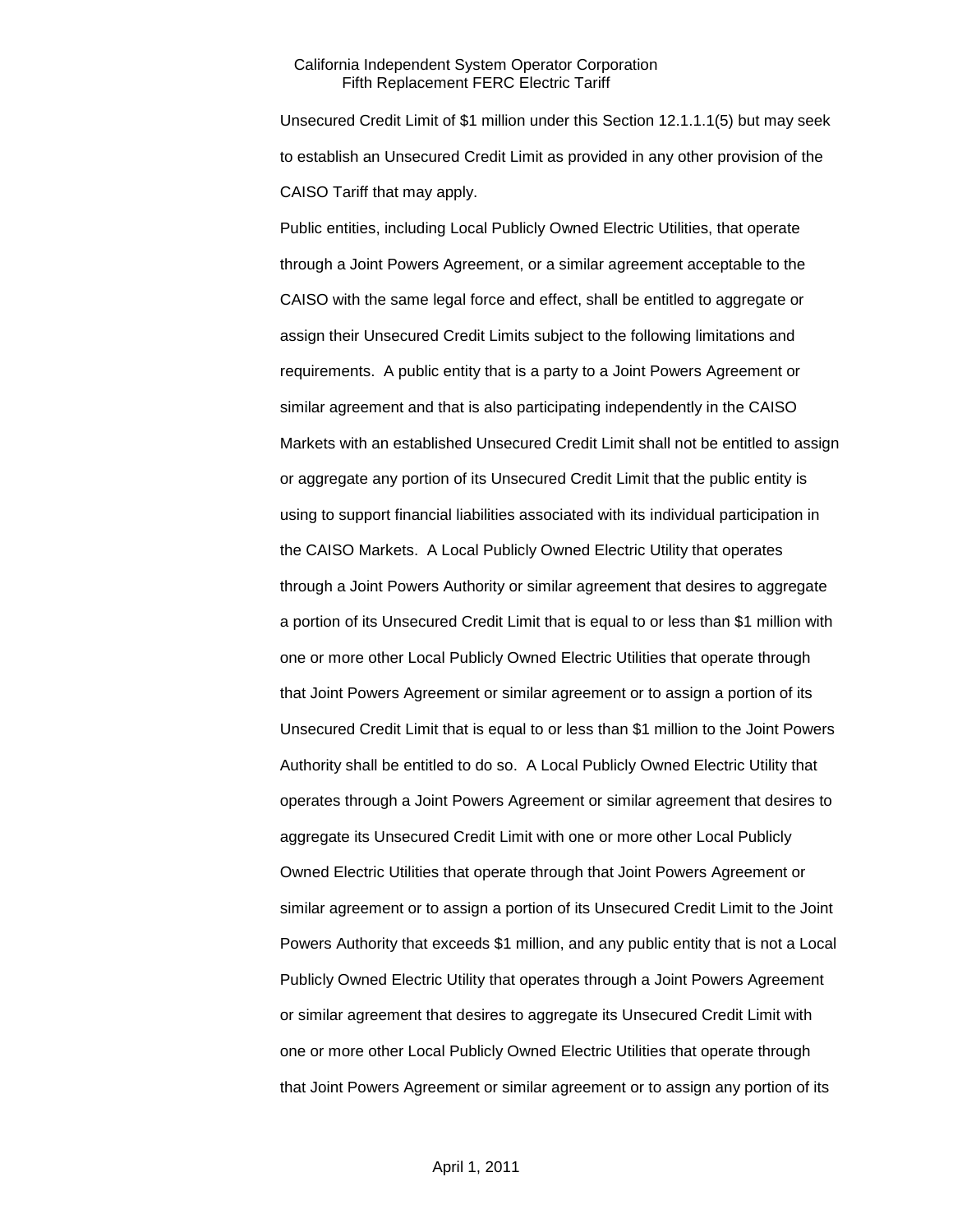Unsecured Credit Limit to the Joint Powers Authority, shall provide documentation that is acceptable to the CAISO and that demonstrates the Local Publicly Owned Electric Utility or public entity will assume responsibility for the financial liabilities of the Joint Powers Authority associated with the assigned or aggregated portion of the Unsecured Credit Limit. Such documentation may include a guaranty or similar instrument acceptable to the CAISO.

Unsecured Credit Limits established pursuant to this Section 12.1.1.1 shall be subject to the CAISO's consideration of the same qualitative factors that apply to all Market Participants as set forth in Section 12.1.1.2 and, accordingly, the CAISO may adjust their Unsecured Credit Limits pursuant to Section 12.1.1.

### **12.1.1.1.1 Maximum Percentage of Tangible Net Worth and Net Assets**

For Rated and Unrated Public/Private Corporations or Rated Governmental Entities, the maximum percentage of Tangible Net Worth or Net Assets is 7.5 percent (7.5%) for the highest quality firms; that is, those Market Participants who maintain the highest Moody's KMV Equivalent Rating and/or highest credit agency issuer rating. The percentage of Tangible Net Worth or Net Assets that a Market Participant qualifies for will be reduced as its credit risk increases as determined by having a lower Moody's KMV Equivalent Rating and/or lower credit agency issuer rating.

For Unrated Governmental Entities, the CAISO may provide an Unsecured Credit Limit of up to five percent (5%) of Net Assets.

With respect to either of these potential maximum percentages, a lesser amount of unsecured credit may be granted if the CAISO becomes aware of information related to a Material Change in Financial Condition or other significant information that presents a significant risk to the creditworthiness of the entity.

# **12.1.1.1.2 Unsecured Credit Limit Calculation Steps**

A six-step process is used to determine Unsecured Credit Limits for Market Participants that are Rated Public/Private Corporations, Unrated Public/Private Corporations, and Rated Governmental Entities.

> Step 1 – If the Market Participant has a credit rating(s) from one or more of the Nationally Recognized Statistical Rating Organizations, verify the rating(s) with the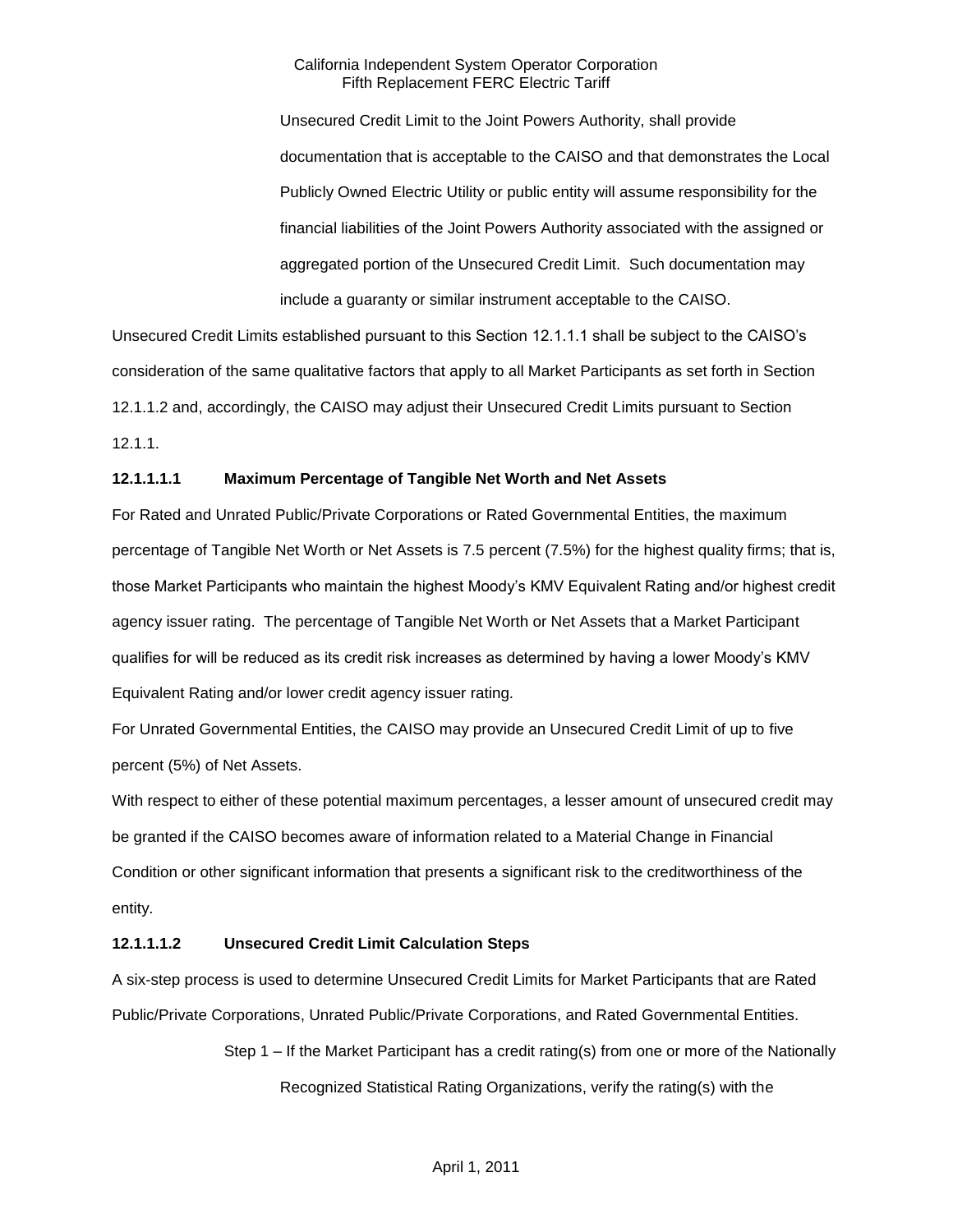appropriate organization. Regardless of the number of ratings available, the lowest rating will be used for purposes of determining the percentage of Tangible Net Worth or Net Assets.

- Step 2 –Obtain the Market Participant's Moody's KMV Equivalent Rating.
- Step 3 Calculate the percentage of Tangible Net Worth or Net Assets based on the entity type as described in Section 12.1.1.1.
- Step 4 Calculate the Market Participant's Tangible Net Worth or Net Assets.
	- (a) Tangible Net Worth for Rated or Unrated Public/Private Corporations equals total assets minus assets (net of any matching liabilities, assuming the result is a positive value) the CAISO reasonably believes to be restricted or potentially unavailable to settle a claim in the event of a default (examples include restricted assets and Affiliate assets) minus intangible assets (i.e., those assets not having a physical existence such as patents, trademarks, franchises, intellectual property, and goodwill) minus derivative assets (net of any matching liabilities, assuming the result is a positive value) minus total liabilities.
	- (b) Net Assets for Rated Governmental Entities equals total assets minus assets (net of any matching liabilities, assuming the result is a positive value) the CAISO reasonably believes to be restricted or potentially unavailable to settle a claim in the event of a default (examples include restricted assets) minus total liabilities.
- Step 5 Calculate the Market Participant's intermediate Unsecured Credit Limit.
	- (a) intermediate Unsecured Credit Limit = Tangible Net Worth \* percentage of Tangible Net Worth for Rated or Unrated Public/Private Corporations
	- (b) intermediate Unsecured Credit Limit = Net Assets \* percentage of Net Assets for Rated Governmental Entities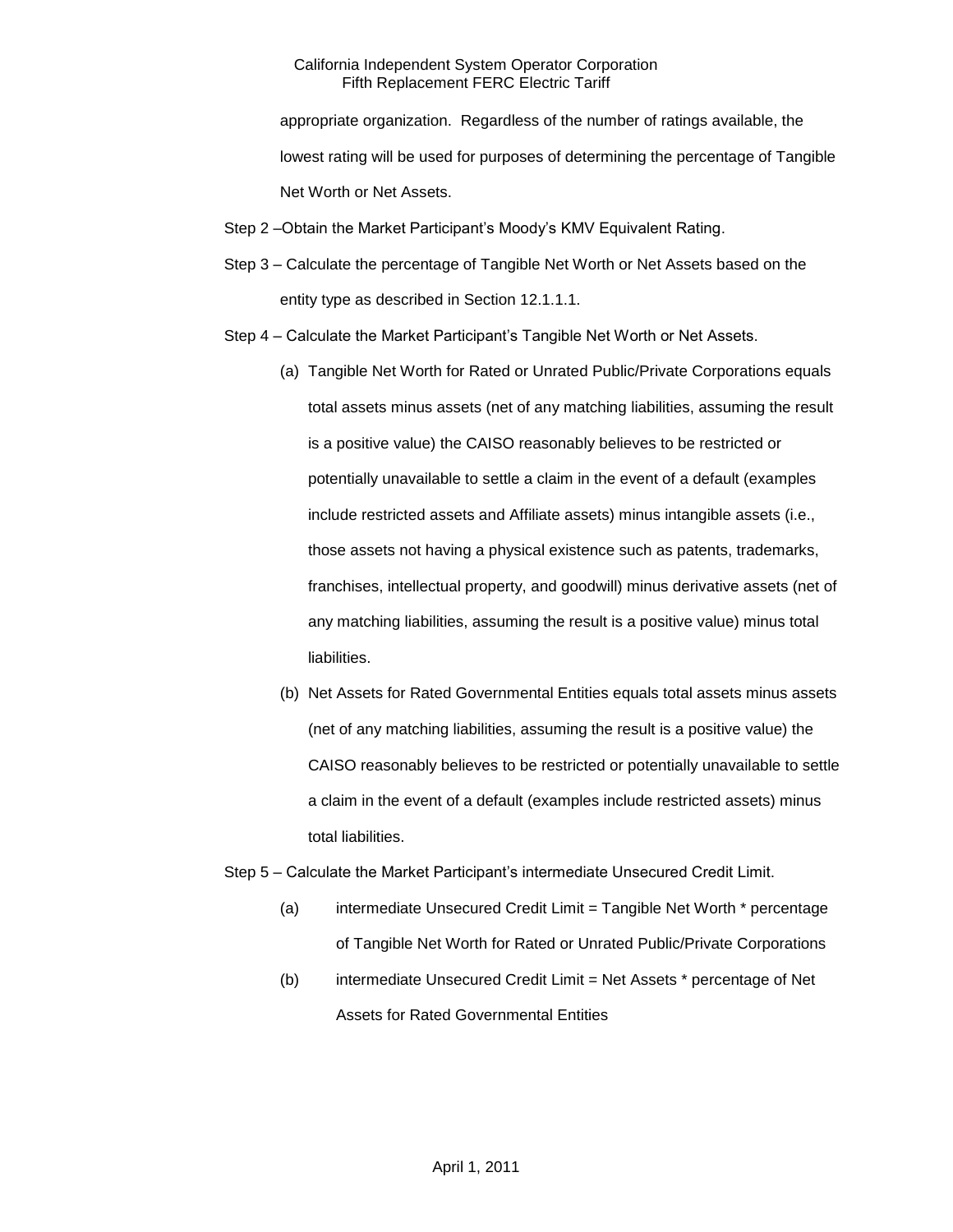- Step 6 Adjust the intermediate Unsecured Credit Limit downward, if warranted based on the CAISO's review of qualitative and quantitative credit strength indicators in Section 12.1.1.2.
	- (a) Final Unsecured Credit Limit = intermediate Unsecured Credit Limit from Step 5 \* (0 - 100%)

# **12.1.1.2 Credit Strength Indicators**

In determining a Market Participant's Unsecured Credit Limit, the CAISO may rely on information gathered from financial reporting agencies, the general/financial/energy press, and provided by the Market Participant to assess its overall financial health and its ability to meet its financial obligations. Information considered by the CAISO in this process may include the following qualitative factors:

- (a) Applicant's history;
- (b) Nature of organization and operating environment;
- (c) Management;
- (d) Contractual obligations;
- (e) Governance policies;
- (f) Financial and accounting policies;
- (g) Risk management and credit policies;
- (h) Market risk including price exposures, credit exposures and operational exposures;
- (i) Event risk;
- (j) The state or local regulatory environment; and
- (k) Affiliate disclosure information provided pursuant to this CAISO Tariff, including Sections 4.14.2.1, 12.1.1, 39.9, and/or 39.11.1.

Material negative information in these areas may result in a reduction of up to one hundred percent (100%) in the Unsecured Credit Limit that would otherwise be granted based on the six-step process described in Section 12.1.1.1. A Market Participant, upon request, will be provided a written analysis as to how the provisions in Section 12.1.1.1 and this section were applied in setting its Unsecured Credit Limit.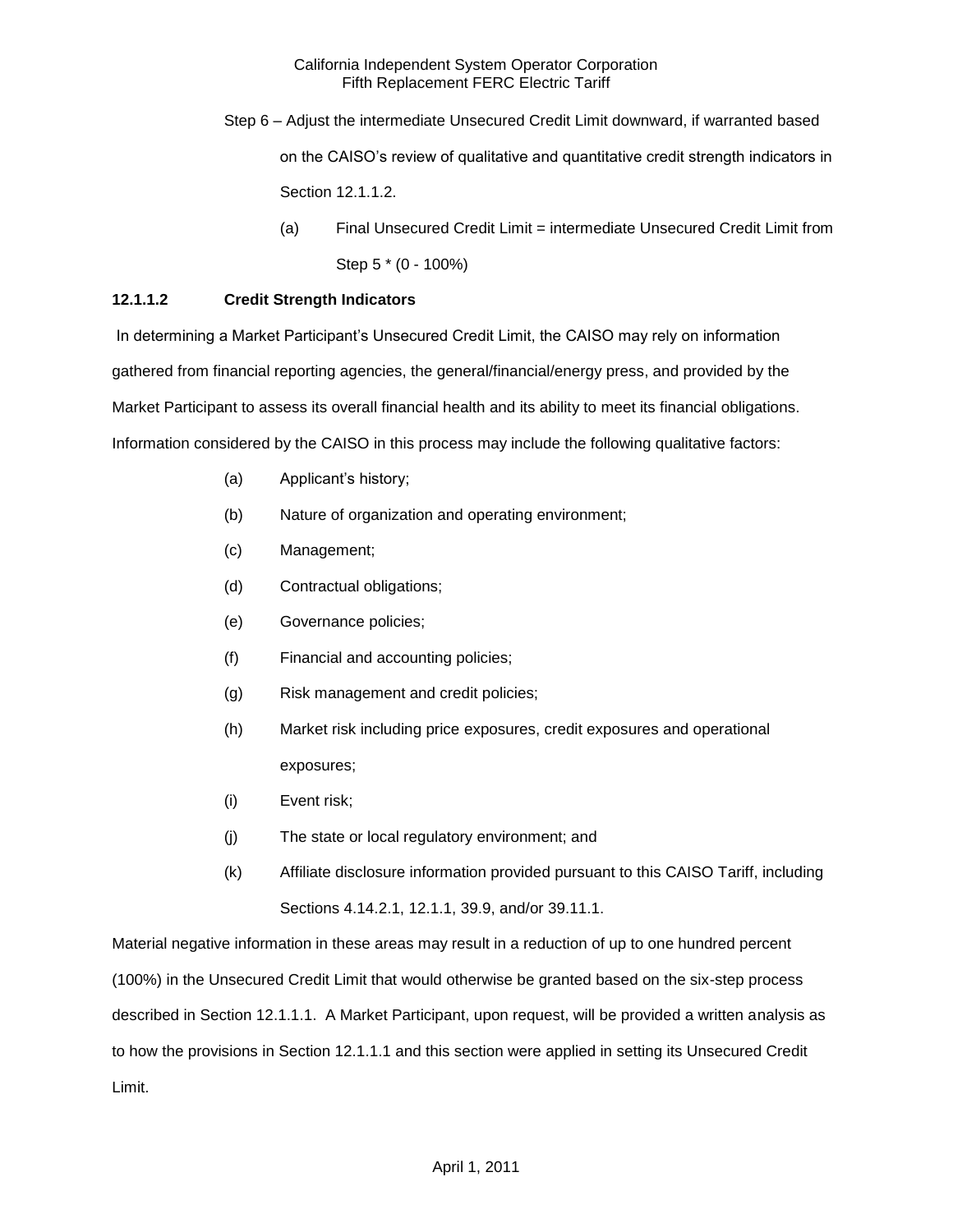# **12.1.1.3 Financial Statements**

Market Participants requesting unsecured credit are required to provide financial statements so that a credit review can be completed. Based on availability, the Market Participant must submit a financial statement for the most recent financial quarter, as well as audited financial statements for the most recent three fiscal years, or the period of existence of the Market Participant, if shorter, to the CAISO or the CAISO's designee. If audited financial statements are not available, financial statements, as described below, should be submitted, signed and attested to by an officer of the Market Participant as a fair representation of the financial condition of the Market Participant in accordance with generally accepted accounting principles. The information should include, but is not limited to, the following:

- (a) If publicly traded:
	- (i) Annual and quarterly reports on Form 10-K and Form 10-Q, respectively
	- (ii) Form 8-K reports, if any
- (b) If privately held or governmentally owned:
	- (i) Management's discussion & analysis (if available)
	- (ii) Report of independent accountants (if available)
	- (iii) Financial statements, including:
		- Balance sheet
		- Income statement
		- Statement of cash flows  $\bullet$
		- Statement of stockholder's equity
	- (iv) Notes to financial statements

If the above information is available electronically on the internet, the Market Participant may indicate in written or electronic communication where such statements are located for retrieval by the CAISO or the CAISO's designee.

# **12.1.1.4 Determination of Unsecured Credit Limits for Affiliates**

If any Market Participant requesting or maintaining an Unsecured Credit Limit is affiliated with one or more other entities subject to the credit requirements of this Section 12, the CAISO may consider the overall creditworthiness and financial condition of such Affiliates when determining the applicable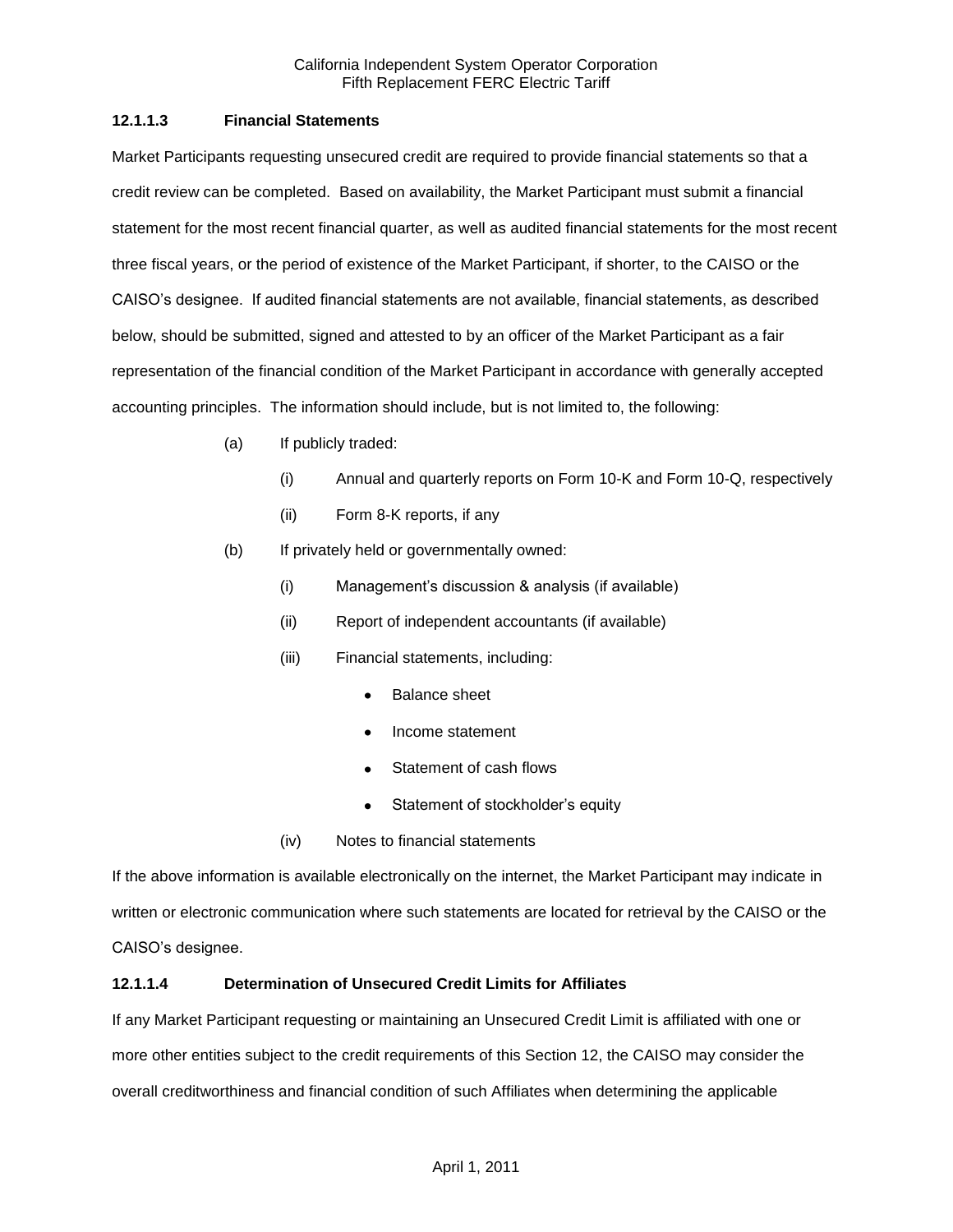Unsecured Credit Limit. The CAISO may determine that the maximum Unsecured Credit Limit specified in Section 12.1.1 applies to the combined activity of such Affiliates. In the event the CAISO determines that the maximum Unsecured Credit Limit applies to the combined activity of the Affiliates and the Market Participant, the CAISO shall inform the Market Participant in writing.

### **12.1.1.5 Notification of Material Change in Financial Condition**

Each Market Participant shall notify the CAISO in writing of a Material Change in Financial Condition, within five (5) Business Days of when the Material Change in Financial Condition is known or reasonably should be known by the Market Participant. The provision to the CAISO of a copy of a Form 10-K, Form 10-Q, or Form 8-K filed with the U.S. Securities and Exchange Commission shall satisfy the requirement of notifying the CAISO of such Material Change in Financial Condition. Alternatively, the Market Participant may direct the CAISO to the location of the information on their company website or the website of the U.S. Securities & Exchange Commission.

### **12.1.2 Financial Security And Financial Security Amount**

A Market Participant that does not have an Unsecured Credit Limit, or that has an Unsecured Credit Limit that is less than its Estimated Aggregate Liability, shall post Financial Security that is acceptable to the CAISO and that is sufficient to ensure that its Aggregate Credit Limit (i.e., the sum of its Unsecured Credit Limit and Financial Security Amount) is equal to or greater than its Estimated Aggregate Liability. The Financial Security posted by a Market Participant may be any combination of the following types of Financial Security provided in favor of the CAISO and notified to the CAISO under Section 12.3:

- (a) an irrevocable and unconditional letter of credit issued by a bank or financial institution that is reasonably acceptable to the CAISO;
- (b) an irrevocable and unconditional surety bond issued by an insurance company that is reasonably acceptable to the CAISO;
- (c) an unconditional and irrevocable guaranty issued by a company that is reasonably acceptable to the CAISO;
- (d) a cash deposit standing to the credit of the CAISO in an interest-bearing escrow account maintained at a bank or financial institution that is reasonably acceptable to the CAISO;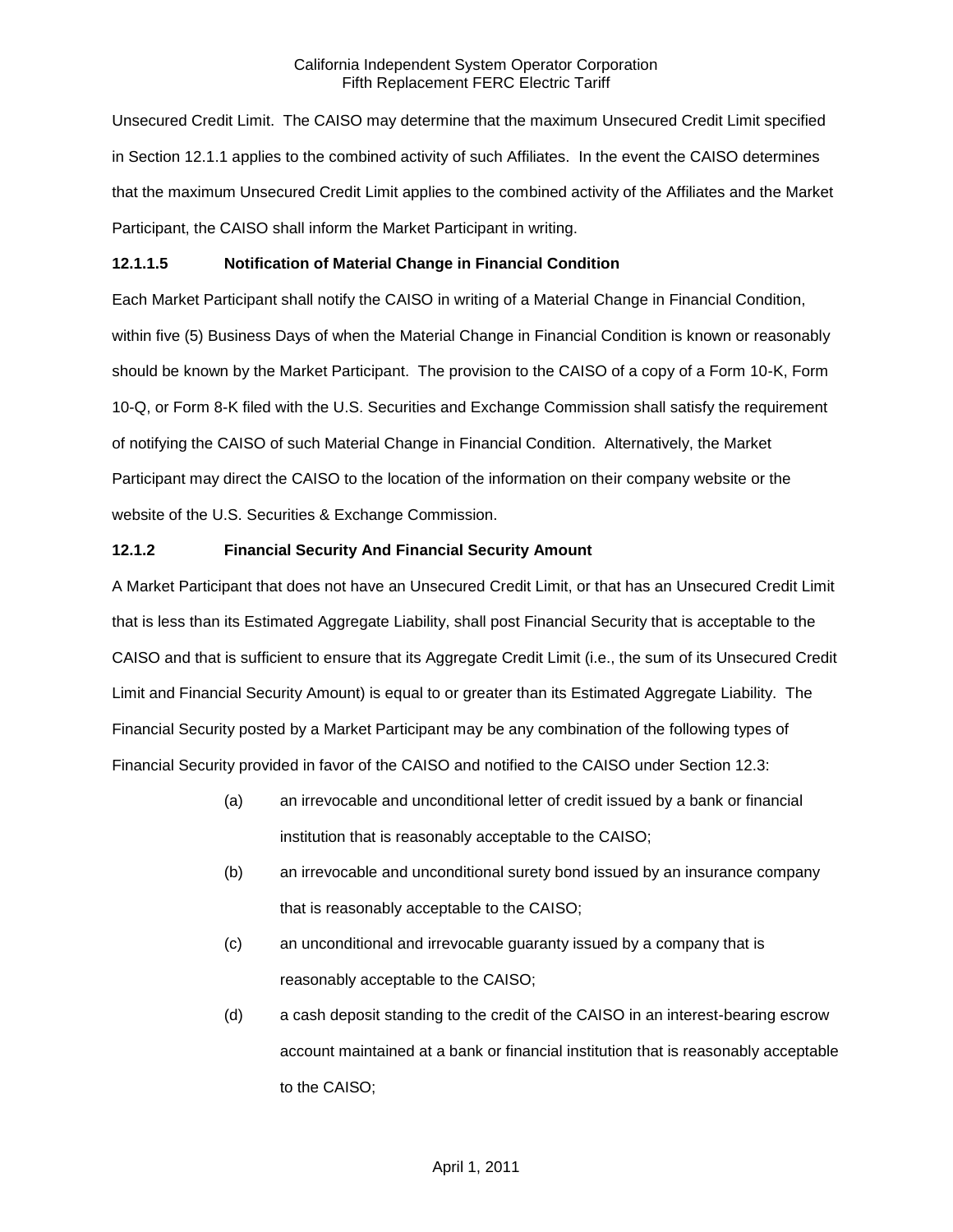- (e) a certificate of deposit in the name of the CAISO issued by a bank or financial institution that is reasonably acceptable to the CAISO;
- (f) a payment bond certificate in the name of the CAISO issued by a bank or financial institution that is reasonably acceptable to the CAISO; or
- (g) a prepayment to the CAISO.

Financial Security instruments as listed above shall be in such form as the CAISO may reasonably require from time to time by notice to Market Participants, or in such other form as has been evaluated and approved as reasonably acceptable by the CAISO. The CAISO shall publish and maintain standardized forms related to the types of Financial Security listed above on the CAISO Website. The CAISO shall require the use of standardized forms of Financial Security to the greatest extent possible.

### **12.1.2.1 Additional Procedures Regarding Certain Types of Financial Security**

- (a) Unconditional and irrevocable guaranties: In those cases where a Market Participant is a subsidiary or Affiliate of another entity and would like to utilize the consolidated financial statements and other relevant information of that entity for obtaining credit, a signed corporate guaranty is required. A guarantor would be considered reasonably acceptable and a corresponding Financial Security Amount would be set based on the guarantor's credit evaluation according to the same procedures that apply to the credit evaluation of a Market Participant.
- (b) Cash deposits standing to the credit of the CAISO in interest-bearing escrow accounts: Interest on a cash deposit standing to the credit of the CAISO in an interest-bearing escrow account will accrue to the Market Participant's benefit and will be added to the Market Participant's prepayment account on a monthly basis. Should a Market Participant become delinquent in payments, the Market Participant's outstanding account balance will be satisfied using deposited funds. The Market Participant must take care to replenish used funds to ensure that its Aggregate Credit Limit continues to exceed its Estimated Aggregate Liability.
- (c) Prepayments to the CAISO: Prepayments to the CAISO will be held in an interest-bearing account or another investment acceptable to the Market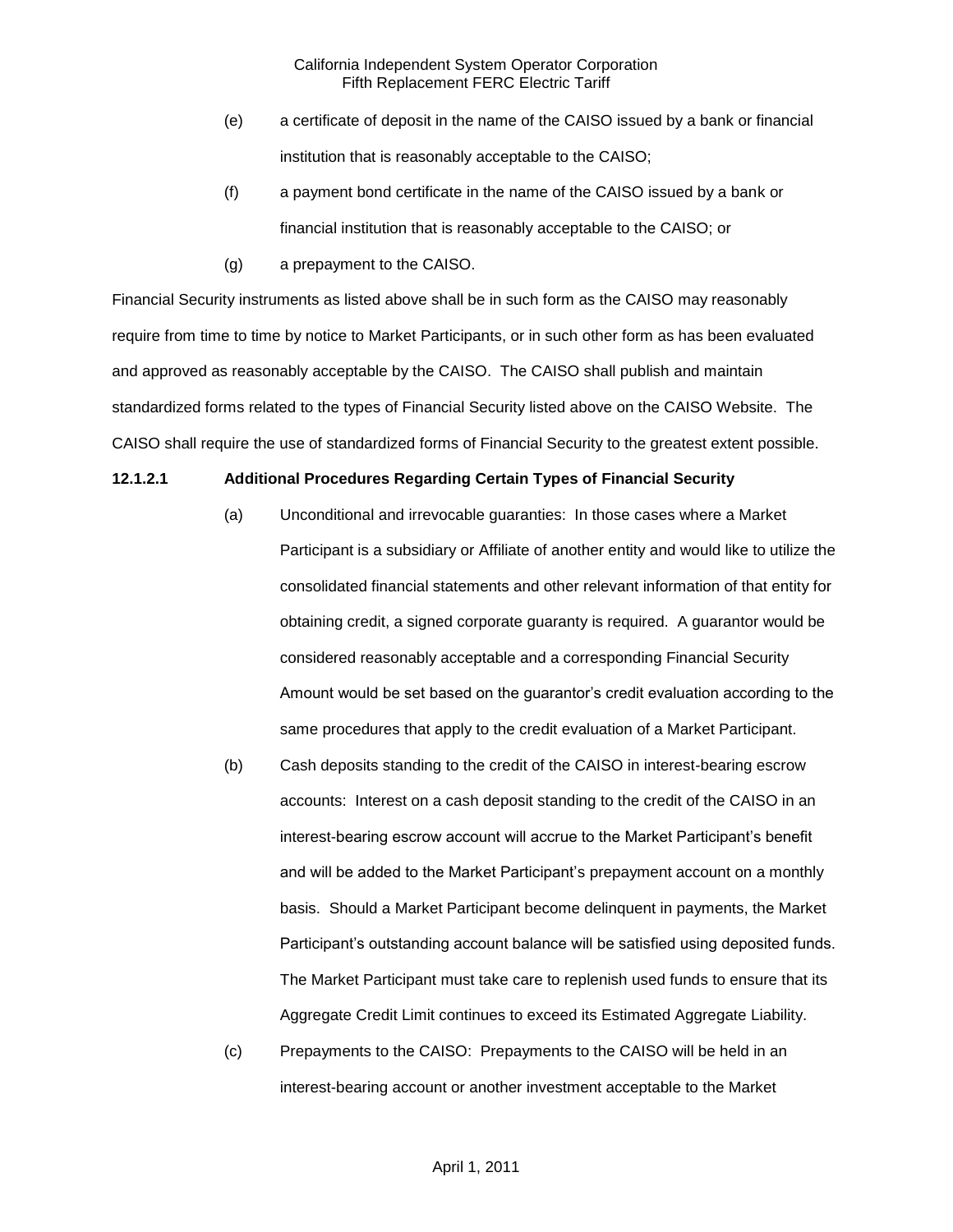Participant and the CAISO, and interest on the investment will accrue at the rate as provided for in the investment. Interest will accrue to the Market Participant's benefit and will be added to the Market Participant's prepayment account on a monthly basis. Due to the additional administrative effort involved in tracking and posting interest on such prepayments, the use of this option is not encouraged.

# **12.1.2.2 Process for Evaluating Requests to Use Non-Standardized Forms of Financial Security**

A Market Participant that seeks permission to use a form for Financial Security other than one or more of the standardized forms posted on the CAISO Website shall seek such permission in a written request to the CAISO that explains the basis for the use of such non-standardized form. The CAISO shall have ten (10) Business Days from receipt of such request to evaluate it and determine whether it will be approved as reasonably acceptable. If the CAISO does not respond to such request within the ten (10) Business Day period, the request shall be deemed to have been denied. Until and unless the CAISO approves the use of a non-standardized form for Financial Security, the Market Participant that submitted such request shall be required to use one of the standardized forms for Financial Security described in this Section 12.1.2.

### **12.1.2.3 Expiration of Financial Security**

Each Market Participant shall ensure that the financial instruments it uses for the purpose of providing Financial Security will not expire and thereby cause the Market Participant's Aggregate Credit Limit to fall below the Market Participant's Estimated Aggregate Liability. The CAISO will treat a financial instrument that does not have an automatic renewal provision and that is not renewed or replaced within seven (7) days of its date of expiration as being out of compliance with the standards for Financial Security contained in this Section 12 and will deem the value of such financial instrument to be zero, and will draw upon such Financial Security prior to its stated expiration if deemed necessary by the CAISO.

**12.1.2.4 Risk of Loss of Financial Security Amounts Held and Invested by the CAISO** In accordance with the CAISO's investment policy, the CAISO will invest each Financial Security Amount of a Market Participant only in bank accounts, money market accounts, and/or U.S. Treasury/Agency securities unless a specific written request is received from the Market Participant for a different type of investment and the CAISO provides its written consent to such alternative investment. A Market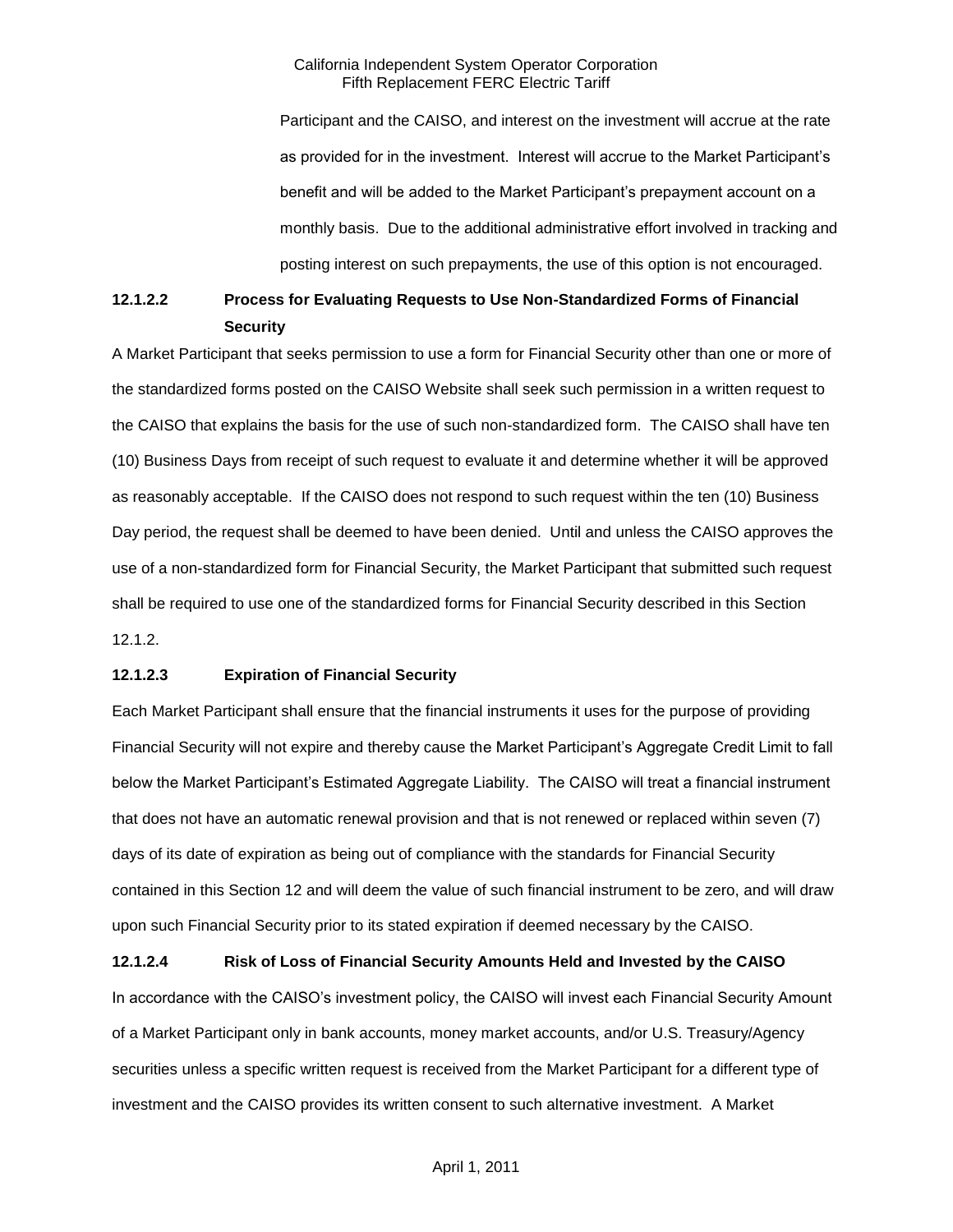Participant that provides a Financial Security Amount that is held and invested by the CAISO on behalf of the Market Participant will bear all risks that such Financial Security Amount will incur a loss of principal and/or interest as a result of the CAISO's investment of such Financial Security Amount.

# **12.1.3 Estimated Aggregate Liability**

The CAISO will periodically calculate the Estimated Aggregate Liability of each Market Participant, based on all charges and settlement amounts for which such Market Participant is liable or reasonably anticipated by the CAISO to be liable for pursuant to the CAISO Tariff. The Estimated Aggregate Liability for each Market Participant shall be determined and applied by the CAISO consistent with the procedures set forth in the applicable Business Practice Manual. The CAISO shall upon request provide each Market Participant with information concerning the basis for the CAISO's determination of its Estimated Aggregate Liability, and the CAISO's determination may be disputed in accordance with the procedures set forth in the applicable Business Practice Manual. The CAISO shall compare each Market Participant's Estimated Aggregate Liability against its Aggregate Credit Limit on a periodic basis.

# **12.1.3.1 Calculation of Estimated Aggregate Liability**

# **12.1.3.1.1 Calculation of the EAL Amount**

Except as described in Section 12.1.3.1.2, the CAISO shall use the method described in this Section 12.1.3.1.1 to calculate each Market Participant's Estimated Aggregate Liability (EAL). The Estimated Aggregate Liability represents the amount owed to the CAISO for all unpaid obligations, specifically, the obligations for the number of Trading Days outstanding at a given time based on the CAISO's Payments Calendar plus five (5) Trading Days based on the allowable period for Market Participants to respond to CAISO requests for additional Financial Security collateral (three (3) Business Days), and other liabilities including the value of a Market Participant's CRR portfolio, if negative. The charges the CAISO shall use to calculate Estimated Aggregate Liability shall be charges described or referenced in the CAISO Tariff. The CAISO shall calculate the Estimated Aggregate Liability for each Market Participant by aggregating the following obligations:

- (a) invoiced amounts, i.e., any published but unpaid amounts on Invoices;
- (b) published amounts, i.e., amounts for Trading Days for which Settlement Statements have been issued;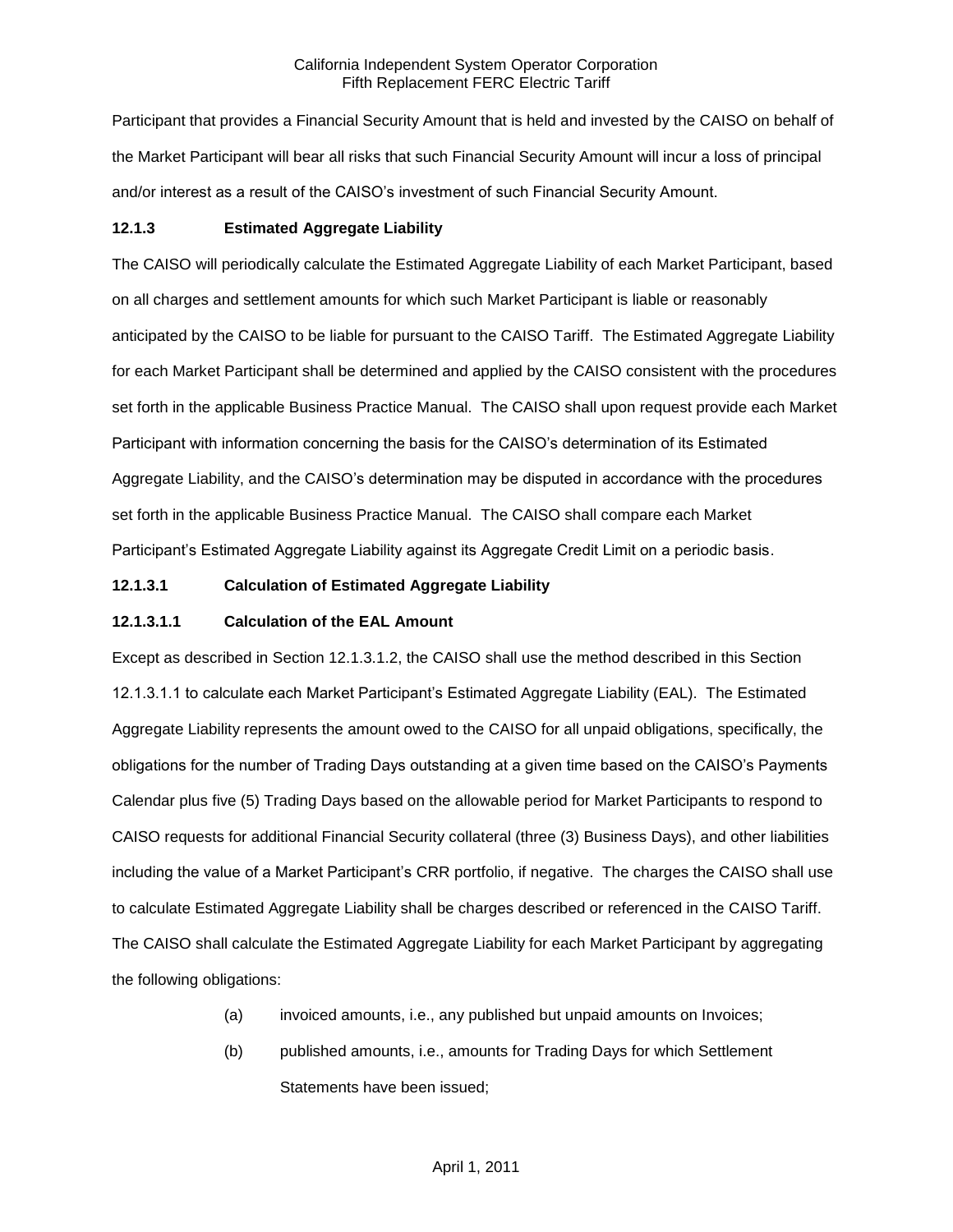- (c) estimated amounts, i.e., amounts based on estimated Settlement amounts calculated by the Settlement system using estimated meter data, and other available operational data;
- (d) extrapolated amounts, i.e., amounts calculated for Trading Days for which neither actual nor estimated Settlement Statements have been issued;
- (e) CRR portfolio value, i.e., the prospective value of the CRR portfolio, if negative, as described in Section 12.6.3;
- (f) CRR Auction limit, i.e., the maximum credit limit for participation in a CRR Auction;
- (g) CRR Auction awards (prior to invoicing), i.e., amounts to cover winning offers at the completion of the CRR Auction bur prior to invoicing;
- (h) Estimated Aggregate Liability adjustments resulting from Virtual Bid Submission Charges and the submission of Virtual Bids and/or receipt of Virtual Awards pursuant to Section 12.8;
- (i) past-due amounts, i.e., any unpaid or past due amounts on Invoices;
- (j) FERC Annual FERC Charges, i.e., FERC Annual Charges for a Market Participant that has elected to pay such amounts on an annual basis that are owed and outstanding and not already captured in any other component of Estimated Aggregate Liability;
- (k) WAC Charges, i.e., WAC amounts for the current year or future years as specified in Section 36.9.2;
- (l) Estimated Aggregate Liability adjustments, i.e., adjustments that may be necessary as a result of analysis performed as a result of Section 12.4.2; and
- (m) extraordinary adjustments, i.e., adjustments to Settlement amounts related to FERC proceedings, if known and estimated by the CAISO, as described in Section 12.1.3.1.3.

For a Market Participant that maintains multiple BAID numbers, the Estimated Aggregate Liability of the Market Participant as a legal entity shall be calculated by summing the Estimated Aggregate Liabilities for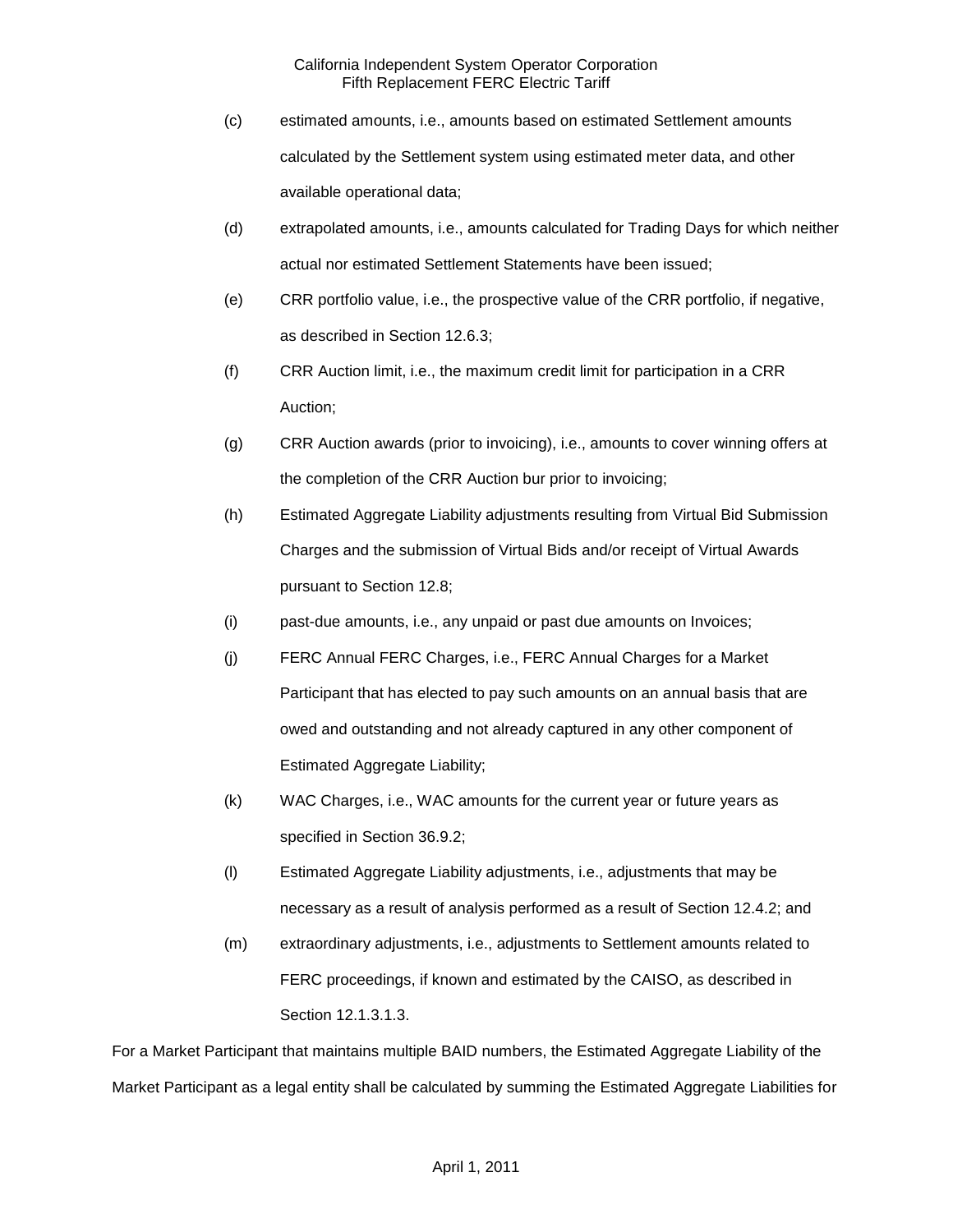all such BAID numbers and comparing the sum of the Estimated Aggregate Liabilities to the Aggregate Credit Limit of the Market Participant. Market Participants may recommend changes to the liability estimates produced by the CAISO's Estimated Aggregate Liability calculation through the dispute procedures described in Section 12.4.2.

### **12.1.3.1.2 Calculation Methodology Applicable to New Market Participants**

Each new Market Participant (and each Market Participant that has previously been inactive) is required to have an initial Aggregate Credit Limit that is sufficient to cover a minimum of forty-five (45) Trading Days of estimated obligations. This initial credit requirement is based on anticipated transactions in the CAISO Markets, and shall be considered to be equal to the Market Participant's Estimated Aggregate Liability until the CAISO obtains sufficient data from its automated calculation of Estimated Aggregate Liability as described in Section 12.1.3.1.1 to begin relying on that calculation.

# **12.1.3.1.3 Special Circumstances**

### **12.1.3.1.3.1 Daily Adjustments and Disputes**

Charges associated with daily adjustments and disputes that are regularly calculated by the CAISO Settlement system will be included in the CAISO's determinations of Estimated Aggregate Liability as the charges are calculated.

### **12.1.3.1.3.2 FERC Refund Orders**

The CAISO will assess its ability to reasonably calculate the charges associated with a refund before the CAISO's Settlement system is re-run. If the CAISO can reasonably apportion the refund charges to specific Market Participants, it will include the amounts in its calculation of Estimated Aggregate Liability for those Market Participants and will request Financial Security from them accordingly. If the CAISO determines that complexities of a FERC refund order preclude the CAISO from reasonably being able to include refunds in its calculation of Estimated Aggregate Liability, the CAISO will not request Financial Security associated with the required refunds until the refunds are processed through the CAISO Settlement system. However, if feasible, the CAISO will make available to Market Participants, for informational purposes only, an aggregate forecast of the effect that providing the refunds will have on the CAISO's calculation of Estimated Aggregate Liability.

### **12.1.3.1.3.3 CAISO ADR Procedures**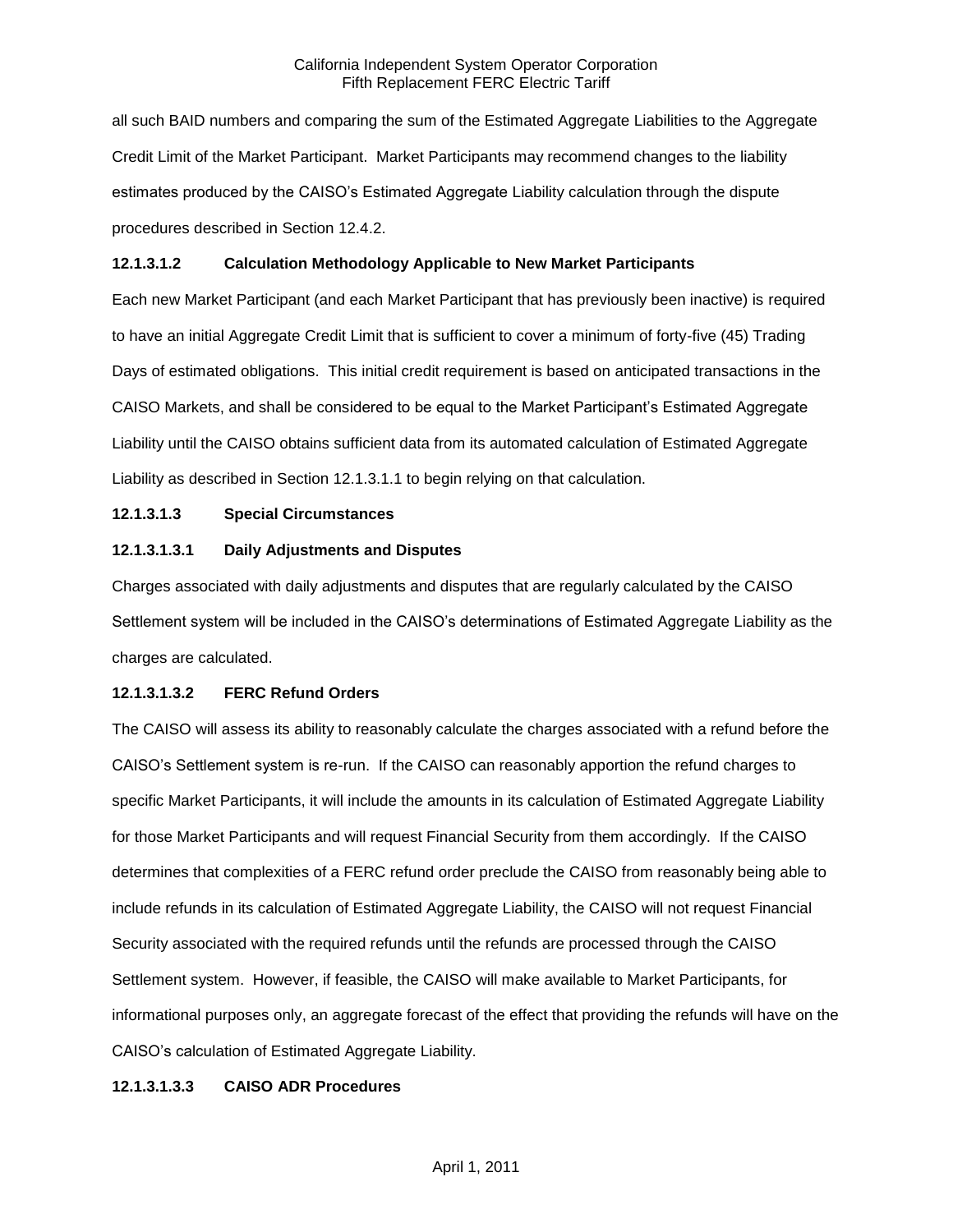The CAISO will handle transactions associated with the CAISO ADR Procedures in the same manner as transactions associated with refunds provided pursuant to Section 12.1.3.1.3.2.

# **12.2 Review Of Creditworthiness**

The CAISO may review the creditworthiness of any Market Participant that delays or defaults in making payments due under the CAISO Tariff and, as a consequence of that review, may require such Market Participant , whether or not it has an Unsecured Credit Limit, to provide credit support in the form of any of the following types of Financial Security:

- (a) an irrevocable and unconditional letter of credit by a bank or financial institution reasonably acceptable to the CAISO;
- (b) a cash deposit standing to the credit of an interest-bearing escrow account maintained at a bank or financial institution reasonably acceptable to the CAISO;
- (c) an irrevocable and unconditional surety bond posted by an insurance company reasonably acceptable to the CAISO;
- (d) a payment bond certificate in the name of the CAISO from a financial institution reasonably acceptable to the CAISO; or
- (e) a prepayment to the CAISO.

The CAISO may require the Market Participant to maintain such Financial Security for at least one (1) year from the date of such delay or default.

# **12.3 Posting And Releases Of Financial Security**

Each Market Participant required to provide a Financial Security Amount under Section 12.1.2 shall notify the CAISO of the initial Financial Security Amount that it wishes to provide at least fifteen (15) days in advance and shall ensure that the CAISO has received such Financial Security Amount prior to the date the Market Participant commences activity through the CAISO, or the date the CRR Holder or Candidate CRR Holder participates in the applicable auction of CRRs. A Market Participant may at any time increase its Financial Security Amount by providing additional Financial Security in accordance with Section 12.1.2. A Market Participant may request that its Financial Security Amount be reduced or released by making its request not fewer than fifteen (15) days prior to the date on which the reduction or release is requested to occur. The CAISO shall evaluate the request and inform the Market Participant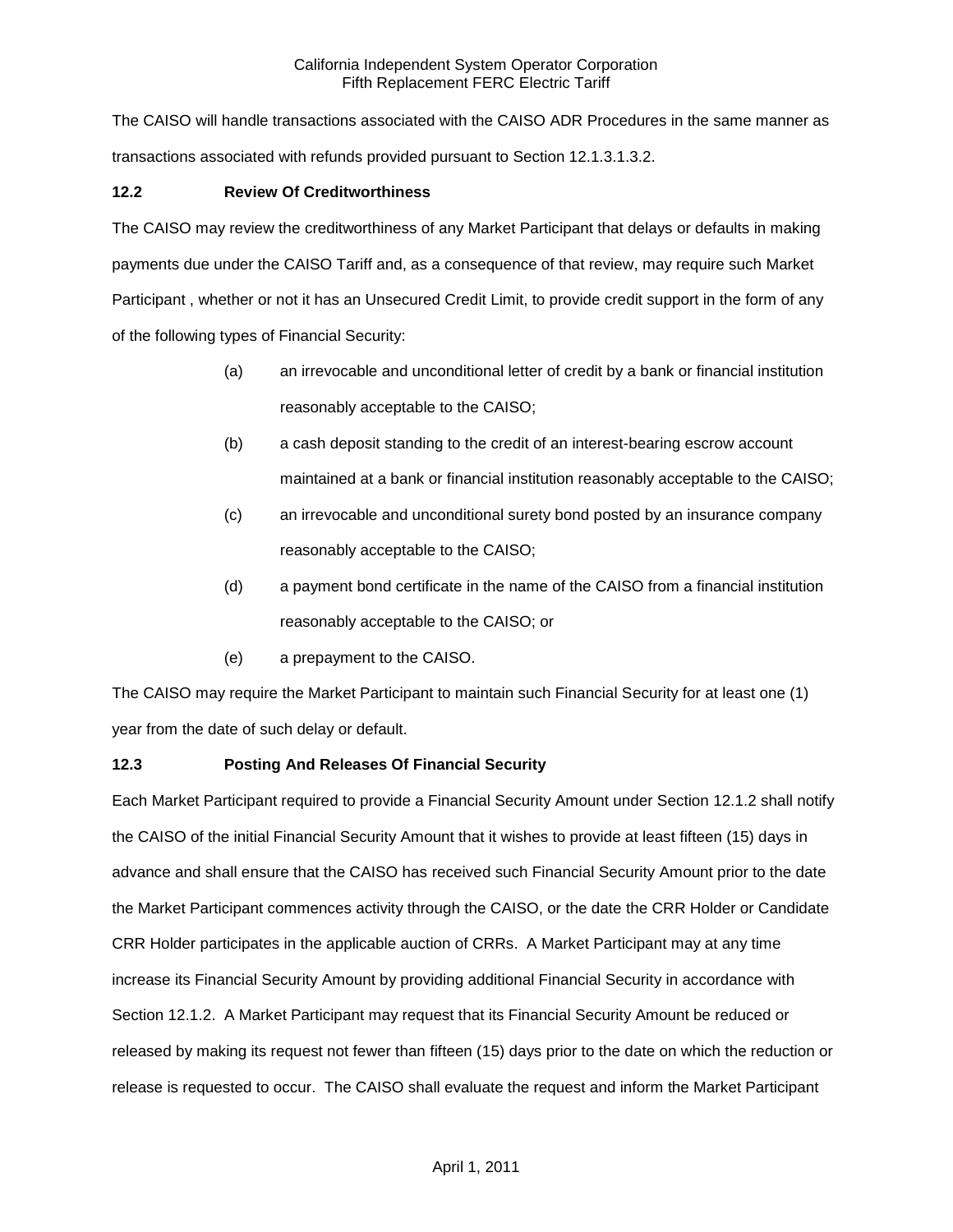within ten (10) Business Days either that a reduction or release of the Financial Security Amount is permissible, that a reduction or release of the Financial Security Amount is impermissible, or that the CAISO requires more information from the Market Participant in order to make its determination. The CAISO may decline to reduce or release a Financial Security Amount or may release a lesser amount for any of the following reasons:

- (a) The Estimated Aggregate Liability for the Market Participant cannot be accurately determined due to a lack of supporting Settlement charge information.
- (b) The most recent liabilities of the Market Participant are volatile to a significant degree and a reduction or release of the Financial Security Amount would present a high likelihood that, after the Financial Security Amount was reduced or released, the Estimated Aggregate Liability for the Market Participant, as calculated by the CAISO, would exceed its Aggregate Credit Limit.
- (c) The Market Participant has provided notice or otherwise demonstrated that it is terminating or significantly reducing its participation in the CAISO Markets. The CAISO may retain a portion of the Financial Security Amount to ensure that the Market Participant is adequately secured with respect to pending liabilities that relate to Settlement re-runs or other liabilities for which the Market Participant may be responsible under this CAISO Tariff.

# **12.3.1 Self-Supply Of UDC Demand**

Notwithstanding anything to the contrary in the CAISO Tariff, a Scheduling Coordinator or UDC that is an Original Participating Transmission Owner or is a Scheduling Coordinator for an Original Participating Transmission Owner shall not be precluded by Section 12.3 from scheduling transactions that serve a UDC's Demand from

- (1) a resource that the UDC owns; and
- (2) a resource that the UDC has under contract to serve its Demand.

# **12.4 Calculation Of Ongoing Financial Security Requirements**

Following the date on which a Market Participant commences trading, if the Market Participant's Estimated Aggregate Liability, as calculated by the CAISO, at any time exceeds its Aggregate Credit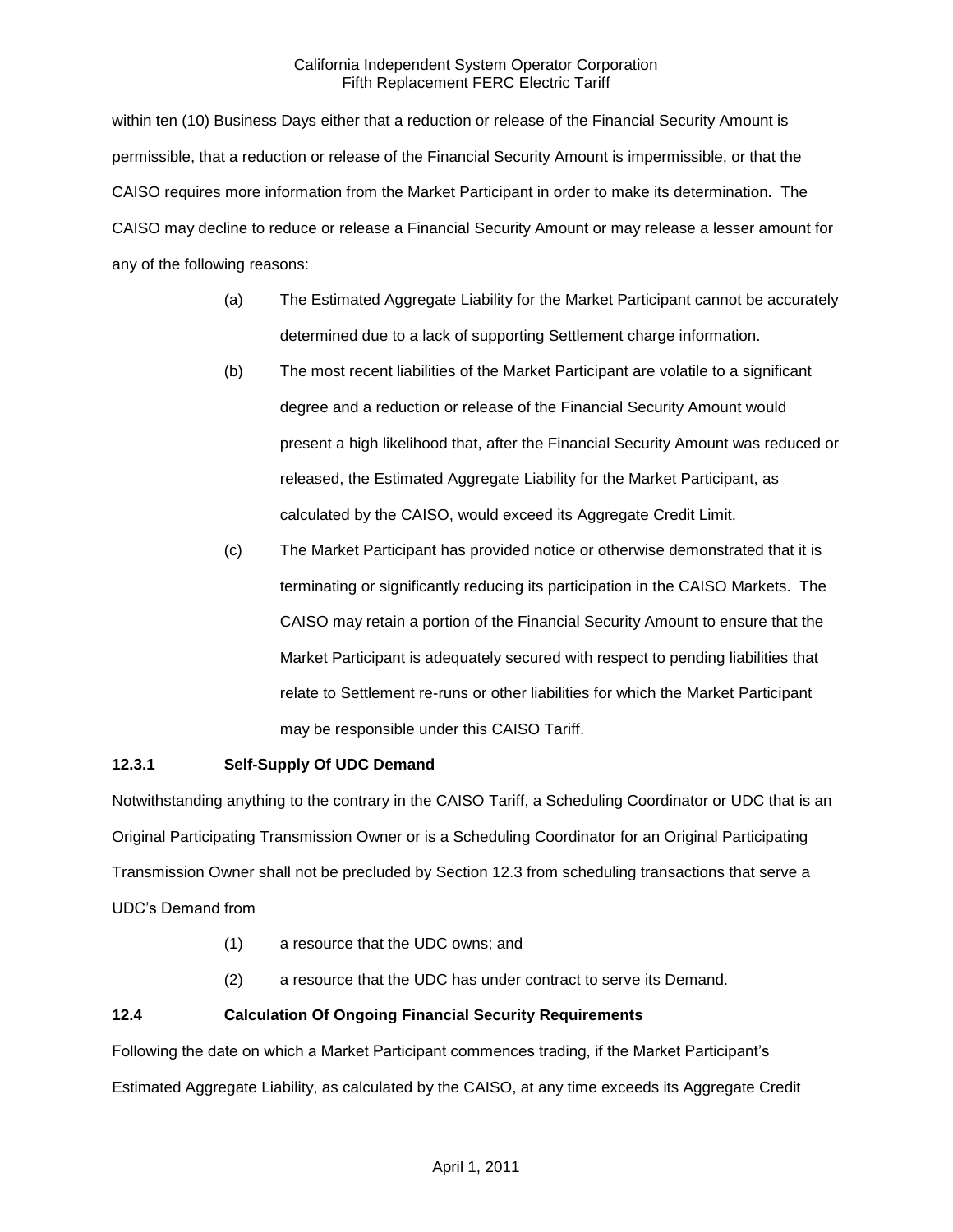Limit, the CAISO shall direct the Market Participant to post an additional Financial Security Amount within three (3) Business Days that is sufficient to ensure that the Market Participant's Aggregate Credit Limit is at least equal to its Estimated Aggregate Liability. The CAISO shall also notify a Market Participant if at any time its Estimated Aggregate Liability exceeds ninety percent (90%) of its Aggregate Credit Limit. For the purposes of calculating the Market Participant's Estimated Aggregate Liability, the CAISO shall include (1) outstanding charges for Trading Days for which Settlement data is available, and (2) an estimate of charges for Trading Days for which Settlement data is not yet available. To estimate charges for Trading Days for which Settlement data is not yet available, the CAISO will consider available historical Settlement data, and other available operational and market data as described in the applicable Business Practice Manual.

### **12.4.1 Resolution Of A CAISO Request For Additional Security Amount**

A Market Participant has three (3) Business Days to resolve a CAISO request for additional Financial Security. Within the three (3) Business Days, the Market Participant must either demonstrate to the CAISO's satisfaction that the CAISO's Financial Security request is entirely or partially unnecessary, or post the required Financial Security Amount calculated by the CAISO. If the CAISO and the Market Participant are unable to agree on the appropriate level of Financial Security during the three (3) Business Day review period, the Market Participant must post the additional Financial Security and may continue with the dispute process described in Section 12.4.2. Any excess Financial Security Amounts will be returned to the Market Participant if the dispute process finds in favor of the Market Participant.

### **12.4.2 Dispute Process For A Request For Additional Security Amount**

Market Participants may dispute the Estimated Aggregate Liability calculated by the CAISO and, as a result, the CAISO may reduce or cancel a requested Financial Security adjustment. The following steps are required for a Market Participant to dispute a Financial Security request resulting from the CAISO's calculation of Estimated Aggregate Liability:

- (1) Request by the Market Participant to review the CAISO calculation.
- (2) A reasonable and compelling situation presented, as determined by the Market Participant's CAISO client representative.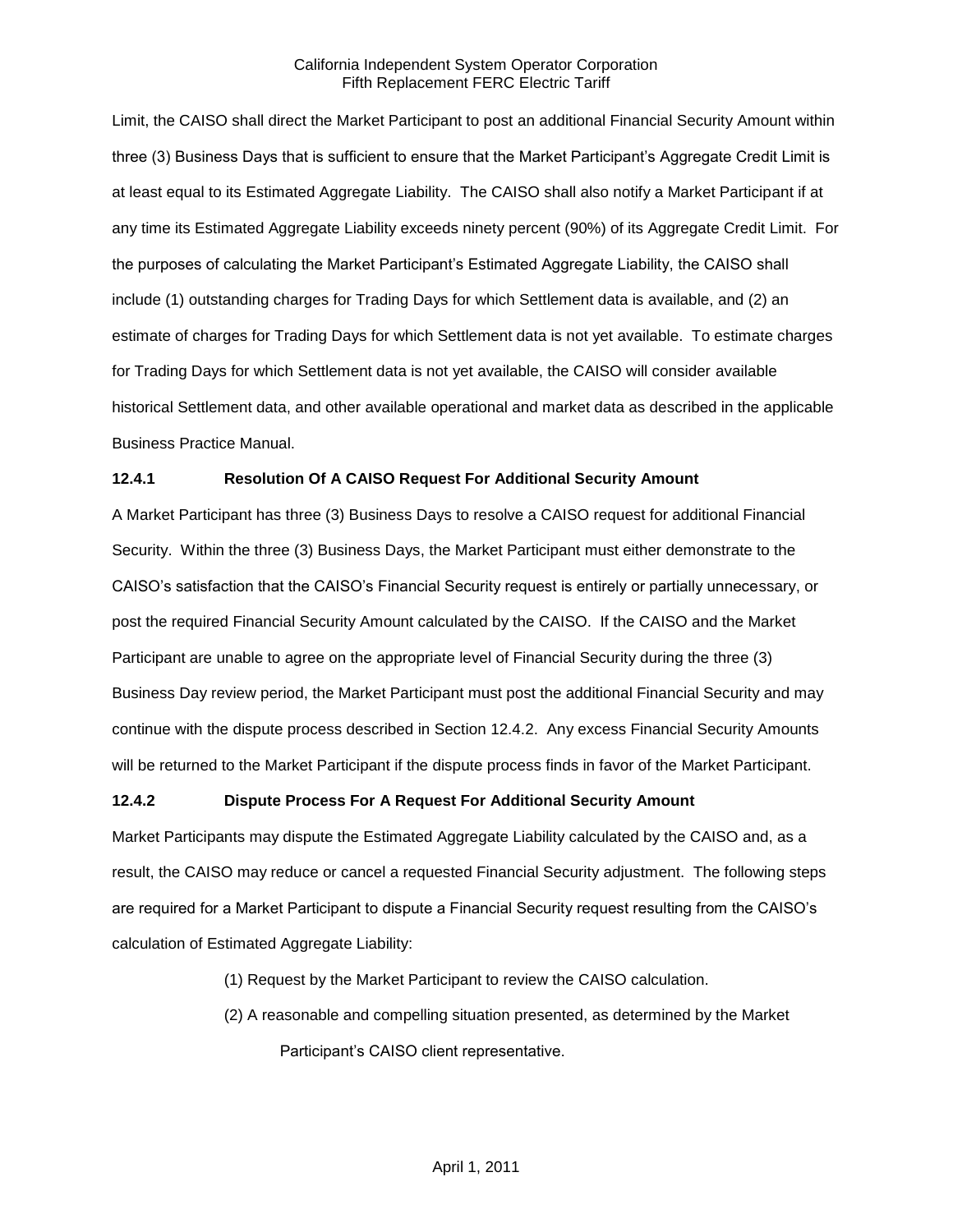- (3) Documentation of facts and circumstances that evidence that the CAISO's calculation of Estimated Aggregate Liability results in an excessive and unwarranted Financial Security posting requirement.
- (4) Approval by the CAISO Manager and/or Director of Customer Services and Industry Affairs and approval by the CAISO Treasurer.
- (5) The CAISO may decline to adjust the initial Estimated Aggregate Liability, as calculated by the CAISO, if the Market Participant has had Financial Security shortfalls in the past twelve (12) months (i.e., it has been shown that the Market Participant's Aggregate Credit Limit at times during the preceding twelve (12) months has been insufficient to cover the Market Participant's Estimated Aggregate Liability).

In no such case shall a CAISO request for increased Financial Security remain outstanding for more than three (3) Business Days. Either the above process is to be completed within three (3) Business Days from the date of the CAISO request for additional Financial Security, or the Market Participant is to post additional Financial Security within the three (3) Business Days and continue this process, which may result in a return of posted Financial Security back to the Market Participant if the results of the dispute process are found to favor the Market Participant.

Factors for consideration in the event this dispute process is utilized include: weighing the risk of using the lower figure to the potential detriment of market creditors if the Market Participant is under-secured and defaults, against the desire not to impose additional potentially unwarranted costs on a Market Participant; equity and consistency of treatment of Market Participants in the dispute process; and the evidentiary value of the information provided by the Market Participant in the dispute process.

# **12.5 CAISO Enforcement Actions**

# **12.5.1 Enforcement Actions Re Under-Secured Market Participants**

If a Market Participant's Estimated Aggregate Liability, as calculated by the CAISO, at any time exceeds its Aggregate Credit Limit, the CAISO may take any or all of the following actions:

(a) The CAISO may withhold a pending payment distribution.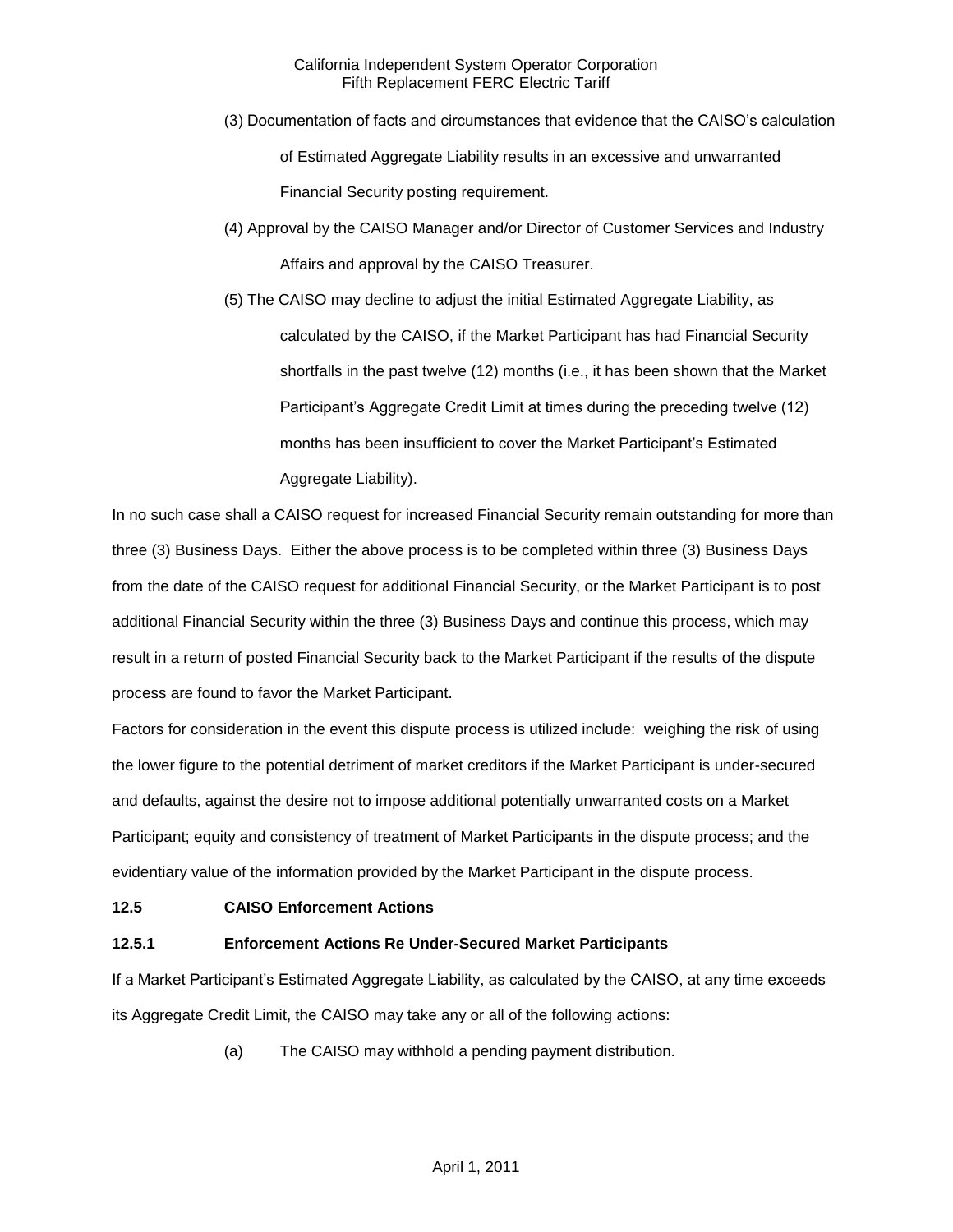- (b) The CAISO may limit trading, which may include rejection of Bids, including Self-Schedules, rejection or cancellation of Inter-SC Trades in their entirety (i.e., both sides of the Inter-SC Trade) at any time, and/or limiting other CAISO Market activity, including limiting eligibility to participate in a CRR Allocation or CRR Auction. In such case, the CAISO shall notify the Market Participant of its action and the Market Participant shall not be entitled to participate in the CAISO Markets or CRR Auctions or submit further Bids, including Self-Schedules, or otherwise participate in the CAISO Markets until the Market Participant posts an additional Financial Security Amount that is sufficient to ensure that the Market Participant's Aggregate Credit Limit is at least equal to its Estimated Aggregate Liability.
- (c) The CAISO may require the Market Participant to post an additional Financial Security Amount in lieu of an Unsecured Credit Limit for a period of time.
- (d) The CAISO may restrict, suspend, or terminate the Market Participant's CRR Entity Agreement or any other service agreement.
- (e) The CAISO may resell the CRR Holder's CRRs in whole or in part, including any Long Term CRRs, in a subsequent CRR Auction or bilateral transaction, as appropriate.
- (f) The CAISO will not implement the transfer of a CRR if the transferee or transferor has an Estimated Aggregate Liability in excess of its Aggregate Credit Limit.

In addition, the CAISO may restrict or suspend a Market Participant's right to submit further Bids, including Self-Schedules, or require the Market Participant to increase its Financial Security Amount if at any time such Market Participant's potential additional liability for Imbalance Energy and other CAISO charges is determined by the CAISO to be excessive by comparison with the likely cost of the amount of Energy reflected in Bids or Self-Schedules submitted by the Market Participant.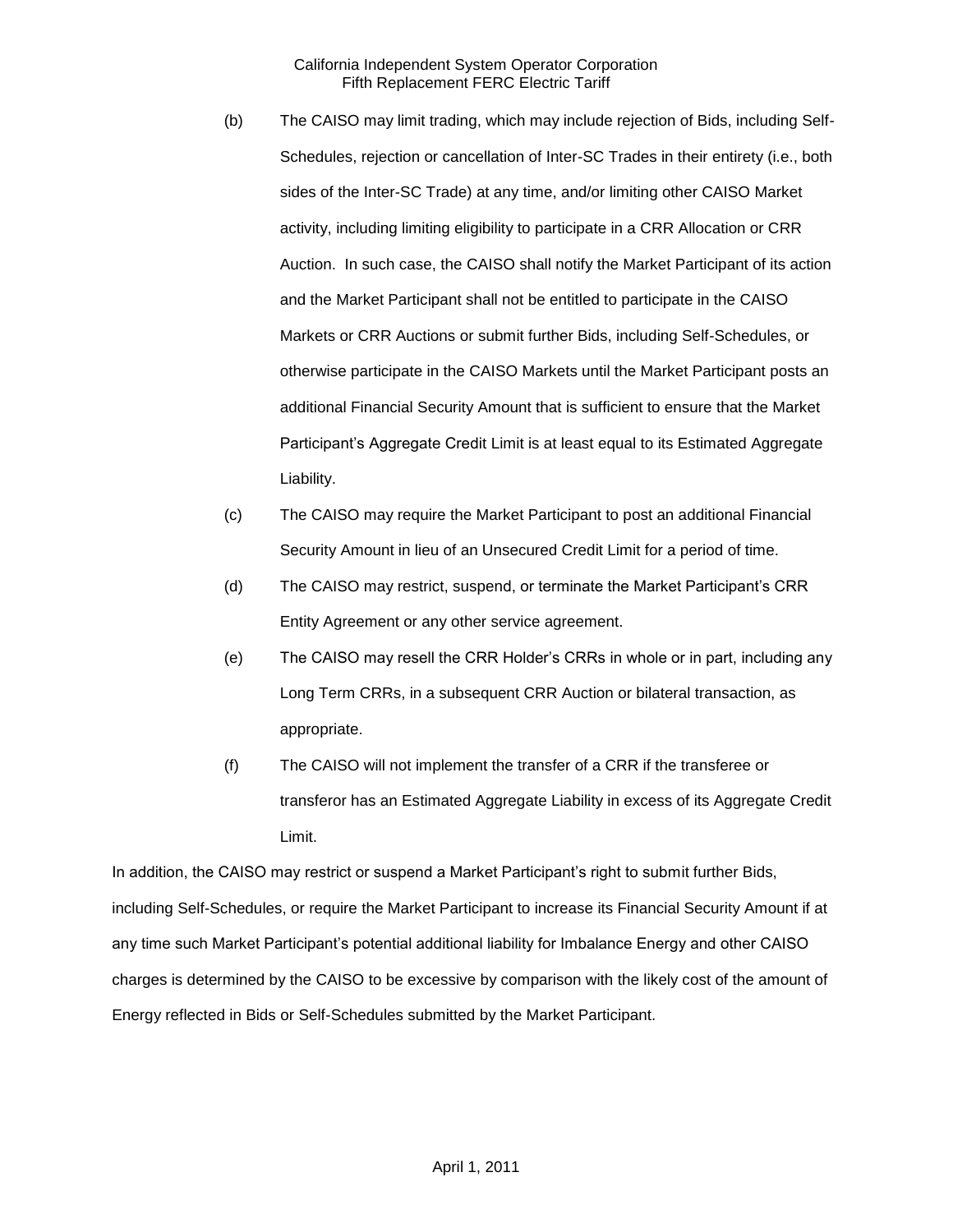### **12.5.2 Enforcement Actions For Late Posting Of Financial Security**

Each Market Participant that is late in posting Financial Security within three (3) Business Days as required by Section 12.4 will be subject to the following enforcement actions:

- (a) After each of the first two (2) times during a rolling twelve (12) month period that a Market Participant is late in posting additional Financial Security within three Business Days as required by Section 12.4, the CAISO will send the delinquent Market Participant a warning notice.
- (b) After the third time during a rolling twelve (12) month period that a Market Participant is late in posting additional Financial Security, the CAISO may require the Market Participant to post an additional Financial Security Amount that is as high as the highest level of the Market Participant's Estimated Aggregate Liability during the preceding twelve (12) months. The CAISO will hold such additional Financial Security Amount for no fewer than twelve (12) months following the month in which the Market Participant's third delinquency occurs, and the CAISO may then return to the Market Participant all or a portion of such additional Financial Security Amount if, during the intervening time, the Market Participant has timely posted all further additional Financial Security Amounts requested by the CAISO and has timely paid all of the amounts set forth in the Invoices from the CAISO.
- (c) After the third time and each subsequent time during a rolling twelve (12) month period beginning no earlier than April 7, 2010 that a Market Participant is late in posting additional Financial Security, the CAISO will assess a penalty to the Market Participant equal to the greater of \$1,000 or two percent (2%) of the additional Financial Security Amount that the Market Participant has been late in posting, up to a maximum amount of \$20,000 per each late posting for which the CAISO assesses a penalty pursuant to this Section 12.5.2(c). This penalty will be included in the next Invoice to the Market Participant. Penalty amounts collected by the CAISO pursuant to this Section 12.5.2(c) will be treated as set forth in Section 11.29.9.6.4.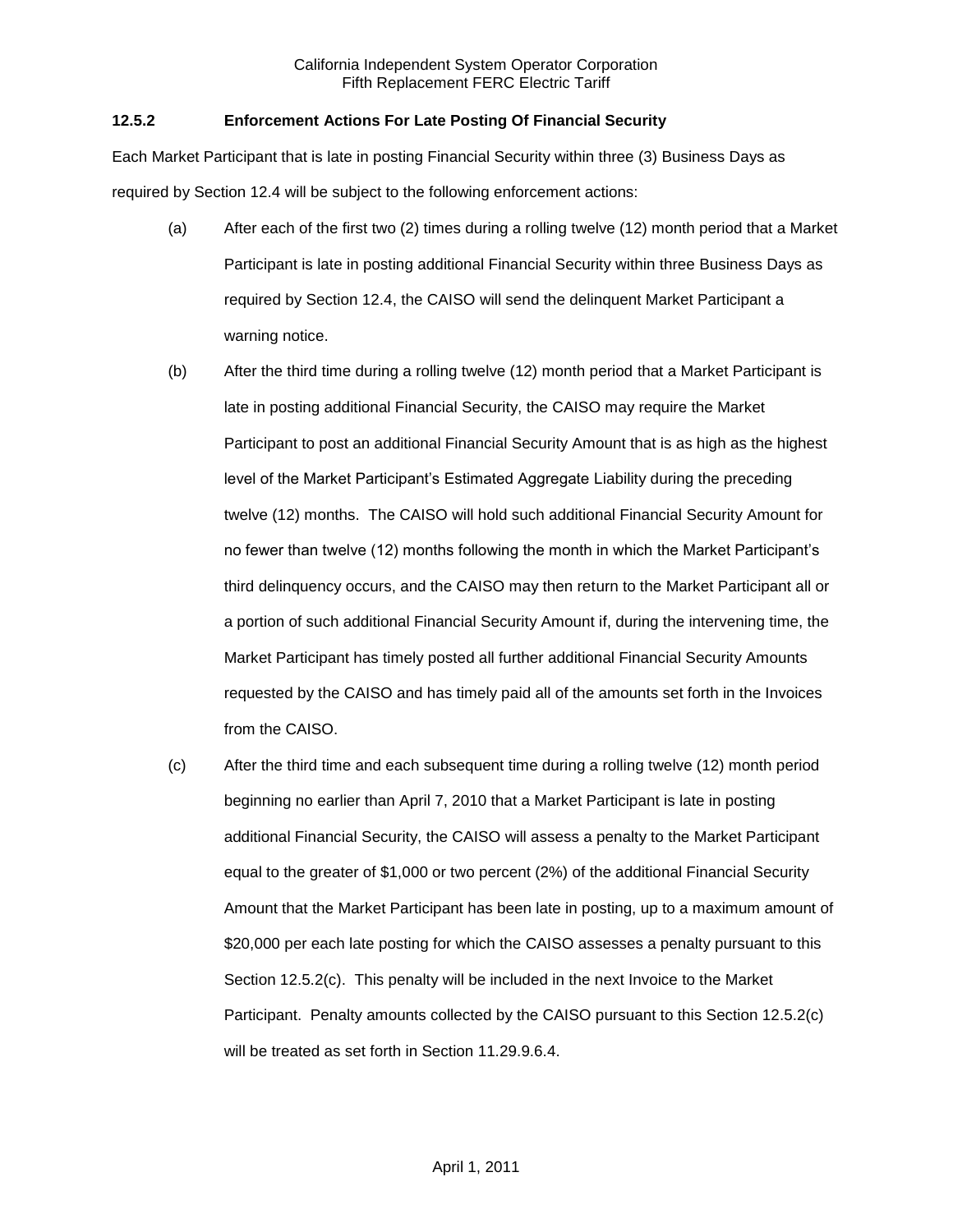- (d) After the fourth and any subsequent times during a rolling twelve (12) month period that a Market Participant is late in posting additional Financial Security, the CAISO may extend the time period that it holds all or a portion of the additional Financial Security Amount resulting from the Market Participant's third delinquency during a rolling twelve (12) month period as described in Section 12.5.2(b).
- (e) After the fifth time during a rolling twelve (12) month period beginning no earlier than April 7, 2010 that a Market Participant is late in posting additional Financial Security, the CAISO may, notwithstanding any other provision of the CAISO Tariff, (i) suspend any and all rights of the Market Participant under the CAISO Tariff, effective immediately after the CAISO sends written notice of the suspension to the Market Participant, and (ii) terminate any agreement entered into between the CAISO and the Market Participant that allows the Market Participant to participate in the CAISO Markets, effective upon the date the CAISO sends written notice of the termination to the Market Participant or upon the date established in accordance with FERC rules if FERC rules require the CAISO to file the notice of termination with FERC. If the CAISO sends a notice of suspension or termination to a Market Participant pursuant to this Section 12.5.2(e), the Market Participant will not have the right to prevent such suspension or termination by curing its late posting of additional Financial Security. The CAISO will, following termination of an agreement pursuant to this Section 12.5.2(e) and within thirty (30) days of being satisfied that no sums remain owing by the Market Participant under the CAISO Tariff, return or release to the Market Participant, as appropriate, any money or credit support provided by such Market Participant to the CAISO under Section 12.
- (f) Any time that a Market Participant is late in posting additional Financial Security, the CAISO may also take other enforcement actions as described in this Section 12 and in the applicable Business Practice Manual, if deemed necessary by the CAISO to protect the financial integrity of the CAISO Markets.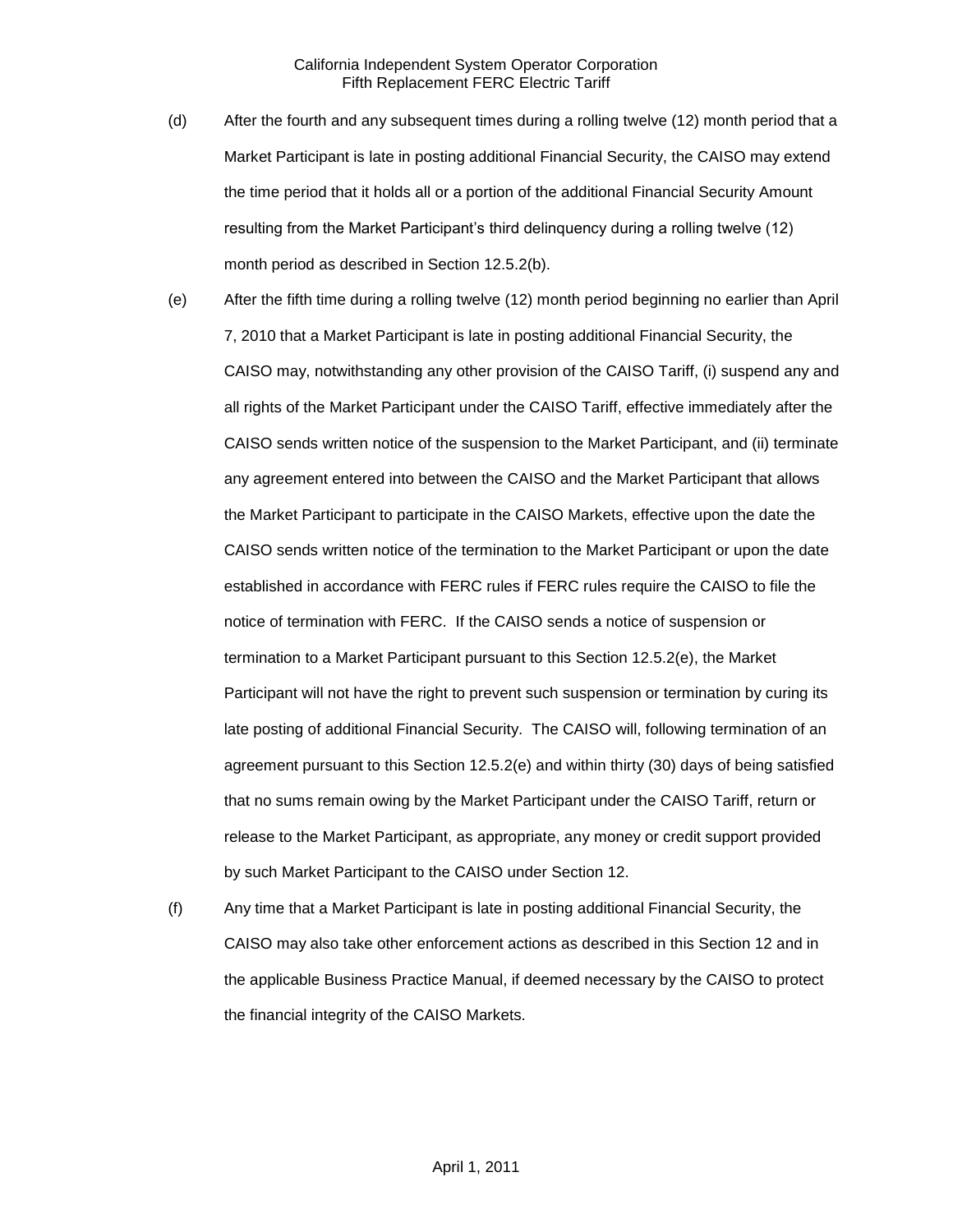# **12.6 Credit Obligations Applicable To CRRs**

### **12.6.1 Credit Requirements For CRR Allocations**

Subject to applicable requirements of Section 36.9.2 concerning the prepayment of Wheeling Access Charges, Load Serving Entities eligible to participate in any CRR Allocation are not required to provide additional Financial Security in advance of a CRR Allocation.

### **12.6.2 Credit Requirements For CRR Auctions**

To establish available credit for participating in any CRR Auction, each CRR Holder or Candidate CRR Holder must have an Unsecured Credit Limit or have provided Financial Security in a form consistent with Section 12.1.2. In order to participate in an annual CRR Auction, the CRR Holder or Candidate CRR Holder must have an Aggregate Credit Limit that exceeds its Estimated Aggregate Liability by the greater of \$500,000 or the sum of the maximum credit exposures of all of the CRR Holder's or Candidate CRR Holder's bids for CRRs submitted in the annual CRR Auction. In order to participate in a monthly CRR Auction, the CRR Holder or Candidate CRR Holder must have an Aggregate Credit Limit that exceeds its Estimated Aggregate Liability by the greater of \$100,000 or the sum of the maximum credit exposures of all of the CRR Holder's or Candidate CRR Holder's bids for CRRs submitted in the monthly CRR Auction. The maximum credit exposure of a positively valued CRR bid is the maximum value of the CRR Holder's or Candidate CRR Holder's bid quantity (MW) multiplied by the sum of the bid price corresponding to the bid quantity and the Credit Margin of the CRR within the range of the minimum and maximum bid quantities submitted by the CRR Holder or Candidate CRR Holder. The maximum credit exposure of a negatively valued CRR bid is the maximum bid quantity (MW) submitted by the CRR Holder or Candidate CRR Holder multiplied by the Credit Margin of the CRR. A CRR Holder or Candidate CRR Holder that fails to satisfy this requirement shall not be permitted to participate in the relevant CRR Auction, or shall have bids exceeding its available Aggregate Credit Limit for participation in the CRR Auction, in accordance with the above formula, rejected by the CAISO on a last-in, first-out basis. The CAISO will retain the CRR Auction proceeds for negatively valued CRRs and will apply them to credit requirements of the applicable CRR Holder.

### **12.6.3 Credit Requirements For The Holding Of CRRs**

# **12.6.3.1 Credit Requirements Generally**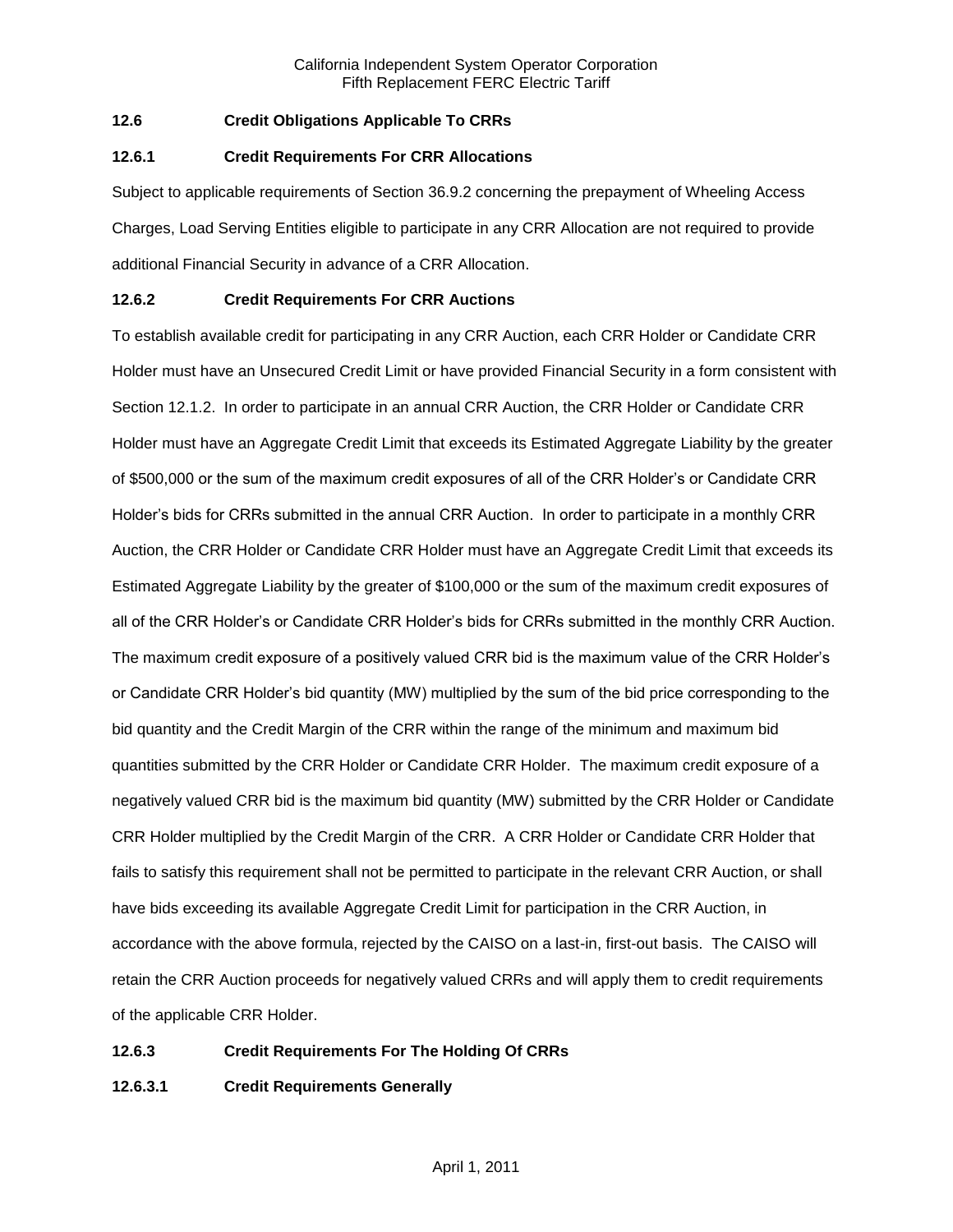- (a) Each CRR Holder, whether it obtains CRRs through a CRR Allocation or a CRR Auction, must maintain an Aggregate Credit Limit in excess of its Estimated Aggregate Liability including the credit requirement of the CRR portfolio determined as described in this Section 12.6.3.
- (b) Each CRR Holder shall be required to ensure that its Aggregate Credit Limit is sufficient to satisfy the credit requirements described in this Section 12.6.3. Except as provided in this paragraph, CRRs are evaluated on a portfolio basis as follows. If a CRR Holder owns more than one CRR, such CRR Holder shall be subject to an overall credit requirement that is equal to the sum of the individual credit requirements applicable to each of the CRRs held by such CRR Holder , which is calculated after the MW associated with any Offsetting CRRs are netted out. If this sum is positive, the amount will be added to the CRR Holder's Estimated Aggregate Liability. However, if the sum is negative, the CRR Holder's Estimated Aggregate Liability shall not be reduced. If a CRR Holder holds one or more CRRs obtained through a CRR Allocation and also holds one or more CRRs obtained through a CRR Auction, the individual credit requirements applicable to any of the CRRs obtained through a CRR Allocation may not be netted against the individual credit requirements applicable to any of the CRRs obtained through a CRR Auction in determining such CRR Holder's Estimated Aggregate Liability.
- (c) The CAISO shall reevaluate the credit requirements for holding CRRs, and shall adjust the credit requirements accordingly, not less than monthly. The CAISO may adjust the credit requirements for holding CRRs with terms of one year or less at the CAISO's discretion to account for changes in the monthly auction prices for CRRs and changes in the Historical Expected Values for CRRs, or more frequently than monthly if necessary if the CAISO finds that actual or anticipated market conditions indicate that CRR credit requirements may be inadequate to cover the financial risk of the CRRs. The CAISO may also adjust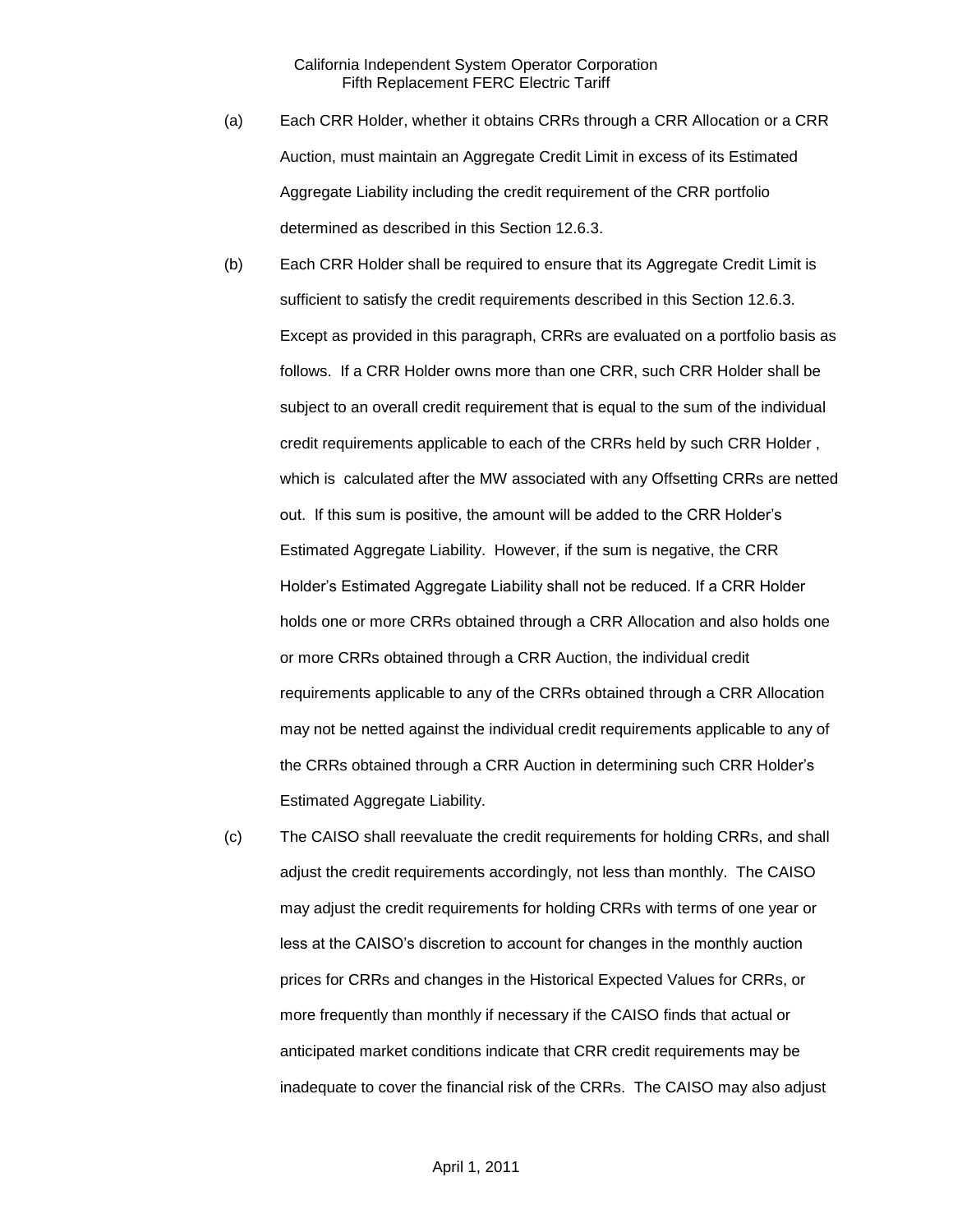the credit requirements for holding Long Term CRRs annually to reflect the changes in auction prices of one-year CRRs in annual auctions and changes in the Historical Expected Values for CRRs, and to reflect updates to Credit Margins based on actual Locational Marginal Price data derived from market operations. Whenever the CAISO requests additional Financial Security from a Market Participant as a result of a change in CRR value that is not related to an adjustment due to the monthly CRR Auction Price or an adjustment related to Historical Expected Value, the CAISO will provide a written explanation of the reason for that request.

(d) In cases where the ownership of a CRR is to be transferred through either the Secondary Registration System or through Load Migration, the CAISO shall evaluate and adjust the credit requirements for both the current owner of the CRR and the prospective owner of the CRR as appropriate prior to the transfer. If additional Financial Security is required from either the current or prospective owner, the transfer will not be completed until such Financial Security has been provided to and accepted by the CAISO. CRRs transferred through the Secondary Registration System will be treated like auctioned CRRs for the purpose of calculating the credit requirements for holding the CRRs, regardless of whether the CRRs were originally allocated or purchased at auction or acquired through the Secondary Registration System. CRRs assigned to Loadgaining or Load-losing Load Serving Entities as a result of Load Migration will be treated like allocated CRRs for the purpose of calculating the credit requirements for holding the CRRs.

# **12.6.3.2 Calculation of the Credit Amount Required to Hold a CRR With a Term of One Year or Less**

Each CRR Holder that holds a CRR with a term of one year or less shall be subject to a credit requirement (\$/MW) equal to the negative of the most recent CRR Auction Price of such CRR or the Historical Expected Value of such CRR, whichever is lower, plus the Credit Margin for such CRR. The CRR Auction Price will be used until twelve (12) months of historical market operations data are available.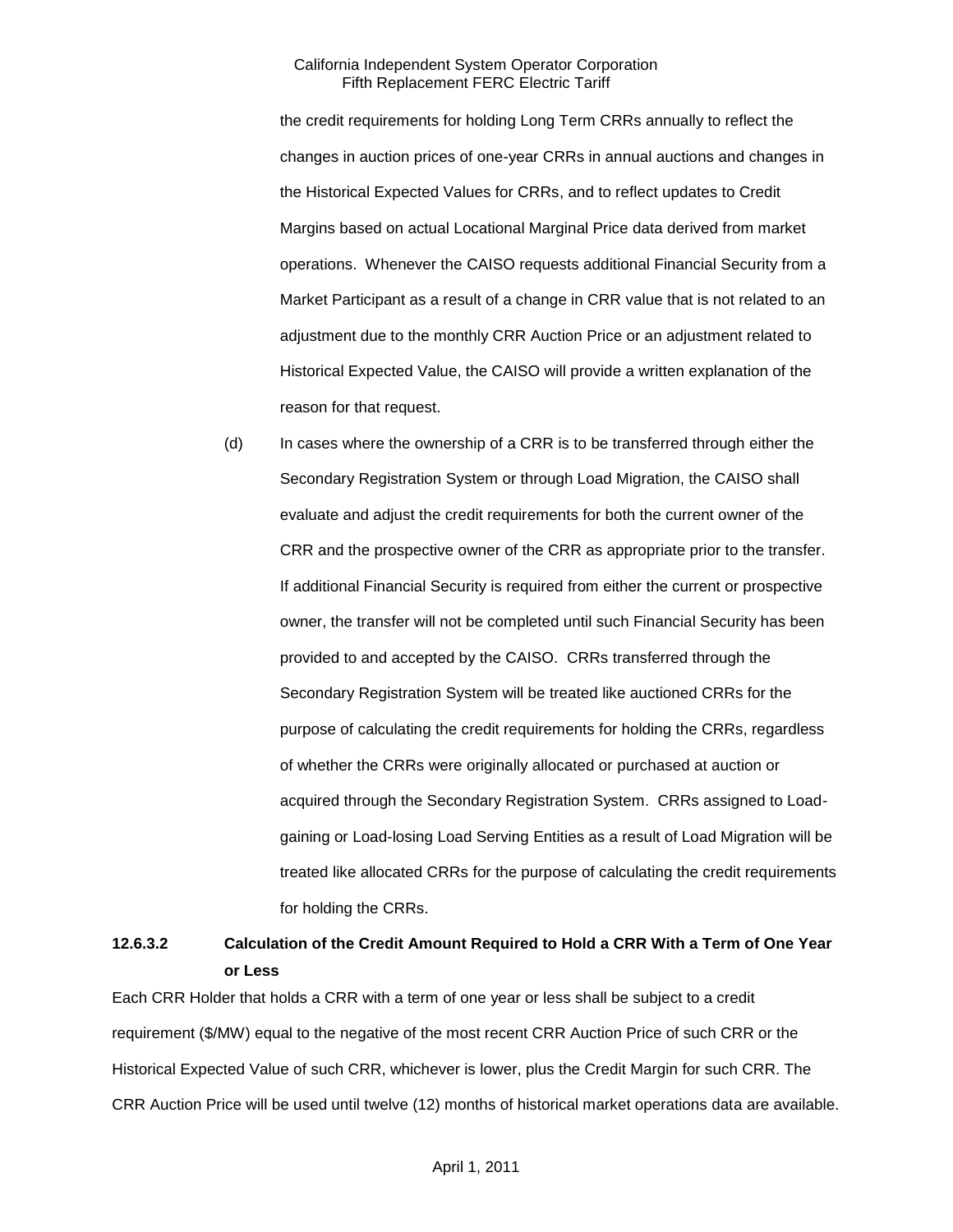# **12.6.3.3 Calculation of the Credit Amount Required to Hold a Long Term CRR**

Each CRR Holder that holds a Long Term CRR shall be subject to a credit requirement (\$/MW) equal to the negative of the most recent annual CRR Auction Price of a CRR with the same CRR Source and CRR Sink as the Long Term CRR or the Historical Expected Value of such a CRR, whichever is lower, plus the Credit Margin calculated for the CRR but with only a one-year term. If there is less than one year remaining in the term of a Long Term CRR, the credit requirement shall be determined pursuant to Section 12.6.3.2.

# **12.6.3.4 Calculation of Credit Margin**

The Credit Margin (\$/MW) for a CRR is equal to (i) the Expected Congestion Revenue minus (ii) the Fifth Percentile Congestion Revenue of such CRR. Both values will be based on the probability distribution of Congestion revenue of such CRR calculated using historical Locational Marginal Price data, when available, and proxy values, including data taken from Locational Marginal Price studies conducted by the CAISO, until such time as historical Locational Marginal Price data is available, with the details of such calculation published in a Business Practice Manual. The CAISO may reassess its determinations regarding the Credit Margin determination at any time and shall require additional Financial Security if the reassessment results in an increase in a CRR Holder's Estimated Aggregate Liability that is not covered by a CRR Holder's Aggregate Credit Limit (consisting of the CRR Holder's Unsecured Credit Limit and/or Financial Security).

# **12.6.4 Credit Requirements For Sales Of Allocated CRRs**

Each Load Serving Entity that sells a CRR obtained through a CRR Allocation shall, as a prerequisite to the sale of any such CRR, have an Aggregate Credit Limit with a sufficient margin to cover the credit requirement for holding the Offsetting CRR that the Load Serving Entity would be responsible for assuming in the event of Load Migration from the Load Serving Entity to another Load Serving Entity pursuant to Section 36.8.5.3. The credit requirement for holding the Offsetting CRR will be included in the Estimated Aggregate Liability of the Load Serving Entity upon the transfer of the allocated CRR.

# **12.7 Credit Obligation Of New Responsible Utilities For RMR Costs**

If a Responsible Utility first executed the TCA after April 1, 1998 (a New Responsible Utility) and if: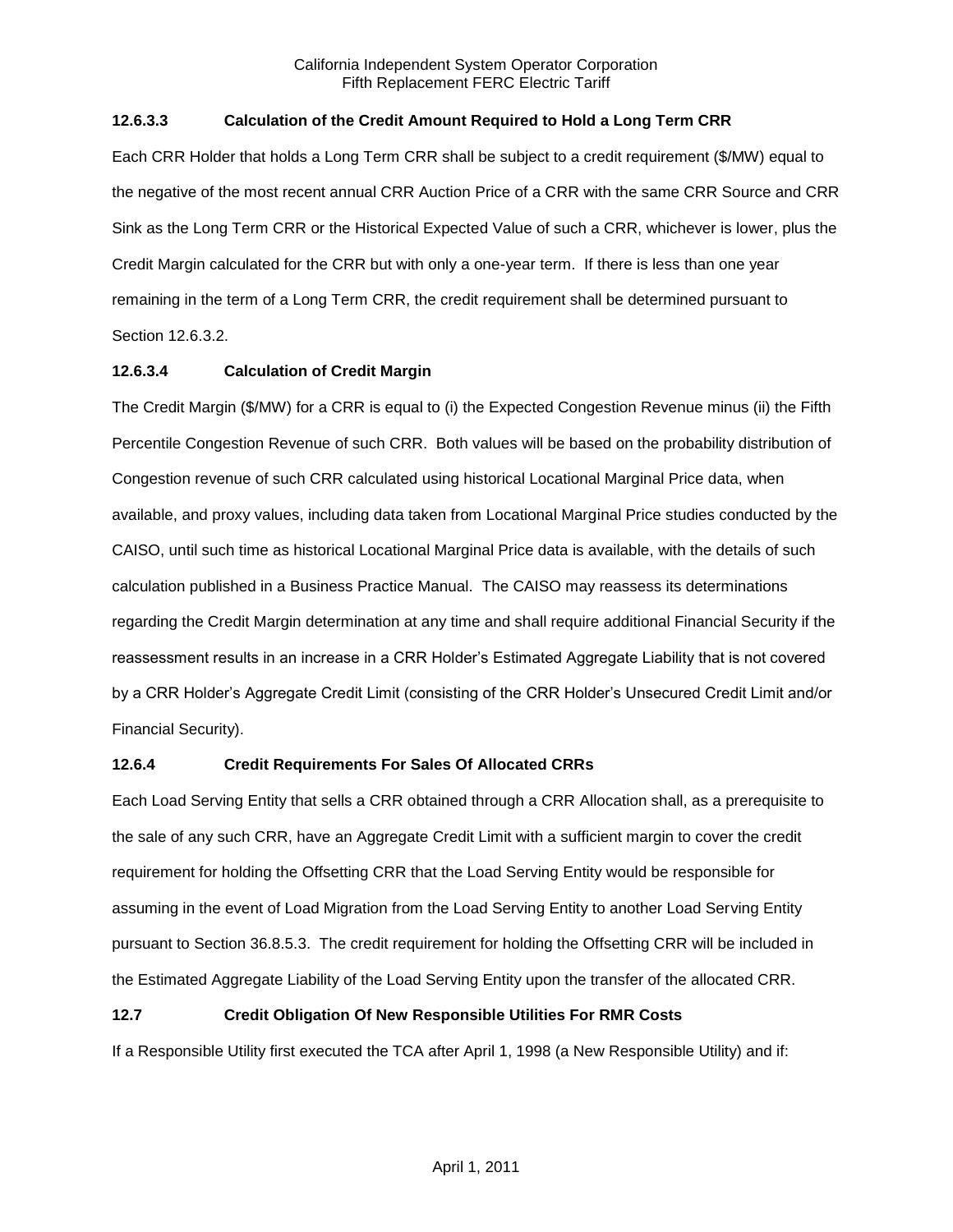- (i) the senior unsecured debt of the New Responsible Utility is rated or becomes rated at less than A- from Standard & Poor's ("S&P") or A3 from Moody's Investment Services ("Moody's"), and
- (ii) Such ratings do not improve to A- or better from S&P or A3 or better from Moody's within 60 days,

the New Responsible Utility shall issue and confirm to the CAISO an irrevocable and unconditional letter of credit in an amount equal to three times the highest monthly payment invoiced by the CAISO to the New Responsible Utility (or the prior Responsible Utility) in connection with services under Reliability Must-Run Contracts in the last 3 months for which invoices have been issued. The letter of credit must be issued by a bank or other financial institution whose senior unsecured debt rating is not less than A from S&P and A2 from Moody's. The letter of credit shall be in such form as the CAISO may reasonably require from time to time by notice to the New Responsible Utility and shall authorize the CAISO or the RMR Owner to draw on the letter of credit for deposit solely into the RMR Owner Facility Trust Account in an amount equal to any amount due and not paid by the Responsible Utility under the CAISO Invoice. The security provided by the New Responsible Utility pursuant to this Section is intended to cover the New Responsible Utility's outstanding liability for payments it is liable to make to the CAISO under this Section, including monthly payments, any reimbursement for capital improvement, termination fees and any other payments to which the CAISO is liable under Reliability Must-Run Contracts.

#### **12.8 Credit Requirements Applicable to Virtual Bids**

### **12.8.1 Credit Check in the Day-Ahead Market**

#### **12.8.1.1 Credit Check Requirements**

For each Scheduling Coordinator that submits one or more Virtual Bids in the Day-Ahead Market, the CAISO will estimate the total value of all of the submitted Virtual Bids after the Virtual Bids have been validated in accordance with Section 30.7.3. In all circumstances except where the Scheduling Coordinator submits both a Virtual Supply Bid and a Virtual Demand Bid at the same Eligible PNode or Eligible Aggregated PNode for the same Trading Hour, the CAISO will estimate the total value of the submitted Virtual Bids at each Eligible PNode or Eligible Aggregated PNode for each Trading Hour by calculating the sum of the products of the absolute values of the MWs of the submitted Virtual Bids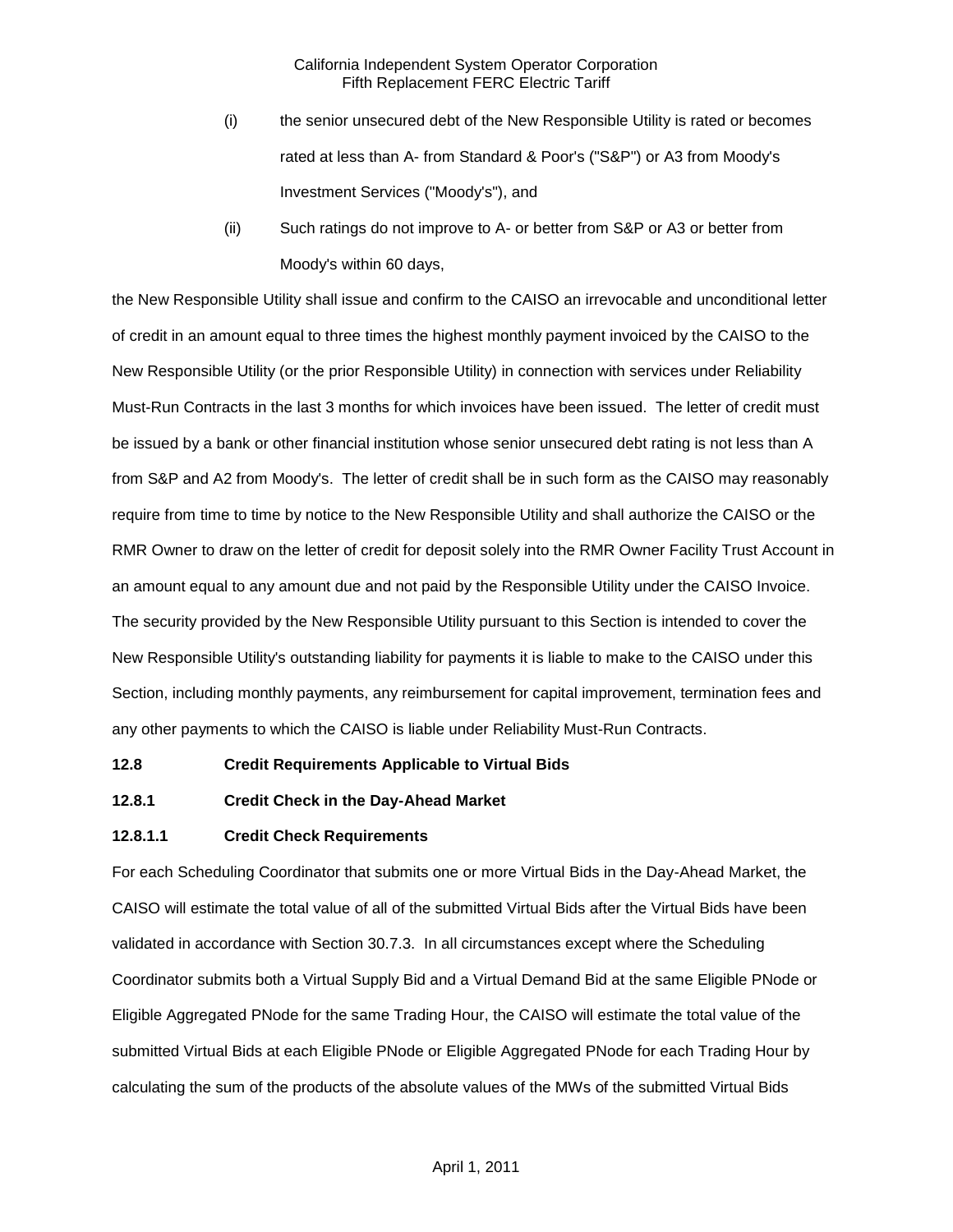multiplied by the applicable Virtual Bid Reference Price at the Eligible PNode or Eligible Aggregated PNode for all Trading Hours. In circumstances where the Scheduling Coordinator submits both a Virtual Supply Bid and a Virtual Demand Bid at the same Eligible PNode or Eligible Aggregated PNode for the same Trading Hour, the CAISO will estimate the total value of the submitted Virtual Bids at the Eligible PNode or Eligible Aggregated PNode for the Trading Hour by calculating the greater of (i) the product of the absolute value of the MW of the submitted Virtual Supply Bid multiplied by the Virtual Bid Reference Price for Virtual Supply Bids at the Eligible PNode or Eligible Aggregated PNode or (ii) the product of the absolute value of the MW of the submitted Virtual Demand Bid multiplied by the Virtual Bid Reference Price for Virtual Demand Bids at the Eligible PNode or Eligible Aggregated PNode. The CAISO will then adjust the Scheduling Coordinator's Estimated Aggregate Liability to include the CAISO's estimate of the total value of the submitted Virtual Bids. If the adjusted Estimated Aggregate Liability is greater than the Scheduling Coordinator's Aggregate Credit Limit, the CAISO will reject the Scheduling Coordinator's submitted Virtual Bids. After rejection of its submitted Virtual Bids, a Scheduling Coordinator may submit revised Virtual Bids, subject to the timelines set forth in the CAISO Tariff and the applicable Business Practice Manual regarding the submission of Bids.

### **12.8.1.2 Temporary Suspension of Virtual Bidding**

In the event that the financial exposure of Scheduling Coordinators cannot be determined pursuant to Section 12.8.1.1 with a reasonable degree of accuracy due to factors such as software or system failures, the CAISO may temporarily suspend virtual bidding. If the CAISO temporarily suspends virtual bidding pursuant to this Section 12.8.1.2, as soon as reasonably practicable, the CAISO will notify FERC and Market Participants of the reason(s) for any suspension of virtual bidding, the action(s) necessary to restore virtual bidding, and the estimated time required to restore virtual bidding. The CAISO does not intend to suspend virtual bidding in the event of brief intermittent software or system failures or where the CAISO anticipates the credit checking functionality will be available prior to the close of the Day-Ahead Market. During instances of software or system failures that extend past the close of the Day-Ahead Market and in the absence of any suspension of virtual bidding, the CAISO will accept pending Virtual Bids at the close of the Day-Ahead Market even though the Virtual Bids have not been validated by the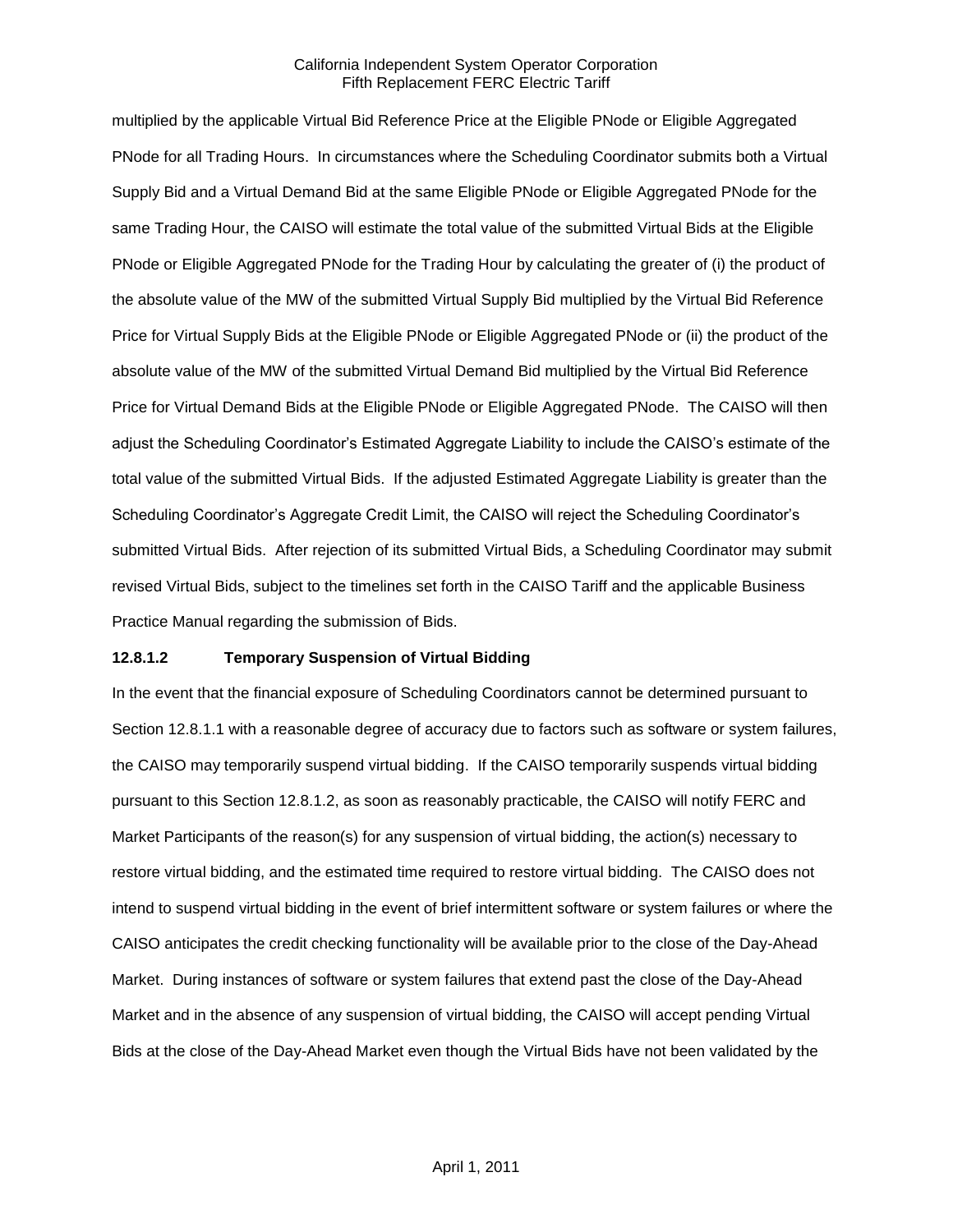credit checking functionality. Any resulting financial obligations will be included in the next available calculation of each Scheduling Coordinator's Estimated Aggregate Liability.

### **12.8.2 Virtual Bid Reference Prices**

For Virtual Supply Bids, the Virtual Bid Reference Price will be the 95th percentile value of the difference between the LMP in the Real-Time Market (or in the HASP for Virtual Supply Bids at the Interties) and the LMP in the Day-Ahead Market at a given Eligible PNode or Eligible Aggregated PNode. For Virtual Demand Bids, the Virtual Bid Reference Price will be the 95th percentile value of the difference between the LMP in the Day-Ahead Market and the LMP in the Real-Time Market (or in the HASP for Virtual Demand Bids at the Interties) at a given Eligible PNode or Eligible Aggregated PNode. Each Virtual Bid Reference Price will be calculated in \$/MWh. The CAISO will calculate the Virtual Bid Reference Price for each Eligible PNode or Eligible Aggregated PNode for three-month periods (covering January-March, April-June, July-September, and October-December) of each year using the hourly actual LMPs for the same period of the previous year.

### **12.8.3 Adjustment of EAL After Close of the DAM**

After the Day-Ahead Market closes but before the Real-Time Market closes, the CAISO will recalculate the estimate of the total liability of the Virtual Bids of each Scheduling Coordinator based on the MW quantity that cleared in the Day-Ahead Market. The revised total estimated liability will equal the sum of the products of the absolute values of the amounts of MWs of Virtual Awards multiplied by the Virtual Bid Reference Price. The CAISO will then adjust the Estimated Aggregate Liability of the Scheduling Coordinator to reflect the revised total estimated liability of the Virtual Bids as calculated by the CAISO.

### **12.8.4 Adjustment of EAL After the Close of the RTM**

After the Real-Time Market closes, the CAISO will recalculate the total liability of each Scheduling Coordinator with Virtual Awards based on the MW quantity that cleared in the Day-Ahead Market and the LMPs produced in the Day-Ahead Market, HASP, and Real-Time Market. The total liability of a Scheduling Coordinator will equal the sum of the liability of each Virtual Bid submitted by the Scheduling Coordinator that cleared in the Day-Ahead Market. The liability of a Virtual Supply Bid will equal the product of the value of the amount of cleared MWs multiplied by the difference between the Real-Time or HASP LMP, as appropriate, and the Day-Ahead LMP at the Eligible PNode or Eligible Aggregated PNode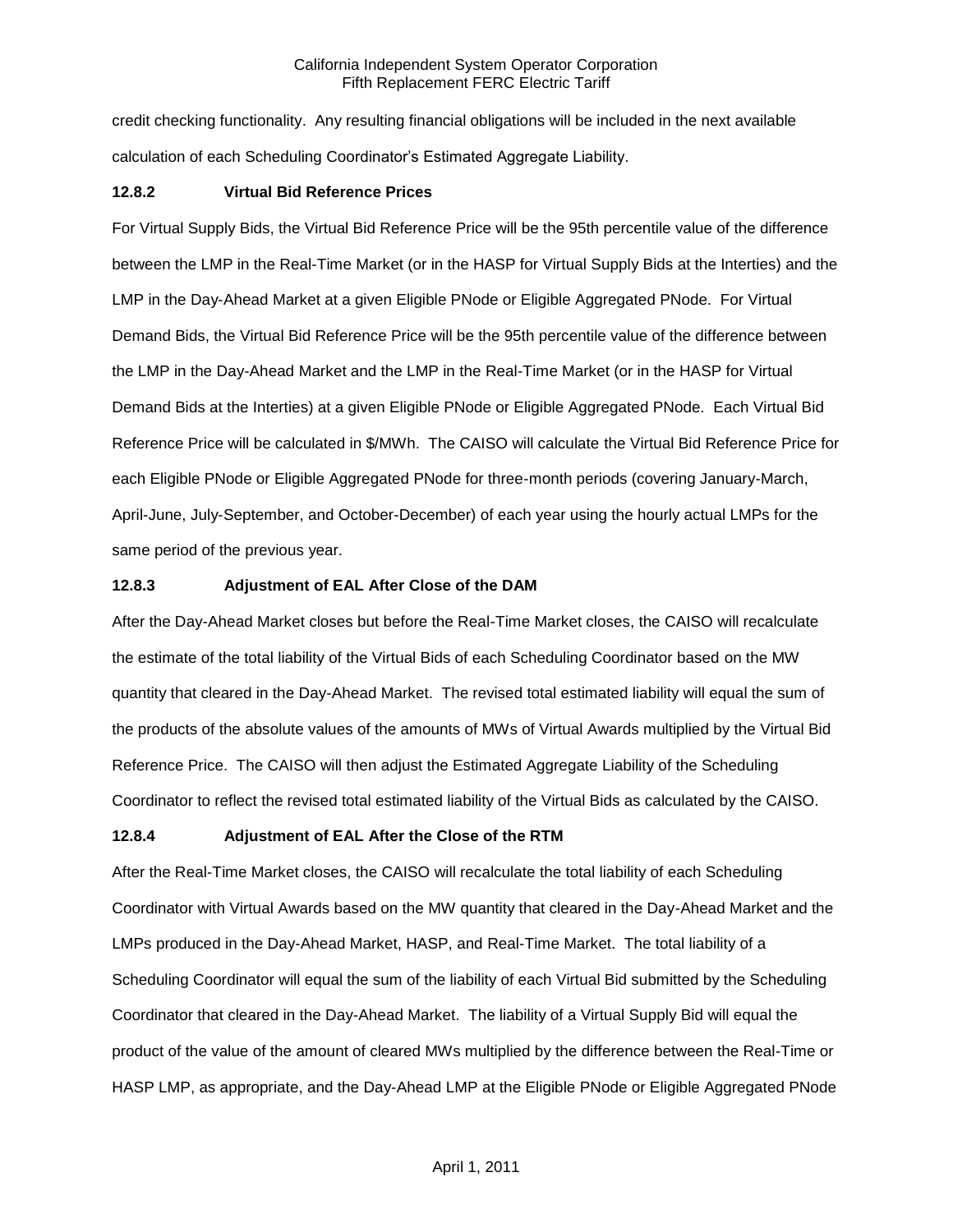at which the Virtual Supply Bid was submitted. The liability of a Virtual Demand Bid will equal the product of the value of the amount of cleared MWs multiplied by the difference between the Day-Ahead LMP and the Real-Time or HASP LMP, as appropriate, at the Eligible PNode or Eligible Aggregated PNode at which the Virtual Demand Bid was submitted. The Estimated Aggregate Liability will be adjusted accordingly and will continue to be adjusted as a result of any price correction made in accordance with Section 35.

# **13. Dispute Resolution**

# **13.1 Applicability**

# **13.1.1 General Applicability**

Except as limited below or otherwise as limited by law (including the rights of any party to file a complaint with FERC under the relevant provisions of the FPA), the CAISO ADR Procedures shall apply to all disputes between parties which arise under the CAISO Documents except where the decision of the CAISO is stated in the provisions of this CAISO Tariff to be final. The CAISO ADR Procedures shall not apply to:

- (1) Disputes arising under contracts which pre-date the CAISO Operations Date, except as the disputing parties may otherwise agree;
- (2) Disputes as to whether rates and charges set forth in this CAISO Tariff are just and reasonable under the FPA.

# **13.1.2 Disputes Involving Government Agencies**

If a party to a dispute is a government agency the procedures herein that provide for the resolution of claims and arbitration of disputes are subject to any limitations imposed on the agency by law, including but not limited to the authority of the agency to effect a remedy. If the governmental agency is a federal entity, the procedures herein shall not apply to disputes involving issues arising under the United States Constitution.

### **13.1.3 Injunctive And Declaratory Relief**

Where the court having jurisdiction so determines, use of the CAISO ADR Procedures shall not be a condition precedent to a court action for injunctive relief nor shall the provisions of California Code of Civil Procedure sections 1281 et seq. apply to such court actions.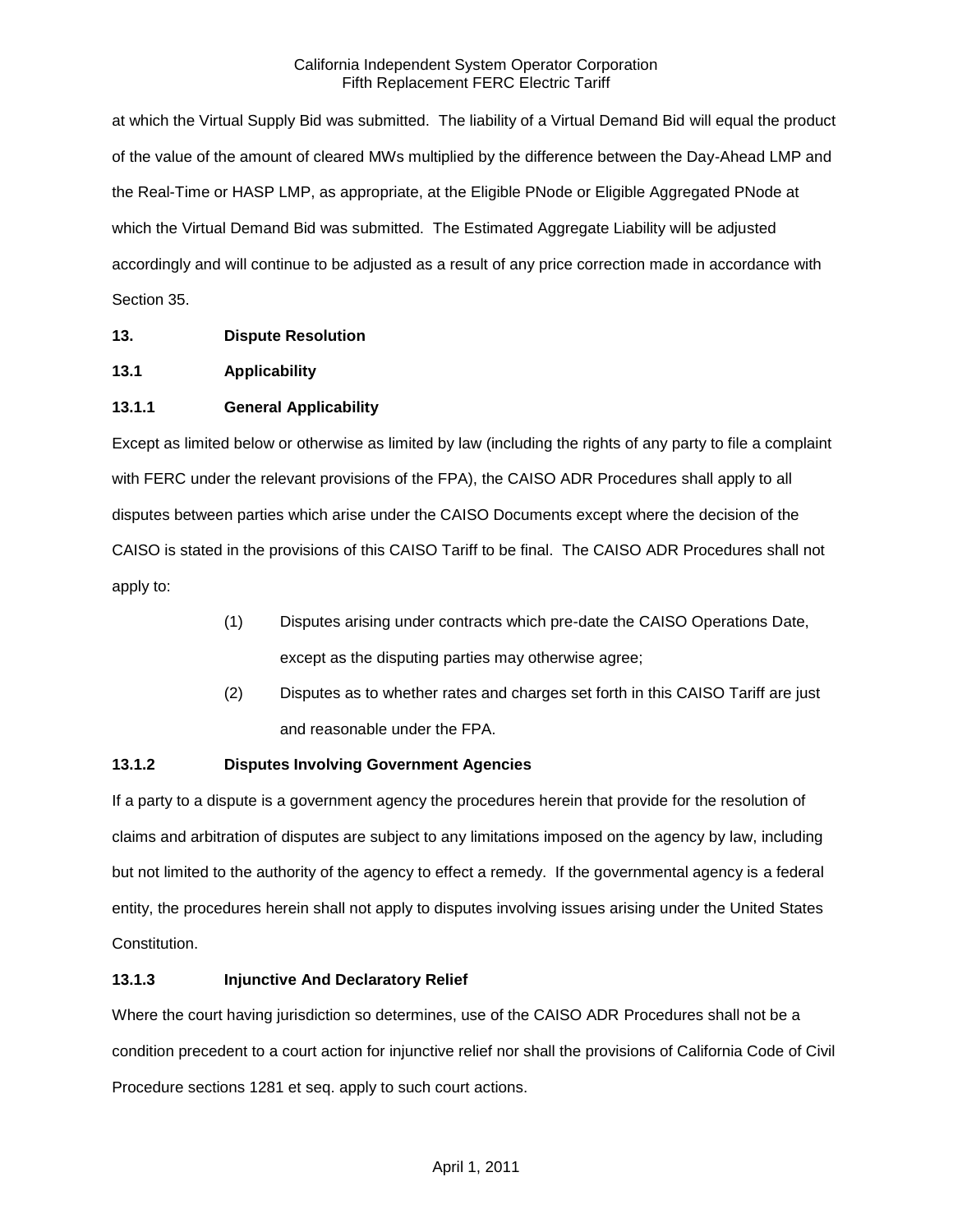### **13.2 Negotiation And Mediation**

### **13.2.1 Negotiation**

The CAISO and Market Participants (party or parties) shall make good-faith efforts to negotiate and resolve any dispute between them arising under CAISO Documents prior to invoking the CAISO ADR Procedures outlined herein. Each party shall designate an individual with authority to negotiate the matter in dispute to participate in such negotiations.

# **13.2.2 Statement Of Claim**

In the event a dispute is not resolved through such good-faith negotiations, any one of the parties may submit a statement of claim, in writing, to each other disputing party, and the CAISO ADR Coordinator, which submission shall commence the CAISO ADR Procedures. The statement of claim shall set forth in reasonable detail (i) each claim, (ii) the relief sought, including the proposed award, if applicable, (iii) a summary of the grounds for such relief and the basis for each claim, (iv) the parties to the dispute, and (v) the individuals having knowledge of each claim. The other parties to the dispute shall similarly submit their respective statements of claim within fourteen (14) days of the date of the initial statement of claim or such longer period as permitted by mutual agreement of the parties. If any responding party wishes to submit a counterclaim in response to the statement of claim, it shall be included in such party's responsive statement of claim. A summary of the statements of claim shall be published by the CAISO on the CAISO Website, by Market Notice, and any other method chosen by the CAISO ADR Coordinator. No Market Participant shall be considered as having received notice of a claim decided or relief granted by a decision made under these procedures unless the summary of the statements of claim published by the CAISO includes such claim or relief.

# **13.2.3 Selection Of Mediator**

After submission of the statements of claim, the parties may request mediation, if at least seventy-five percent (75%) of the disputing parties so agree, except that where a dispute involves three parties, at least two of the parties must agree to mediation. If the parties agree to mediate, the CAISO ADR Coordinator shall distribute to the parties by facsimile or other electronic means a list containing the names of at least seven prospective mediators with mediation experience, or with technical or business experience in the electric power industry, or both, as he or she shall deem appropriate to the dispute.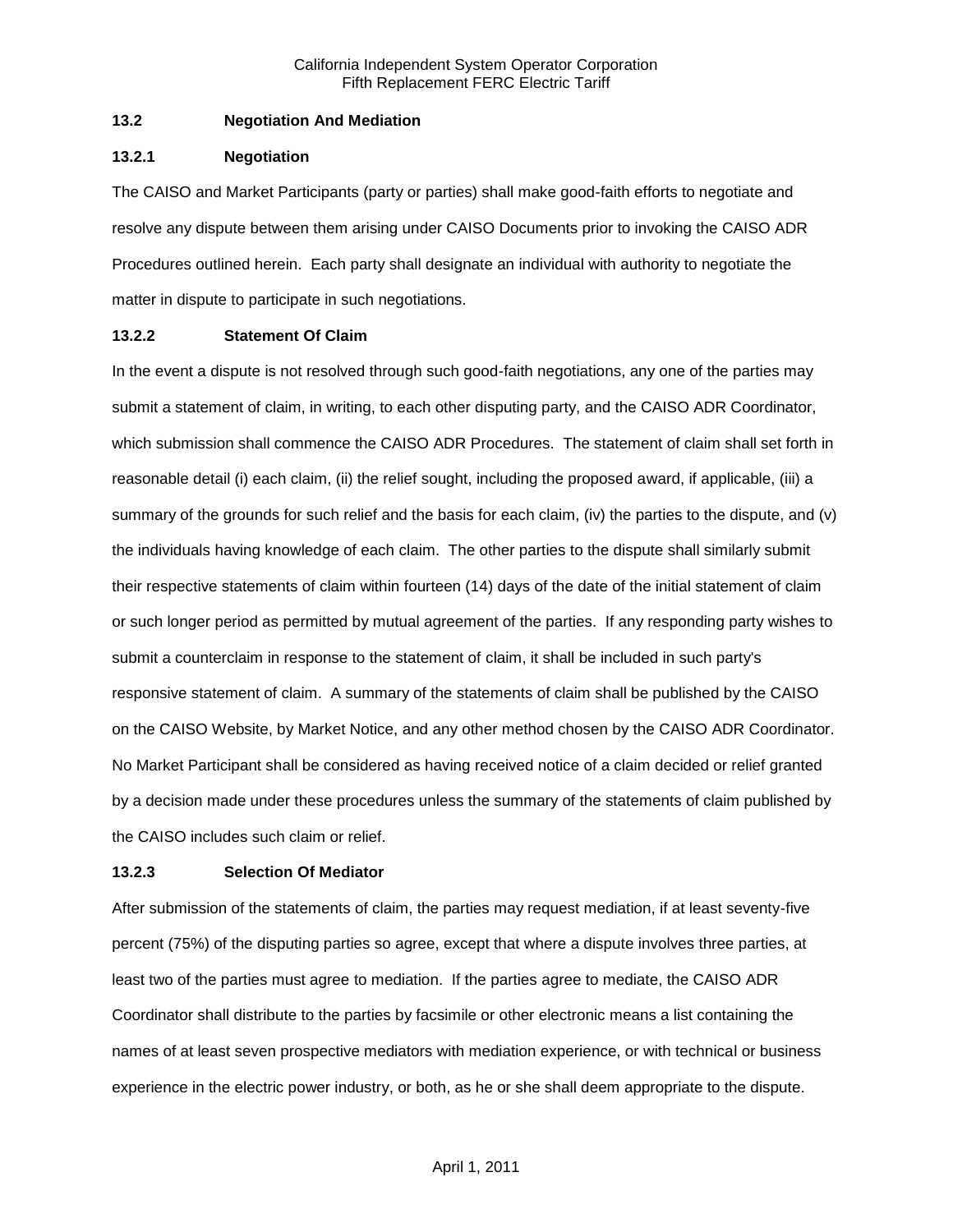The parties shall have seven days from receipt of the CAISO ADR Coordinator's list of prospective mediators to agree upon a mediator from the list provided or from any alternative source, unless the time is extended by mutual agreement. If the parties cannot agree on a mediator, any party may request from the American Arbitration Association a list of at least seven mediators with technical or business experience in the electric power industry, or both. The parties will alternate in striking names from the list with the last name on the list becoming the mediator. The first party to strike off a name from the list shall be determined by lot. The parties shall have seven days from receipt of the list from the American Arbitration Association to complete the mediator selection process and appoint the mediator, unless the time is extended by mutual agreement. The mediator shall comply with the requirements of Section 13.3.2.

### **13.2.4 Mediation**

The mediator and representatives of the disputing parties, with authority to settle the dispute, shall within fourteen (14) days after the mediator's date of appointment schedule a date to mediate the dispute. Matters discussed during the mediation shall be confidential and shall not be referred to in any subsequent proceeding. With the consent of all disputing parties, a resolution may include referring the dispute directly to a technical body (such as a WECC technical advisory panel) for resolution or an advisory opinion, or referring the dispute directly to FERC. The CAISO shall publish notice of the referral of the dispute on the CAISO's Website, and any other method adopted by the CAISO ADR Coordinator.

#### **13.2.5 Demand For Arbitration**

If the disputing parties have not succeeded in negotiating a resolution of the dispute within thirty (30) days of the initial statement of claim or, if within that period the parties agreed to mediate, within thirty (30) days of the parties first meeting with the mediator, such parties shall be deemed to be at impasse and any such disputing party may then commence the arbitration process, unless the parties by mutual agreement agree to extend the time. A party seeking arbitration shall provide notice of its demand for arbitration to the other disputing parties, the CAISO ADR Coordinator, who shall publish notice of such demand on the CAISO Website, and any other method adopted by the CAISO ADR Coordinator.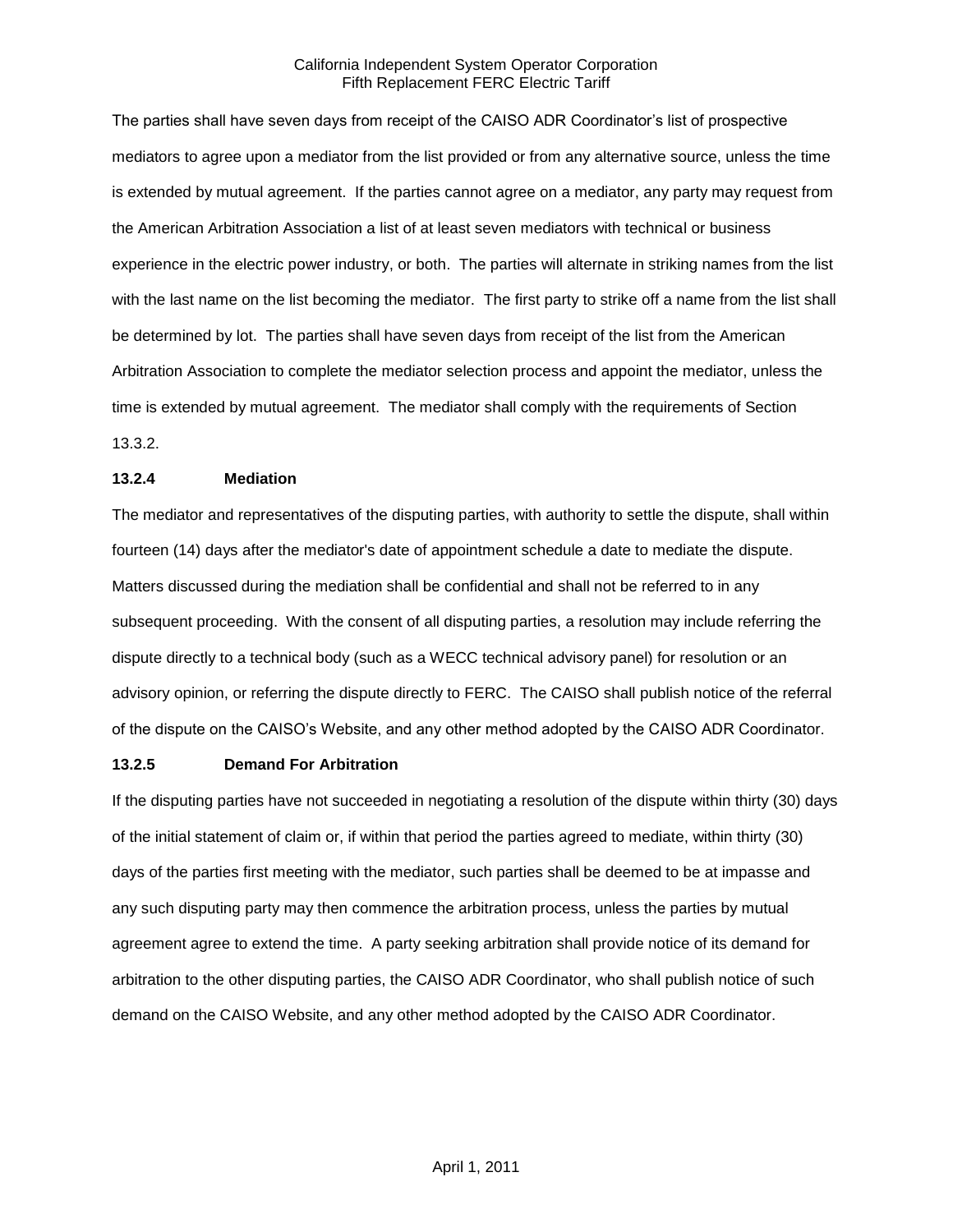### **13.3 Arbitration**

## **13.3.1 Selection Of Arbitrator**

### **13.3.1.1 Disputes Under \$1,000,000**

Where the total amount of claims and counterclaims in controversy is less than \$1,000,000 (exclusive of costs and interest), the disputing parties shall select an arbitrator from a list containing the names of at least ten (10) qualified individuals supplied by the American Arbitration Association within fourteen (14) days following submission of the demand for arbitration. If the parties cannot agree upon an arbitrator within fourteen (the) stated time, they shall take turns striking names from the list of proposed arbitrators. The first party to strike-off a name shall be determined by lot. This process shall be repeated until one name remains on the list, and that individual shall be the designated arbitrator.

### **13.3.1.2 Disputes of \$1,000,000 or Over**

Where the total amount of claims and counterclaims in controversy is \$1,000,000 or more (exclusive of interest and costs), the disputing parties may agree on any person to serve as a single arbitrator, or shall endeavor in good faith to agree on a single arbitrator from a list of ten (10) qualified individuals provided by the American Arbitration Association within fourteen (14) days following submission of the demand for arbitration. If the parties are unable to agree on a single arbitrator within the stated time, the party or parties demanding arbitration, and the party or parties responding to the demand for arbitration, shall each designate an arbitrator. Each designation shall be from the list of arbitrators no later than the tenth (10th) day thereafter. The two arbitrators so chosen shall then choose a third arbitrator.

### **13.3.2 Disclosures Required Of Arbitrators**

The designated arbitrator(s) shall be required to disclose to the parties any circumstances which might preclude him or her from rendering an objective and impartial determination. Each designated arbitrator shall disclose:

- (a) Any direct financial or personal interest in the outcome of the arbitration;
- (b) Any information required to be disclosed by California Code of Civil Procedure Section 1281.9.; and
- (c) Any existing or past financial, business, professional, or personal interest that are likely to affect impartiality or might reasonably create an appearance of partiality or bias.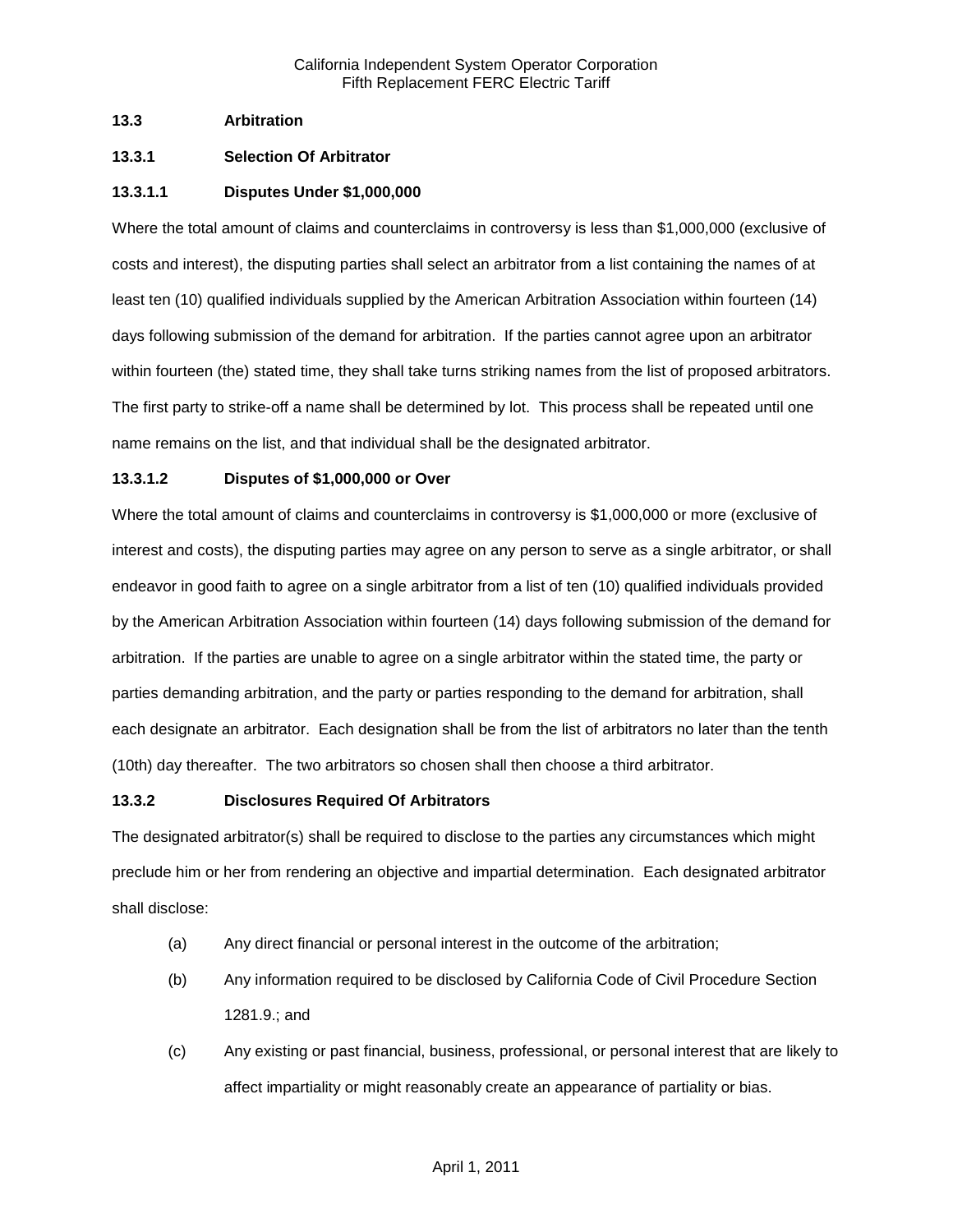The designated arbitrator shall disclose any such relationships that he or she personally has with any party or its counsel, or with any individual whom he or she has been told will be a witness. Designated arbitrators should also disclose any such relationship involving members of their families or their current employers, partners, or business associates. All designated arbitrators shall make a reasonable effort to inform themselves of any interests or relationships described above. The obligation to disclose interests, relationships, or circumstances that might preclude an arbitrator from rendering an objective and impartial determination is a continuing duty that requires the arbitrator to disclose, at any stage of the arbitration, any such interests, relationships, or circumstances that arise, or are recalled or discovered. If, as a result of the continuing disclosure duty, an arbitrator makes a disclosure which is likely to affect his or her partiality, or might reasonably create an appearance of partiality or bias or if a party independently discovers the existence of such circumstances, a party wishing to object to the continuing use of the arbitrator must provide written notice of its objection to the other parties within ten (10) days of receipt of the arbitrator's disclosure or the date of a party's discovery of the circumstances giving rise to that party's objection. Failure to provide such notice shall be deemed a waiver of such objection. If a party timely provides a notice of objection to the continuing use of the arbitrator the parties shall attempt to agree whether the arbitrator should be dismissed and replaced in the manner described in Section 13.3.1. If within ten (10) days of a party's objection notice the parties have not agreed how to proceed, the matter shall be referred to the American Arbitration Association for resolution.

### **13.3.3 Arbitration Procedures**

The CAISO ADR Coordinator shall compile and make available to the arbitrator and the parties standard procedures for the arbitration of disputes, which procedures (i) shall include provision, upon good cause shown, for intervention or other participation in the proceeding by any party whose interests may be affected by its outcome, (ii) shall conform to the requirements specified herein, and (iii) may be modified or adopted for use in a particular proceeding as the arbitrator deems appropriate, in accordance with Section 13.3.4. The procedures adopted by the CAISO ADR Coordinator shall be based on the latest edition of the American Arbitration Association Commercial Arbitration Rules, to the extent such rules are not inconsistent with this Section 13. Except as provided herein, all parties shall be bound by such procedures.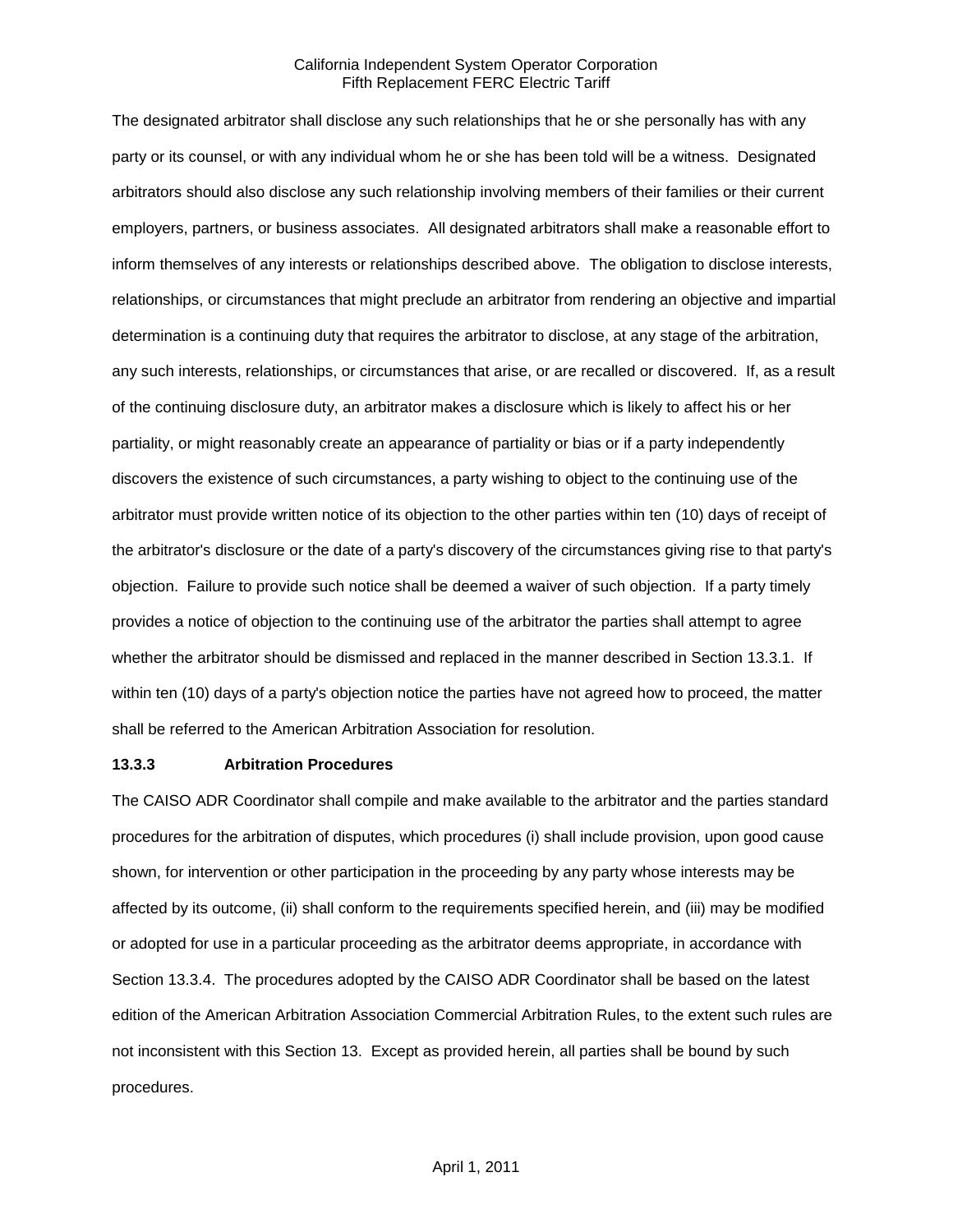### **13.3.4 Modification Of Arbitration Procedures**

In determining whether to modify the standard procedures for use in the pending matter, the arbitrator shall consider (i) the complexity of the dispute, (ii) the extent to which facts are disputed, (iii) the extent to which the credibility of witnesses is relevant to a resolution, (iv) the amount in controversy, and (v) any representations made by the parties. Alternatively, the parties may, by mutual agreement, modify the standard procedures. In the event of a disagreement between the arbitrator and the agreement of the parties regarding arbitration procedures to be utilized, the parties' agreement shall prevail.

### **13.3.5 Remedies**

# **13.3.5.1 Arbitrator's Discretion**

The arbitrator shall have the discretion to grant the relief sought by a party, or determine such other remedy as is appropriate, unless the parties agree to conduct the arbitration "baseball" style. Unless otherwise expressly limited herein, the arbitrator shall have the authority to award any remedy or relief available from FERC, or any other court of competent jurisdiction. Where any CAISO Document leaves any matter to be agreed between the parties at some future time and provides that in default of agreement the matter shall be referred to the CAISO ADR Procedures, the arbitrator shall have authority to decide upon the terms of the agreement which, in the arbitrator's opinion, it is reasonable that the parties should reach, having regard to the other terms of the CAISO Document concerned and the arbitrator's opinion as to what is fair and reasonable in all the circumstances.

### **13.3.5.2 "Baseball" Arbitration**

If the parties agree to conduct the arbitration "baseball" style, the parties shall submit to the arbitrator and exchange with each other their last best offers in the form of the award they consider the arbitrator should make, not less than seven (7) days in advance of the date fixed for the hearing, or such other date as the arbitrator may decide. If a party fails to submit its last best offer in accordance with this Section, that party shall be deemed to have accepted the offer proposed by the other party. The arbitrator shall be limited to awarding only one of the proposed offers, and may not determine an alternative or compromise remedy.

### **13.3.6 Summary Disposition**

The procedures for arbitration of a dispute shall provide a means for summary disposition of a demand for arbitration, or a response to a demand for arbitration, that in the reasoned opinion of the arbitrator does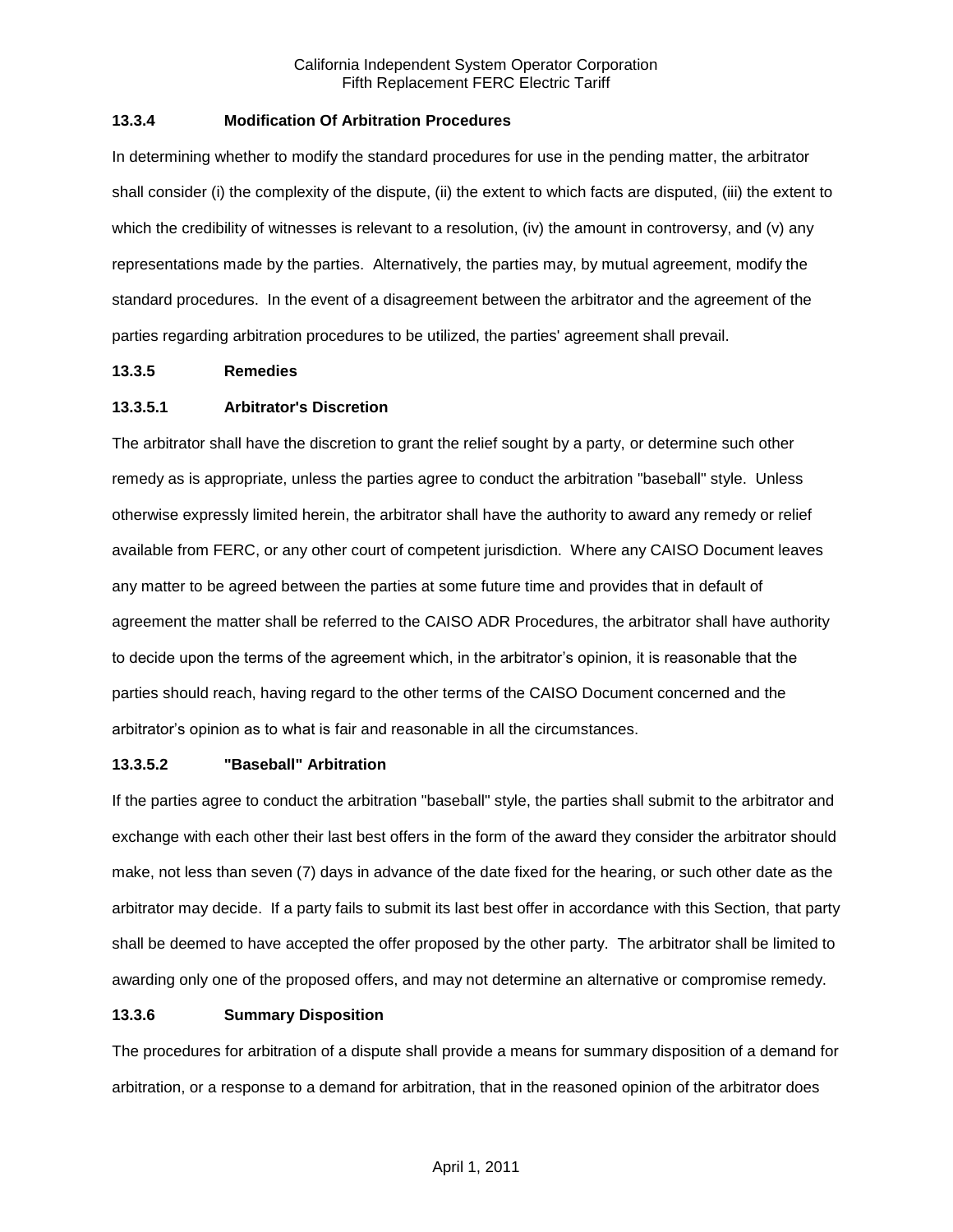not have a good faith basis in either law or fact. If the arbitrator determines that a demand for arbitration or response to a demand for arbitration does not have a good faith basis in either law or fact, the arbitrator shall have discretion to award the costs of the time, expenses, and other charges of the arbitrator to the prevailing party. A determination made under this Section is subject to appeal pursuant to Section 13.4.

### **13.3.7 Discovery Procedures**

The procedures for the arbitration of a dispute shall include adequate provision for the discovery of relevant facts, including the taking of testimony under oath, production of documents and other things, the presentation of evidence, the taking of samples, conducting of tests, and inspection of land and tangible items. The nature and extent of such discovery shall be determined as provided herein and shall take into account (i) the complexity of the dispute, (ii) the extent to which facts are disputed, (iii) the extent to which the credibility of witnesses is relevant to a resolution, and (iv) the amount in controversy. The forms and methods for taking such discovery shall be as described in the Federal Rules of Civil Procedure, except as modified pursuant to Section 13.3.4.

#### **13.3.8 Evidentiary Hearing**

The arbitration procedures shall provide for an evidentiary hearing, with provision for the crossexamination of witnesses, unless all parties consent to the resolution of the matter on the basis of a written record. The forms and methods for taking evidence shall be determined by the arbitrator(s) and modified pursuant to Section 13.3.4. The arbitrator may require such written or other submissions from the parties as he or she may deem appropriate, including submission of direct and rebuttal testimony of witnesses in written form. The arbitrator may exclude any evidence that is irrelevant, immaterial, unduly repetitious or prejudicial, or privileged. The arbitrator shall compile a complete evidentiary record of the arbitration which shall be available to the parties on its completion upon request.

### **13.3.9 Confidentiality**

Subject to the other provisions of this CAISO Tariff, any party may claim that information contained in a document otherwise subject to discovery is "Confidential" if such information would be so characterized under the Federal Rules of Evidence. The party making such claim shall provide to the arbitrator in writing the basis for its assertion. If the claim of confidentiality is confirmed by the arbitrator, he or she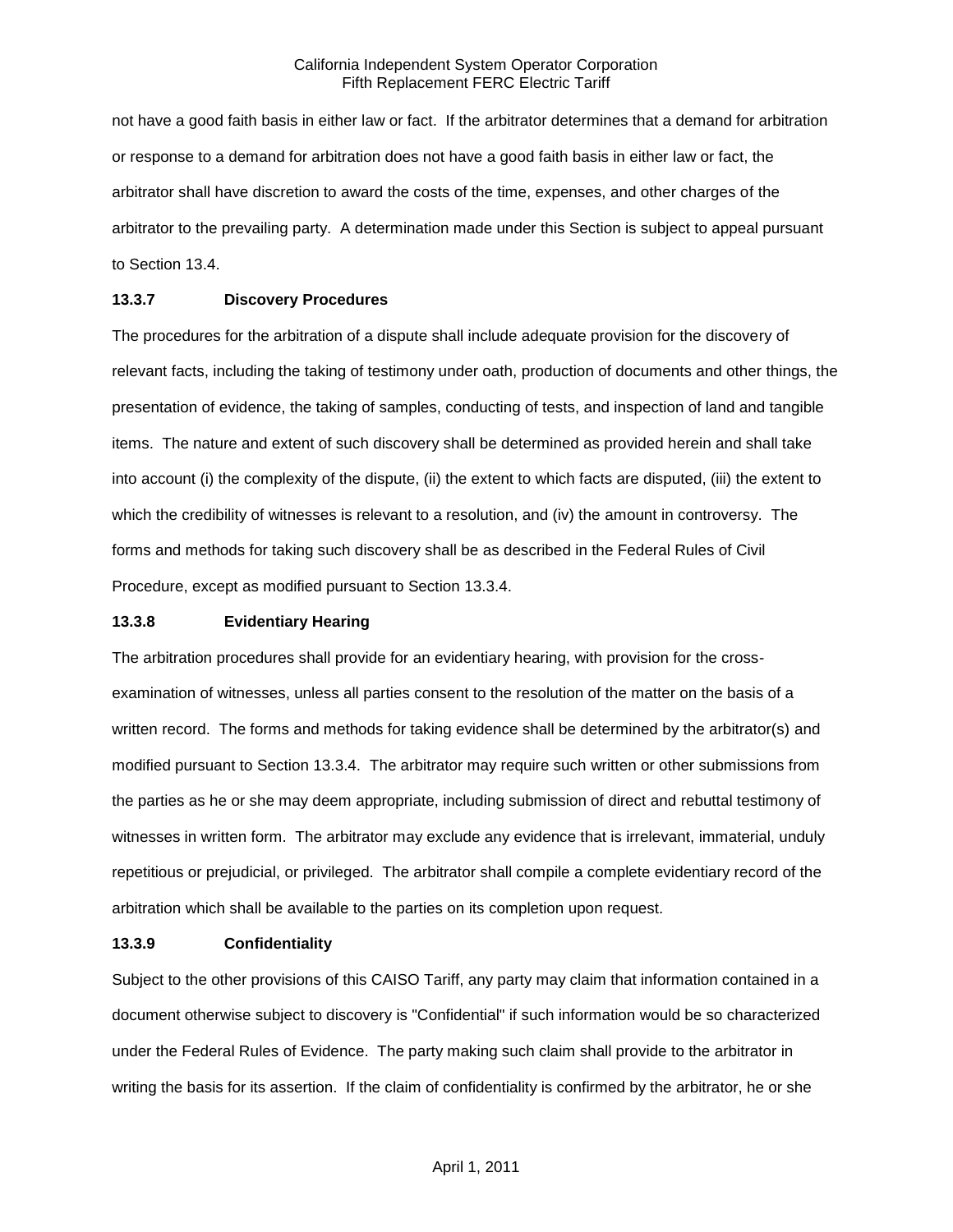shall establish requirements for the protection of such documents or other information designated as "Confidential" as may be reasonable and necessary to protect the confidentiality and commercial value of such information. Any party disclosing information in violation of these provisions or requirements established by the arbitrator, unless such disclosure is required by federal or state law or by a court order, shall thereby waive any right to introduce or otherwise use such information in any judicial, regulatory, or other legal or dispute resolution proceeding, including the proceeding in which the information was obtained.

### **13.3.10 Timetable**

Promptly after the appointment of the arbitrator, the arbitrator shall set a date for the issuance of the arbitration decision, which shall be no later than six (6) months (or such date as the parties and the arbitrator may agree) from the date of the appointment of the arbitrator, with other dates, including the dates for an evidentiary hearing or other final submissions of evidence, set in light of this date. The date for the evidentiary hearing or other final submission of evidence shall not be changed, absent extraordinary circumstances. The arbitrator shall have the power to impose sanctions, including dismissal of the proceeding, for dilatory tactics or undue delay in completing the arbitration proceedings.

#### **13.3.11 Decision**

**13.3.11.1** Except as provided below with respect to "baseball" style arbitration, the arbitrator shall issue a written decision granting the relief requested by one of the parties, or such other remedy as is appropriate, if any, and shall include findings of fact and law. The arbitration decision shall be based on (i) the evidence in the record, (ii) the terms of the relevant CAISO Documents, (iii) applicable United States federal law, including the FPA and any applicable FERC regulations and decisions, and international treaties or agreements as applicable, and (iv) applicable state law. Additionally, the arbitrator may consider relevant decisions in previous arbitration proceedings. A summary of the disputed matter and the arbitrator's decision shall be published on the CAISO Website and any other method chosen by the CAISO ADR Coordinator.

**13.3.11.2** In arbitration conducted "baseball" style, the arbitrator shall issue a written decision adopting one of the awards proposed by the parties, and shall include findings of fact and law. The arbitration decision shall be based on (i) the evidence in the record, (ii) the terms of the relevant CAISO Documents,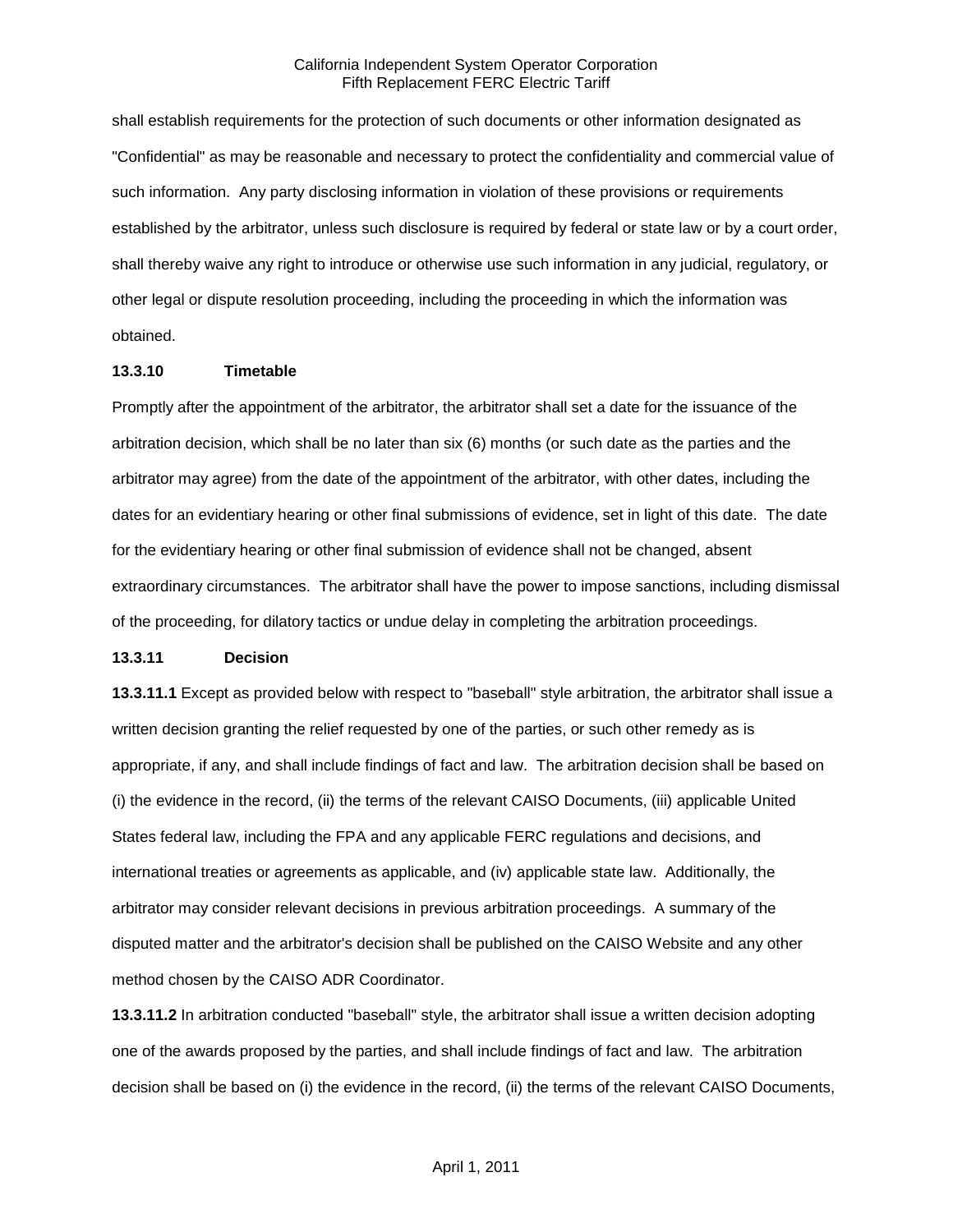(iii) applicable United States federal law, including the FPA and any applicable FERC regulations and decisions, and international treaties or agreements as applicable, and (iv) applicable state law. If the arbitrator concludes that no proposed award is consistent with the factors enumerated in (i) through (iv) above, or addresses all of the issues in dispute, the arbitrator shall specify how each proposed award is deficient and direct that the parties submit new proposed awards that cure the identified deficiencies. A summary of the disputed matter and the arbitrator's decision shall be published on the CAISO Website, and any other method chosen by the CAISO ADR Coordinator. An award shall not be deemed to be precedential.

**13.3.11.3** Where a panel of arbitrators is appointed pursuant to Section 13.3.1.2, a majority of the arbitrators must agree on the decision.

#### **13.3.12 Compliance**

Unless the arbitrator's decision is appealed under Section 13.4, the disputing parties shall, upon receipt of the decision, immediately take whatever action is required to comply with the award to the extent the award does not require regulatory action. An award that is not appealed shall be deemed to have the same force and effect as an order entered by the FERC or any court of competent jurisdiction.

#### **13.3.13 Enforcement**

Following the expiration of the time for appeal of an award pursuant to Section 13.4.3, any party may apply to FERC or any court of competent jurisdiction for entry and enforcement of judgment based on the award.

#### **13.3.14 Costs**

The costs of the time, expenses, and other charges of the arbitrator shall be borne by the parties to the dispute, with each side on an arbitrated issue bearing its pro-rata share of such costs, and each party to an arbitration proceeding bearing its own costs and fees. If the arbitrator determines that a demand for arbitration or response to a demand for arbitration was made in bad faith, the arbitrator shall have discretion to award the costs of the time, expenses, and other charges of the arbitrator to the prevailing party. Notwithstanding the above, at the discretion of the arbitrator, the winning party in any dispute which has resulted in the enforcement of an important right affecting the public interest shall not be required to pay any of the costs of the arbitrator and may recover such of its own reasonable attorney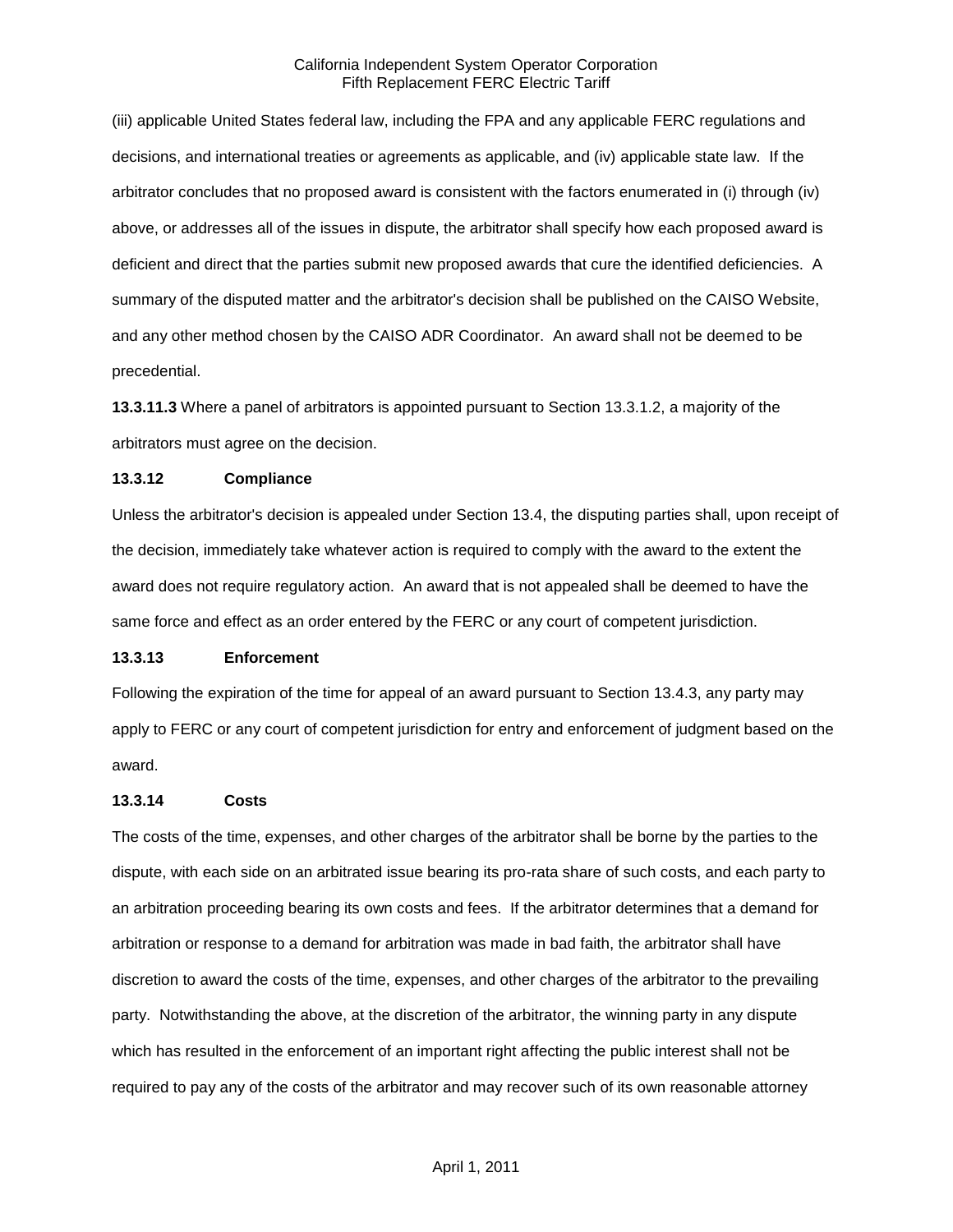fees, expert witness fees and other reasonable costs from the losing party to the dispute if (a) a significant benefit, whether pecuniary or non-pecuniary, has been conferred on the general public, (b) the necessity and financial burden of private enforcement are such as to make the award appropriate, and (c) such fees should not, in the interest of justice, be paid out of the recovery.

### **13.4 Appeal Of Award**

### **13.4.1 Basis For Appeal**

A party may apply to the FERC or any court of competent jurisdiction to hear an appeal of an arbitration award only upon the grounds that the award is contrary to or beyond the scope of the relevant CAISO Documents, United States federal law, including, without limitation, the FPA, and any FERC regulations and decisions, or state law. Appeals shall, unless otherwise ordered by FERC or the court of competent jurisdiction, conform to the procedural limitations set forth in this Section 13.4.

### **13.4.2 Appellate Record**

The parties intend that FERC or the court of competent jurisdiction should afford substantial deference to the factual findings of the arbitrator. No party shall seek to expand the record before the FERC or court of competent jurisdiction beyond that assembled by the arbitrator, except (i) by making reference to legal authority which did not exist at the time of the arbitrator's decision, or (ii) if such party contends the decision was based upon or affected by fraud, collusion, corruption, misconduct or misrepresentation.

### **13.4.3 Procedures For Appeals**

**13.4.3.1** If a party to an arbitration desires to appeal an award, it shall provide a notice of appeal to the CAISO ADR Coordinator, all parties and the arbitrator within fourteen (14) days following the date of the award. The CAISO ADR Coordinator shall publish notice of the appeal on the CAISO Website, and any other method chosen by the CAISO ADR Coordinator.

Within ten (10) days of the filing of the notice of appeal, the appealing party must file an appropriate application, petition or motion with the FERC to trigger review under the FPA or with a court of competent jurisdiction. Such filing shall state that the subject matter has been the subject of an arbitration pursuant to the relevant CAISO Document.

**13.4.3.2** Within thirty (30) days of filing the notice of appeal (or such period as FERC or the court of competent jurisdiction may specify) the appellant shall file the complete evidentiary record of the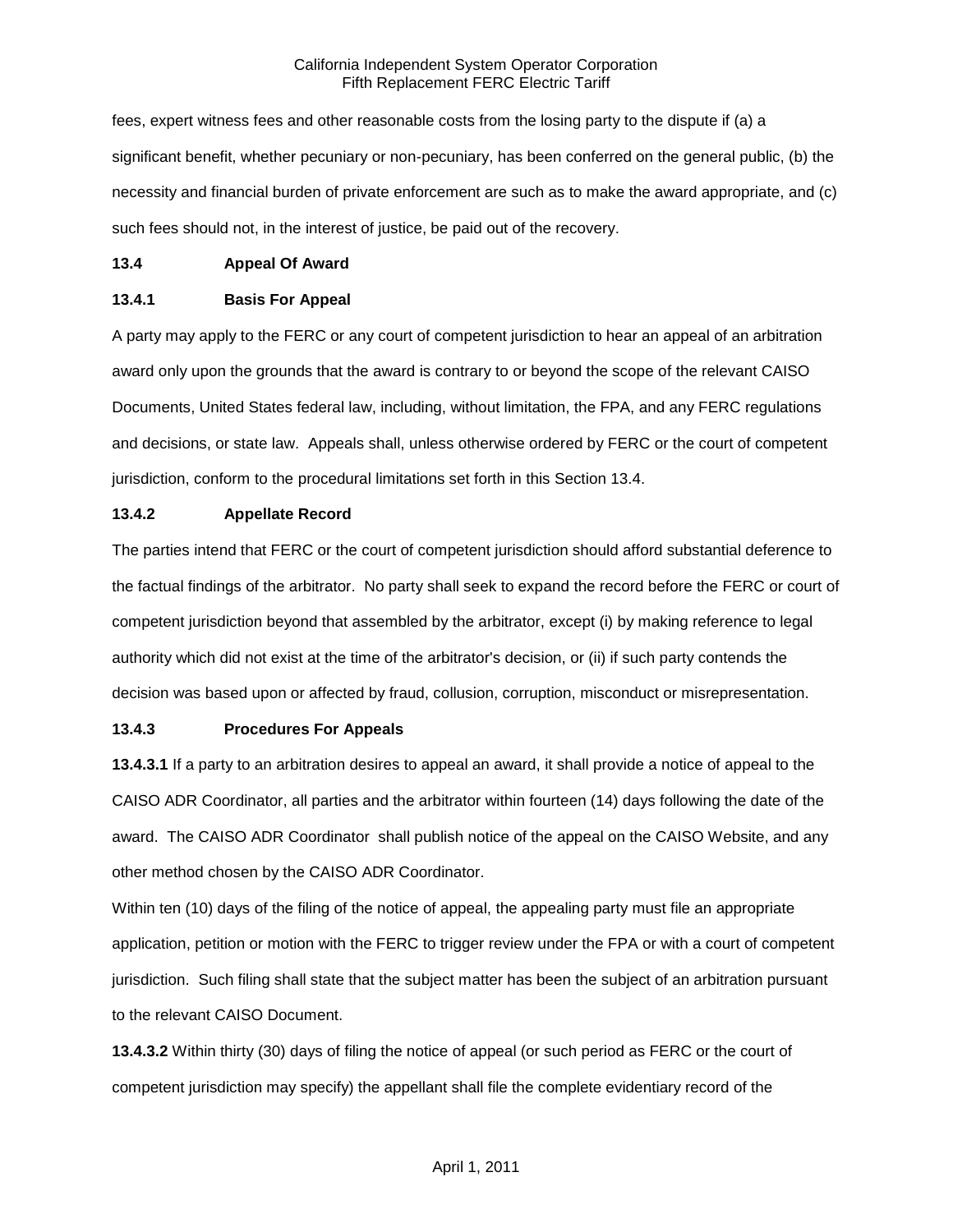arbitration and a copy of the award with FERC or with the court of competent jurisdiction. The appellant shall serve copies of a description of all materials included in the submitted evidentiary record.

## **13.4.4 Award Implementation**

Implementation of the award shall be deemed stayed pending an appeal unless and until, at the request of a party, the FERC or the court of competent jurisdiction to which an appeal has been filed, issues an order dissolving, shortening, or extending such stay. However, a summary of each appeal shall be published on the CAISO Website, and any other method chosen by the CAISO ADR Coordinator.

## **13.4.5 Judicial Review Of FERC Orders**

FERC orders resulting from appeals shall be subject to judicial review pursuant to the FPA.

## **13.5 Allocation Of Awards Payable By Or To The CAISO**

## **13.5.1 Allocation Of An Award**

If the CAISO must pay an award to a party pursuant to good faith negotiations or the CAISO ADR Procedures, the CAISO will recover the amount of the award from Market Participants and Scheduling Coordinators. If the CAISO receives an award from a party pursuant to good faith negotiations or the CAISO ADR Procedures, the CAISO will flow back the amount of the award to Market Participants and Scheduling Coordinators.

# **13.5.2 Timing Of Adjustments**

Upon determination that an award is payable by or to the CAISO pursuant to good faith negotiations or the CAISO ADR Procedures, the CAISO shall calculate the amounts payable to and receivable from the party, Market Participants, and Scheduling Coordinators, as soon as reasonably practical, and shall show any required adjustments as a debit or a credit in a subsequent Initial Settlement Statement T+7B or, in the case of an amount payable by the CAISO to a party, as soon as the CAISO and that party may agree.

### **13.5.3 Method Of Allocation**

# **13.5.3.1 Allocation to Market Participants**

The CAISO will use best efforts to determine which Market Participant(s) is or are responsible for and/or benefit from payment of an award by or to the CAISO and to allocate receipt of or payment for the award equitably to such Market Participant(s). In undertaking the allocation, the CAISO shall consider the extent of a Market Participant's participation in affected markets and the CAISO Tariff in effect on the applicable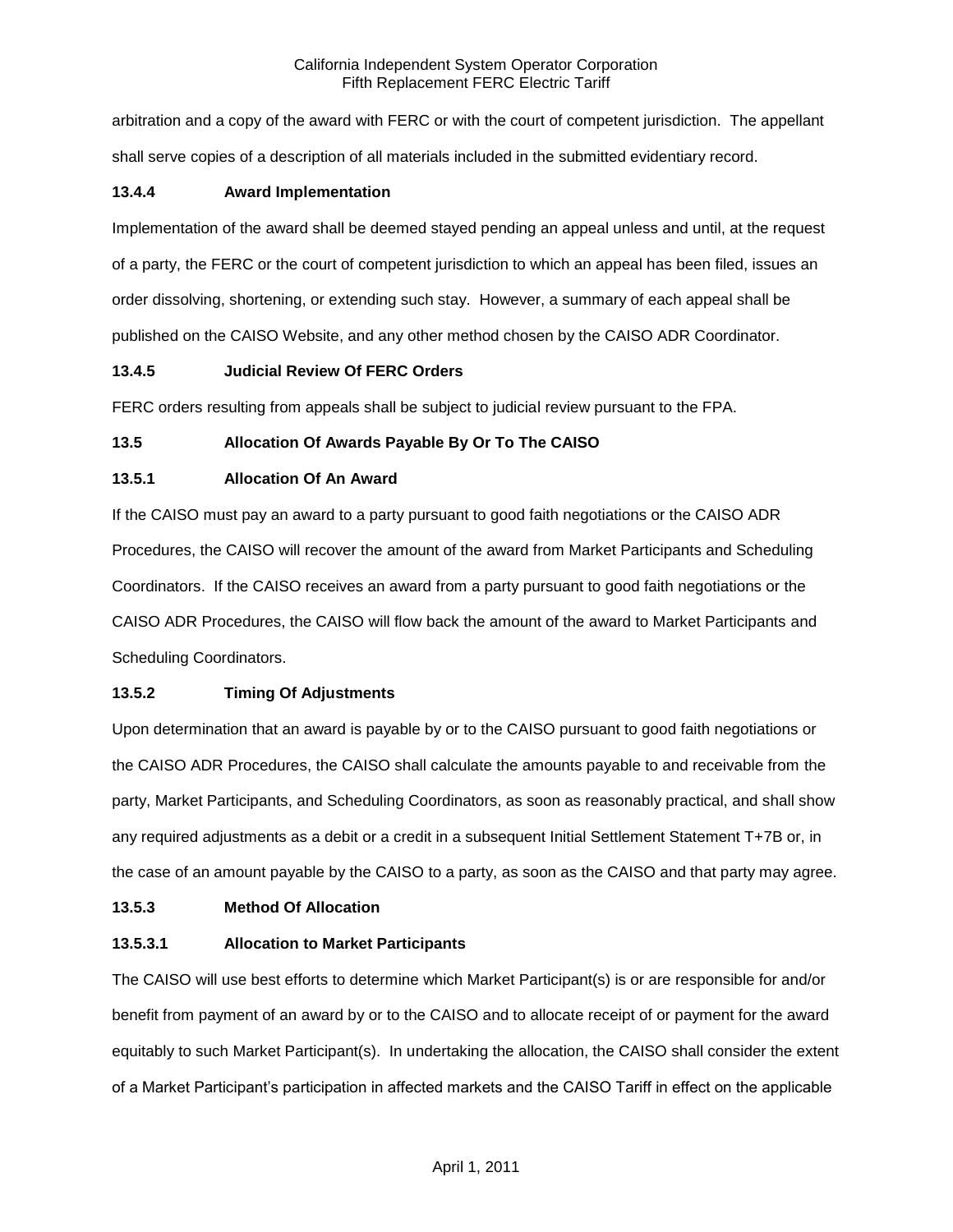Trading Day(s), and may consider any other relevant factor, including but not limited to, applicable contracts.

## **13.5.3.2 Residual Amounts**

Any awards for which the CAISO is unable to identify Market Participants in accordance with 13.5.3.1 and any award amounts that the CAISO is unable to collect that are not covered by Section 11.29.17.1 or Section 11.29.17.2 will be allocated to all Scheduling Coordinators through neutrality adjustments.

# **14. Force Majeure Indemnification And Limitations On Liability**

## **14.1 Uncontrollable Forces**

Neither the CAISO nor a Market Participant will be considered in default of any obligation under this CAISO Tariff if prevented from fulfilling that obligation due to the occurrence of an Uncontrollable Force.

## **14.2 Responsibilities Of Affected Entity**

In the event of the occurrence of an Uncontrollable Force, which prevents the CAISO or a Market Participant from performing any of its obligations under this CAISO Tariff, the affected entity shall (i) if it is the CAISO, immediately notify the Market Participants in writing of the occurrence of such Uncontrollable Force and, if it is a Market Participant, immediately notify the CAISO in writing of the occurrence of such Uncontrollable Force, (ii) not be entitled to suspend performance of its obligations under this CAISO Tariff in any greater scope or for any longer duration than is required by the Uncontrollable Force, (iii) use its best efforts to mitigate the effects of such Uncontrollable Force, remedy its inability to perform and resume full performance of its obligations hereunder, (iv) in the case of the CAISO, keep the Market Participants apprised of such efforts, and in the case of the Market Participants, keep the CAISO apprised of such efforts, in each case on a continual basis and (v) provide written notice of the resumption of its performance of its obligations hereunder.

# **14.3 Strikes, Lockouts Or Labor Disputes**

Notwithstanding any of the foregoing, the settlement of any strike, lockout or labor dispute constituting an Uncontrollable Force shall be within the sole discretion of the entity involved in such strike, lockout or labor dispute and the requirement that an entity must use its best efforts to mitigate the effects of the Uncontrollable Force and/or remedy its inability to perform and resume full performance of its obligations hereunder shall not apply to strikes, lockouts, or labor disputes.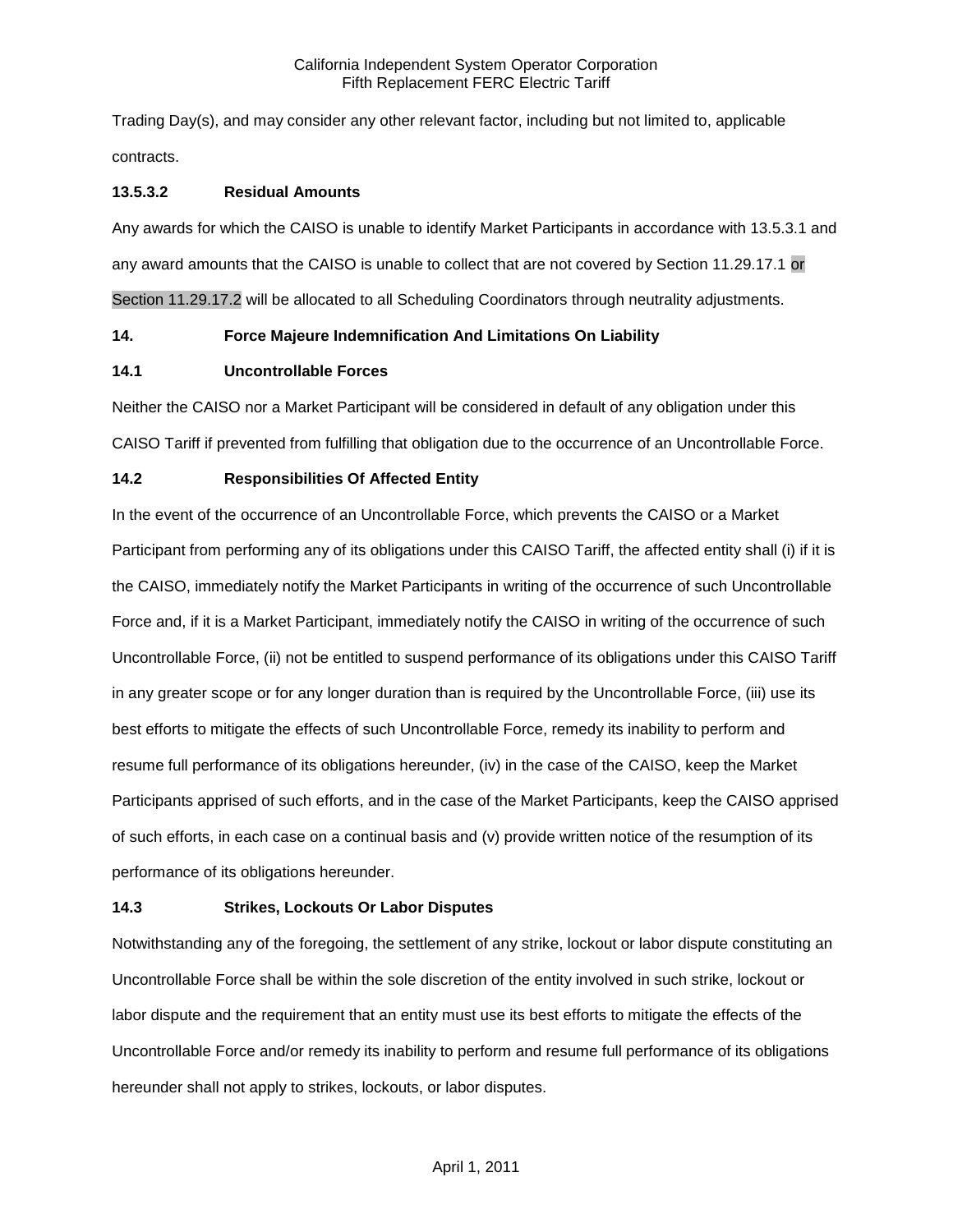## **14.4 Market Participant's Indemnity**

Each Market Participant, to the extent permitted by law, shall indemnify the CAISO and hold it harmless against all losses, damages, claims, liabilities, costs or expenses (including legal expenses) arising from any act or omission of the Market Participant except to the extent that they result from the CAISO's default under this CAISO Tariff or gross negligence or intentional wrongdoing on the part of the CAISO or of its officers, directors or employees.

# **14.5 Limitation On Liability**

## **14.5.1 Liability For Damages**

Except as provided for in Section 13.3.14, the CAISO shall not be liable in damages to any Market Participant for any losses, damages, claims, liability, costs or expenses (including legal expenses) arising from the performance or non-performance of its obligations under this CAISO Tariff, including but not limited to any adjustments made by the CAISO in Inter-SC Trades, except to the extent that they result from gross negligence or intentional wrongdoing on the part of the CAISO.

## **14.5.2 Exclusion Of Certain Types Of Loss**

The CAISO shall not be liable to any Market Participant under any circumstances for any consequential or indirect financial loss including but not limited to loss of profit, loss of earnings or revenue, loss of use, loss of contract or loss of goodwill except to the extent that it results from the gross negligence or intentional wrongdoing on the part of the CAISO.

### **14.6 Potomac Economics, Ltd. Limitation Of Liability**

Potomac Economics, Ltd. shall not be liable in damages to any Market Participant for any losses, damages, claims, liability, costs or expenses (including legal expenses) arising from its calculation of reference levels under its Consultant Agreement with the CAISO dated as of September 3, 2002, except to the extent that they result from gross negligence or intentional wrongdoing of Potomac Economics, Ltd.

### **15. Regulatory Filings**

Any amendment or other modification of any provision of this CAISO Tariff must be in writing and approved by the CAISO Governing Board in accordance with the bylaws of the CAISO. Any such amendment or modification shall be effective upon the date it is permitted to become effective by FERC. Nothing contained herein shall be construed as affecting, in any way, the right of the CAISO to furnish its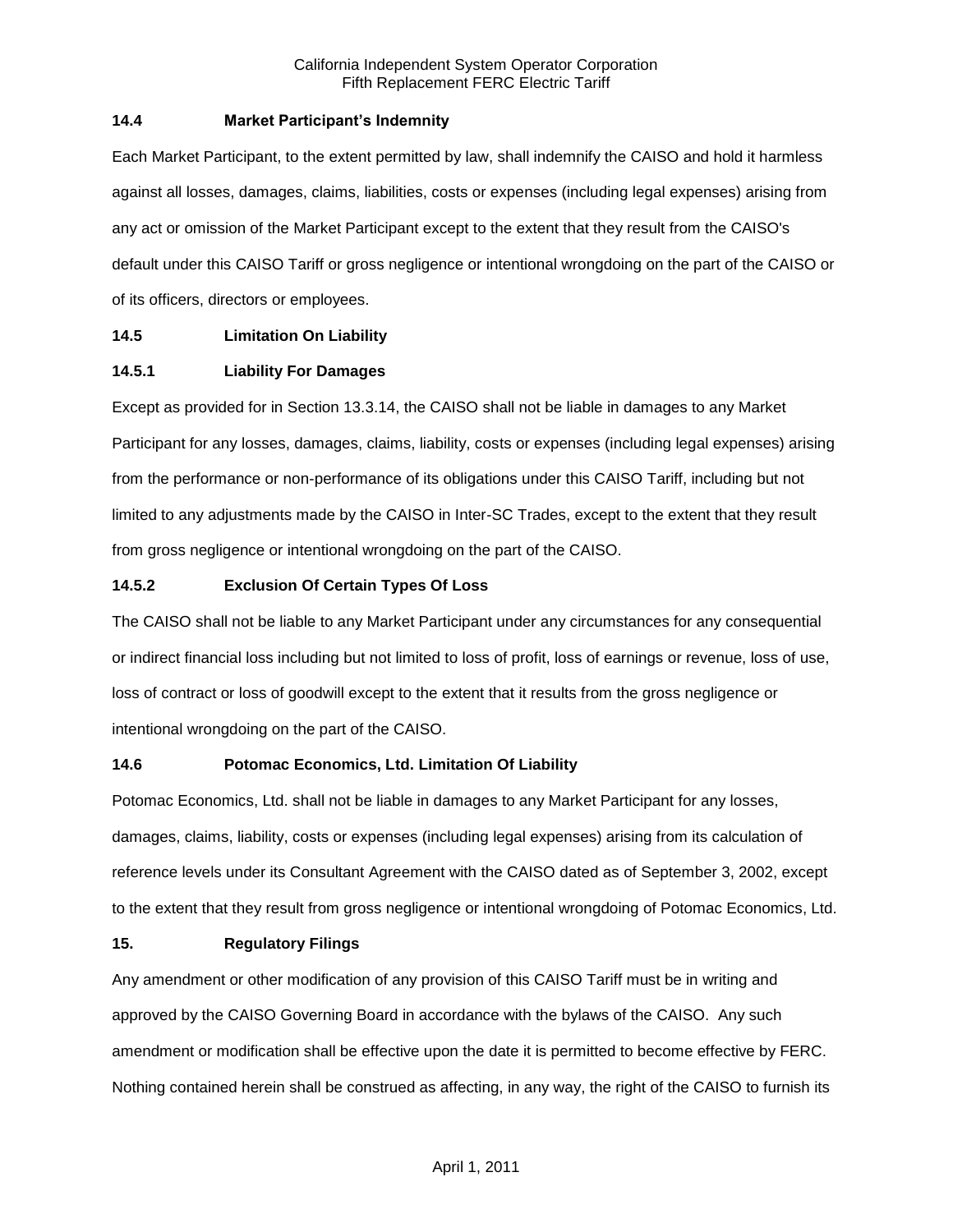services in accordance with this CAISO Tariff, or any tariff, rate schedule or Scheduling Coordinator Agreement which results from or incorporates this CAISO Tariff, or unilaterally to make an application to FERC for a change in rates, terms, conditions, charges, classifications of service, Scheduling Coordinator Agreement, rule or regulation under FPA Section 205 and pursuant to the FERC's rules and regulations promulgated thereunder. Nothing contained in this CAISO Tariff or any Scheduling Coordinator Agreement shall be construed as affecting the ability of any Market Participant receiving service under this CAISO Tariff to exercise its rights under Section 206 of the FPA and FERC's rules and regulations thereunder.

#### **16. Existing Contracts**

### **16.1 Continuation Of Existing Contracts For Non-Participating TOs**

The transmission service rights and obligations of Non-Participating TOs under Existing Contracts, including all terms, conditions and rates of the Existing Contracts, as they may change from time to time under the terms of the Existing Contracts, will continue to be honored by the parties to those contracts, for the duration of those contracts.

#### **16.1.1 Participating TO Obligation**

If a Participating TO is a party to an Existing Contract under which Existing Rights are provided, the Participating TO shall attempt to negotiate changes to the Existing Contract to align the contract's scheduling and operating provisions with the CAISO's scheduling and operational procedures, rules and protocols, to align operations under the contract with CAISO operations, and to minimize the contract parties' costs of administering the contract while preserving their financial rights and obligations. In addition, the Participating TO shall attempt to negotiate changes to provisions in the Existing Contract to ensure that whenever transmission services under the Existing Contract are used to deliver power to a Market Participant that is subject to Access Charges under this CAISO Tariff, no duplicative charge for access to the CAISO Controlled Grid will be charged under the Existing Contract. For purposes of such negotiations, there shall be a presumption that any charges in an Existing Contract that were designed to recover the embedded cost of transmission facilities within the CAISO Controlled Grid will be fully recovered through the Access Charges established under Section 26.1.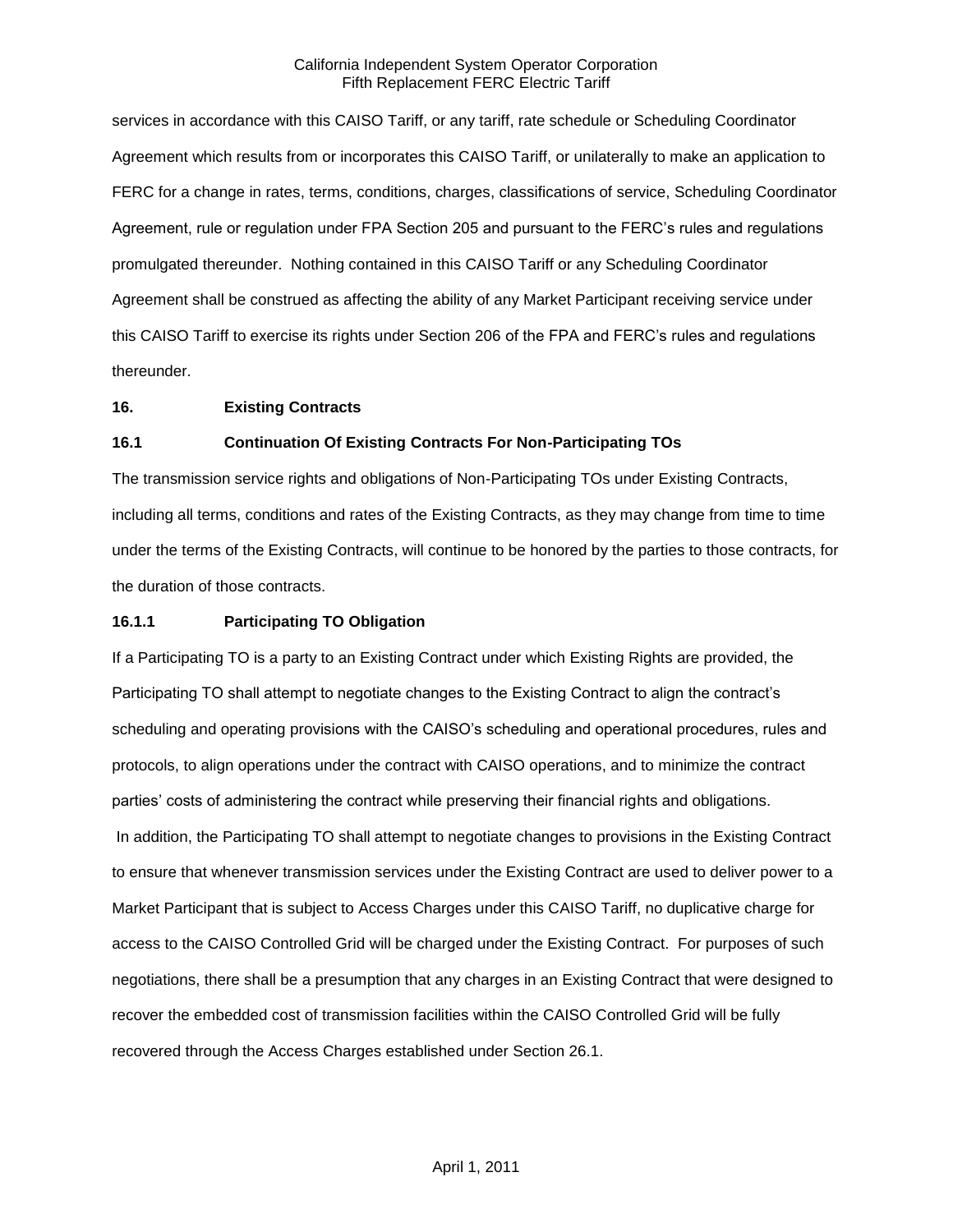## **16.1.2 Right To Use And Ownership Of Facilities**

If a Non-Participating TO has an Existing Contract with a Participating TO under which the Non-Participating TO's transmission facilities, or a portion thereof, are subject to use by the Participating TO, the Non-Participating TO's rights to the use and ownership of its facilities shall remain unchanged, regardless of the Participating TO's act of turning over the Participating TO's Entitlement to use the Non-Participating TO's facilities to the extent possible to the Operational Control of the CAISO. The CAISO will accept valid ETC Self-Schedules from a Participating TO that is the Scheduling Coordinator for the holder of Existing Rights, or from holders of Existing Rights that are Scheduling Coordinators, or that are represented by a Scheduling Coordinator other than the Participating TO. ETC Self-Schedules submitted by Scheduling Coordinators to the CAISO, which include the use of Existing Rights, must be submitted in accordance with Section 16.1 and Section 30. The CAISO may refuse to accept ETC Self-Schedules submitted pursuant to Existing Contracts that do not meet the requirements of the principles, protocols and rules referred to in this Section 16.1.

## **16.1.3 Existing Contract Dispute Resolution**

The CAISO will, if requested, advise parties to Existing Contracts regarding the operational aspects of any Existing Contract renegotiations that they undertake.

If the parties to an Existing Contract are unable to reach agreement on the changes needed to meet the requirements of this CAISO Tariff, any disputes related thereto shall be addressed using the dispute resolution provisions of the Existing Contract, including any remedies as are provided by law. The rights of the parties to seek changes or to challenge such changes, under the FPA or as otherwise provided by law, are preserved consistent with the terms of the Existing Contract. Unless and until the necessary changes to the Existing Contract are made, all terms and conditions of the Existing Contracts will continue to be honored by the parties to the Existing Contracts.

# **16.1.4 Conversion Of PTOs' Rights Under Existing Contracts**

Parties who are entitled to transmission service rights under Existing Contracts and who choose to become Participating TOs must, at the time of becoming a Participating TO convert those rights to Converted Rights in accordance with Section 4.3.1.6.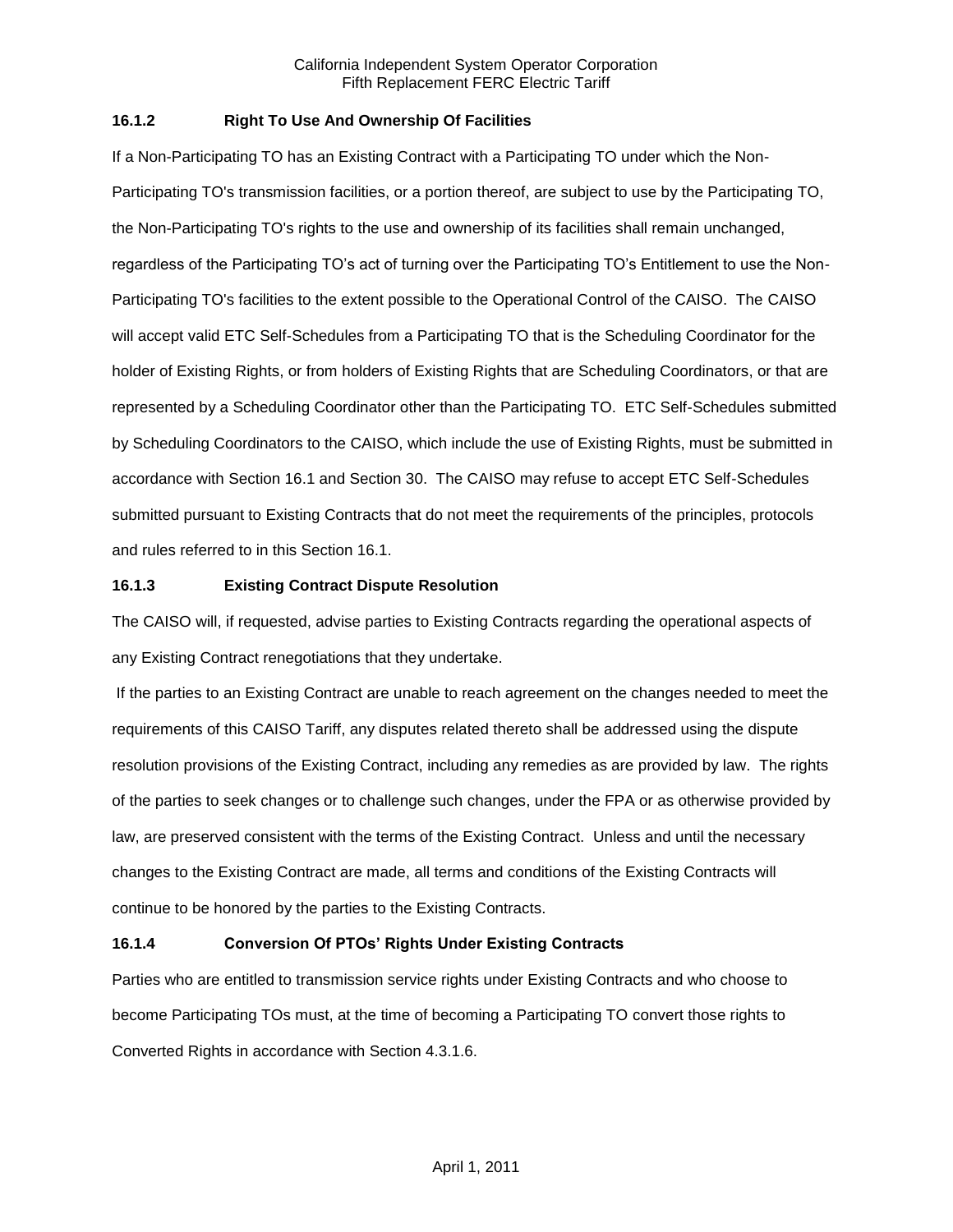- **16.2 [NOT USED]**
- **16.3 [NOT USED]**
- **16.4 TRTC Instructions**

### **16.4.1 Responsibility To Create TRTC Instructions**

Each Participating TO and Existing Rights holder will work with the CAISO to develop the Transmission Rights and Transmission Curtailment (TRTC) Instructions that allow Existing Contracts to be exercised in a way that: (i) maintains the existing scheduling and curtailment priorities under the Existing Contract; (ii) is minimally burdensome to the CAISO (i.e., creates the least impact on the CAISO's preferred operational policies and procedures); (iii) to the extent possible, imposes no additional financial burden on either the Participating TO or the holder of Existing Rights (beyond that in the Existing Contract); (iv) consistent with the terms of the Existing Contracts, makes as much transmission capacity not otherwise utilized by the holder of Existing Rights available as possible to the CAISO for allocation to Market Participants; (v) is minimally burdensome to the Participating TO and the Existing Rights holder from an operational point of view; and (vi) does not require the CAISO to interpret or underwrite the economics of the Existing Contract. The parties to Existing Contracts will attempt to jointly develop and agree on any TRTC Instructions that will be submitted to the CAISO. The parties to an Existing Contract shall also be responsible to submit to the CAISO any other necessary operating instructions based on their contract interpretations needed by the CAISO to enable the CAISO to perform its duties.

### **16.4.2 Responsible PTO Re Multiple PTO Parties To Existing Contract**

To the extent there is more than one Participating TO providing transmission service under an Existing Contract or there is a set of Existing Contracts which are interdependent from the point of view of submitting instructions to the CAISO involving more than one Participating TO, the relevant Participating TOs will designate a single Participating TO as the responsible PTO and will notify the CAISO accordingly. If no such responsible PTO is designated by the relevant Participating TOs or the CAISO is not notified of such designation, the CAISO shall designate one of them as the responsible PTO and notify the relevant Participating TOs accordingly. The responsible PTO designated pursuant to this section shall have the same responsibility as the Participating TO under this Section 16.4.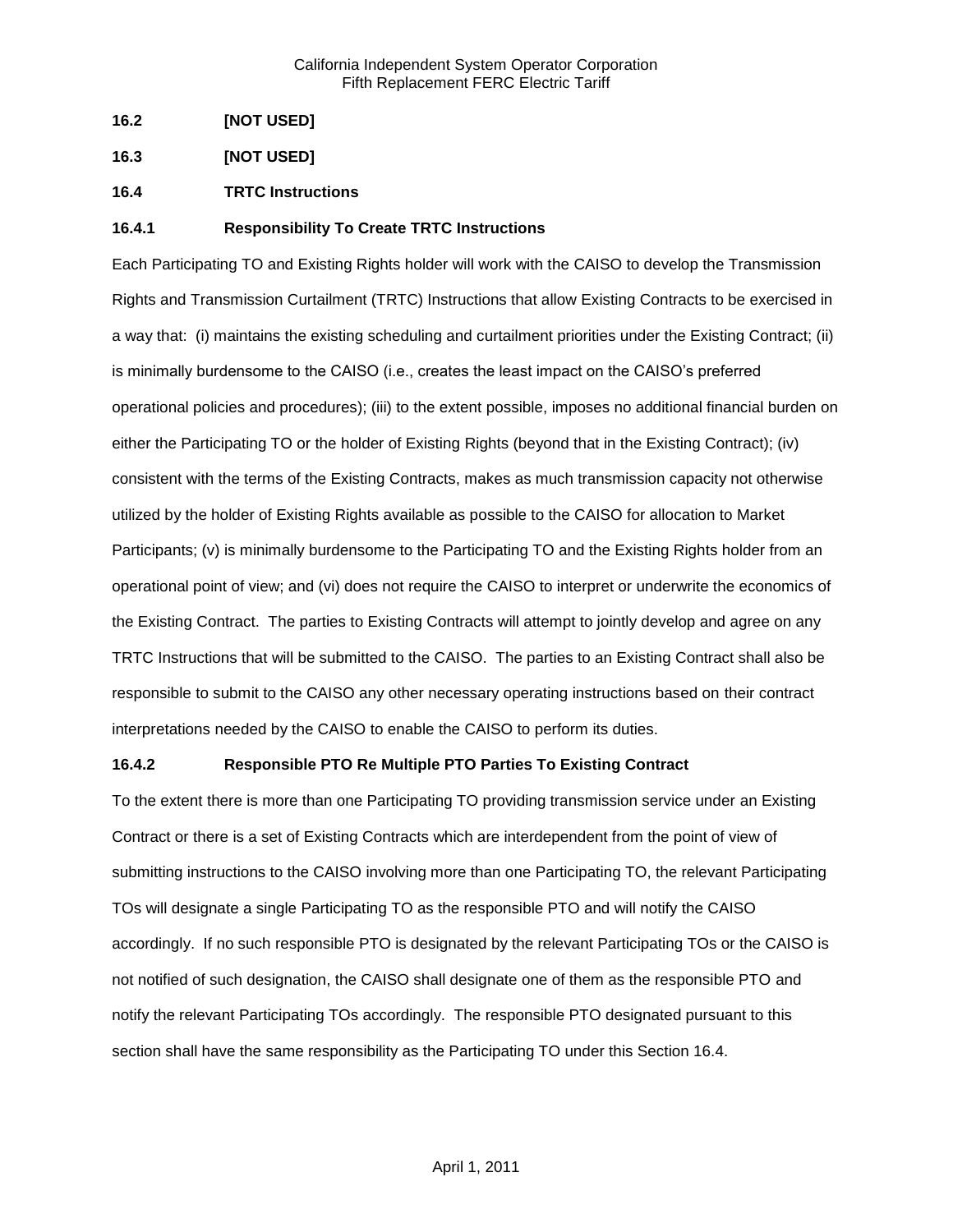## **16.4.3 Scheduling Coordinator Responsibilities**

The Scheduling Coordinator designated by the parties to an Existing Contract as the responsible entity for submitting ETC Self-Schedules for the relevant Existing Contract shall submit ETC Self-Schedules consistent with the terms and conditions specified in the TRTC Instructions.

### **16.4.4 Submission Of TRTC Instructions**

For each Existing Contract, the Participating TO providing transmission service under the Existing Contract (or the Responsible PTO identified in Section 16.4.2) shall be obligated to submit the TRTC Instructions to the CAISO electronically on behalf of the holders of Existing Rights, unless the parties to the Existing Contract agree otherwise. The Participating TO shall notify the CAISO in writing the identity of the responsible party for submission of the TRTC Instructions as decided by the parties to the Existing Contract and the term of such agreement between the parties to the Existing Contract. The Participating TO shall undertake all obligations with respect to the submission of the TRTC Instructions to the CAISO and any subsequent obligations that follow with respect to the creation, management and updates to the TRTC Instructions. The CAISO is responsible for implementing only one set of TRTC Instructions for each Existing Contract and only those TRTC Instructions that have been received and accepted by the CAISO. The Participating TO shall submit the TRTC Instructions to the CAISO associated with Existing Contracts or sets of interdependent Existing Contracts thirty (30) days prior to the date on which the scheduling or curtailment of the use of the Existing Rights is to change or commence.

# **16.4.5 TRTC Instructions Content**

TRTC Instructions will include the following information at a minimum and such other information as the CAISO may reasonably require the Participating TO to provide to enable the CAISO to carry out its functions under the CAISO Tariff, Operating Procedures and Business Practice Manuals:

> (1) A unique Contract Reference Number for each source and sink combination applicable to the Existing Contract (i.e., the CRN that will be assigned by the CAISO and communicated to the Participating TO that references a single Existing Contract or a set of interdependent Existing Contracts for each source and sink combination);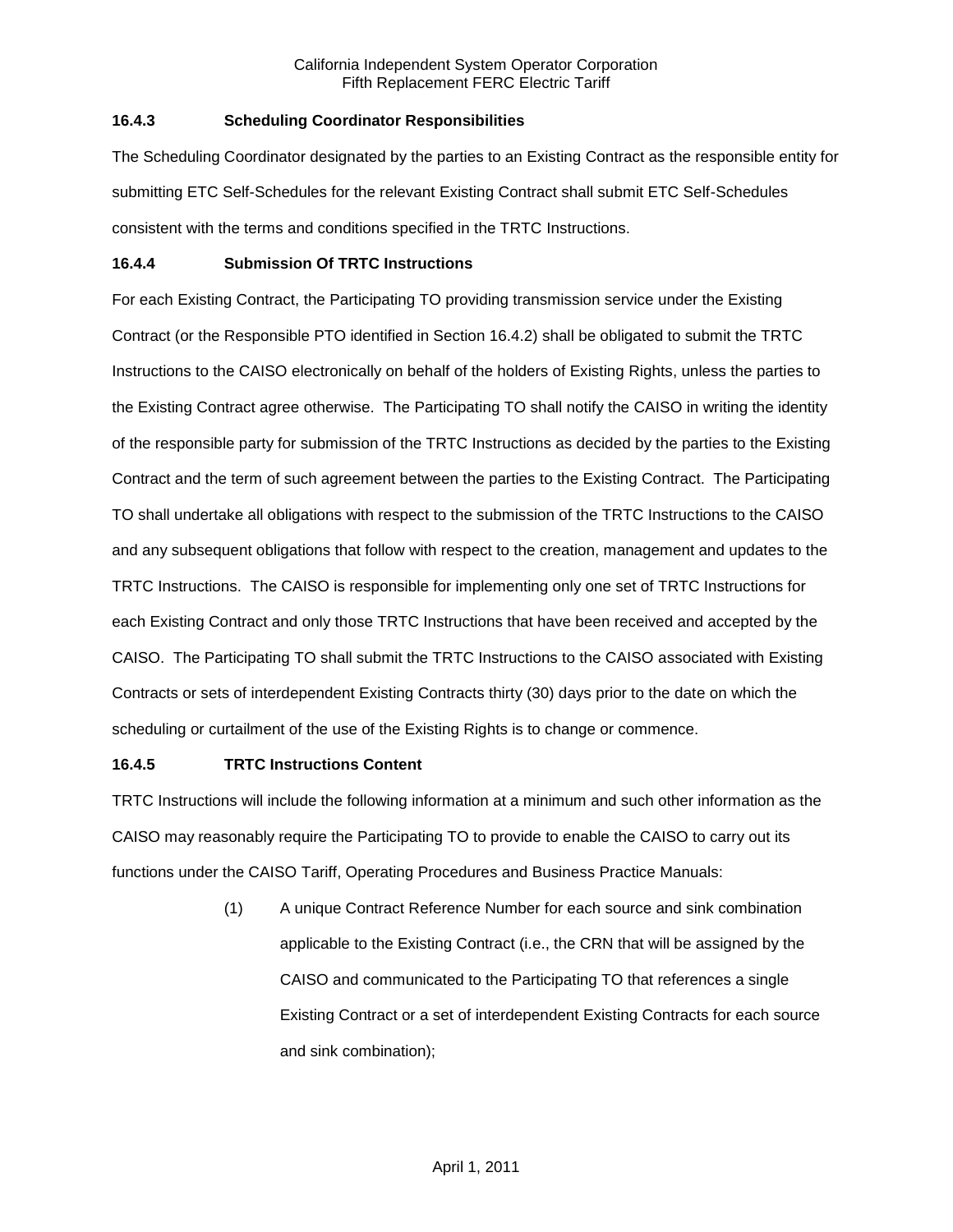- (2) Whether the instruction can be exercised independent of the CAISO's day-to-day involvement ("Yes/No");
- (3) Name of an operational single point of contact for instructions and a 24-hour a day telephone number for the Participating TO contact for Existing Contract issues or the agreed upon party;
- (4) Name(s) and number(s) of Existing Contract(s) that are represented by the unique CRN;
- (5) The following information as stored in the Master File: (a) the applicable Point(s) of Receipt and Point(s) of Delivery); (b) for each Point of Receipt, the resource names for the physical resources as the eligible sources (eligible physical sources include Generating Units and System Resources), and for each Point of Delivery, the resource names for the physical resources as the eligible sinks (eligible physical sinks include Load PNodes, Custom Load Aggregation Points and System Resources); (c) for each physical source or sink, the maximum Existing Rights capacity (MW) that can be scheduled as an Existing Right under the Existing Contract; and (d) for each physical source and sink, the Scheduling Coordinator(s) and their Business Associate Identification (BAID) that is(are) eligible to submit ETC Self-Schedules utilizing these sources and sinks;
- (6) Names of the party(ies) to the Existing Contract(s);
- (7) The Scheduling Coordinator BAID that is entitled to the Settlement of reversal of Congestion Charges;
- (8) Type(s) of service rights by the holder of the Existing Rights, by type of service (firm, conditional firm, or non-firm), with priorities for firm and conditional firm transmission services and maximum amounts of service rights in MW;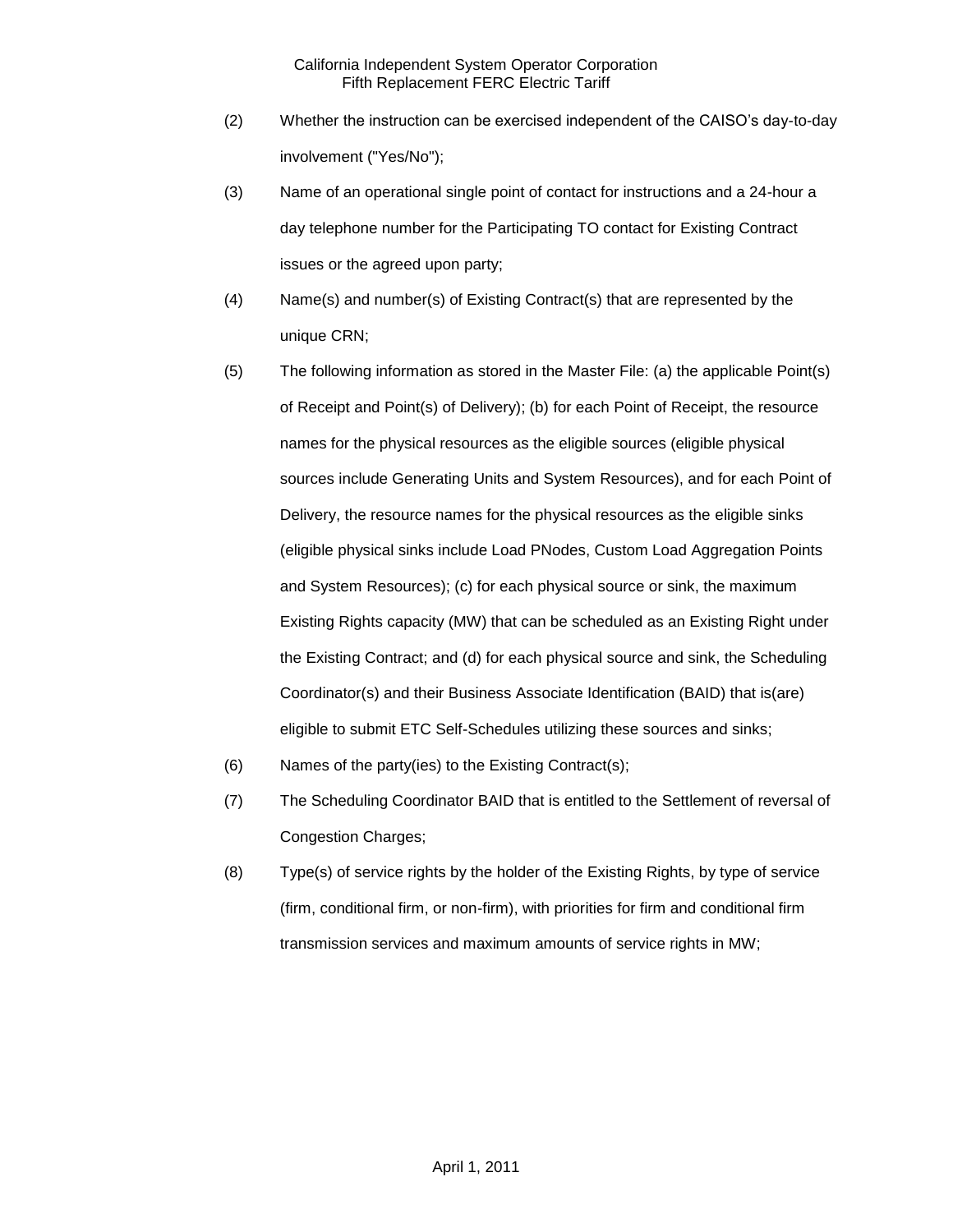- (9) Instructions for the allowable timeframes at which the ETC Self-Schedules and ETC Self-Schedule changes may be submitted to the CAISO, which include whether the Scheduling Coordinator may submit ETC Self-Schedules or ETC Self-Schedule changes: (a) into the DAM; (b) into the HASP and the RTM; (c) after the close of submitting Bids into the HASP and the RTM, but before twenty (20) minutes before the applicable Trading Hour of the Trading Day; and (d) at or after twenty (20) minutes before the applicable Trading Hour of the Trading Day; in addition, the TRTC Instructions may also include any additional comments and restrictions on the submission time of ETC Self-Schedules and ETC Self-Schedule changes;
- (10) Term or service period(s) of the Existing Contract(s);
- (11) Any special procedures that would require the CAISO to implement curtailments in any manner different from pro rata reduction of the transfer capability of the transmission line; any such TRTC Instructions submitted to the CAISO must be clear, unambiguous, and not require the CAISO to make any judgments or interpretations as to the meaning intent, results, or purpose of the curtailment procedures or the Existing Contract and the section of the Existing Contract that provides this right for reference, otherwise, they will not be accepted by the CAISO;
- (12) The forecasted usage patterns for each Existing Contract for the upcoming annual period of the annual CRR release processes as well as for the upcoming monthly period of the monthly CRR release processes, which will consist of hourly MWh data over the whole year for those resources that will use the Existing Contract; this information will be considered by the CAISO in managing its accounting for usage of Existing Rights in the release of CRRs; this information shall not be used by the CAISO to validate ETC Self-Schedules when submitted by Scheduling Coordinators and therefore shall not affect the Existing Rights holder's ability to utilize its rights under the Existing Contract;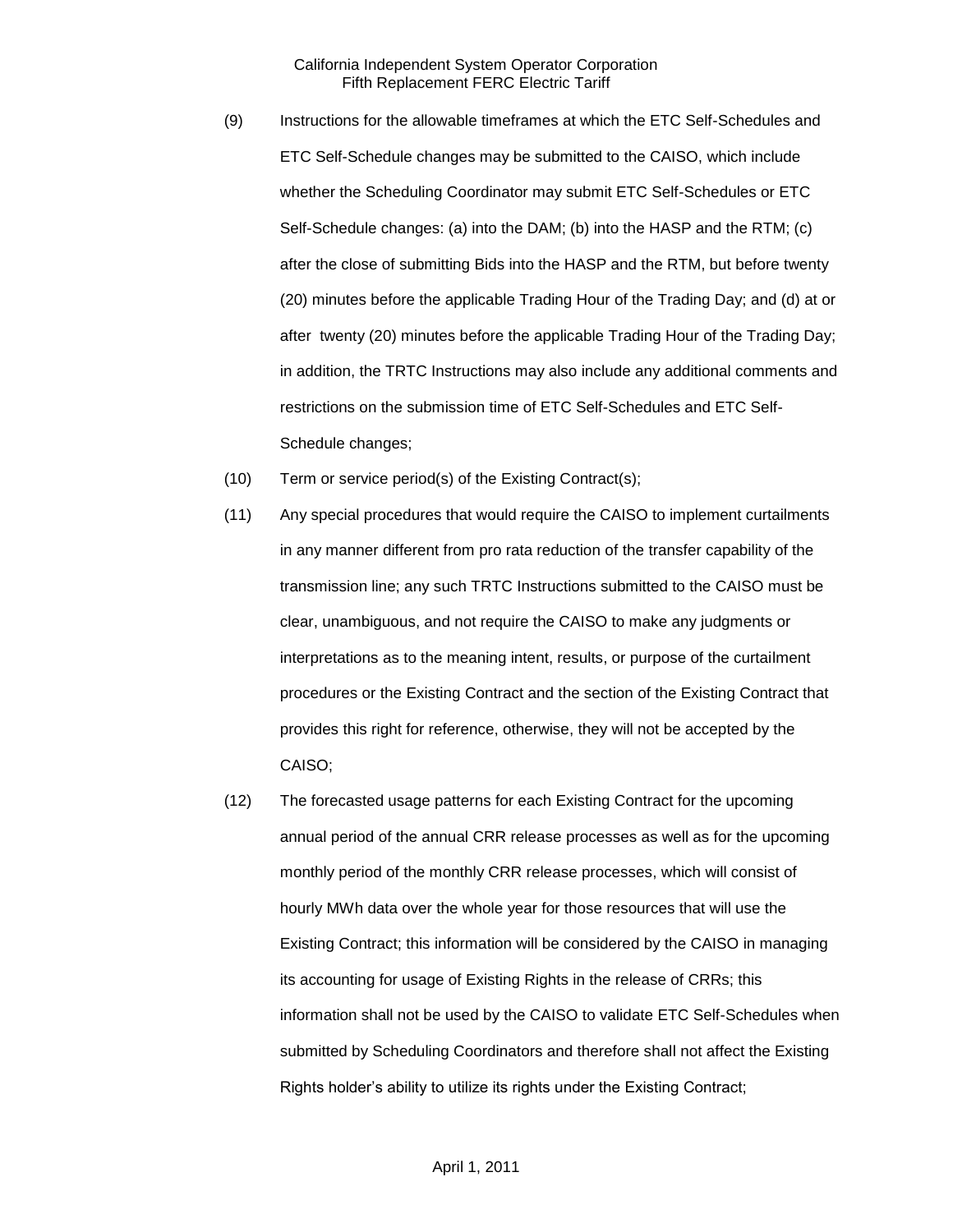- (13) Whether or not the Existing Contract provides for the right to self-provide Ancillary Services; and
- (14) Specification of any contract requirements in the ETC that warrants special consideration in the implementation of the physical rights under the ETC.

## **16.4.6 Changes And Updates To TRTC Instructions**

Updates or changes to the TRTC Instructions must be submitted to the CAISO through a revised set of TRTC Instructions by the Participating TO, on an as needed or as required basis determined by the parties to the Existing Contracts. The CAISO will implement the updated or changed TRTC Instructions as soon as practicable but no later than seven (7) days after receiving clear and unambiguous details of the updated or changed instructions under normal conditions. If the CAISO finds the TRTC Instructions to be inconsistent with the CAISO Tariff, the CAISO will notify the Participating TO within forty-eight (48) hours after receipt of the updated or changed TRTC Instructions indicating the nature of the problem and allowing the Participating TO to resubmit the TRTC Instructions as if they were new, updated or changed TRTC Instructions. If the CAISO finds the updated or changed TRTC Instructions to be acceptable, the CAISO will time-stamp the updated TRTC Instructions as received, confirm such receipt to the Participating TO, and indicate the time at which the updated TRTC Instructions take effect if prior to the seven (7) day deadline referred to above. In the event of a System Emergency, the CAISO will implement such submitted changes to the TRTC Instructions as soon as practical.

### **16.4.7 Treatment Of TRTC Instructions**

# **16.4.7.1 TRTC Instructions Can Be Exercised Independently**

To the extent that the TRTC Instructions can be exercised independently of the CAISO by the parties to the Existing Contract and the results forwarded to the CAISO, the TRTC Instructions shall be exercised by the Participating TOs, and the outcomes shall be forwarded to the CAISO. The determination of whether the TRTC Instructions can be "exercised independently of the CAISO by the parties to the Existing Contract" shall be made using the same procedures described in Section 16.4.8.

## **16.4.7.2 TRTC Instructions Cannot Be Exercised Independently**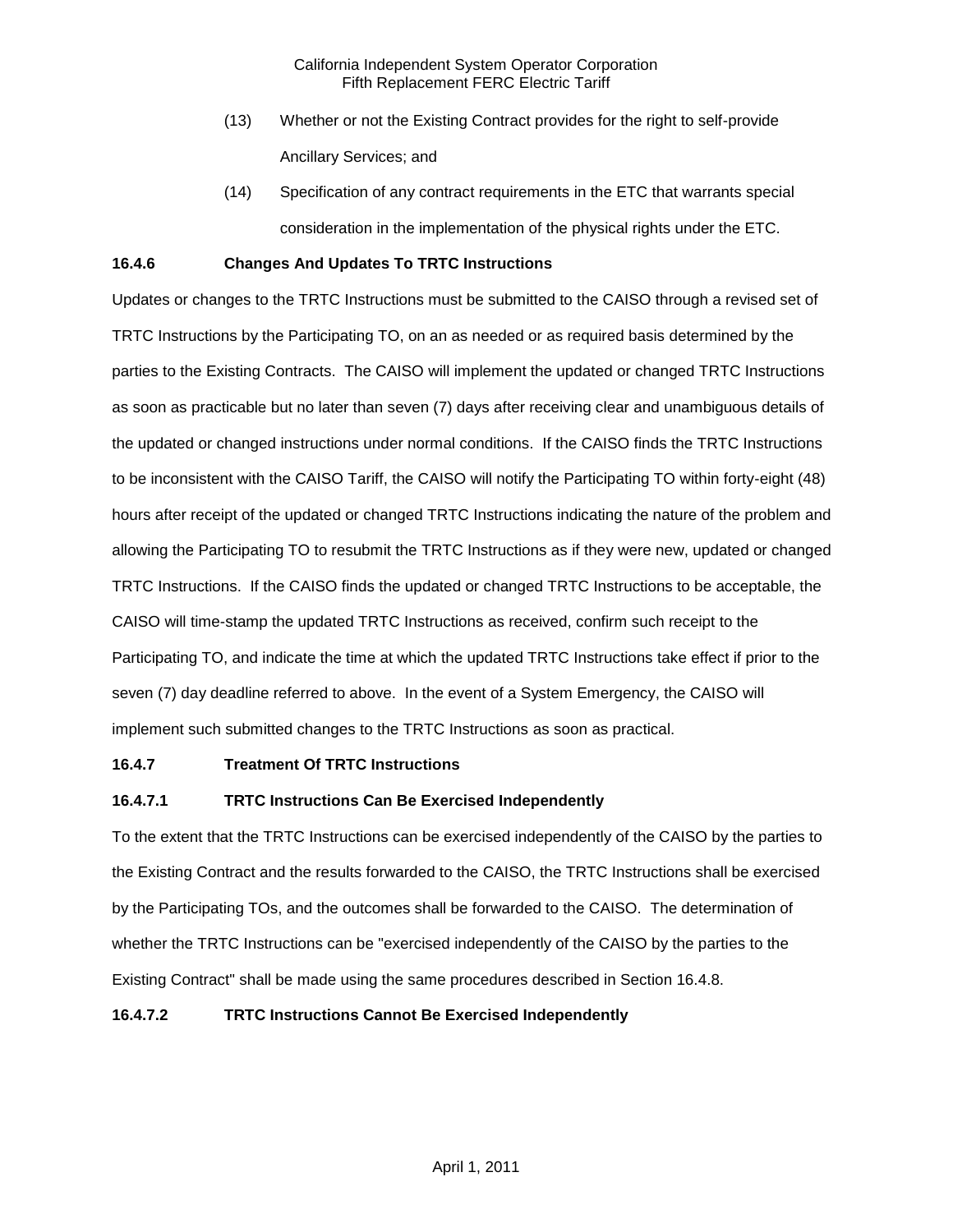To the extent that the TRTC Instructions cannot be exercised independently of the CAISO and the results forwarded to the CAISO (because, for example, they require iteration with the CAISO's Bid submission and scheduling process, would unduly interfere with the CAISO's management of the Real-Time Market, including curtailments, or would unduly interfere with the ability of the holder of rights to exercise its rights), the TRTC Instructions will be provided to the CAISO for day-to-day implementation. The TRTC Instructions will be provided by the Participating TO to the CAISO for implementation unless the parties to the Existing Contracts otherwise agree that the holder of the Existing Rights will do so. For these TRTC Instructions, the Scheduling Coordinators representing the holders of Existing Rights will submit their Bids to the CAISO for implementation in accordance with the TRTC Instructions. In this case, the CAISO shall act as the scheduling agent for the Participating TO with regard to Existing Rights.

## **16.4.8 CAISO Role In Existing Contracts**

The CAISO will have no role in interpreting Existing Contracts. The parties to an Existing Contract will, in the first instance, attempt jointly to agree on any TRTC Instructions that will be submitted to the CAISO. In the event that the parties to the Existing Contract cannot agree upon the TRTC Instructions submitted by the parties to the Existing Contract, the dispute resolution provisions of the Existing Contract, if applicable, shall be used to resolve the dispute; provided that, until the dispute is resolved, and unless the Existing Contract specifies otherwise, the CAISO shall implement the Participating TO's TRTC Instructions. If both parties to an Existing Contract are Participating TOs and the parties cannot agree to the TRTC Instructions submitted by the parties, until the dispute is resolved, and unless the Existing Contract specifies otherwise, the CAISO shall implement the TRTC Instructions of the first Participating TO for which the Existing Contract is an Encumbrance. The CAISO shall not be responsible for resolution of any disputes that arise over the accuracy of the TRTC Instructions consistent with its obligations in Section 16.4.5.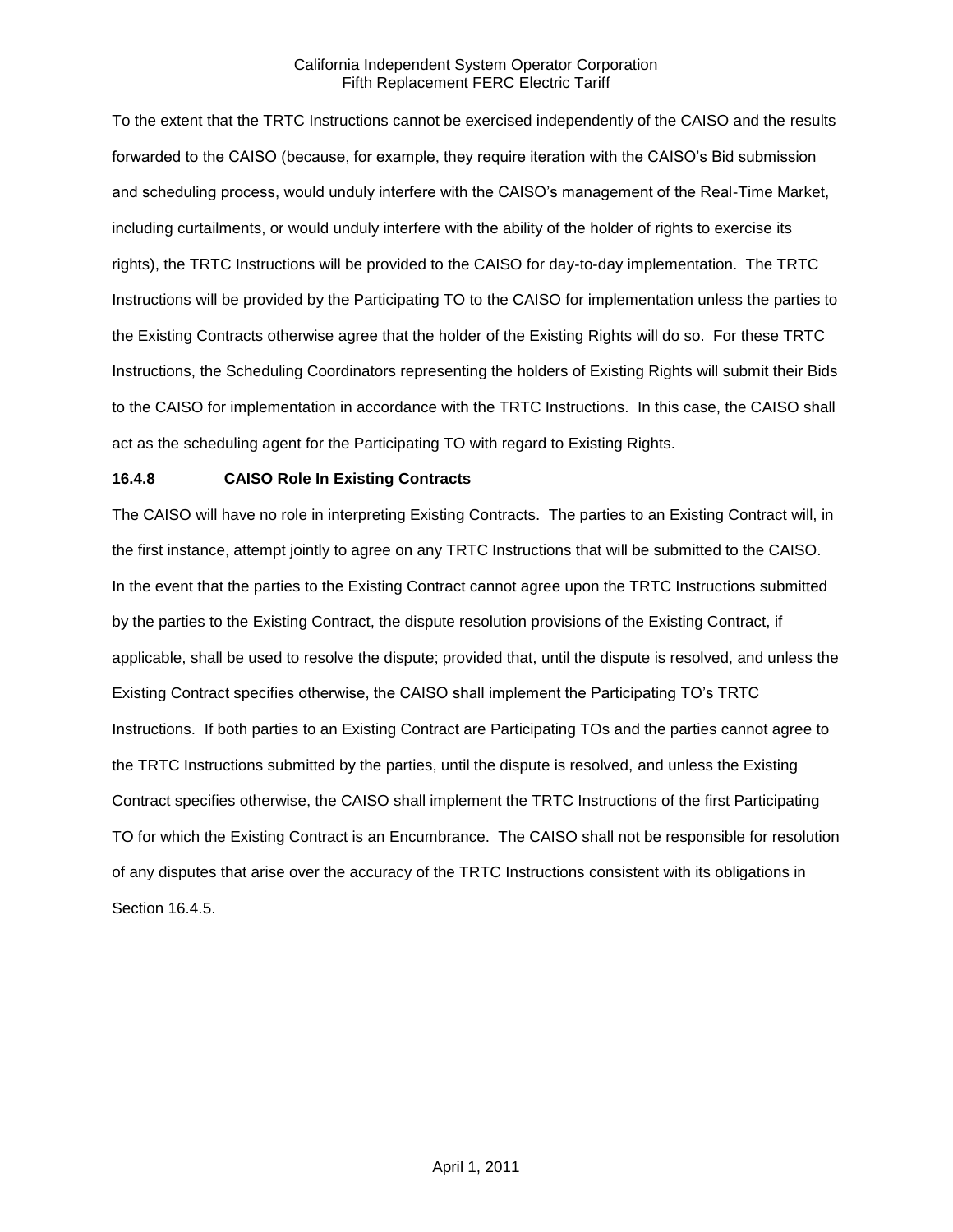### **16.4.9 Implementation Of TRTC Instructions**

The CAISO shall determine, based on the information provided by the Participating TOs under TRTC Instructions, the transmission capacities that (i) must be reserved for firm Existing Rights at Scheduling Points, (ii) may be allocated for use as CAISO transmission service (i.e., new firm uses), (iii) must be reserved by the CAISO for conditional firm Existing Rights, and (iv) remain for any non-firm Existing Rights for which a Participating TO has no discretion over whether or not to provide such non-firm service.

The CAISO shall coordinate the scheduling of Existing Rights with the scheduling of CAISO transmission service, using the CAISO's Bid submission rules. In doing so, the CAISO shall create an automated dayto-day verification process based on parameters provided by the Participating TO for the Existing Contract to serve as the basis for ETC Self-Schedule validation. The Participating TO will be responsible for: (1) the accuracy of the data files against which the CAISO will validate the ETC Self-Schedule; and (2) providing the data file to the holder of Existing Rights as well as the CAISO.

The CAISO shall recognize that the obligations, terms or conditions of Existing Contracts may not be changed without the voluntary consent of all parties to the contract (unless such contract may be changed pursuant to any applicable dispute resolution provisions in the contract or pursuant to Section 205 or Section 206 of the FPA and the FERC's Rules and Regulations or as otherwise provided by law). The parties to Existing Contracts shall remain liable for their performance under the Existing Contracts. The CAISO shall be liable in accordance with the provisions of this CAISO Tariff for any damage or injury caused by its non-compliance with the TRTC Instructions submitted to it pursuant to this Section 16.4. Unless specified otherwise, in the event that the dispute resolution mechanisms prescribed in an Existing Contract, including all recourses legally available under the contract, cannot, in the first instance, result in a resolution of such a dispute, the CAISO ADR Procedures will be used to resolve any disputes between the CAISO and the Participating TO regarding any aspects of the implementation of this Section 16.4, including the reasonableness of a Participating TO's TRTC Instructions or any other decision rules which the Participating TO may submit to the CAISO as part of the TRTC Instructions. The holders of Existing Rights under the Existing Contract shall have standing to participate in the CAISO ADR Procedures.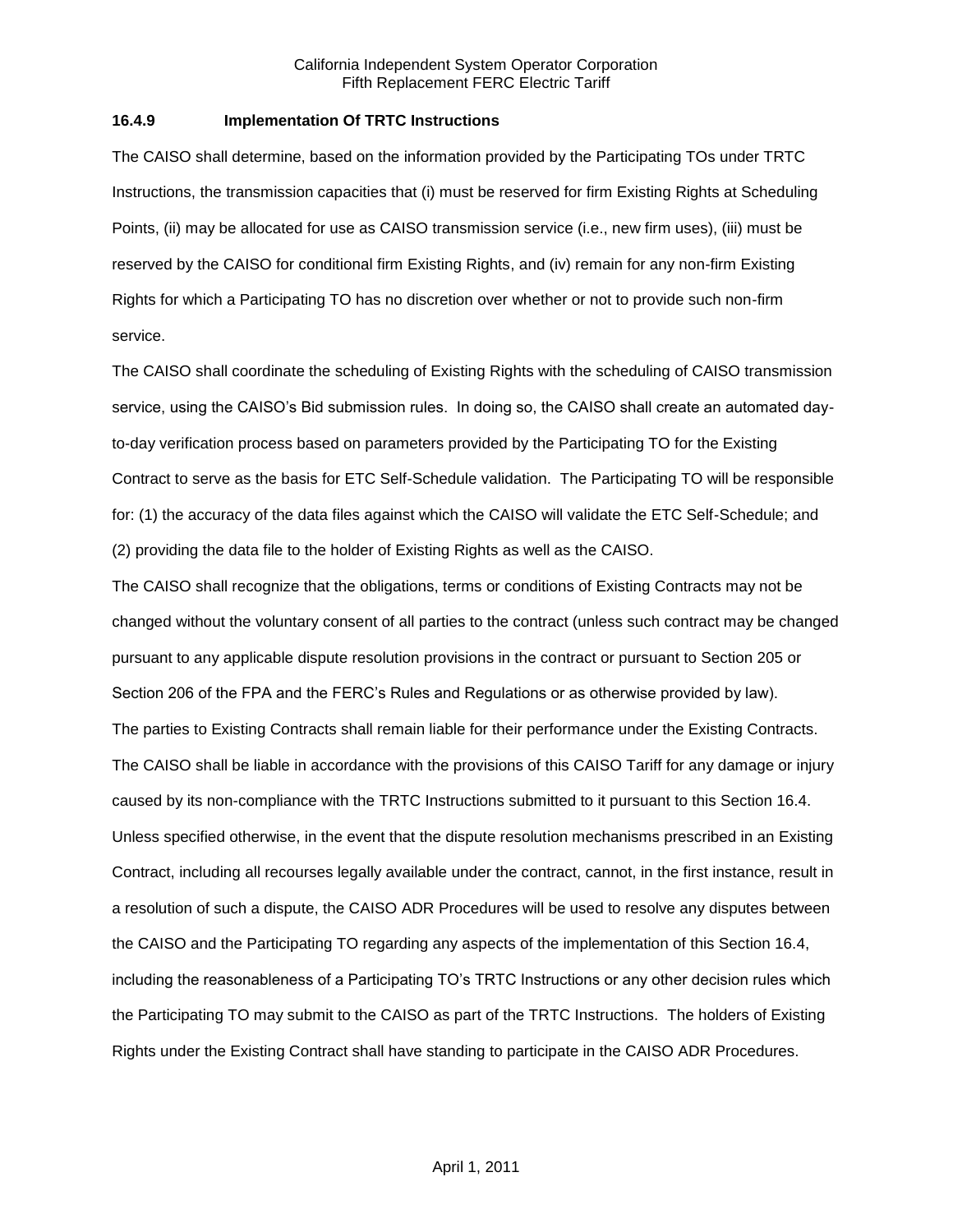## **16.5 Treatment Of Existing Contracts For Transmission Service**

The CAISO will accommodate Existing Rights, so that the holders of Existing Rights will receive the same priorities (in scheduling, curtailment, assignment and other aspects of transmission system usage) to which they are entitled under their Existing Contracts.

In addition, scheduling deadlines and operational procedures associated with Existing Rights will be honored by the CAISO, provided such information is explicitly included in the TRTC Instructions. The CAISO will accommodate and honor Existing Rights as follows:

- (1) For Existing Rights that permit Interchange Schedule changes over Scheduling Points with other Balancing Authority Areas, the CAISO will reserve transmission capacity equal to the Existing Rights transmission capacity and make a corresponding adjustment in its determination of ATC. For Existing Rights that permit Interchange Schedule changes after the Market Close of the Day-Ahead Market, the CAISO will reserve transmission capacity equal to the unscheduled ETC amount of transmission capacity for that Scheduling Point.
- (2) For Existing Rights within the CAISO Balancing Authority Area, the CAISO will not set-aside capacity associated with the Existing Rights transmission capacity.
- (3) In the HASP, the CAISO will give valid ETC Self-Schedules priority over other non-ETC Day-Ahead Schedules and HASP Bids. In the event of a reduction in capacity on the transmission path associated with the Existing Right, the CAISO will honor the Existing Rights priority in accordance with this Section 16.
- (4) When the Existing Contract permits, the CAISO will allow the holder of Existing Rights to make changes to the scheduled amounts of Supply after the submission of HASP ETC Self-Schedules in accordance with the TRTC Instructions established for such changes. The CAISO will, as necessary, redispatch non-ETC resources to accommodate valid ETC Self-Schedule changes in Real-Time.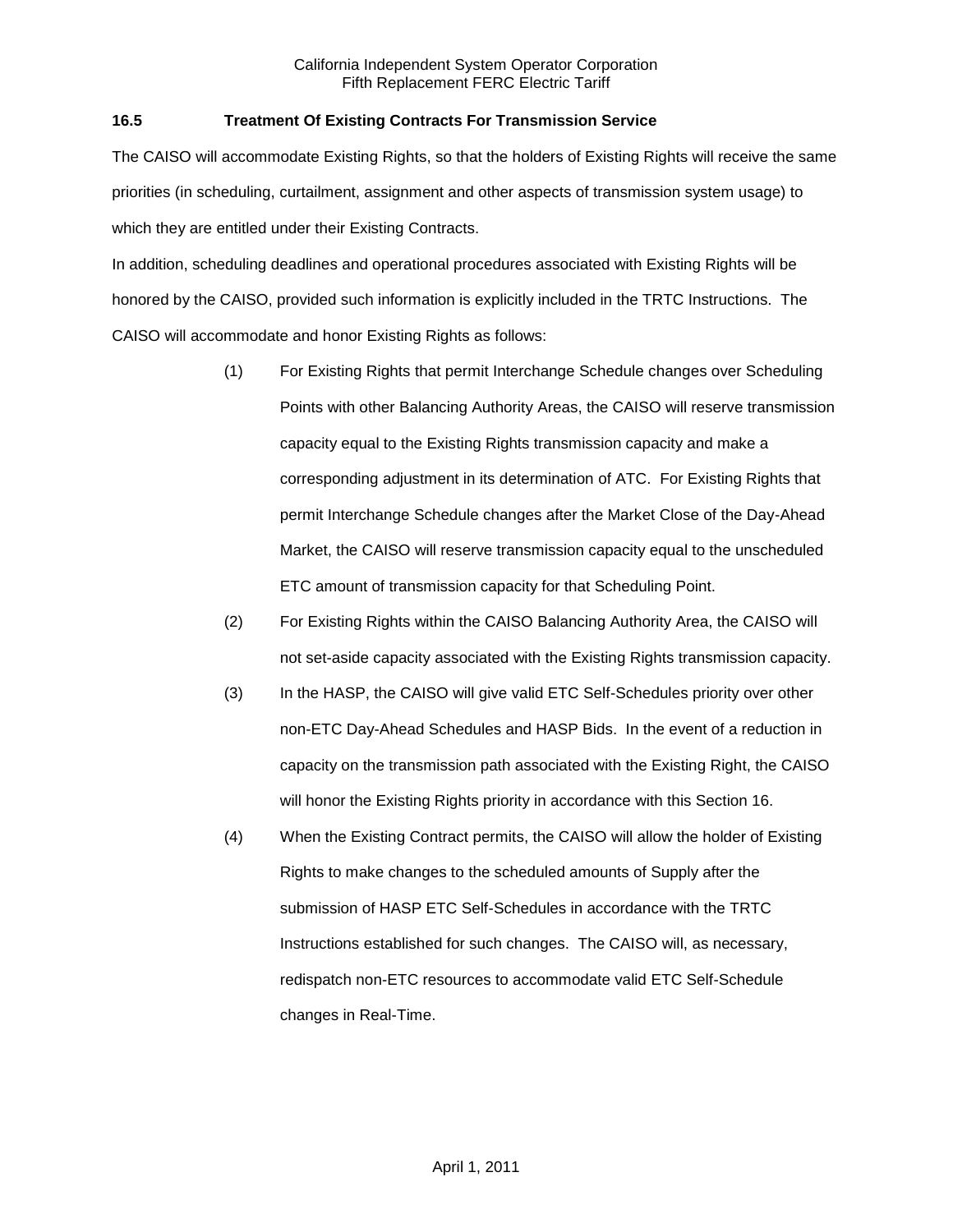(5) All contractual provisions that have been communicated to the CAISO in writing in accordance with this Section 16 by the parties to the Existing Contracts, shall be honored by the CAISO and the parties to the Existing Contracts and shall be implemented by the CAISO in accordance with the terms and conditions of the relevant Existing Contracts so notified.

### **16.5.1 System Emergency Exceptions**

As set forth in Section 4.2.1, all Market Participants, including Scheduling Coordinators, Utility Distribution Companies, Participating TOs, Participating Generators, Participating Loads, Demand Response Providers, Balancing Authorities (to the extent the agreement between the Balancing Authority and the CAISO so provides), and MSS Operators within the CAISO Balancing Authority Area and all System Resources must comply fully and promptly with CAISO Dispatch Instructions and operating orders, unless such operation would impair public health or safety. The CAISO will honor the terms of Existing Contracts, provided that in a System Emergency and circumstances in which the CAISO considers that a System Emergency is imminent or threatened, holders of Existing Rights must follow CAISO operating orders even if those operating orders directly conflict with the terms of Existing Contracts, unless such operating orders are inconsistent with the terms of an agreement between the CAISO and a Balancing Authority. In the event of a conflict between the CAISO Tariff and an agreement between the CAISO and a Balancing Authority, the agreement will govern. For this purpose CAISO operating orders to shed Load shall not be considered as an impairment to public health or safety. This section does not prohibit a Scheduling Coordinator from modifying its Bid or re-purchasing Energy in the HASP or Real-Time Market.

### **16.6 Valid ETC Self-Schedules**

The CAISO will accept a valid ETC Self-Schedule from a Scheduling Coordinator. That Scheduling Coordinator shall be either the holder of Existing Rights or its designee, the Participating TO, (in the case that no Scheduling Coordinator has been so identified by the parties to the Existing Contract, the Participating TO shall be the Scheduling Coordinator for the holder of the Existing Contract). ETC Self-Schedules submitted by Scheduling Coordinators to the CAISO, which use Existing Rights, must be submitted in accordance with this CAISO Tariff.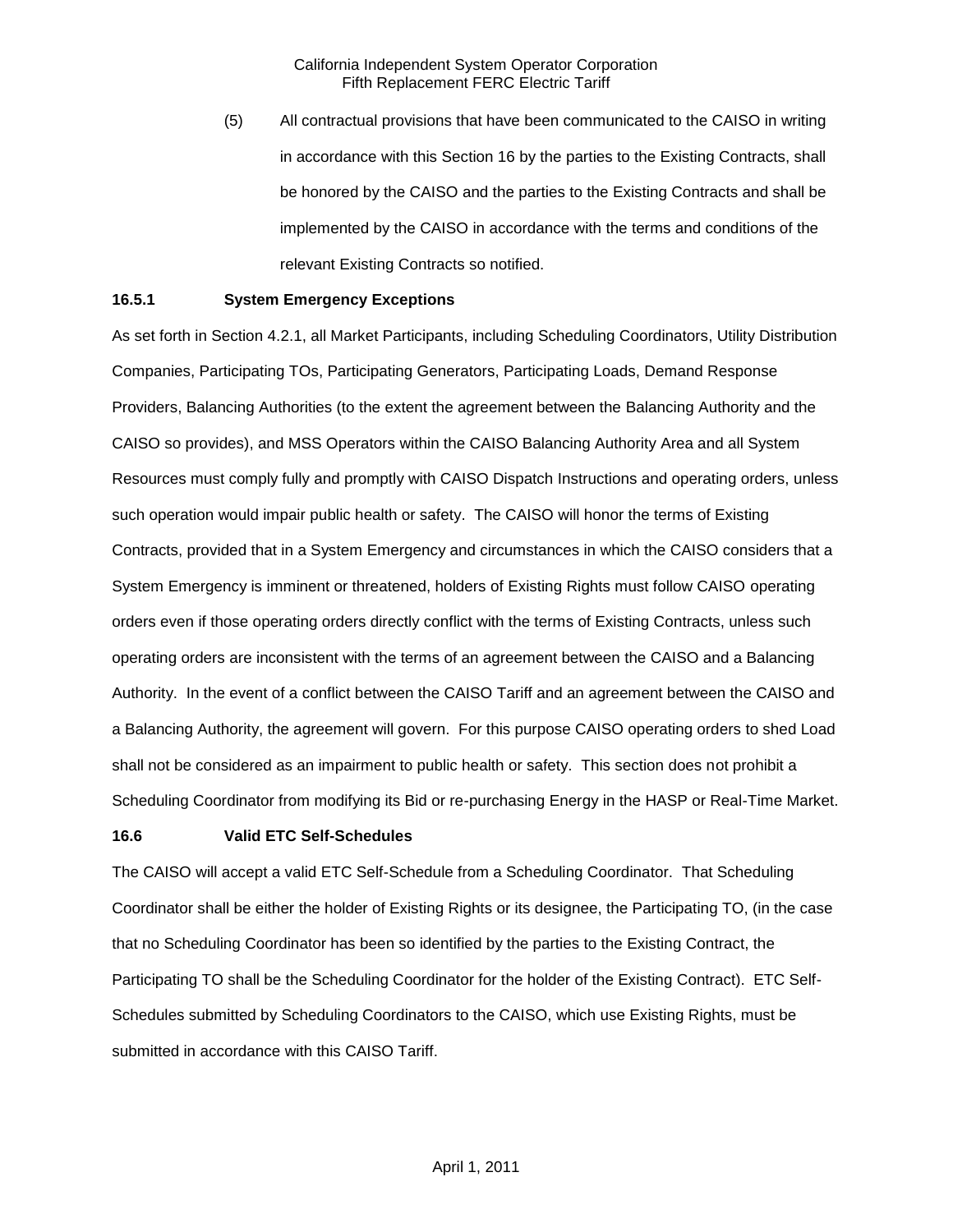## **16.6.1 Validation Of ETC Self-Schedules**

An ETC Self-Schedule is a valid ETC Self-Schedule when the CAISO has determined that the ETC Self-Schedule, submitted to the CAISO pursuant to the requirements for Bids in Sections 30, properly reflects Existing Rights consistent with the TRTC Instructions, is labeled with a unique Existing Contract identifier, and includes balanced sources and sinks, within the ETC's capacity limits.

## **16.6.2 Treatment Of Invalid ETC Self-Schedules**

# **16.6.2.1 Inconsistent with the TRTC Instructions**

Except for the reasons listed below in 16.6.2, if the CAISO finds that the ETC Self-Schedule is not consistent with the TRTC Instructions, the CAISO shall find that the ETC Self-Schedule is not valid. If the CAISO finds the ETC Self-Schedule to be invalid, the CAISO shall notify the Scheduling Coordinator and convert the ETC Self-Schedule to an ordinary Self-Schedule and treat the ETC Self-Schedule as an ordinary Self-Schedule as such for terms of scheduling priority and Settlements. Where multiple ETC, TOR or Converted Rights Self-Schedules are submitted in an ETC, TOR or Converted Rights chain, in order for all ETC, TOR, or Converted Rights Self-Schedules in the chain to continue to remain valid, all individual ETC, TOR, or Converted Rights Self-Schedules links in the chain must remain individually valid, including the simultaneous but separate use of an individual ETC, TOR or Converted Rights Self-Schedule, in order for the chain to remain valid.

## **16.6.2.2 Unbalanced ETC Self-Schedules**

If the ETC Self-Schedule is not balanced, the ETC Self-Schedule will not be a valid ETC Self-Schedule and the CAISO will: (i) remove any scheduling priority for the entire ETC Self-Schedule; (ii) apply the ETC Settlement treatment pursuant to Sections 11.2.1.5 and 11.5.7.1 to the valid balanced portions only; and (iii) assess any charges, and make any payments, consistent with the treatment of ordinary Self-Schedules for the unbalanced portions.

# **16.6.2.3 Exceeds Capacity Limits in Existing Contracts as Reflected in TRTC Instructions**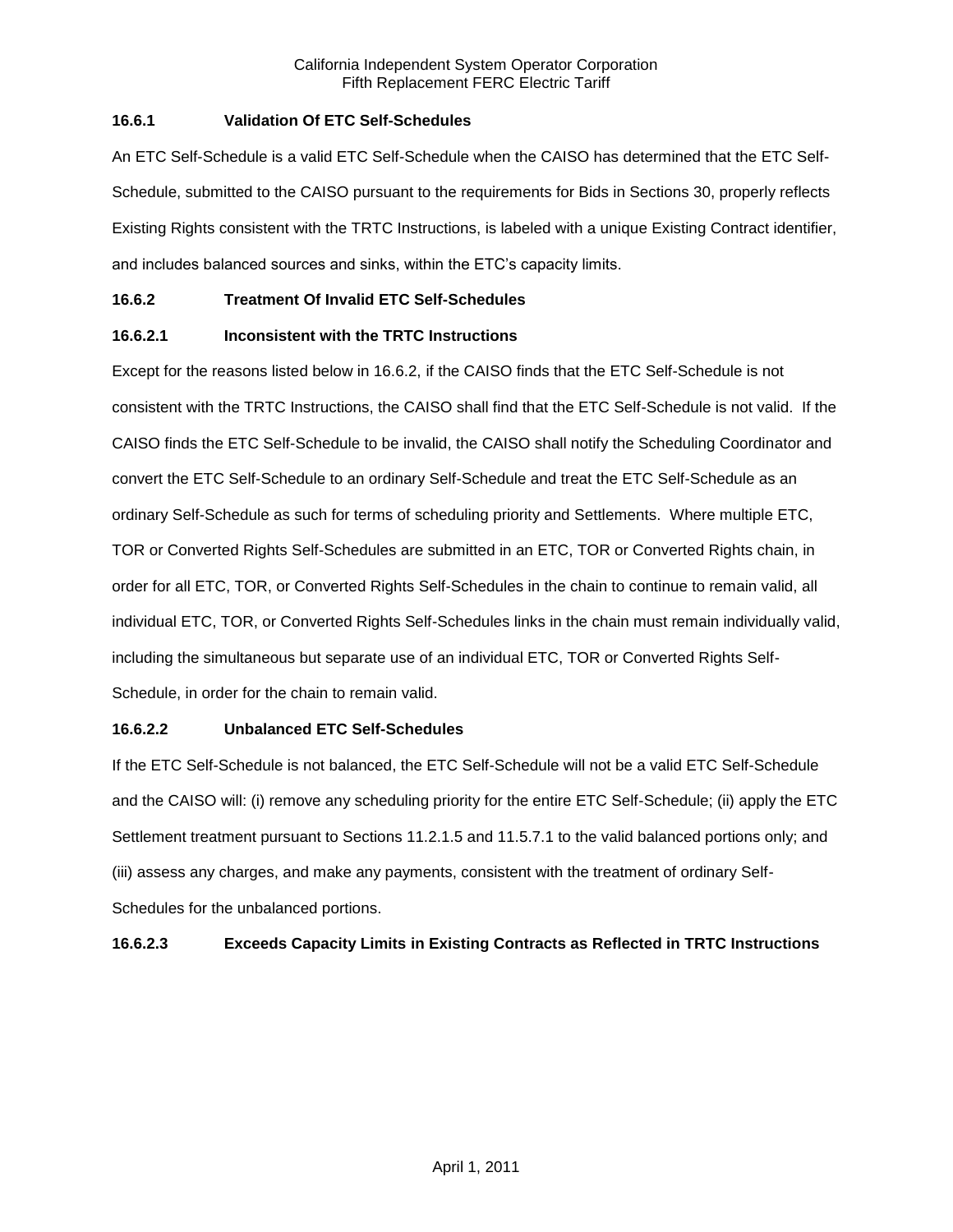If the ETC Self-Schedule exceeds the capacity limits in Existing Contracts as reflected in TRTC Instructions, the ETC Self-Schedule will not be a valid ETC-Self-Schedule and the CAISO will: (i) remove any scheduling priority for the entire ETC Self-Schedule; (ii) apply the ETC Settlement treatment pursuant to Sections 11.2.1.5 and 11.5.7.1 to the valid balanced portions within the capacity limits of the Existing Contract as reflected in the TRTC Instructions; and (iii) assess any charges, and make any payments, consistent with the treatment of ordinary Self-Schedules for the portions in excess of the capacity limits of the Existing Contract as reflected in the TRTC Instructions.

## **16.6.3 Treatment Of Valid ETC Self-Schedules**

The resulting valid ETC Self-Schedules shall have the following Settlement treatment:

- (1) The CAISO will apply the ETC Settlement treatment in Sections 11.2.1.5 and 11.5.7.1.
- (2) The CAISO shall base the Marginal Cost of Losses on LMP differentials at the Existing Contract source(s) and sink(s) identified in the valid ETC Self-Schedule.
- (3) The holders of Existing Rights will not be entitled to an allocation of revenues from the CAISO, including Access Charge revenue related to those Existing Rights.
- (4) Parties with Existing Rights shall continue to pay for Transmission Losses or Ancillary Services requirements in accordance with such Existing Contracts as they may be modified or changed in accordance with the terms of the Existing Contract. The Participating TOs shall continue to provide Transmission Losses and any other Ancillary Services to the holder of the rights under an Existing Contract as may be required by the Existing Contract. The CAISO will charge Scheduling Coordinators submitting the ETC Self-Schedule for Transmission Losses and Ancillary Services in accordance with the CAISO Tariff and any shortfall or surplus between the CAISO charges and the Existing Rights shall be settled bilaterally between the Existing Contract parties or through the relevant TO Tariff. To enable holders of Existing Rights to determine whether the CAISO's calculations result in any associated shortfall or surplus and to enable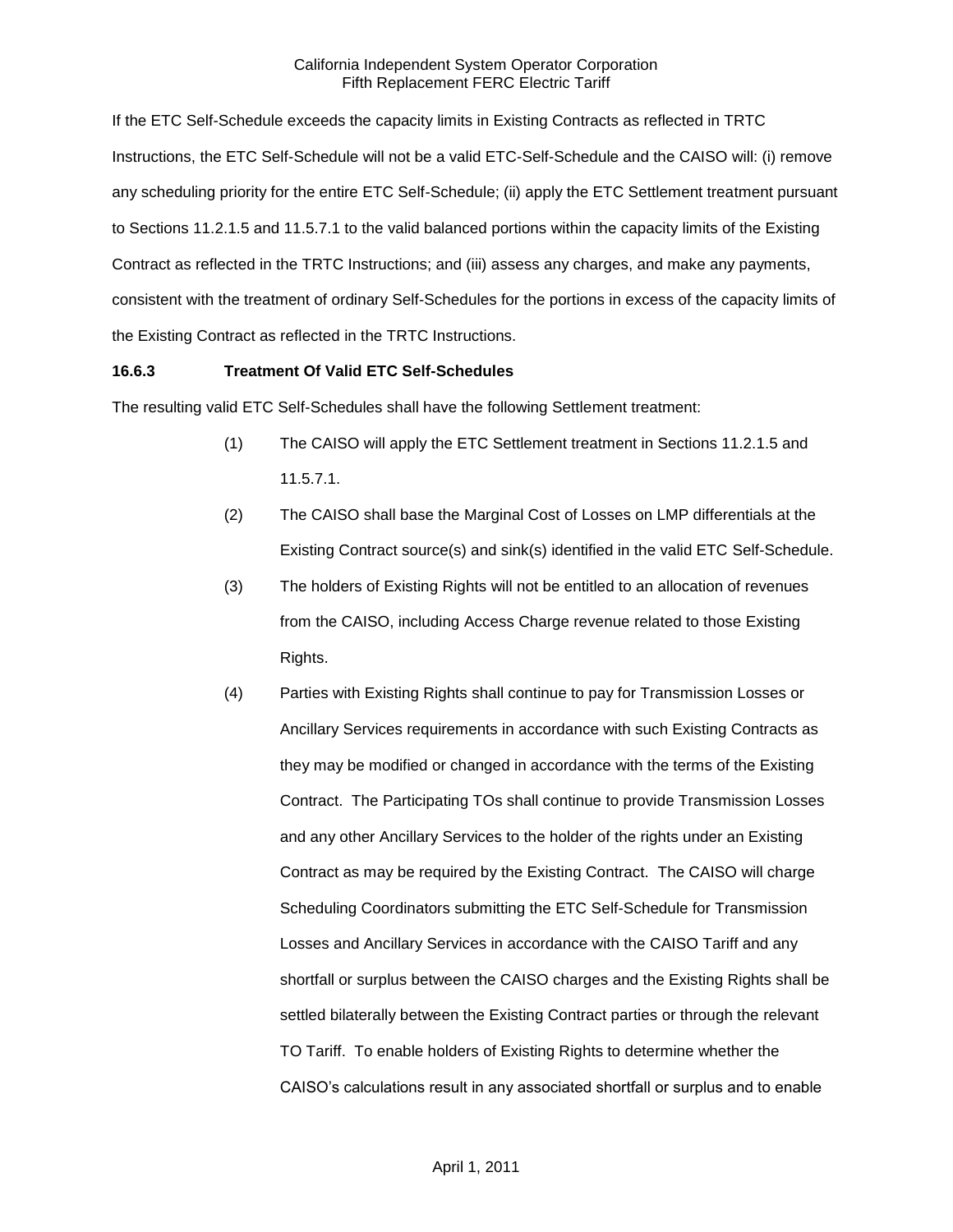the parties to the Existing Contracts to settle the differences bilaterally or through the relevant TO Tariff, the CAISO shall calculate and provide the Scheduling Coordinator's Settlements the amounts paid for the MCL for the amounts of MWh submitted with a valid ETC Self-Schedule. Each Participating TO will be responsible for recovering any deficits or crediting any surpluses associated with differences in Transmission Losses and Transmission Loss requirements and/or Ancillary Services requirements, through its bilateral arrangements or its Transmission Owner Tariff.

## **16.6.4 Notification To SCs Of CAISO Determination**

After performing validation of the ETC Self-Schedule, and prior to taking any action pursuant to Section 16.6.2, the CAISO will make an automated validation notice available to the Scheduling Coordinator indicating whether the ETC Self-Schedule is valid or invalid. If an ETC Self-Schedule involves more than one Scheduling Coordinator, the complete validation of the chain of ETC Self-Schedules will occur when the last Scheduling Coordinator submits its ETC Self-Schedule. At that time, the CAISO will make an automated validation notice available to each Scheduling Coordinator registered as associated with the chain of ETC Self-Schedules. The CAISO can accommodate corrections submitted by a Scheduling Coordinator to an ETC Self-Schedule up to Market Close of the Day-Ahead Market as further described in the applicable Business Practice Manual.

- **16.7 [NOT USED]**
- **16.8 [NOT USED]**

**16.9 The HASP**

# **16.9.1 Scheduling Deadlines**

Those holders of Existing Rights who have Existing Rights as reflected in the TRTC Instructions that allow scheduling after the close of the Day-Ahead Market may submit ETC Self-Schedules for the use of those rights by the deadline for the Market Close for the HASP. Submission of schedule changes beyond the Market Close for the HASP permitted by the ETC will be treated as provided in Section 33.3.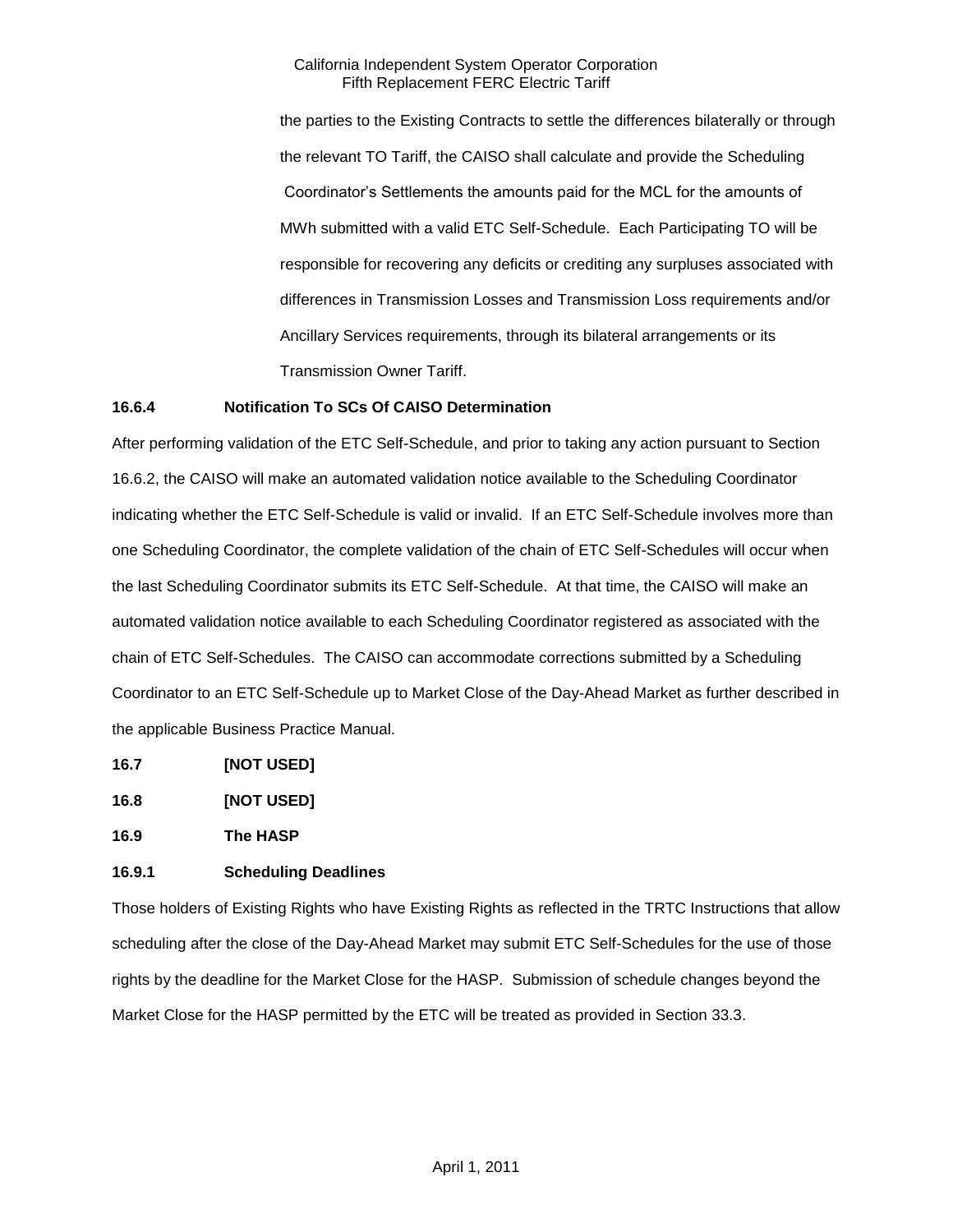### **16.10 The CAISO'S Real-Time Process**

Consistent with this Section 16, the CAISO will honor those scheduling flexibilities that may be exercised by holders of Existing Rights through their respective Scheduling Coordinators during the CAISO's Real-Time Market to the extent that such flexibilities do not interfere with or jeopardize the safe and reliable operation of the CAISO Controlled Grid or Balancing Authority Area operations.

# **16.11 Inter-Balancing Authority Area ETC Self-Schedule Bid Changes**

Changes to ETC Self-Schedules that occur during the CAISO's Real-Time Market that involve changes to CAISO Balancing Authority Area imports or exports with other Balancing Authority Areas (that is, inter-Balancing Authority Area changes to ETC Self-Schedules) will be allowed and will be recorded by the CAISO based upon notification received from the Scheduling Coordinator representing the holder of the Existing Rights. The Scheduling Coordinator representing the holder of the Existing Right must notify the CAISO of any such changes to external import/export in submitted ETC Self-Schedules. The Scheduling Coordinator representing the holder of the Existing Right must notify the CAISO of Real-Time Market changes to external import/export Interchange Schedules in submitted ETC Self-Schedules, by telephone. The timing and content of any such notification must be consistent with the TRTC Instructions previously submitted to the CAISO by the Responsible PTO. The CAISO will manually adjust or update the HASP Intertie Schedule for the Scheduling Coordinator to conform with the other Balancing Authority Area's net ETC Self-Schedule in Real-Time, and the notifying Scheduling Coordinator will be responsible for and manage any resulting Energy imbalance. These Imbalance Energy deviations will be priced and charged to the Scheduling Coordinator representing the holder of Existing Rights in accordance with the Real-Time LMP.

# **16.12 Intra-Balancing Authority Area ETC Self-Schedule Changes**

Changes to ETC Self-Schedules that occur during the CAISO's Real-Time processes that do not involve changes to CAISO Balancing Authority Area imports or exports with other Balancing Authority Areas (that is, intra-Balancing Authority Area changes to Schedules) will be allowed and will give rise to Imbalance Energy deviations. These Imbalance Energy deviations will be priced and charged to the Scheduling Coordinator representing the holder of Existing Rights in accordance with the Real-Time LMP.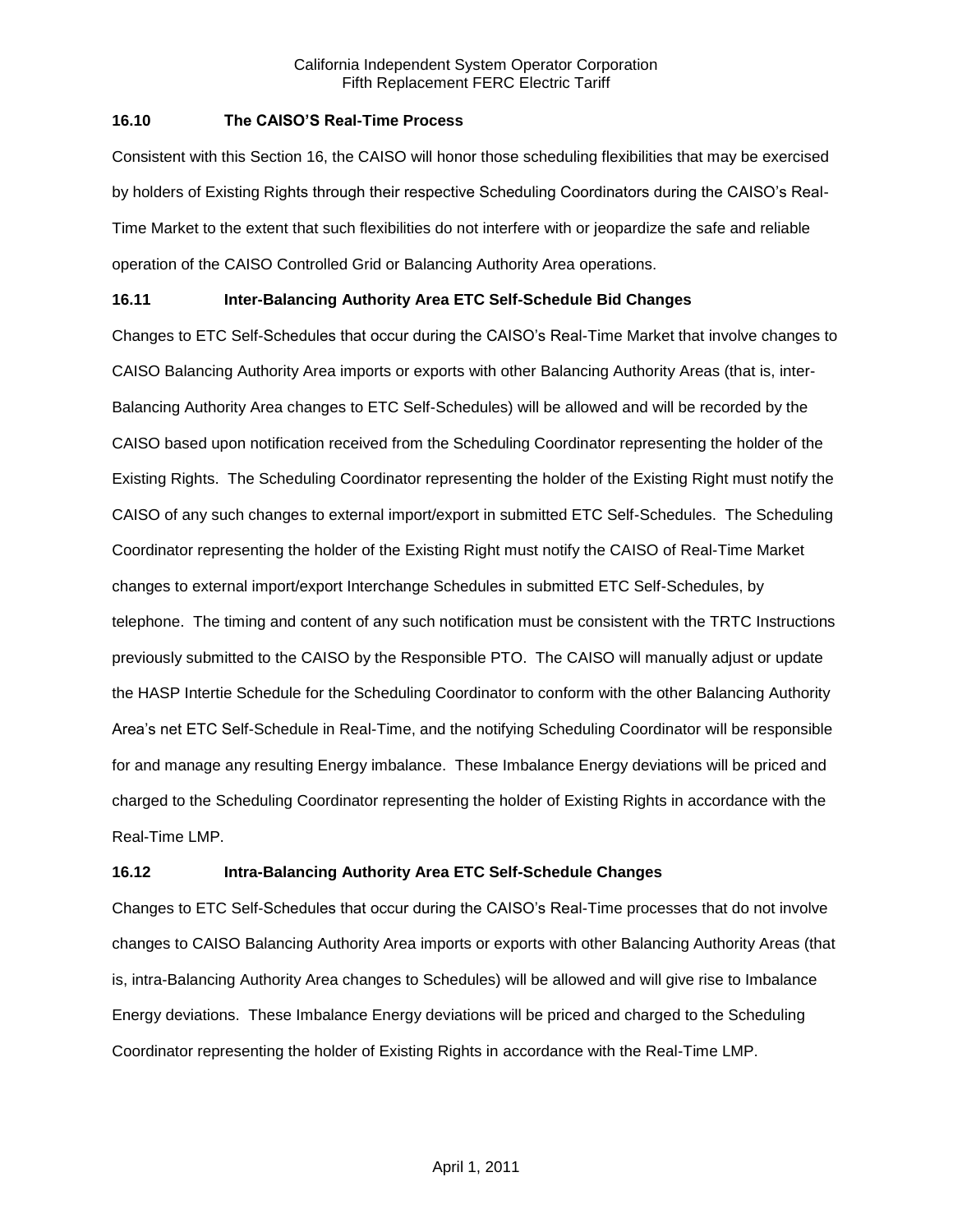## **17. Transmission Ownership Rights (TORs)**

Transmission Ownership Rights represent transmission capacity on facilities that are located within the CAISO Balancing Authority Area that are either wholly or partially owned by an entity that is not a Participating TO. This Section 17 shall apply to the TORs of Non-Participating TOs. In any case in which (i) the CAISO has entered into a bilateral agreement with a Non-Participating TO regarding its TORs or (ii) a Participating TO has entered into a bilateral agreement with a Non-Participating TO regarding its TORs, the provisions of the agreement shall prevail over any conflicting provisions of this Section 17. Where the provisions of this Section 17 do not conflict with the provisions of the agreement, the provisions of this Section 17 shall apply to the subject TORs.

### **17.1 TRTC Instructions**

## **17.1.1 Responsibility To Create TRTC Instructions**

To enable the CAISO to exercise its responsibilities as Balancing Authority in accordance with Applicable Reliability Criteria, each Non-Participating TO holding a TOR must work with the CAISO to develop the TRTC Instructions that allow the TOR to be accommodated in a way that: (i) maintains the existing scheduling and curtailment priorities of the TOR holder; (ii) is minimally burdensome to the CAISO (i.e., creates the least impact on the CAISO's preferred operational policies and procedures); (iii) to the extent possible, imposes no additional financial burden on the TOR holder (beyond that set forth in an applicable Existing Contract or any other contract pertaining to the TOR); (iv) is minimally burdensome to the TOR holder from an operational point of view; and (v) does not require the CAISO to interpret or underwrite the economics of any applicable Existing Contract. To enable the CAISO to exercise its responsibilities as Balancing Authority in accordance with Applicable Reliability Criteria, the parties holding joint ownership interests and Entitlements in facilities including TORs must attempt to jointly develop and agree on any TRTC Instructions that will be submitted to the CAISO, as provided in Section 17.1.6.

### **17.1.2 TOR Scheduling Coordinator Responsibilities**

To enable the CAISO to exercise its responsibilities as Balancing Authority in accordance with Applicable Reliability Criteria, each TOR holder must designate a Scheduling Coordinator as the responsible entity for submitting TOR Self-Schedules for the relevant TOR. The designated Scheduling Coordinator shall submit TOR Self-Schedules consistent with the terms and conditions specified in the TRTC Instructions.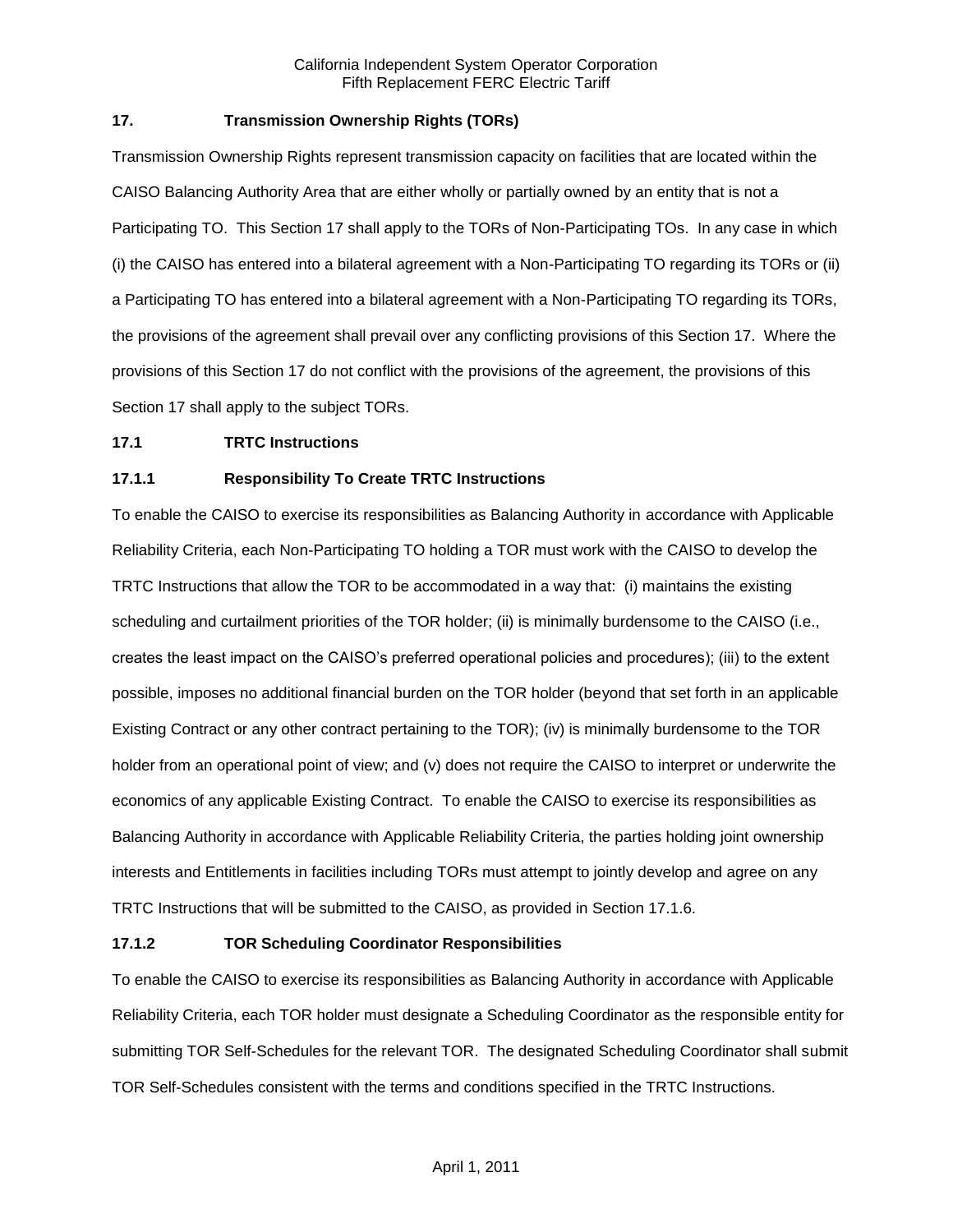## **17.1.3 Submission Of TRTC Instructions**

For each TOR, the Non-Participating TO holding the TOR shall be obligated to submit TRTC Instructions to the CAISO electronically, unless the Non-Participating TO specifies to the CAISO otherwise. The Non-Participating TO shall notify the CAISO in writing the identity of the responsible party for submission of the TRTC Instructions, subject to the terms of any applicable Existing Contract that may specify the responsible party for submission of the TRTC Instructions and the term of such agreement between the parties to the Existing Contract. The Non-Participating TO shall undertake all obligations with respect to the submission of the TRTC Instructions to the CAISO and any subsequent obligations that follow with respect to the creation, management and updates to the TRTC Instructions. The CAISO is responsible for implementing only one set of TRTC Instructions for each TOR and for implementing only those TRTC Instructions that have been received and accepted by the CAISO. The Non-Participating TO shall submit the TRTC Instructions to the CAISO associated with its TORs thirty (30) days prior to the date on which the scheduling or curtailment of the use of the TORs is to change or commence.

## **17.1.4 TRTC Instructions Content**

TRTC Instructions will include the following information at a minimum and such other information as the CAISO may reasonably require the Non-Participating TO holder of a TOR to provide to enable the CAISO to carry out its functions under the CAISO Tariff, Operating Procedures and Business Practice Manuals:

- (1) A unique Contract Reference Number for each source and sink combination applicable to the TOR (i.e., the CRN that will be assigned by the CAISO and communicated to the Non-Participating TO that references a single TOR or a set of interdependent TORs for each source and sink combination);
- (2) Whether the instruction can be exercised independent of the CAISO's day-to-day involvement ("Yes/No");
- (3) Name of an operational single point of contact for instructions and a 24-hour a day telephone number for the Non-Participating TO contact for TOR issues or the agreed upon party;
- (4) Name(s) and number(s) of TOR(s) that are represented by the unique CRN;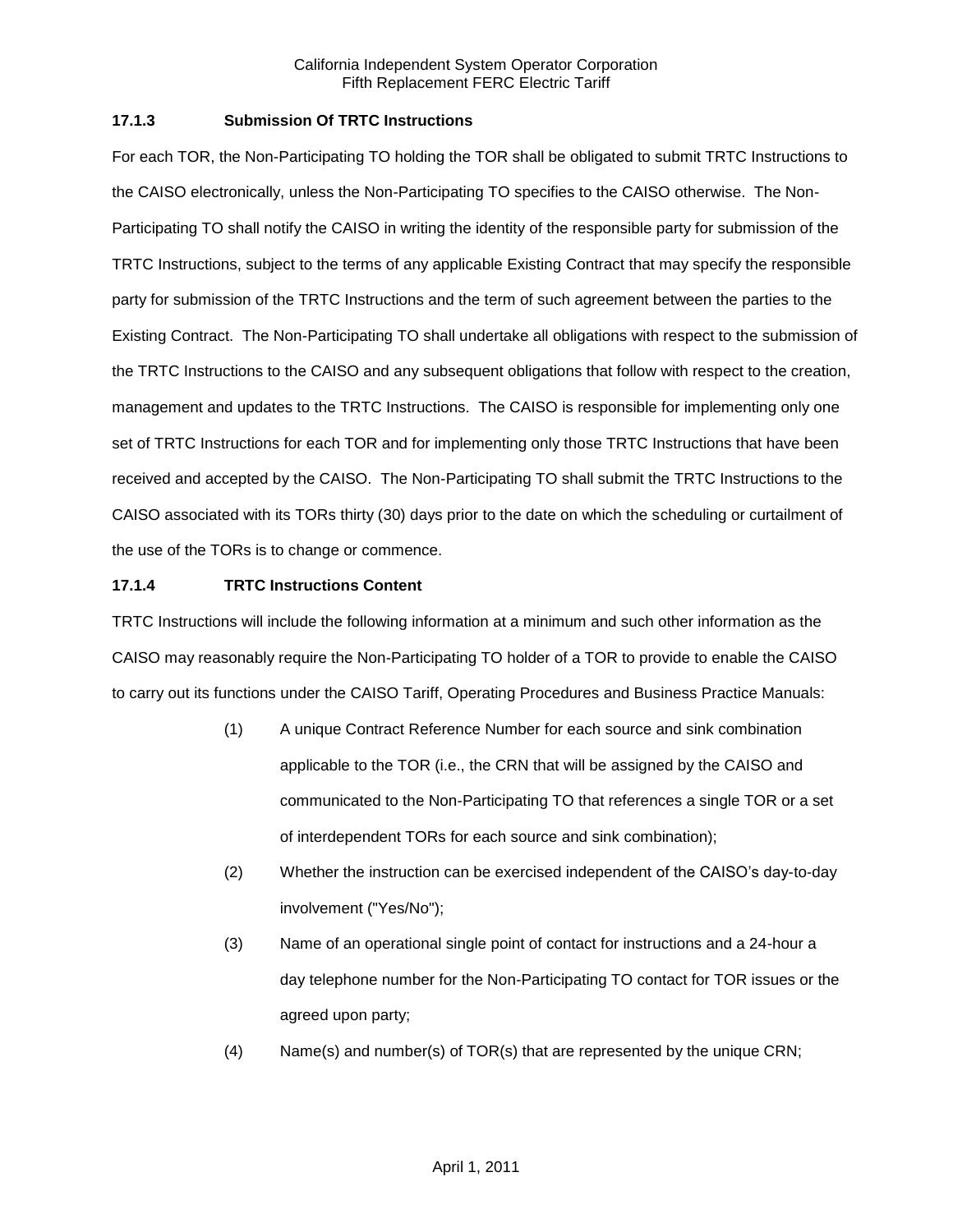- (5) The following information, as stored in the Master File: (a) the applicable Point(s) of Receipt and Point(s) of Delivery); (b) for each Point of Receipt, the resource names for the physical resources as the eligible sources (eligible physical sources include Generating Units and System Resources), and for each Point of Delivery, the resource names for the physical resources as the eligible sinks (eligible physical sinks include Load PNodes, Custom Load Aggregation Points and System Resources); (c) for each physical source or sink, the maximum capacity (MW) that can be scheduled as a TOR; and (d) for each physical source and sink, the Scheduling Coordinator(s) and their Business Associate Identification (BAID) that is (are) eligible to submit TOR Self-Schedules utilizing these sources and sinks;
- (6) Names of the party(ies) holding the TOR(s) and the parties to any agreements applicable to the TORs;
- (7) The Scheduling Coordinator BAID that is entitled to the Settlement of reversal of Congestion Charges;
- (8) Amount of TORs, in maximum MW, that may be utilized under the relevant TRTC Instructions;
- (9) Instructions for the allowable timeframes at which the TOR Self-Schedules and TOR Self-Schedule changes may be submitted to the CAISO, which include whether the Scheduling Coordinator may submit TOR Self-Schedules or TOR Self-Schedule changes: (a) into the DAM; (b) into the HASP and the RTM; (c) after the close of submitting Bids into the HASP and the RTM, but before twenty (20) minutes before the applicable Trading Hour of the Trading Day; and (d) at or after twenty (20) minutes before the applicable Trading Hour of the Trading Day; in addition, the Non-Participating TO may also provide any additional comments and restrictions on the submission time of TOR Self-Schedules and TOR Self-Schedule changes;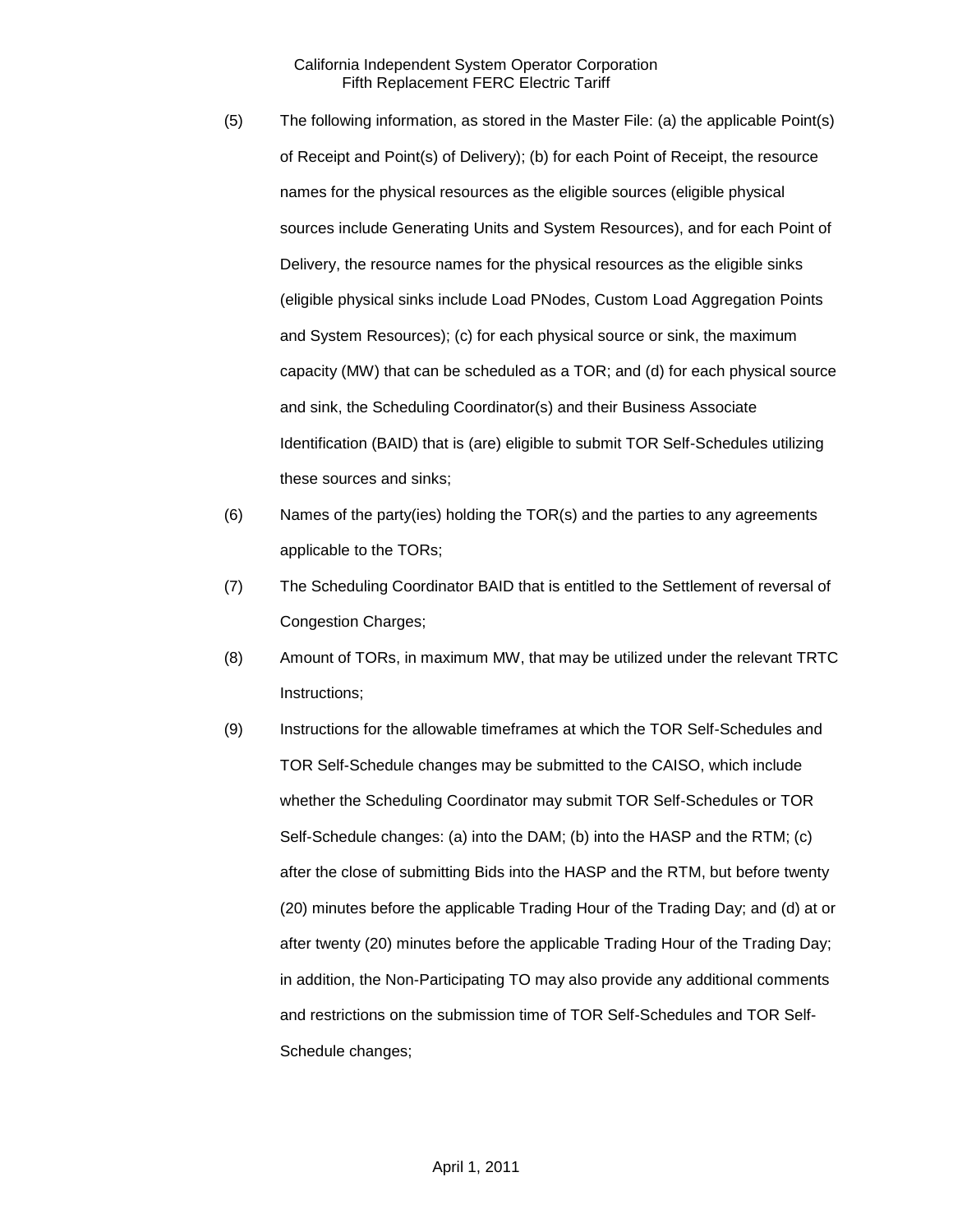- (10) Term of ownership interest in the TOR(s) and of any agreements applicable to the TOR(s);
- (11) Any special procedures that would require the CAISO to implement curtailments in any manner different than pro rata reduction of the transfer capability of the transmission line; any such instructions submitted to the CAISO must be clear, unambiguous, and not require the CAISO to make any judgments or interpretations as to the meaning, intent, results, or purpose of the curtailment procedures or of any applicable Existing Contract, otherwise, they will not be accepted by the CAISO; and
- (12) Whether or not the TOR provides the right to self-provide Ancillary Services.

# **17.1.5 Changes And Updates To TRTC Instructions**

Updates or changes to the TRTC Instructions must be submitted to the CAISO through a revised set of TRTC Instructions by the Non-Participating TO, on an as needed or as required basis. The CAISO will implement the updated or changed TRTC Instructions as soon as practicable but no later than seven (7) days after receiving clear and unambiguous details of the updated or changed instructions under normal conditions. If the CAISO finds the TRTC Instructions to be inconsistent with the CAISO Tariff, the CAISO will notify the Non-Participating TO within forty-eight (48) hours after receipt of the updated or changed TRTC Instructions indicating the nature of the problem and allowing the Non-Participating TO to resubmit the TRTC Instructions as if they were new, updated or changed TRTC Instructions. If the CAISO finds the updated or changed TRTC Instructions to be acceptable, the CAISO will time-stamp the updated TRTC Instructions as received, confirm such receipt to the Non-Participating TO, and indicate the time at which the updated instructions take effect if prior to the seven (7) day deadline referred to above. In the event of a System Emergency, the CAISO will implement such submitted changes to the TRTC Instructions as soon as practical.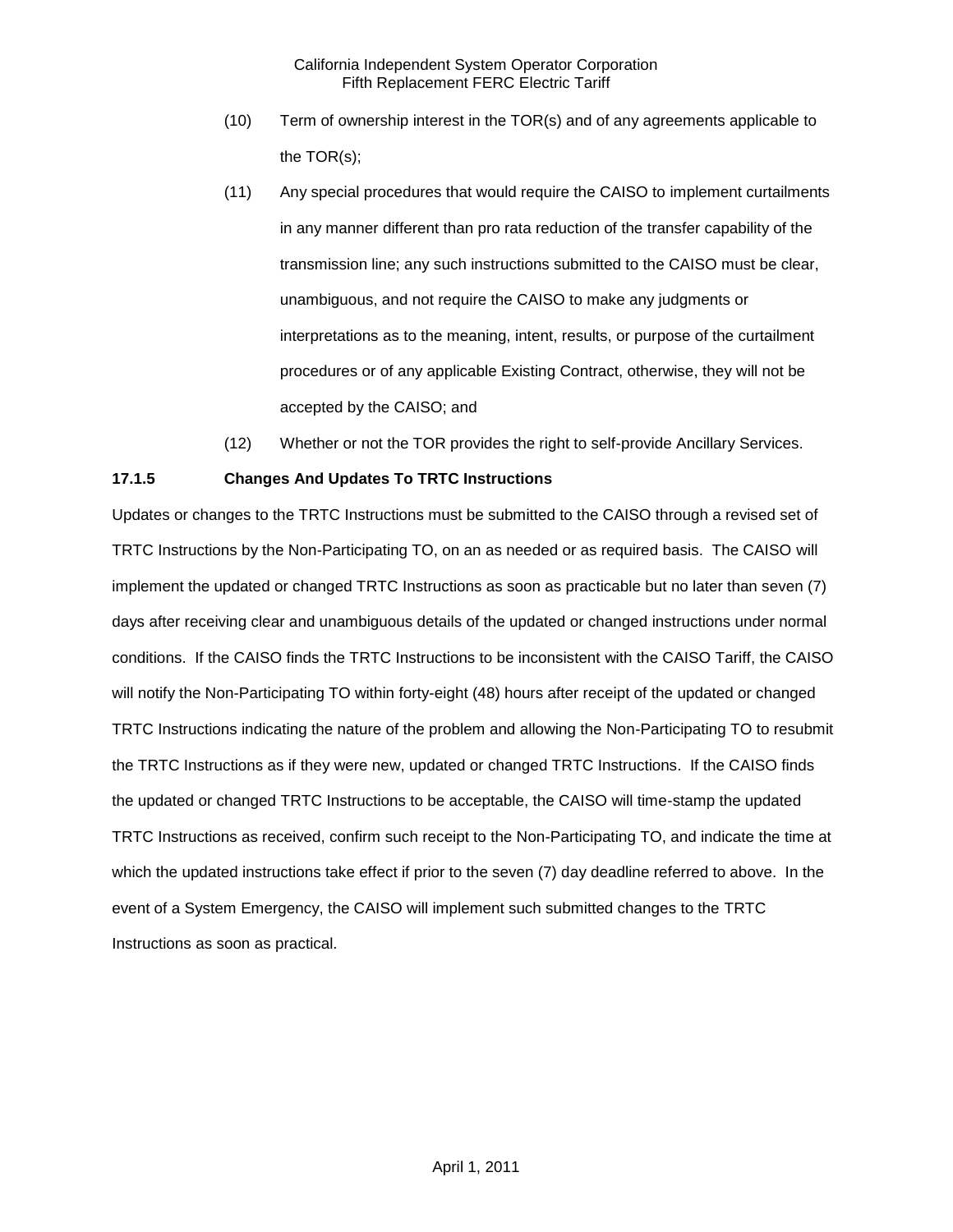## **17.1.6 CAISO Role In Accepting TRTC Instructions**

The parties holding joint ownership interests and Entitlements in a facility including a TOR must, in the first instance, attempt jointly to agree on any TRTC Instructions that will be submitted to the CAISO. In the event that the parties holding joint ownership interests and Entitlements in a facility including a TOR cannot agree upon the TRTC Instructions, the dispute resolution provisions of any applicable Existing Contract shall be used to resolve the dispute; provided that, until the dispute is resolved, and unless the applicable Existing Contract specifies otherwise, the CAISO shall implement the Participating TO's TRTC Instructions, if one of the parties holding a joint ownership interest or an Entitlement in the facility is a Participating TO. If no party holding a joint ownership interest or Entitlement in a facility including a TOR is a Participating TO and the parties cannot agree to the TRTC Instructions to be submitted by the parties, until the dispute is resolved, the CAISO shall implement the TRTC Instructions of the Non-Participating TO with the greatest ownership interest in the TOR. The CAISO shall not be responsible for resolution of any disputes that arise over the accuracy of the TRTC Instructions consistent with its obligations in Section 17.1.4.

## **17.1.7 Implementation Of TRTC Instructions**

The CAISO shall determine, based on the information provided by the Non-Participating TOs under TRTC Instructions, the transmission capacities that must be reserved for TORs at Scheduling Points.

The CAISO shall coordinate the scheduling of TORs with the scheduling of CAISO transmission service, using the CAISO's Bid submission rules. In doing so, the CAISO shall create an automated day-to-day verification process based on parameters provided by the Non-Participating TO for the TOR to serve as the basis for TOR Self-Schedule validation. The Non-Participating TO will be responsible for: (1) the accuracy of the data files against which the CAISO will validate the TOR Self-Schedule; and (2) providing the data file to the CAISO.

The TOR holders shall remain liable for their performance under any applicable Existing Contracts or other agreements pertaining to their TORs. The CAISO shall be liable in accordance with the provisions of this CAISO Tariff for any damage or injury caused by its non-compliance with the TRTC Instructions submitted to it pursuant to this Section 17.1.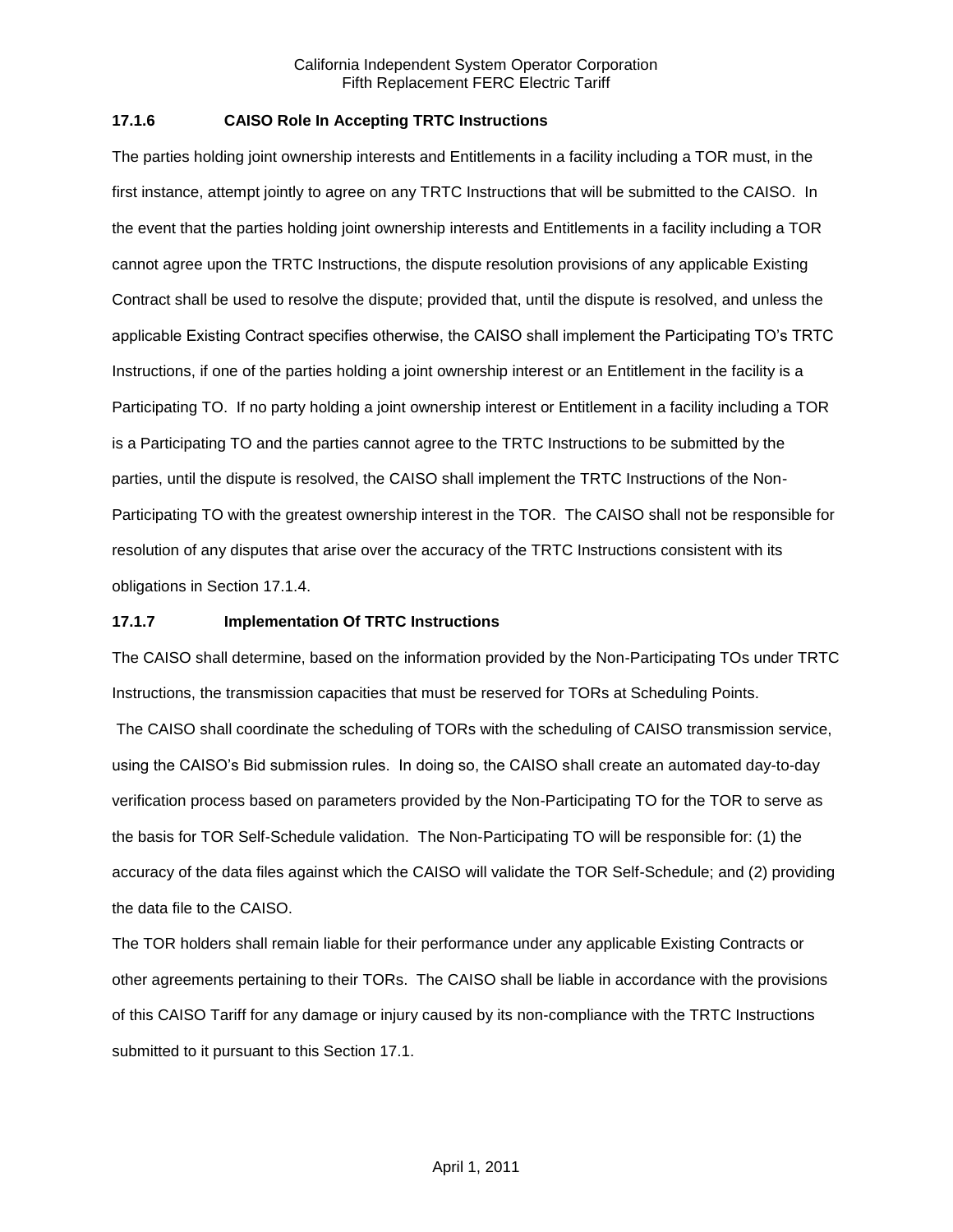Unless specified otherwise, in the event that the dispute resolution mechanisms prescribed in an Existing Contract applicable to a TOR, including all recourses legally available under the contract, cannot, in the first instance, result in a resolution of such a dispute, the CAISO ADR Procedures will be used to resolve any disputes between the CAISO and the Non-Participating TO regarding any aspects of the implementation of this Section 17.1, including the reasonableness of a Non-Participating TO's TRTC Instructions or any other decision rules which the Non-Participating TO may submit to the CAISO as part of the TRTC Instructions. The holders of TORs shall have standing to participate in the CAISO ADR Procedures.

## **17.2 Treatment Of TORs**

The CAISO will accommodate TORs, so that the holders of TORs will receive the same priorities (in scheduling, curtailment, assignment and other aspects of transmission system usage) to which they are entitled under any applicable Existing Contracts or other agreements pertaining to the operation of their TORs.

In addition, scheduling deadlines and operational procedures associated with TORs will be honored by the CAISO, provided such information is explicitly included in the TRTC Instructions. The CAISO will accommodate and honor TORs as follows:

- (1) The CAISO will reserve transmission capacity equal to the TOR transmission capacity and make a corresponding adjustment in its determination of ATC. The CAISO will not limit parallel flow from flowing on TOR transmission capacity consistent with the redispatch provisions of Section 17.2(3), just as the CAISO does not limit TOR Self-Schedules from flowing on non-TOR transmission. There shall be no compensation for parallel flow for either the CAISO or the TOR holder.
- (2) In the HASP, the CAISO will give valid TOR Self-Schedules priority over other non-TOR Day-Ahead Schedules and HASP Bids. In the event of a reduction in capacity on the transmission path associated with the TOR, the CAISO will honor the TOR priority in accordance with this Section 17.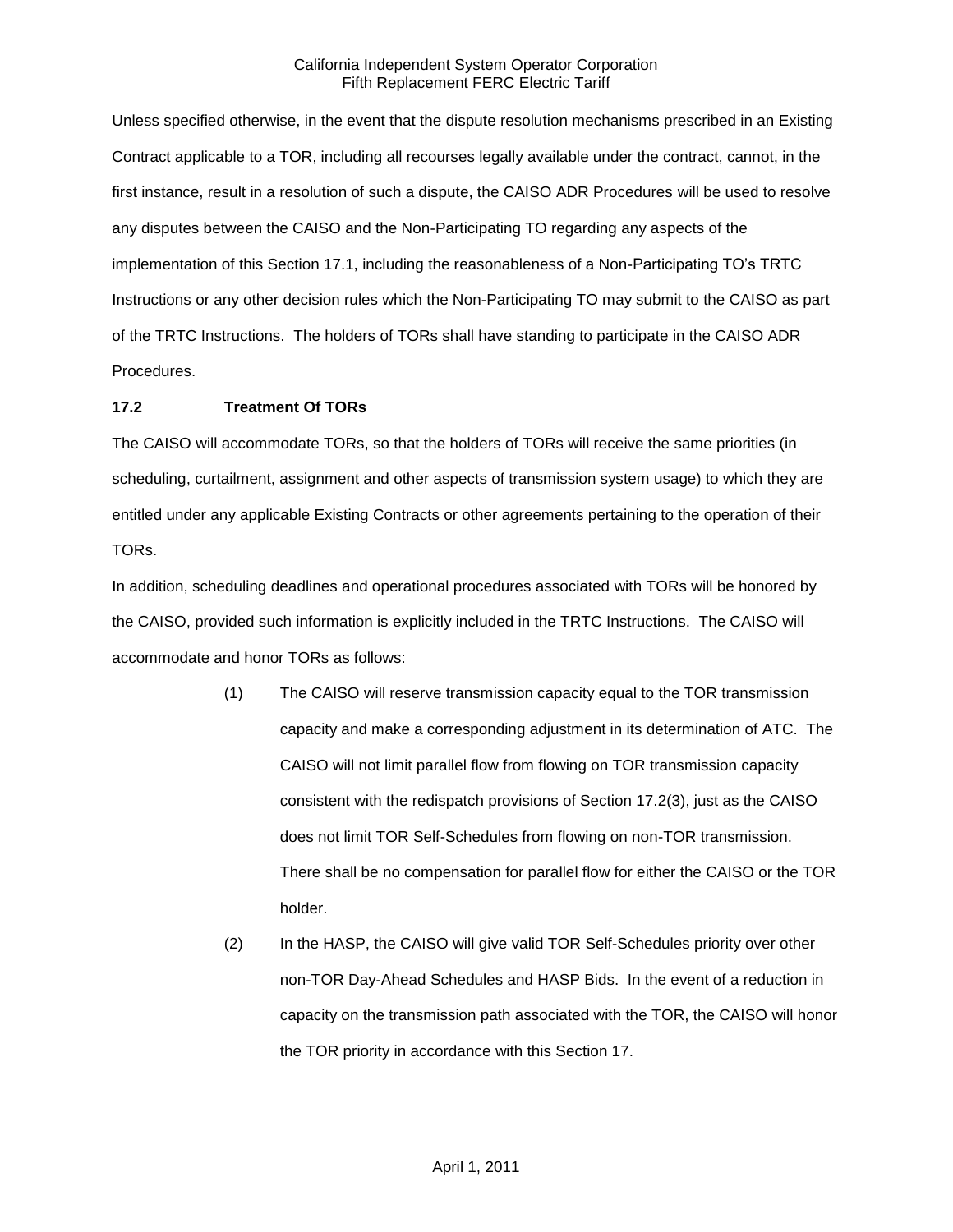- (3) The CAISO will allow the holder of a TOR to make changes to the scheduled amounts of supply after the submission of HASP TOR Self-Schedules in accordance with the TRTC Instructions established for such changes. The CAISO will, as necessary, redispatch non-TOR resources to accommodate valid TOR Self-Schedule changes in Real-Time.
- (4) The CAISO will allow the holder of a TOR to self-provide Ancillary Services, which will include the ability of the holder of a TOR to import Ancillary Services at Scheduling Points with the CAISO.
- (5) The submission of a TOR Self-Schedule change that is authorized pursuant to an applicable existing agreement shall not affect the application of the IFM Congestion Credit or the HASP and RTM Congestion Credit, and the IFM Marginal Cost of Losses Credit for Eligible TOR Self-Schedules or the RTM Marginal Cost of Losses Credit for Eligible TOR Self-Schedules for a TOR Self-Schedule that satisfies the applicable requirements of Sections 17.4.1 and 17.5.

### **17.2.1 System Emergency Exceptions**

As set forth in Section 4.2.1, all Market Participants, including Scheduling Coordinators, Utility Distribution Companies, Participating TOs, Participating Generators, Participating Loads, Demand Response Providers, Balancing Authorities (to the extent the agreement between the Balancing Authority and the CAISO so provides), and MSS Operators within the CAISO Balancing Authority Area and all System Resources must comply fully and promptly with the CAISO's Dispatch Instructions and operating orders, unless such operation would impair public health or safety. The CAISO will honor the terms of TORs, provided that in a System Emergency and circumstances in which the CAISO considers that a System Emergency is imminent or threatened, to enable the CAISO to exercise its responsibilities as Balancing Authority in accordance with Applicable Reliability Criteria, holders of TORs must follow CAISO operating orders even if those operating orders directly conflict with the terms of applicable Existing Contracts or any other contracts pertaining to the TORs, unless such operating orders are inconsistent with the terms of an agreement between the CAISO and a Balancing Authority. In the event of a conflict between the CAISO Tariff and an agreement between the CAISO and a Balancing Authority, the agreement will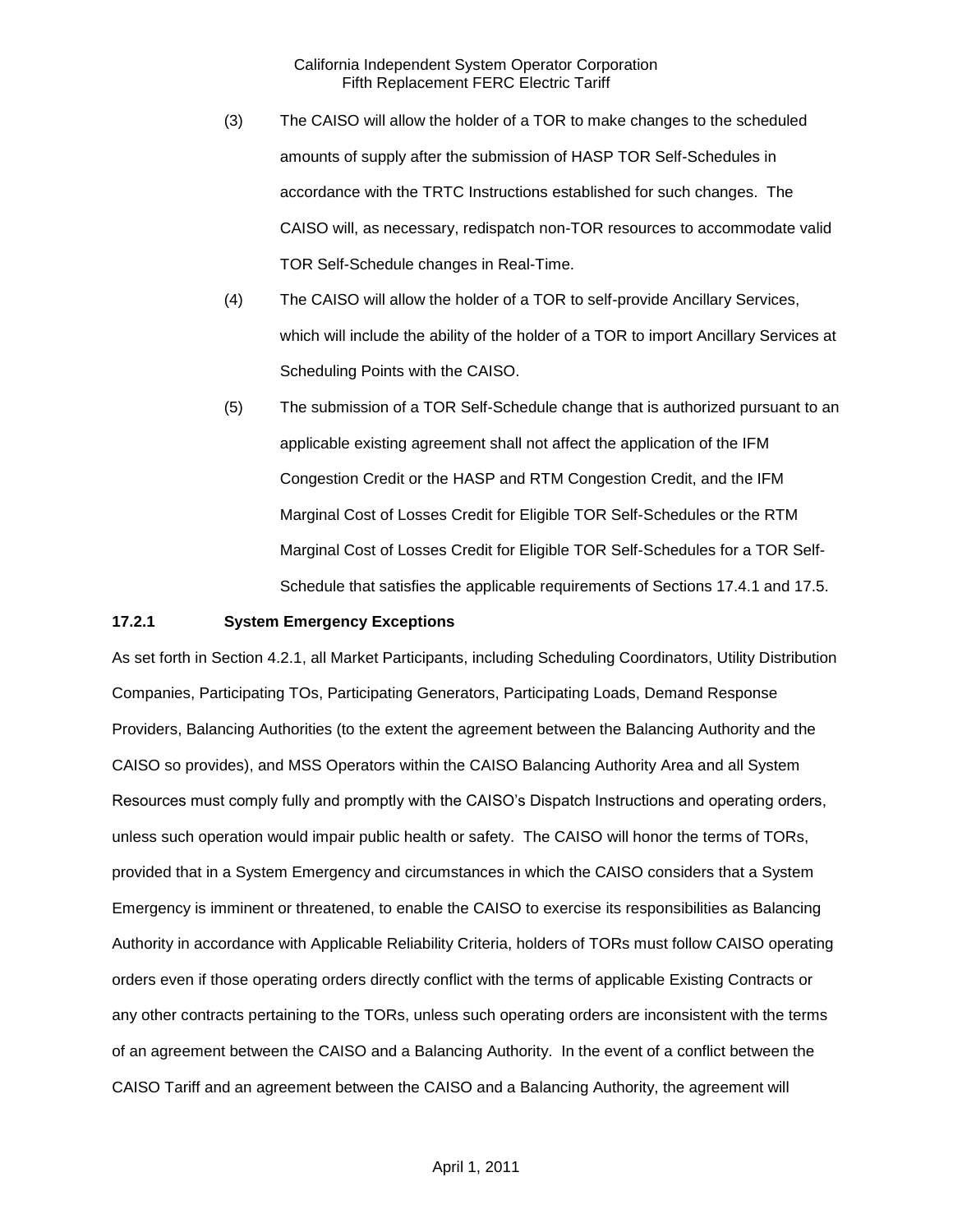govern. For this purpose CAISO operating orders to shed Load shall not be considered as an impairment to public health or safety. This section does not prohibit a Scheduling Coordinator from modifying its Bid or re-purchasing Energy in the HASP or RTM.

## **17.3 Valid TOR Self-Schedules**

The CAISO will accept a valid TOR Self-Schedule from a Scheduling Coordinator. That Scheduling Coordinator shall be either the holder of the TOR or its designee. TOR Self-Schedules submitted by Scheduling Coordinators to the CAISO must be submitted in accordance with this CAISO Tariff.

# **17.3.1 Validation Of TOR Self-Schedules**

A TOR Self-Schedule is a valid TOR Self-Schedule when the CAISO has determined that the TOR Self-Schedule, submitted to the CAISO pursuant to the requirements for Bids in Section 30, properly reflects TORs consistent with the TRTC Instructions, is labeled with a unique TOR identifier, and includes balanced sources and sinks, within the TOR capacity limits.

# **17.3.2 Treatment Of Invalid TOR Self-Schedules**

# **17.3.2.1 Inconsistent with the TRTC Instructions**

Except for the reasons listed below in 17.3.2, if the CAISO finds that the TOR Self-Schedule is not consistent with the TRTC Instructions, the CAISO shall find that the TOR Self-Schedule is not valid. If the CAISO finds the TOR Self-Schedule to be invalid, the CAISO shall notify the Scheduling Coordinator and convert the TOR Self-Schedule to an ordinary Self-Schedule and treat the TOR Self-Schedule as an ordinary Self-Schedule as such for terms of scheduling priority and Settlements. Where multiple ETC, TOR or Converted Rights Self-Schedules are submitted in an ETC, TOR or Converted Rights chain, in order for all ETC, TOR, or Converted Rights Self-Schedules in the chain to continue to remain valid, all individual ETC, TOR, or Converted Rights Self-Schedules links in the chain must remain individually valid, including the simultaneous but separate use of an individual ETC, TOR or Converted Rights Self-Schedule, in order for the chain to remain valid.

# **17.3.2.2 Unbalanced TOR Self-Schedules**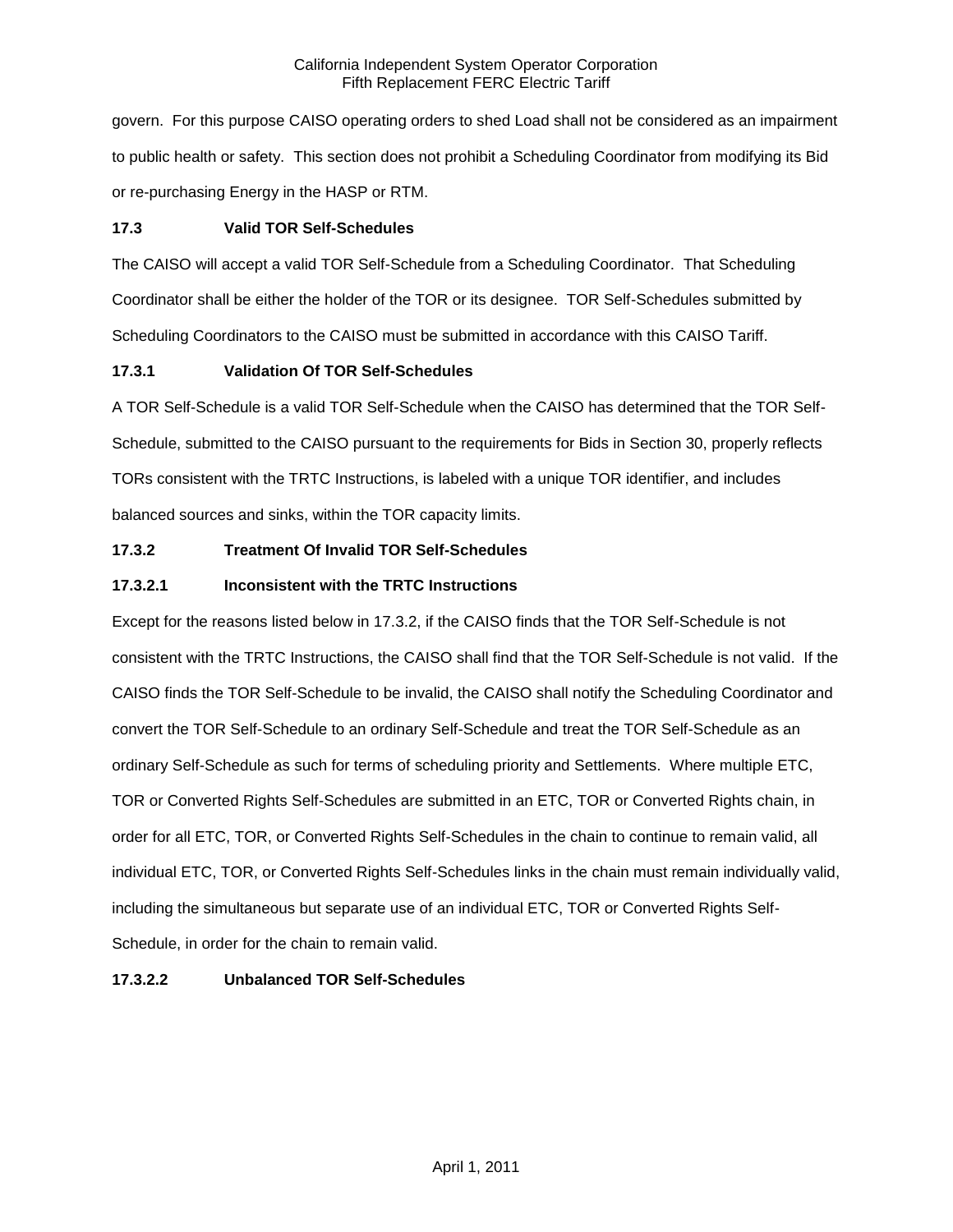If the TOR Self-Schedule is not balanced, the TOR Self-Schedule will not be a valid TOR Self-Schedule and the CAISO will: (i) remove any scheduling priority for the entire TOR Self-Schedule; (ii) apply the TOR Settlement treatment pursuant to Sections 11.2.1.5 and 11.5.7.1 to the valid balanced portions only; and (iii) assess any charges and make any payments consistent with the treatment of ordinary Self-Schedules for the unbalanced portions.

# **17.3.2.3 Exceeds Capacity Limits for TORs as Reflected in TRTC Instructions**

If the TOR Self-Schedule exceeds the capacity limits of the TOR as reflected in TRTC Instructions, the TOR Self-Schedule will not be a valid TOR-Self-Schedule and the CAISO will: (i) remove any scheduling priority for the entire TOR Self-Schedule; (ii) apply the TOR Settlement treatment pursuant to Sections 11.2.1.5 and 11.5.7.1 to the valid balanced portions within the capacity limits of the TOR as reflected in the TRTC Instructions; and (iii) assess any charges and make any payments consistent with the treatment of ordinary Self-Schedules for the portions in excess of the capacity limits of the TOR as reflected in the TRTC Instructions.

# **17.3.3 Settlement Treatment Of Valid TOR Self-Schedules**

The resulting valid TOR Self-Schedules shall have the following Settlement treatment:

- (1) The CAISO will apply the TOR Settlement treatment in Sections 11.2.1.5 and 11.5.7.
- (2) The CAISO shall base the Marginal Cost of Losses on LMP differentials at the Points of Receipt and Points of Delivery identified in the valid TOR Self-Schedule; provided, however, that if a specific loss percentage exists in an applicable agreement between the TOR holder and the CAISO or an existing agreement between the TOR holder and a Participating TO, the CAISO will apply the IFM and RTM Marginal Cost of Losses Credit as provided in Sections 11.2.1.7 and 11.5.7.2. In any case in which the TOR holder has an existing agreement regarding its TORs with either the CAISO or a Participating TO, the provisions of the agreement shall prevail over any conflicting provisions of this Section 17.3.3(2). Where the provisions of this Section 17.3.3(2) do not conflict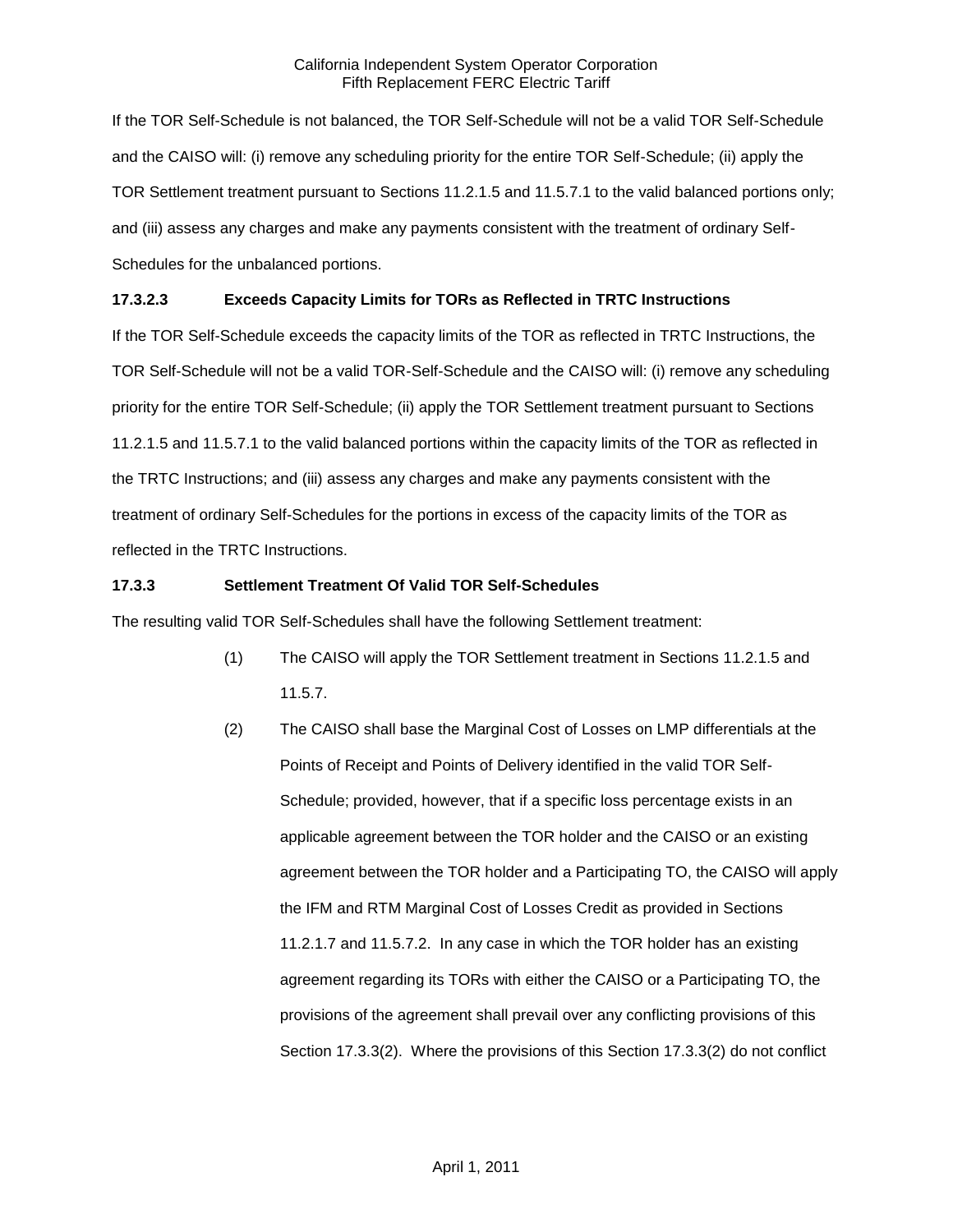with the provisions of the agreement, the provisions of this Section 17.3.3(2) shall apply to the subject TORs.

- (3) The CAISO will assess only charges applicable to Ancillary Services, Imbalance Energy, Transmission Losses, and Grid Management Charges for the use of a TOR and will not assess charges for neutrality, UFE, transmission Access Charges, Minimum Load Costs, or other charges that might otherwise be applicable to the Demand or exports served solely over the TOR. The CAISO will assess charges applicable to Ancillary Services for the use of a TOR only to the extent that the CAISO must procure Ancillary Services for the TOR holder because Ancillary Services are not self-provided by the TOR holder. The CAISO will assess charges applicable to Imbalance Energy for the use of a TOR only if the CAISO must procure Imbalance Energy for the TOR holder. The CAISO will assess Grid Management Charges for the use of a TOR only in accordance with the provisions of Section 11.22 and Appendix F, Schedule 1.
- (4) The holders of TORs will not be entitled to an allocation of revenues from the CAISO, including Access Charge revenues; provided that the Scheduling Coordinator for the TOR holder shall be allocated the applicable amount of IFM Marginal Losses Surplus Credit in accordance with the provisions of Section 11.2.1.6, except for any TOR Self-Schedule that received the IFM Marginal Cost of Losses Credit.
- (5) Parties with TORs shall continue to pay for Transmission Losses or Ancillary Services requirements in accordance with any Existing Contracts applicable to those TORs as they may be modified or changed in accordance with the terms of the Existing Contract. Any affected Participating TOs shall continue to provide Transmission Losses and any other Ancillary Services to the holder of a TOR subject to an Existing Contract as may be required by the Existing Contract. As described in Section 17.3.3(3) above, the CAISO will charge Scheduling Coordinators submitting the TOR Self-Schedule the charges applicable to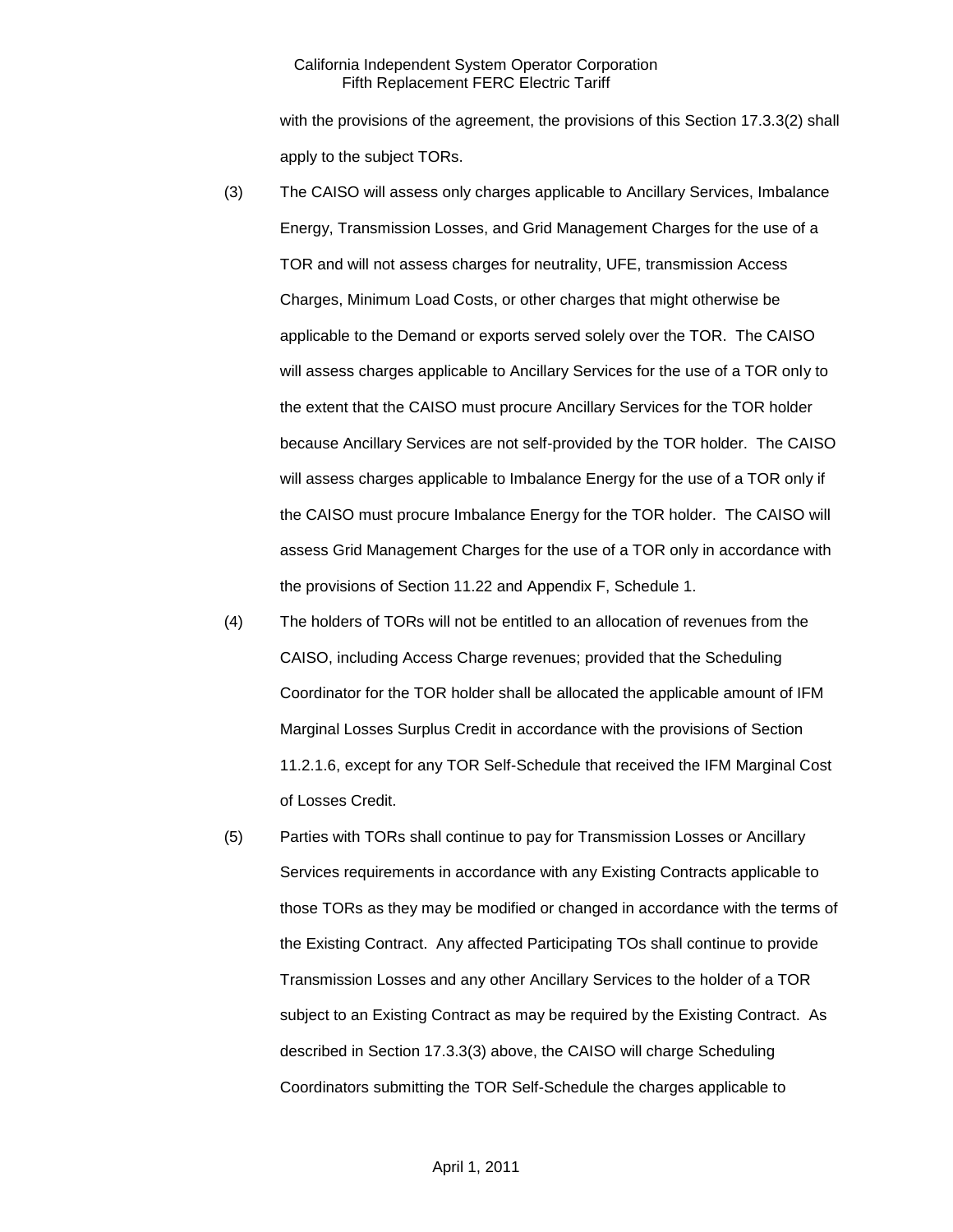Transmission Losses, Ancillary Services, and Imbalance Energy in accordance with the CAISO Tariff (e.g., the Transmission Losses Charge based on the Marginal Cost of Losses), and any shortfall or surplus between the CAISO charges and the provisions of any applicable Existing Contract shall be settled bilaterally between the Existing Contract parties or through the relevant TO Tariff. To enable holders of TORs to determine whether the CAISO's calculations result in any associated shortfall or surplus and to enable the parties to the Existing Contracts to settle the differences bilaterally or through the relevant TO Tariff, the CAISO shall calculate and provide the Scheduling Coordinator's Settlements the amounts paid for the MCL for the amounts of MWh submitted with a valid TOR Self-Schedule. Each Participating TO will be responsible for recovering any deficits or crediting any surpluses associated with differences in Transmission Losses and Transmission Loss requirements and/or Ancillary Services requirements, through its bilateral arrangements or its Transmission Owner Tariff.

### **17.3.4 Notification To SCs Of CAISO Determination**

After performing validation of the TOR Self-Schedule, and prior to taking any action pursuant to 17.6.2, the CAISO will make an automated validation notice available to the Scheduling Coordinator indicating whether the TOR Self-Schedule is valid or invalid. If a TOR Self-Schedule involves more than one Scheduling Coordinator, the complete validation of the chain of TOR Self-Schedules will occur when the last Scheduling Coordinator submits its TOR Self-Schedule. At that time, the CAISO will make an automated validation notice available to each Scheduling Coordinator registered as associated with the chain of TOR Self-Schedules. The CAISO can accommodate corrections submitted by a Scheduling Coordinator to a TOR Self-Schedule up to Market Close of the Day-Ahead Market as further described in the applicable Business Practice Manual.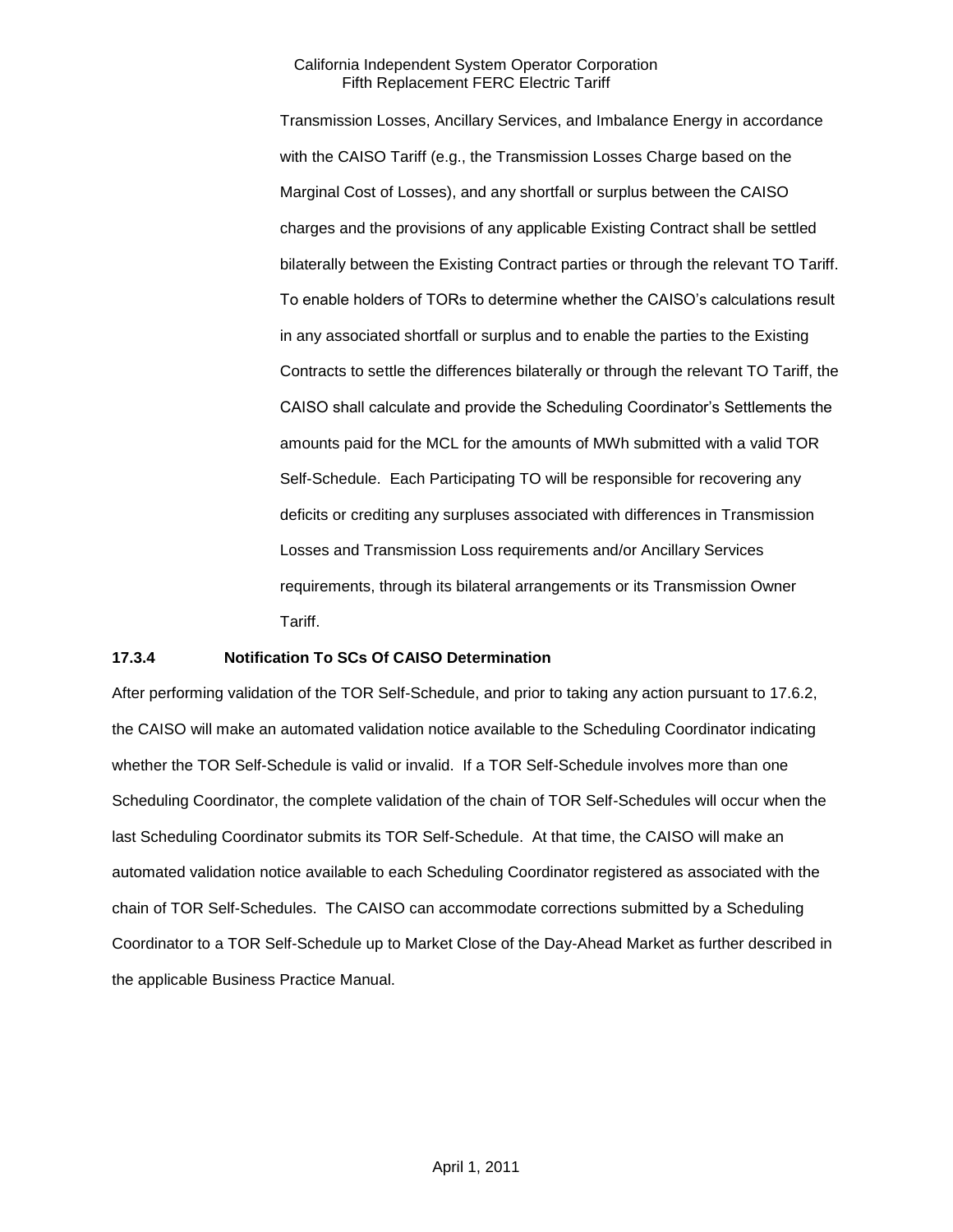## **17.4 The HASP**

## **17.4.1 Scheduling Deadlines**

Holders of TORs may submit TOR Self-Schedules for the use of those rights by the deadline for the Market Close for the HASP.

## **17.5 The CAISO'S Real-Time Process**

Consistent with this Section 17, the CAISO will honor those scheduling flexibilities that may be exercised by holders of TORs through their respective Scheduling Coordinators during the CAISO's Real-Time Market to the extent that such flexibilities do not interfere with or jeopardize the safe and reliable operation of the CAISO Controlled Grid or Balancing Authority Area operations.

# **17.6 Inter-Balancing Authority Area TOR Self-Schedule Bid Changes**

Changes to TOR Self-Schedules that occur during the CAISO's Real-Time Market that involve changes to CAISO Balancing Authority Area imports or exports with other Balancing Authority Areas (that is, inter-Balancing Authority Area changes to TOR Self-Schedules) will be allowed and will be recorded by the CAISO based upon notification received from the Scheduling Coordinator representing the holder of the TOR. The Scheduling Coordinator representing the holder of the TOR must notify the CAISO of any such changes to external import/export in submitted TOR Self-Schedules. The Scheduling Coordinator representing the holder of the TOR must notify the CAISO of Real-Time Market changes to external import/export Interchange Schedules in submitted TOR Self-Schedules, by telephone. The timing and content of any such notification must be consistent with the TRTC Instructions previously submitted to the CAISO by the Non-Participating TO. The CAISO will manually adjust or update the HASP Intertie Schedule for the Scheduling Coordinator to conform with the other Balancing Authority Area's net TOR Self-Schedule in Real-Time, and the notifying Scheduling Coordinator will be responsible for and manage any resulting Energy imbalance. These Imbalance Energy deviations will be priced and charged to the Scheduling Coordinator representing the holder of the TOR in accordance with the Real-Time LMP.

# **17.7 Intra-Balancing Authority Area TOR Self-Schedule Changes**

Changes to TOR Self-Schedules that occur during the CAISO's Real-Time processes that do not involve changes to CAISO Balancing Authority Area imports or exports with other Balancing Authority Areas (that is, intra-Balancing Authority Area changes to Schedules) will be allowed and will give rise to Imbalance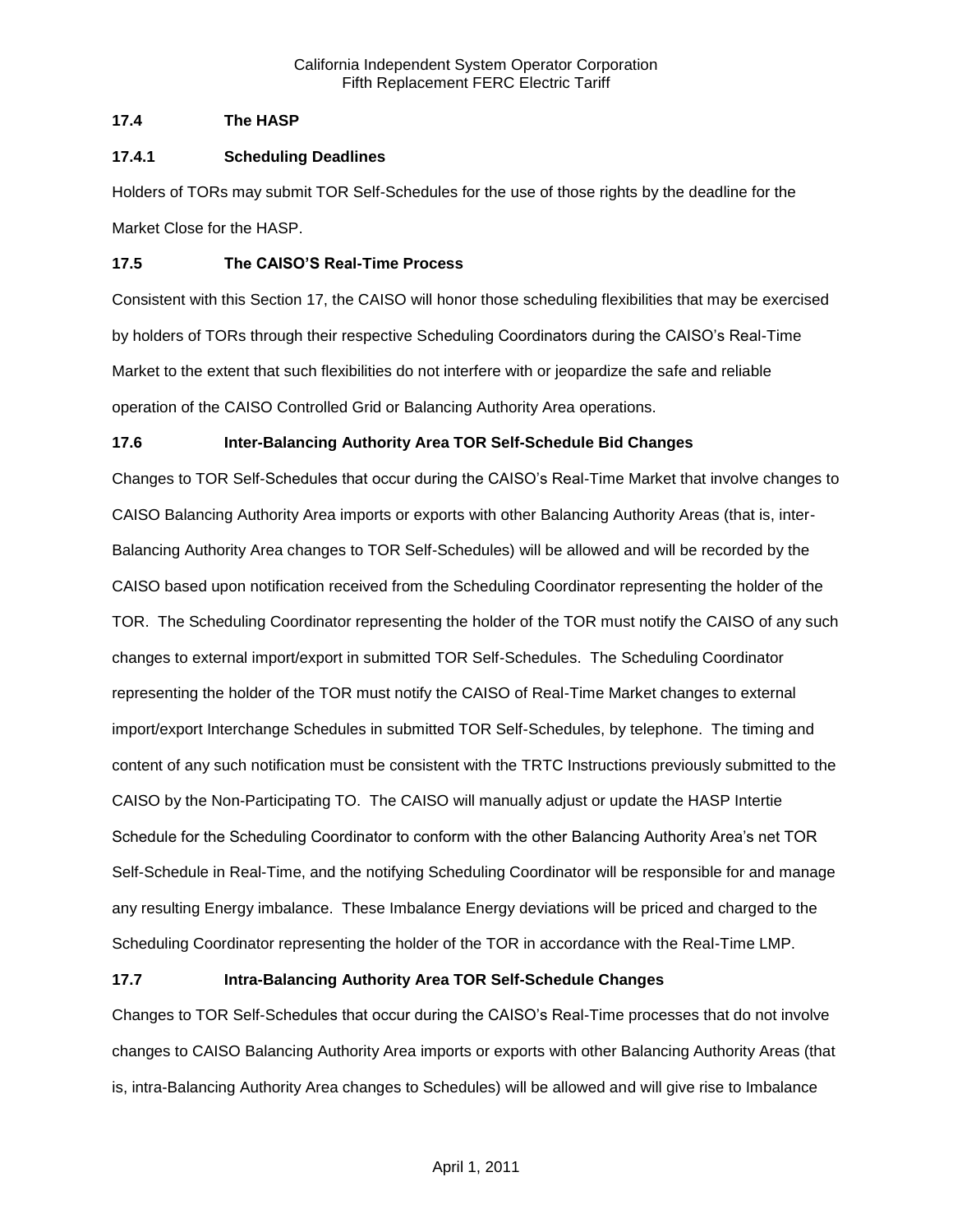Energy deviations. These Imbalance Energy deviations will be priced and charged to the Scheduling Coordinator representing the holder of the TOR in accordance with the Real-Time LMP.

# **17.8 Existing Contracts Re TORs For Non-Participating TOs**

Continuation of Rights and Obligations of Non-Participating TOs Regarding TORs and Under Existing

Contracts Applicable to TORs.

The transmission service rights and obligations of Non-Participating TOs under Existing Contracts applicable to their TORs, including all terms, conditions and rates of the Existing Contracts, as they may change from time to time under the terms of the Existing Contracts, will continue to be honored by the parties to those contracts, for the duration of those contracts.

# **17.8.1 Participating TO Obligation**

If a Participating TO is a party to an Existing Contract with provisions applicable to a TOR of a Non-Participating TO, the Participating TO shall attempt to negotiate changes to the Existing Contract to align the contract's scheduling and operating provisions with the CAISO's scheduling and operational procedures, rules and protocols, to align operations under the contract with CAISO operations, and to minimize the contract parties' costs of administering the contract while preserving their financial rights and obligations.

# **17.8.2 Right To Use And Ownership Of TORs**

If a Non-Participating TO has an Existing Contract with a Participating TO under which the Non-Participating TO's TORs, or a portion thereof, are subject to use by the Participating TO, the Non-Participating TO's rights to the use and ownership of its TORs shall remain unchanged, regardless of the Participating TO's act of turning over the Participating TO's Entitlement to use the Non-Participating TO's TORs to the extent possible to the Operational Control of the CAISO.

The CAISO will accept valid TOR Self-Schedules from holders of TORs that are Scheduling Coordinators or that are represented by a Scheduling Coordinator. TOR Self-Schedules submitted by Scheduling Coordinators to the CAISO must be submitted in accordance with Sections 17 and 30. The CAISO may refuse to accept TOR Self-Schedules that do not meet the requirements of the principles, protocols and rules referred to in this Section 17.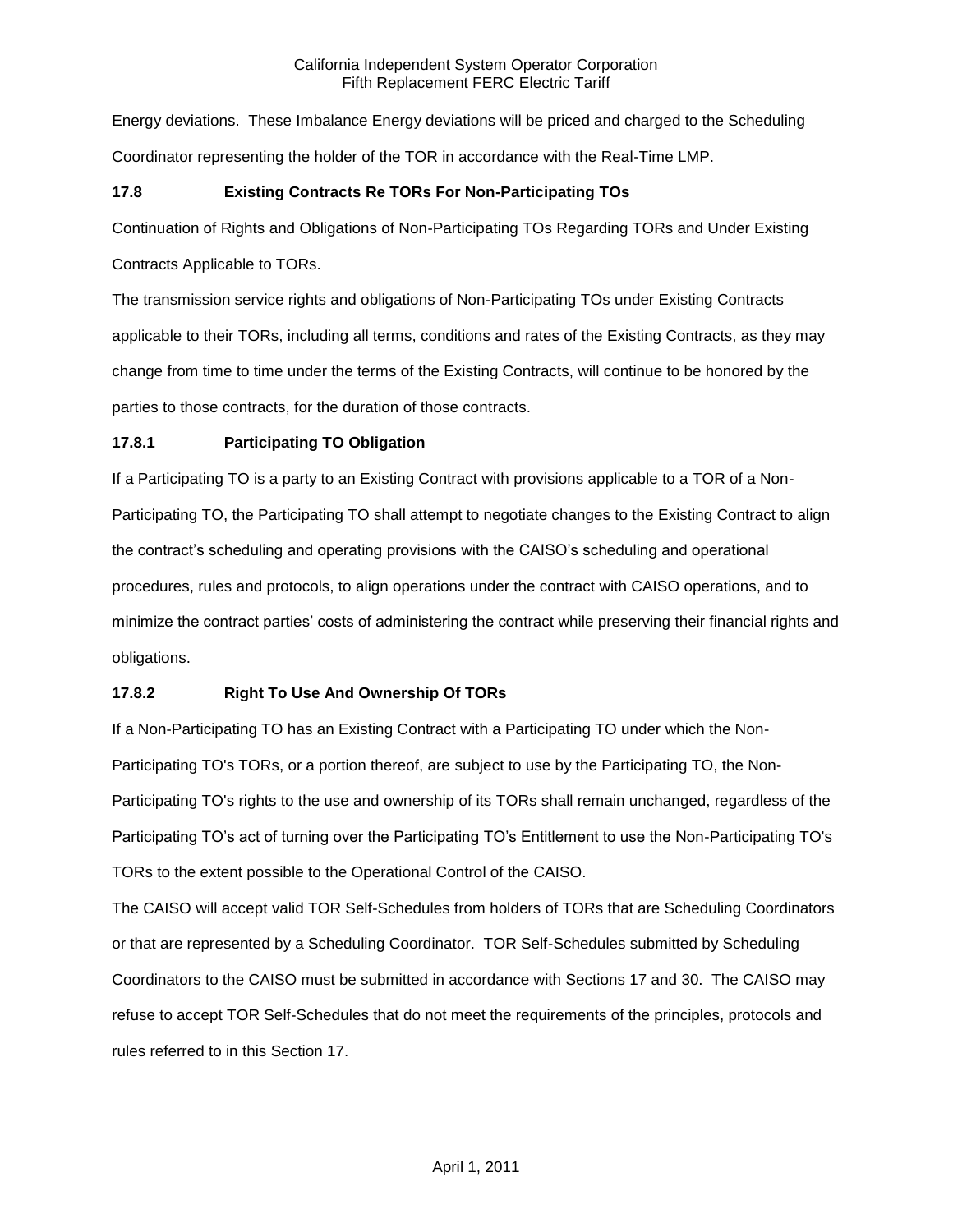# **17.8.3 Dispute Resolution For Existing Contracts Applicable To TORs**

The CAISO will, if requested, advise parties to Existing Contracts applicable to TORs regarding the operational aspects of any Existing Contract renegotiations that they undertake.

If the parties to an Existing Contract applicable to a TOR are unable to reach agreement on the changes needed to meet the requirements of this CAISO Tariff, any disputes related thereto shall be addressed using the dispute resolution provisions of the Existing Contract, including any remedies as are provided by law. The rights of the parties to seek changes or to challenge such changes, under the FPA or as otherwise provided by law, are preserved consistent with the terms of the Existing Contract. Unless and until the necessary changes to the Existing Contract are made, all terms and conditions of the Existing Contracts will continue to be honored by the parties to the Existing Contracts.

# **17.9 Conversion Of PTOs' Rights Under Existing Contracts Re TORs**

Non-Participating TOs holding TORs and who choose to become Participating TOs must, at the time of becoming a Participating TO, turn over Operational Control of those TORs to the CAISO in accordance with Section 4.3.1 and convert any Existing Contract rights associated with those TORs to Converted Rights in accordance with Section 4.3.1.6.

# **17.10 TOR Operational Obligations**

To enable the CAISO to exercise its responsibilities as Balancing Authority in accordance with Applicable Reliability Criteria, each Non-Participating TO must operate its ownership interests in facilities in which it holds a TOR in accordance with Good Utility Practice and Applicable Reliability Criteria.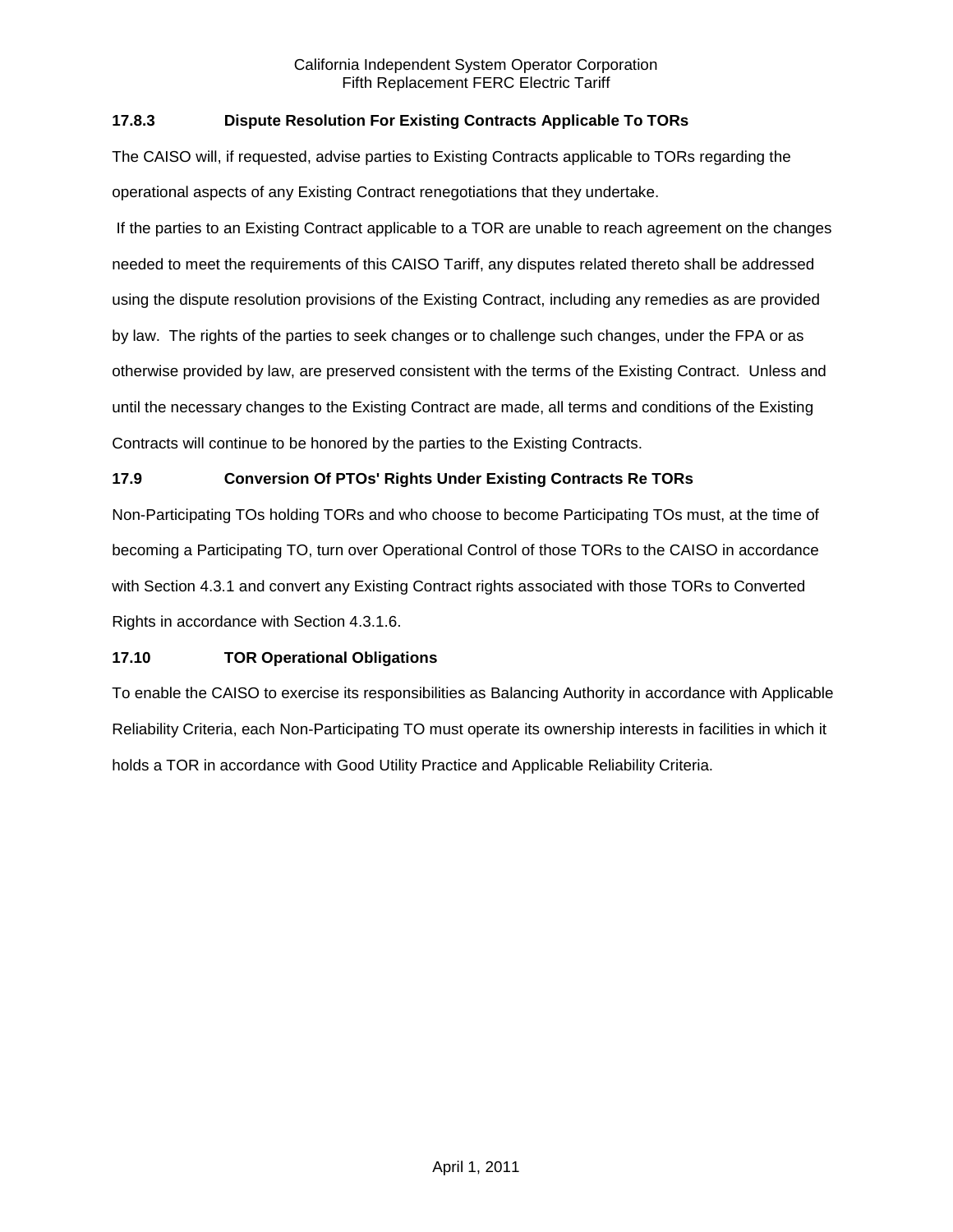| 18.    | [NOT USED]      |
|--------|-----------------|
| 19.    | [NOT USED]      |
| 19.1   | [NOT USED]      |
| 19.1.1 | [NOT USED]      |
| 19.1.2 | [[NOT USED]     |
| 19.1.3 | [NOT USED]      |
| 19.2   | [NOT USED]      |
| 20.    | Confidentiality |
| 20.1   | <b>CAISO</b>    |

The CAISO shall maintain the confidentiality of all of the documents, data and information provided to it by any Market Participant that are treated as confidential or commercially sensitive under Section 20.2; provided, however, that the CAISO need not keep confidential: (1) information that is explicitly subject to public data exchange pursuant to Section 6; (2) information that the CAISO or the Market Participant providing the information is required to disclose pursuant to this CAISO Tariff, or applicable regulatory requirements (provided that the CAISO shall comply with any applicable limits on such disclosure); or (3) information that becomes available to the public on a non-confidential basis (other than as a result of the CAISO's breach of this CAISO Tariff).

# **20.2 Confidential Information**

The following information provided to the CAISO shall be treated by the CAISO as confidential:

- (a) individual Bids;
- (b) CRR bids and other CRR Allocation nomination information;
- (c) transactions between Scheduling Coordinators, including Inter-SC Trades;
- (d) individual Generator Outage programs unless a Generator makes a change to its Generator Outage program which causes Congestion in the short term (i.e. one month or less), in which case, the CAISO may publish the identity of that Generator; and
- (e) The following information related to the resource adequacy program in accordance with Section 40: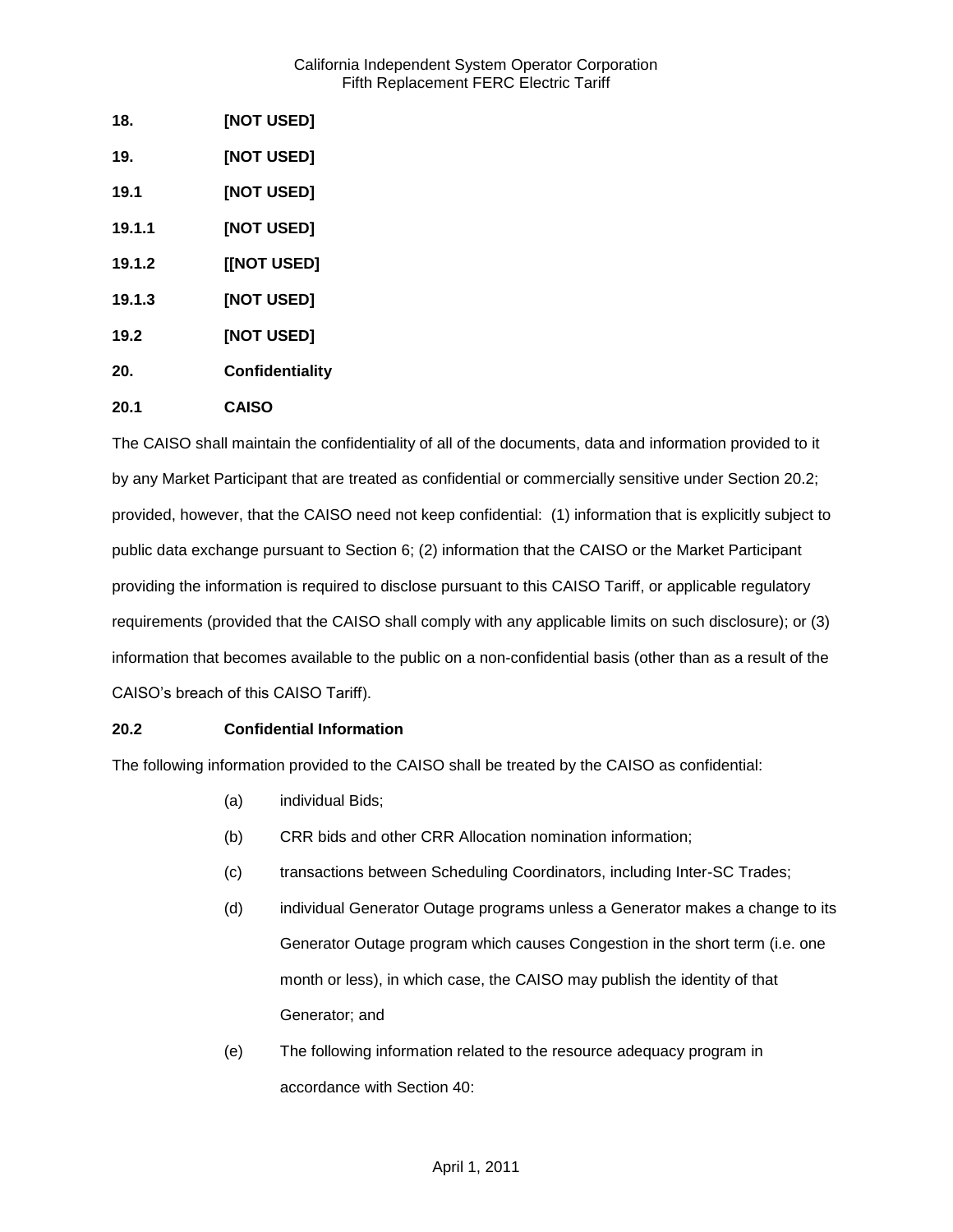- (i) Annual and monthly Resource Adequacy Plans and Supply Plans;
- (ii) Demand Forecasts; and
- (iii) Information on existing import contracts.
- (f) The following information related to the Transmission Planning Process in accordance with Section 24:
	- (i) Information received under Sections 24.2.3.2 and 24.2.3.3 to the extent such information has been designated as confidential in accordance with the Business Practice Manual;
	- (ii) Information deemed confidential by DMM, per Section 8.6 of Appendix P;
	- (iii) Information received by the CAISO pursuant to agreements and contracts, executed prior to December 21, 2007, that preclude the release of the information;
	- (iv) Information that involves proprietary analytical tools, computer codes, or any other material that is protected by intellectual property rights held by the CAISO, Project Sponsor, Market Participant or other third-party; and
	- (v) Critical Energy Infrastructure Information.

However, composite documents, data, and other information that may be developed based on confidential information under this Section shall not be deemed confidential if the composite documents, data, and other information do not disclose any confidential information of any individual Scheduling Coordinator, Market Participant, or other third-party or Critical Energy Infrastructure Information.

### **20.3 Other Parties**

No Market Participant shall have the right hereunder to receive from the CAISO or to review any documents, data or other information of another Market Participant to the extent such documents, data or information is to be treated as in accordance with Section 20.2; provided, however, a Market Participant may receive and review any composite documents, data, and other information that may be developed based upon such confidential documents, data, or information, if the composite document does not disclose such confidential data or information relating to an individual Market Participant and provided, however, that the CAISO may disclose information as provided for in its bylaws.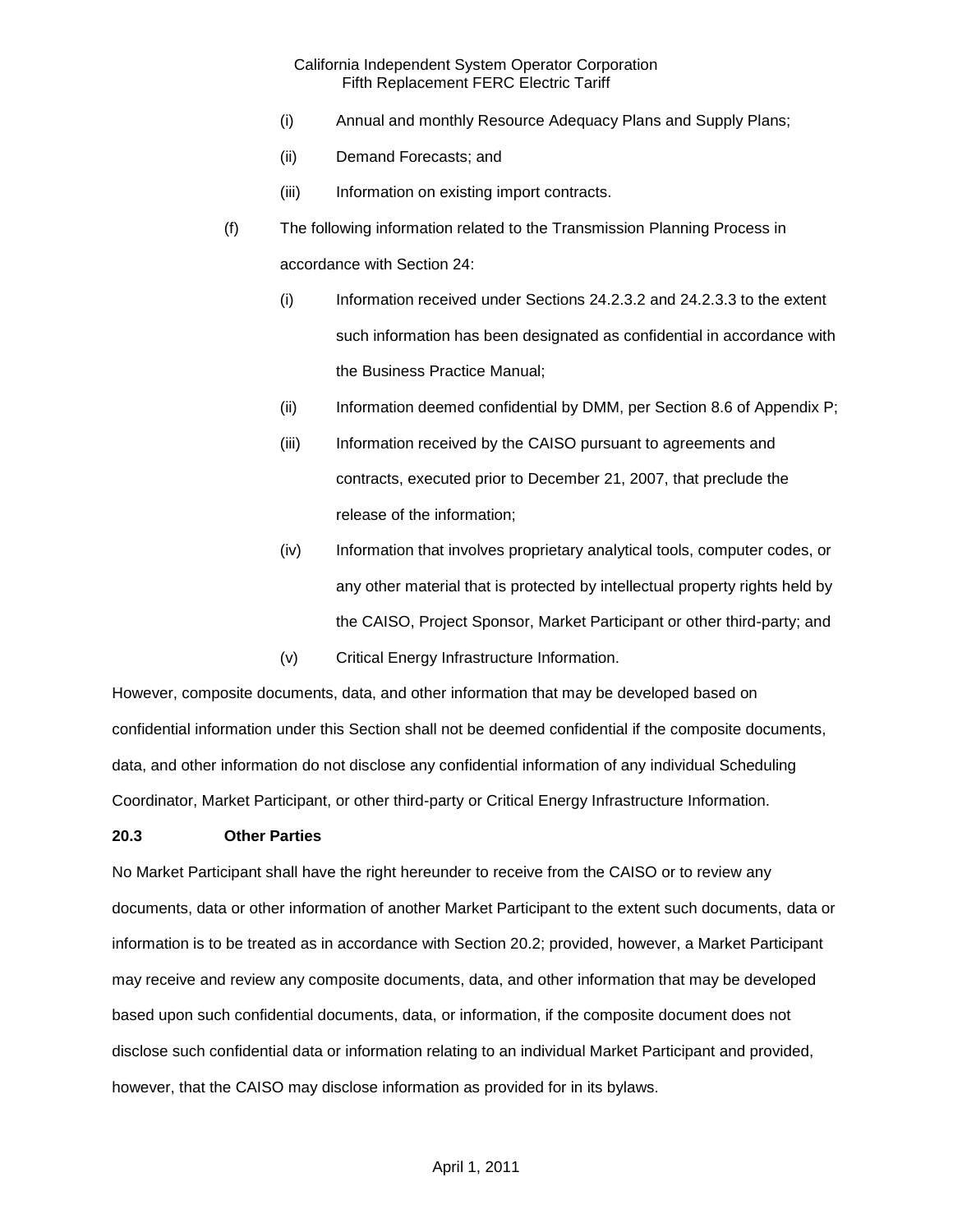### **20.4 Disclosure**

Notwithstanding anything in this Section 20 to the contrary,

- (a) The CAISO: (i) shall publish individual bids ninety (90) days after the Trading Day with respect to which the bid was submitted and in a manner that does not reveal the specific resource or the name of the Scheduling Coordinator submitting the bid, but that allows the bidding behavior of individual, unidentified resources and Scheduling Coordinators to be tracked over time; and (ii) may publish data sets analyzed in any public report issued by the CAISO or by the MSC, provided that such data sets shall be published no sooner than six (6) months after the latest Trading Day to which data in the data set apply, and in a manner that does not reveal any specific resource or the name of any Scheduling Coordinator submitting bids included in such data sets.
- (b) If the CAISO is required by applicable laws or regulations, or in the course of administrative or judicial proceedings, to disclose information that is otherwise required to be maintained in confidence pursuant to this Section 20, the CAISO may disclose such information; provided, however, that as soon as the CAISO learns of the disclosure requirement and prior to making such disclosure, the CAISO shall notify any affected Market Participant of the requirement and the terms thereof. The Market Participant may, at its sole discretion and own cost, direct any challenge to or defense against the disclosure requirement and the CAISO shall cooperate with such affected Market Participant to the maximum extent practicable to minimize the disclosure of the information consistent with applicable law. The CAISO shall cooperate with the affected Market Participant to obtain proprietary or confidential treatment of confidential information by the person to whom such information is disclosed prior to any such disclosure.
- (c) The CAISO may disclose confidential or commercially sensitive information, without notice to an affected Market Participant, in the following circumstances: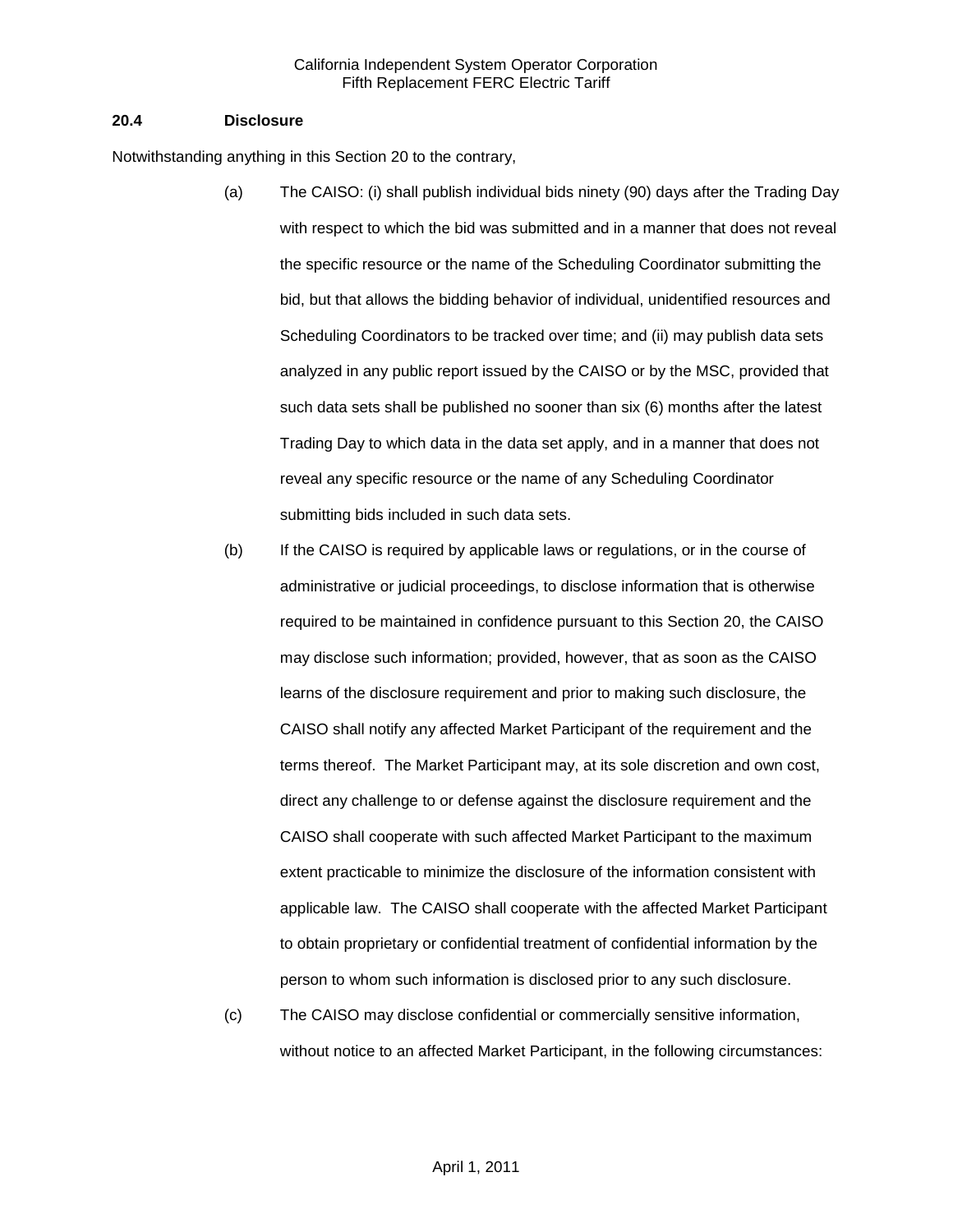- (i) If the FERC, or its staff, during the course of an investigation or otherwise, requests information that is confidential or commercially sensitive. In providing the information to FERC or its staff, the CAISO shall take action consistent with 18 C.F.R. §§ 1b.20 and 388.112, and request that the information be treated as confidential and non-public by the FERC and its staff and that the information be withheld from public disclosure. The CAISO shall provide the requested information to the FERC or its staff within the time provided for in the request for information. The CAISO shall notify an affected Market Participant within a reasonable time after the CAISO is notified by FERC or its staff that a request for disclosure of, or decision to disclose, the confidential or commercially sensitive information has been received, at which time the CAISO and the affected Market Participant may respond before such information would be made public; or
- (ii) In order to maintain reliable operation of the CAISO Balancing Authority Area, the CAISO may share critical operating information, system models, and planning data with the WECC Reliability Coordinator that has executed the Western Electricity Coordinating Council Confidentiality Agreement for Electric System Data, or is subject to similar confidentiality requirements; or
- (iii) In order to maintain reliable operation of the CAISO Balancing Authority Area, the CAISO may share individual Generating Unit Outage information with the operations engineering and the outage coordination division(s) of other Balancing Authorities, Participating TOs, MSS Operators and other transmission system operators engaged in the operation and maintenance of the electric supply system whose system is significantly affected by the Generating Unit and who have executed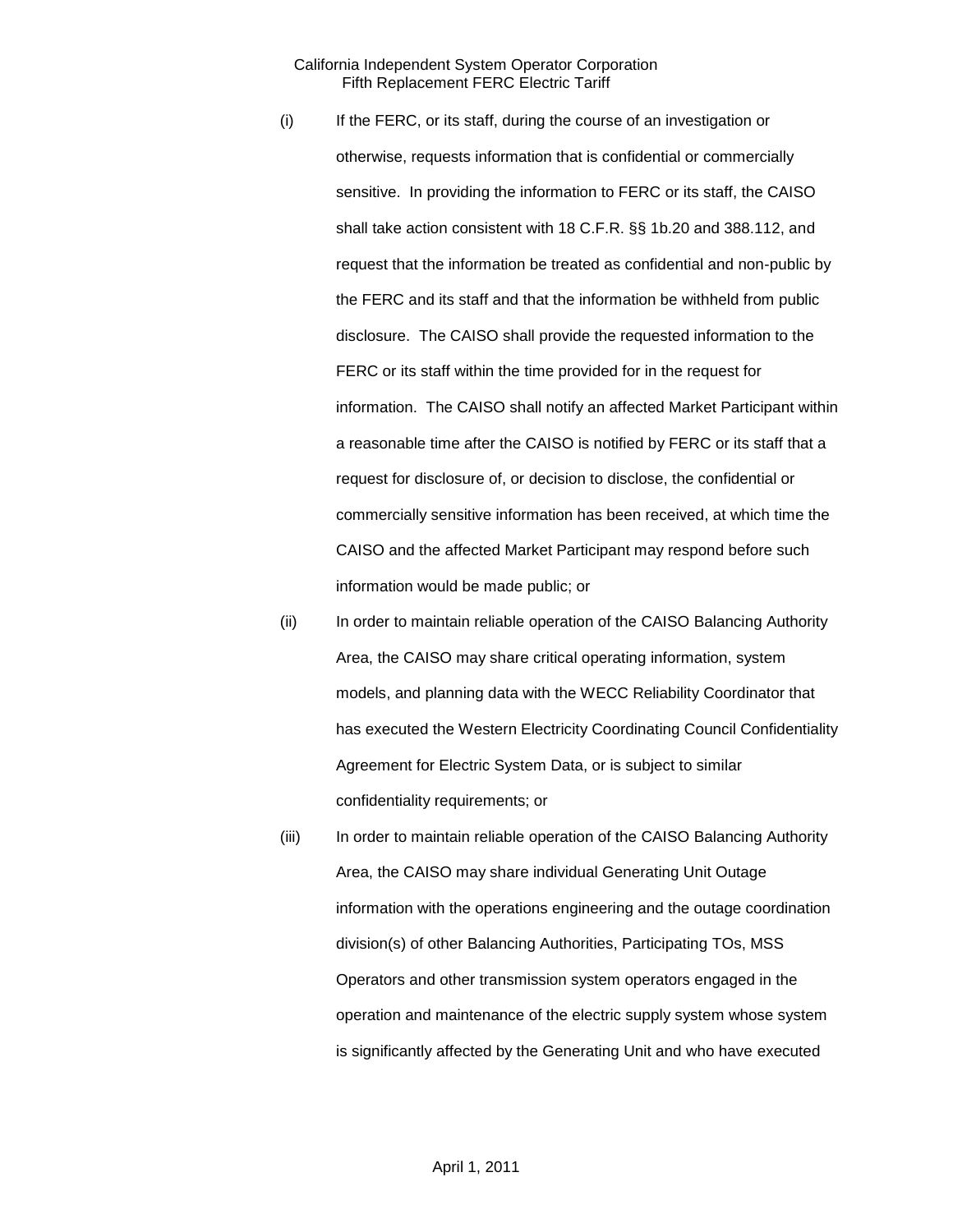the Western Electricity Coordinating Council Confidentiality Agreement for Electric System Data.

- (d) Notwithstanding the provisions of Section 20.2(e), information submitted through Resource Adequacy Plans and Supply Plans in accordance with Section 40 may be provided to:
	- (i) the Scheduling Coordinator(s) and/or Market Participant(s) involved in a dispute or discrepancy as to whether a resource is properly identified in a Resource Adequacy Plan or a Supply Plan only to the limited extent necessary to identify the disputed transaction and the relevant counterparty or counterparties.
	- (ii) the regulatory entity, whether the CPUC, other Local Regulatory Authority, or federal agency, with jurisdiction over a Load Serving Entity involved in a dispute or discrepancy as to whether a resource is properly identified in a Resource Adequacy Plan or the Supply Plan, or otherwise identified by the CAISO as exhibiting a potential deficiency in demonstrating compliance with resource adequacy requirements adopted by the CPUC, other Local Regulatory Authority, or federal agency, as applicable. The information provided shall be limited to the particular dispute, discrepancy, or deficiency.
	- (iii) the California Energy Commission with respect to Demand Forecast information provided to the CAISO under Sections 40.2.2.3 and 40.2.3.3(b) to the extent the CAISO seeks, and the California Energy Commission grants, confidential treatment of such information pursuant to California Public Resources Code Section 25322 and related regulations.
- (e) Notwithstanding the provisions of Section 20.2(f), information submitted through the Transmission Planning Process shall be disclosed as follows: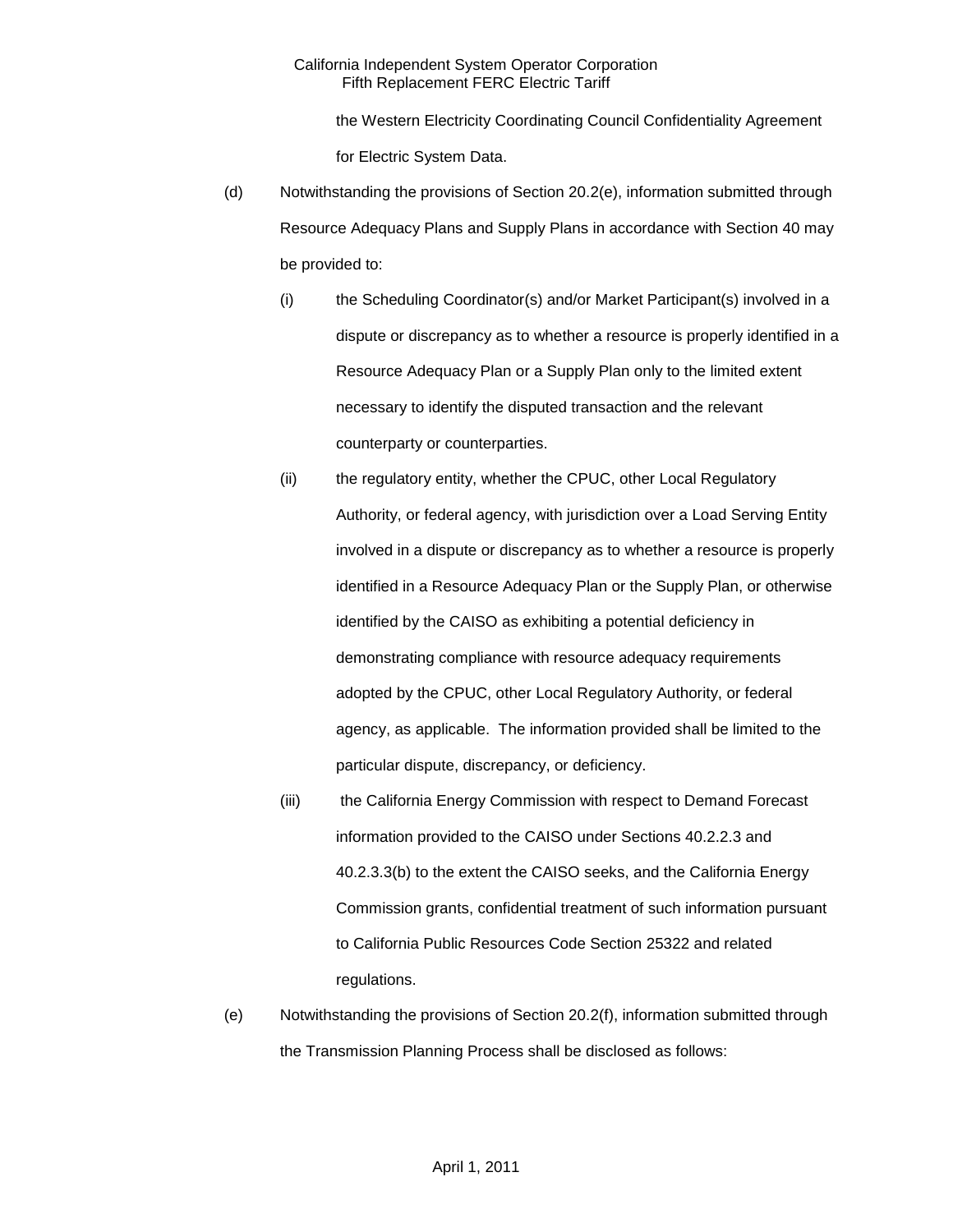- (i) Critical Energy Infrastructure Information may be provided to a requestor where such person is employed or designated to receive CEII by: (a) a Market Participant; (b) an electric utility regulatory agency within California; (c) an Interconnection Customer that has submitted an Interconnection Request to the CAISO under the CAISO's Large Generator Interconnection Procedure or Small Generator Interconnection Procedure (LGIP or SGIP); (d) a developer having a pending or potential proposal for development of a Generating Facility or transmission addition, upgrade or facility and that is performing studies in contemplation of filing an Interconnection Request or submitting a transmission infrastructure project through the CAISO Transmission Planning Process; or (e) a not-for-profit organization representing consumer regulatory or environmental interests before a Local Regulatory Authority or federal regulatory agency. To obtain Critical Energy Infrastructure Information, the requestor must submit a statement as to the need for the CEII, and must execute and return to the CAISO the form of the non-disclosure agreement and non-disclosure statement included as part of the Business Practice Manual. The CAISO may, at its sole discretion, reject a request for CEII and upon such rejection, the requestor will be directed to utilize the FERC procedures for access to the requested CEII.
- (ii) Information that is confidential under Section  $20.2(f)(i)$  or  $20.2(f)(ii)$  may be disclosed to any individual designated by a Market Participant, electric utility regulatory agency within California, or other stakeholder that signs and returns to the CAISO the form of the non-disclosure agreement, nondisclosure statement and certification that the individual is a non-Market Participant, which is any person or entity not involved in a marketing, sales, or brokering function as market, sales, or brokering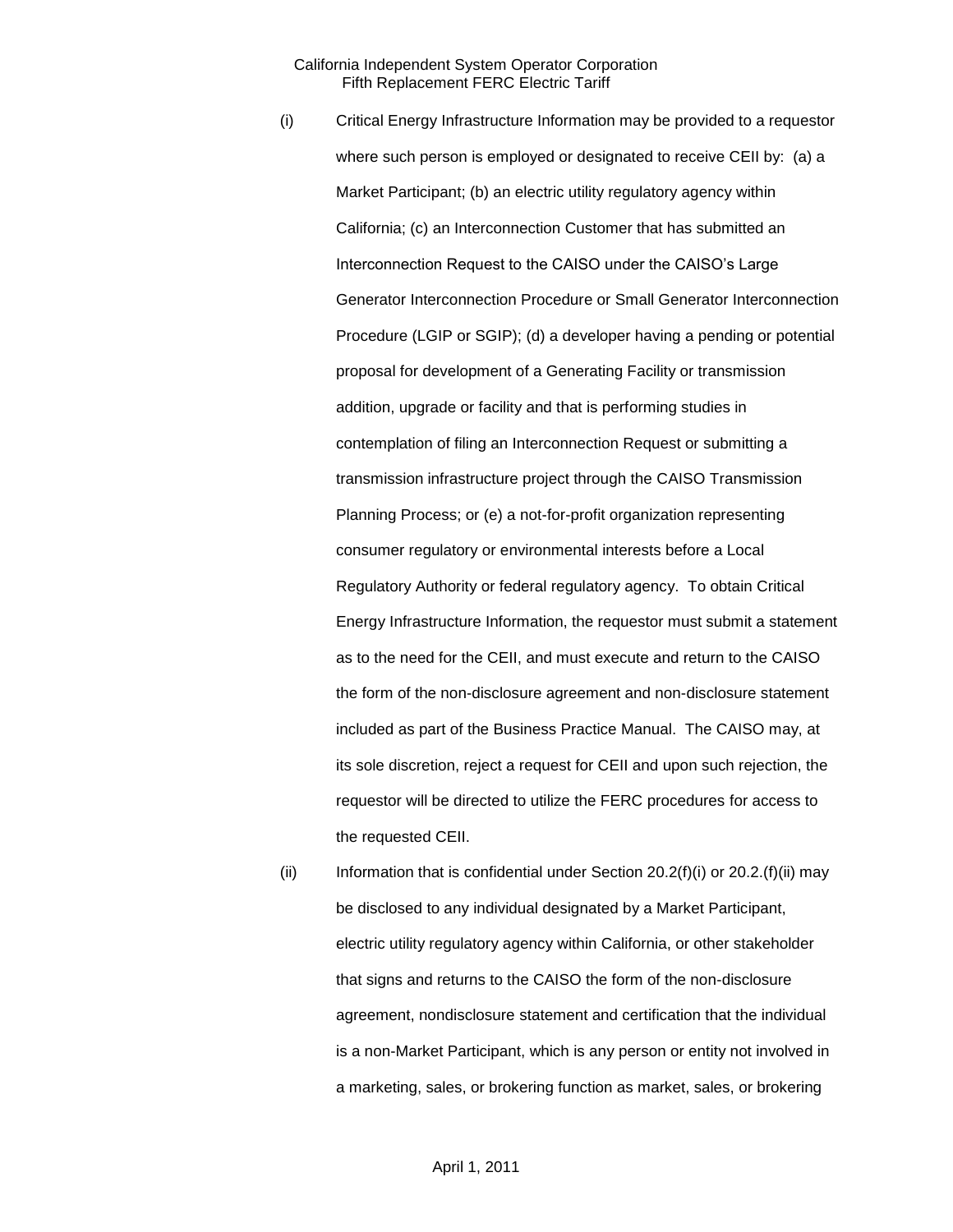are defined in FERC's Standards of Conduct for Transmission Providers (18 C.F.R. § 358 et seq.), included as part of the Business Practice Manual; provided, however, that information obtained pursuant to this 20.4(e)(ii) will be provided only in composite form so that information related to individual Load Serving Entities or Scheduling Coordinators will not be disclosed.

(iii) Data base and other transmission planning information obtained from the WECC, or its successor, may be disclosed to individuals designated by a Market Participant, electric utility regulatory agency within California, or other stakeholder in accordance with the procedures set forth in the Business Practice Manual.

Nothing in this Section 20 shall limit the ability of the CAISO to aggregate data for public release about the adequacy of supply.

## **20.5 Confidentiality**

The CAISO shall implement and maintain a system of communications with Scheduling Coordinators that includes the strict use of passwords for access to data to ensure compliance with Section 20. Access within the CAISO to such data on CAISO's communications systems, including databases and backup files, shall be strictly limited to authorized CAISO personnel through the use of passwords and other appropriate means.

- **21. [NOT USED]**
- **22. Miscellaneous**
- **22.1 Audits**

# **22.1.1 Materials Subject To Audit**

The CAISO's financial books, cost statements, accounting records and all documentation pertaining to its operation as a state chartered independent institution which controls the operation of the CAISO Controlled Grid to ensure open, non-discriminatory transmission access to all Market Participants and promotes the efficient use and reliable operation of the CAISO Controlled Grid in accordance with this CAISO Tariff, are subject to audit in the manner prescribed below: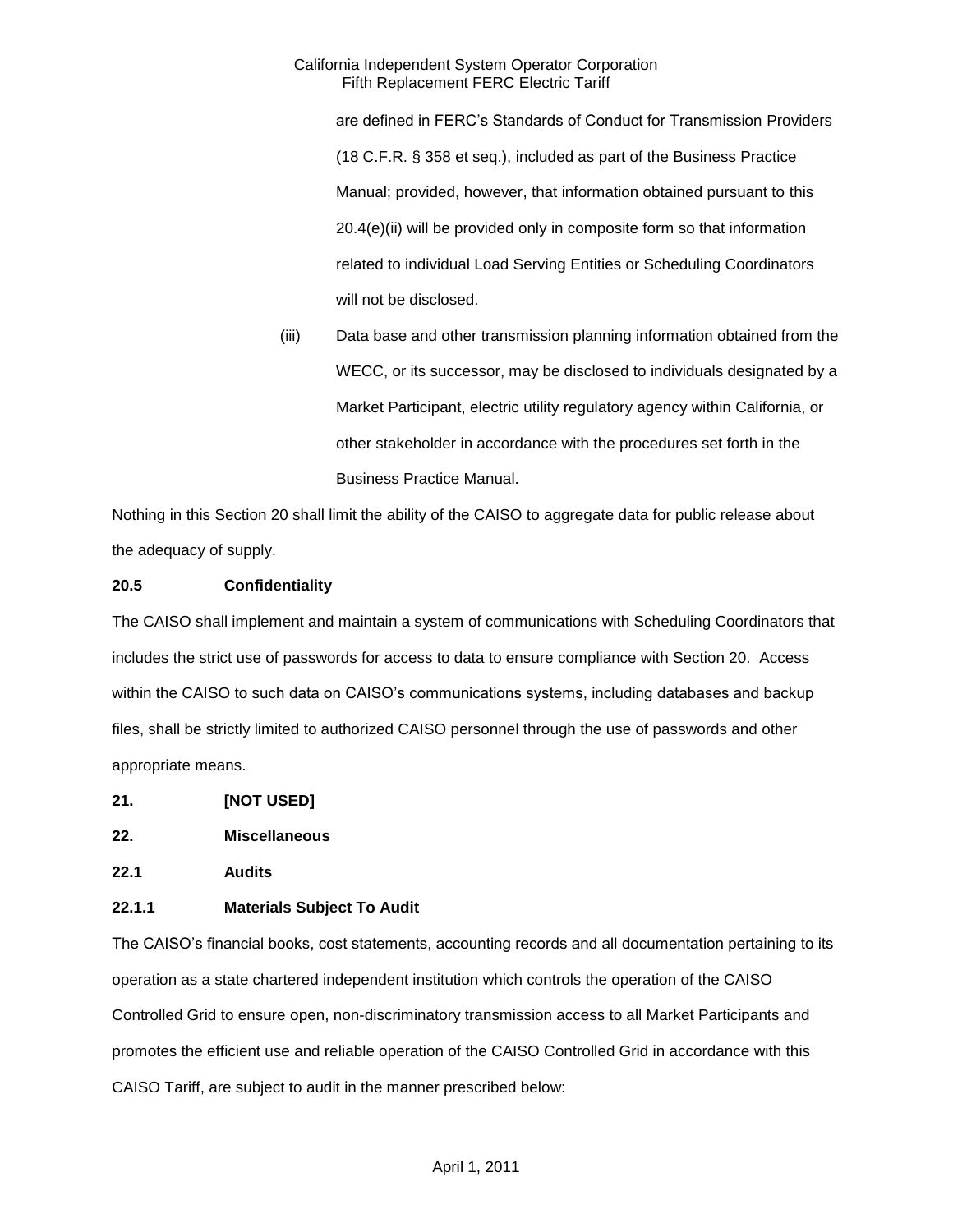# **22.1.2 CAISO Audit Committee**

The CAISO Governing Board shall have overall audit responsibility for the CAISO. The CAISO Audit Committee shall make recommendations to the CAISO Governing Board in relation to the approval, initiation and scheduling of the following audits:

# **22.1.2.1 Certified Financial Statement Audit**

Each year, an audit by an external independent certified public accounting firm shall be performed. This audit will be conducted in accordance with generally accepted auditing standards to verify that the CAISO's financial statements are in compliance with generally accepted accounting principles and fairly present, in all material respects, the financial position, results of operation and cash flows for the audit period. The audit report will be addressed to the CAISO Governing Board, copies will be provided to the CAISO Audit Committee, and, upon request, to Market Participants.

# **22.1.2.2 Review of Compliance with Operations Policies and Procedures**

Each year, an independent review shall be conducted of the CAISO management's compliance with its operations policies and procedures. The CAISO Audit Committee will appoint an independent party to perform this review. This review may also include material issues raised by Market Participants and approved by the CAISO Audit Committee for inclusion in the review. The report will be addressed to the CAISO Governing Board, copies provided to the CAISO Audit Committee, and upon request, to Market Participants.

# **22.1.2.3 Code of Conduct Audits**

On a periodic basis, but not less than once a year, an independent accounting firm shall conduct a management review of governors, officers, employees, substantially full-time consultants, or contractors of the CAISO for compliance with the CAISO Code of Conduct to ensure adherence to the highest standards of lawful and ethical conduct in their activities. The audit report shall be addressed to the CAISO Audit Committee with copies provided to the CAISO Governing Board and, upon request, to Market Participants.

# **22.1.2.4 Interim Audits**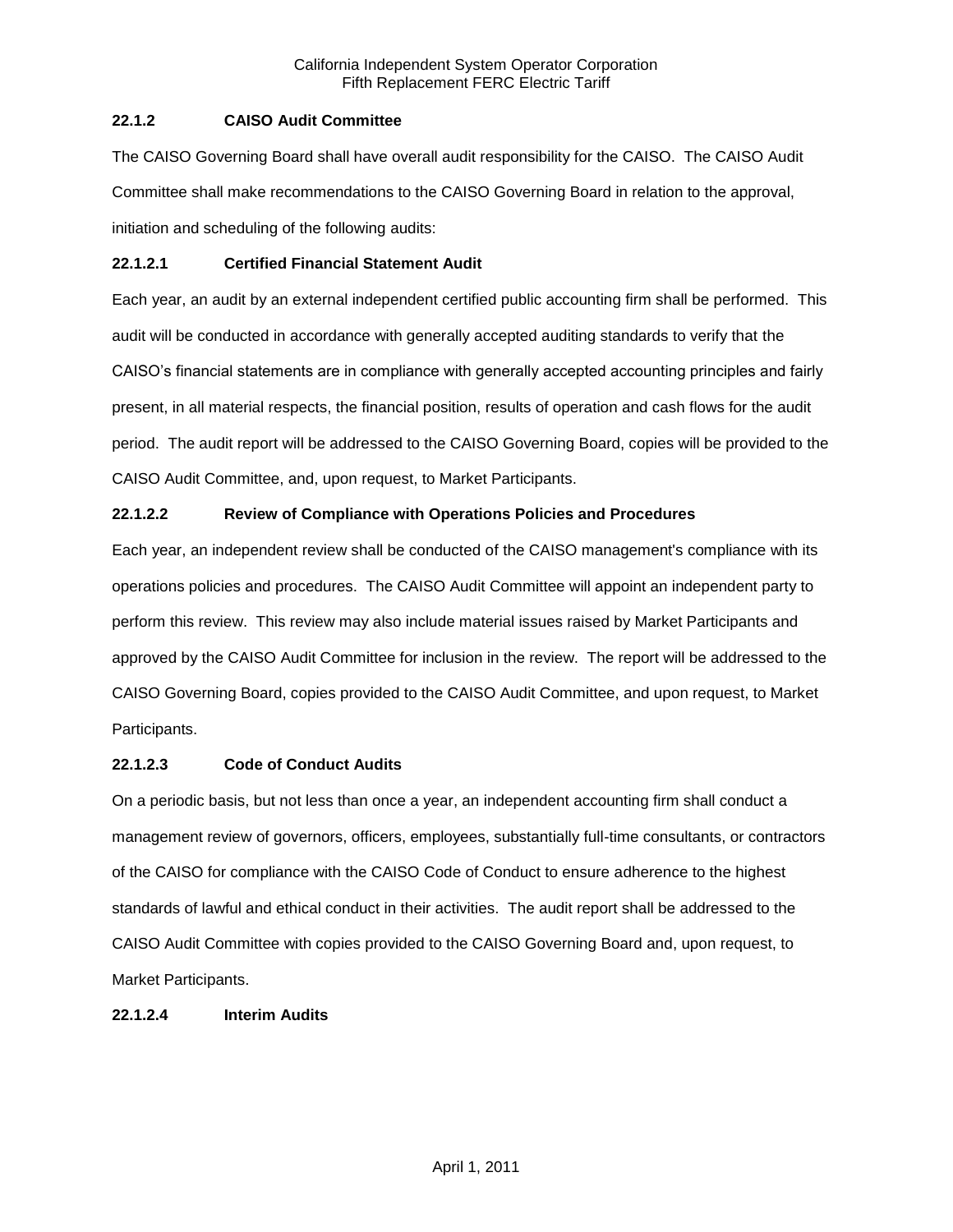At such other intervals agreed upon by a majority of the CAISO Audit Committee members, audits may be undertaken for specific issues and concerns of Market Participants that the CAISO Audit Committee believes, at its sole discretion, to be of significant and critical magnitude to the CAISO. Such audits will be conducted by an independent accounting firm. The costs of such an audit will be borne by the requesting Market Participant(s), unless the CAISO Audit Committee determines otherwise. Interim audits will be conducted during normal business hours, after reasonable notice has been given to the CAISO, and in accordance with the guidelines to be established by the CAISO Audit Committee.

## **22.1.3 Audit Results**

Exceptions identified as a result of an audit will be reviewed with the CAISO Audit Committee. The results of the audits and actions to be taken by the CAISO as a result of the audit shall be mailed to Market Participants upon request.

## **22.1.4 Availability Of Records**

The CAISO will provide full and complete access to all financial books, cost statements, accounting records, and all documentation pertaining to the requirements of the specific audits being performed. Records relating to audits will be retained until the records retention requirements of the CAISO are satisfied or until the audit issues are fully resolved, whichever is the later. The right of access to records does not require the creation of new records, reports, studies, or evaluations not already available.

# **22.1.5 Confidentiality Of Information**

All proprietary information obtained through any audits will remain strictly confidential. All auditors shall sign a confidentiality agreement prior to being accepted as auditors by the CAISO Audit Committee.

# **22.1.6 Payments**

Any payments agreed to between Market Participants and the CAISO as a result of an audit, or directed by FERC, or disclosed by the CAISO in reviews of its own books and records shall include Interest computed at the rate calculated in accordance with the methodology specified for interest on refunds in FERC's regulations at 18 C.F.R. § 35.19a(a)(2)(iii) (as amended from time to time) from the due date to the date such adjustments are due.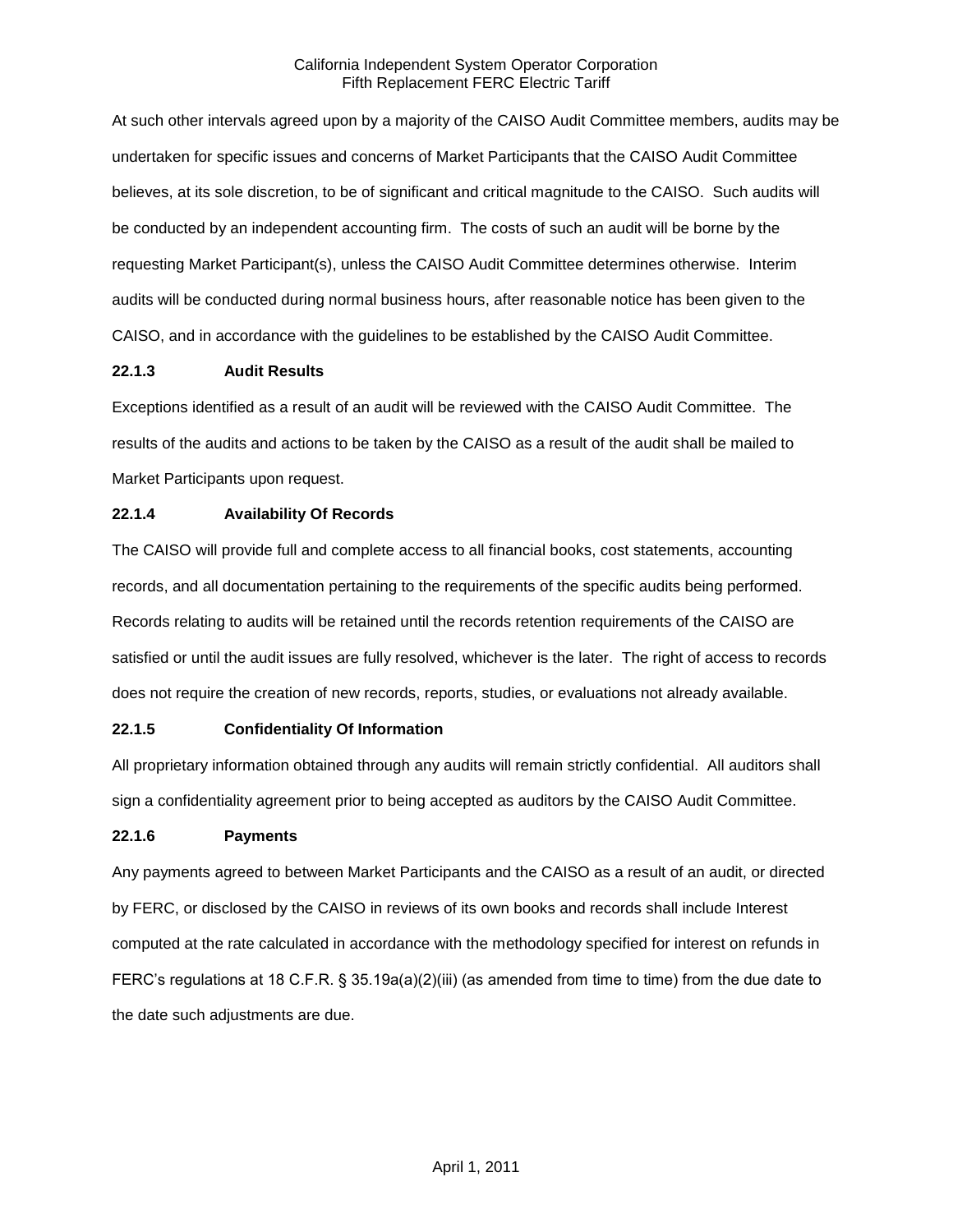# **22.2 Assignment**

Obligations and liabilities under this CAISO Tariff and any Scheduling Coordinator Agreement or other agreements giving contractual effect to this CAISO Tariff shall be binding on the successors and assigns of the parties to such agreements. No assignment of any Scheduling Coordinator Agreement or other agreements giving contractual effect to this CAISO Tariff shall relieve the original party from its obligations or liabilities to the CAISO under this CAISO Tariff or any such agreement arising or accruing due prior to the date of assignment.

# **22.3 Term And Termination**

# **22.3.1 Effective Date Of CAISO Tariff**

This CAISO Tariff shall become effective on the date it is permitted to become effective by the FERC.

# **22.3.2 Termination Of CAISO Tariff With Board And FERC Approval**

This CAISO Tariff shall terminate upon approval of termination by the CAISO Governing Board in accordance with the bylaws of the CAISO and receipt of any necessary regulatory approval from FERC.

# **22.4 Notice**

# **22.4.1 Effectiveness**

Any notice, demand, or request in accordance with this CAISO Tariff, unless otherwise provided in this CAISO Tariff, shall be in writing and shall be deemed properly served, given, or made: (a) upon delivery if delivered in person, (b) five (5) days after deposit in the mail if sent by first class United States mail, postage prepaid, (c) upon receipt of confirmation by return facsimile if sent by facsimile, (d) upon receipt of confirmation by return e-mail if sent by e-mail, or (e) upon delivery if delivered by prepaid commercial courier service.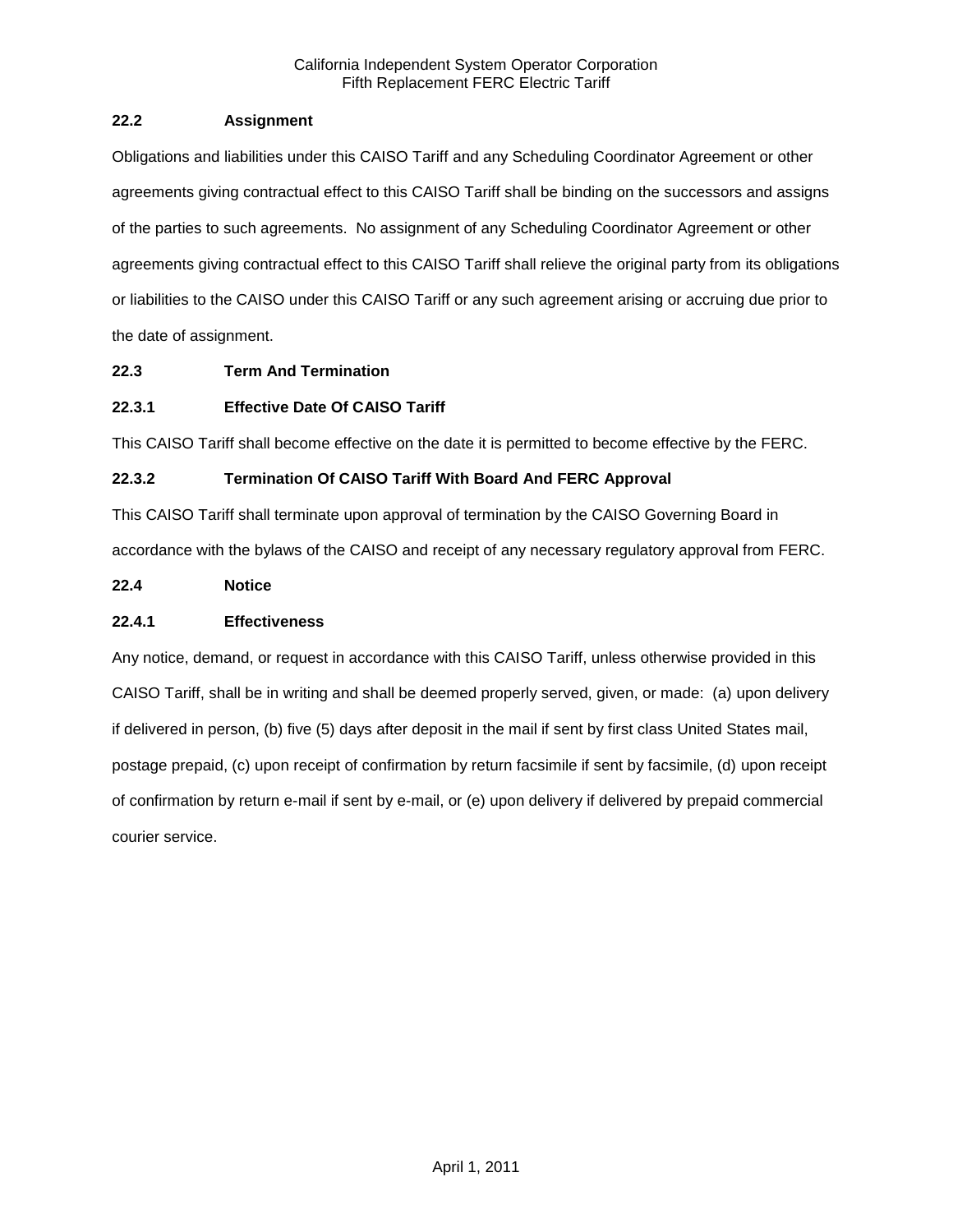### **22.4.2 Addresses**

Notices to the CAISO shall be sent to such address as shall be notified by the CAISO to Market Participants from time to time. Notices issued by the CAISO to any Scheduling Coordinator shall be delivered to the address of the representative designated to receive notices for the Scheduling Coordinator included in the Scheduling Coordinator Agreement. Notices to any Market Participant other than a Scheduling Coordinator shall be delivered by the CAISO to the address given to it by the Market Participant. The CAISO and any Market Participant may at any time change their address for notice by notifying the other party in writing.

### **22.4.3 Notice Of Changes In Operating Procedures And BPMs**

The CAISO will issue notice of any changes to any Operating Procedure or proposed changes to any Business Practice Manual. The effective date of any change or proposed change in any Business Practice Manual shall be established as part of the change management process set forth in Section 22.11 but will be no earlier than at least thirty (30) days from the date of publication of a Market Notice describing the change or proposed change, unless: (1) a different notice period is specified by state or federal law, (2) the change falls within Category A of Section 22.11.1.4(a) in which case the provisions of that section shall apply; (3) the change is reasonably required to address an emergency affecting the CAISO Controlled Grid or its operations, or (4) the change is to a provision of a Business Practice Manual that is necessitated by emergency circumstances specific to that Business Practice Manual. Such circumstances include, but are not limited to, any change necessary to ensure that the Business Practice Manual is consistent with the CAISO Tariff or any applicable law, regulation, NERC or WECC operating policies, guidelines and standards, or FERC order, in which case the CAISO shall give Market Participants as much notice as is reasonably practicable. Any notices issued under this provision shall be issued in accordance with the procedures set out in Section 22.11.

#### **22.5 Waiver**

Any waiver at any time by the CAISO or any Market Participant of its rights with respect to any default under this CAISO Tariff, or with respect to any other matter arising in connection with this CAISO Tariff, shall not constitute or be deemed a waiver with respect to any subsequent default or other matter arising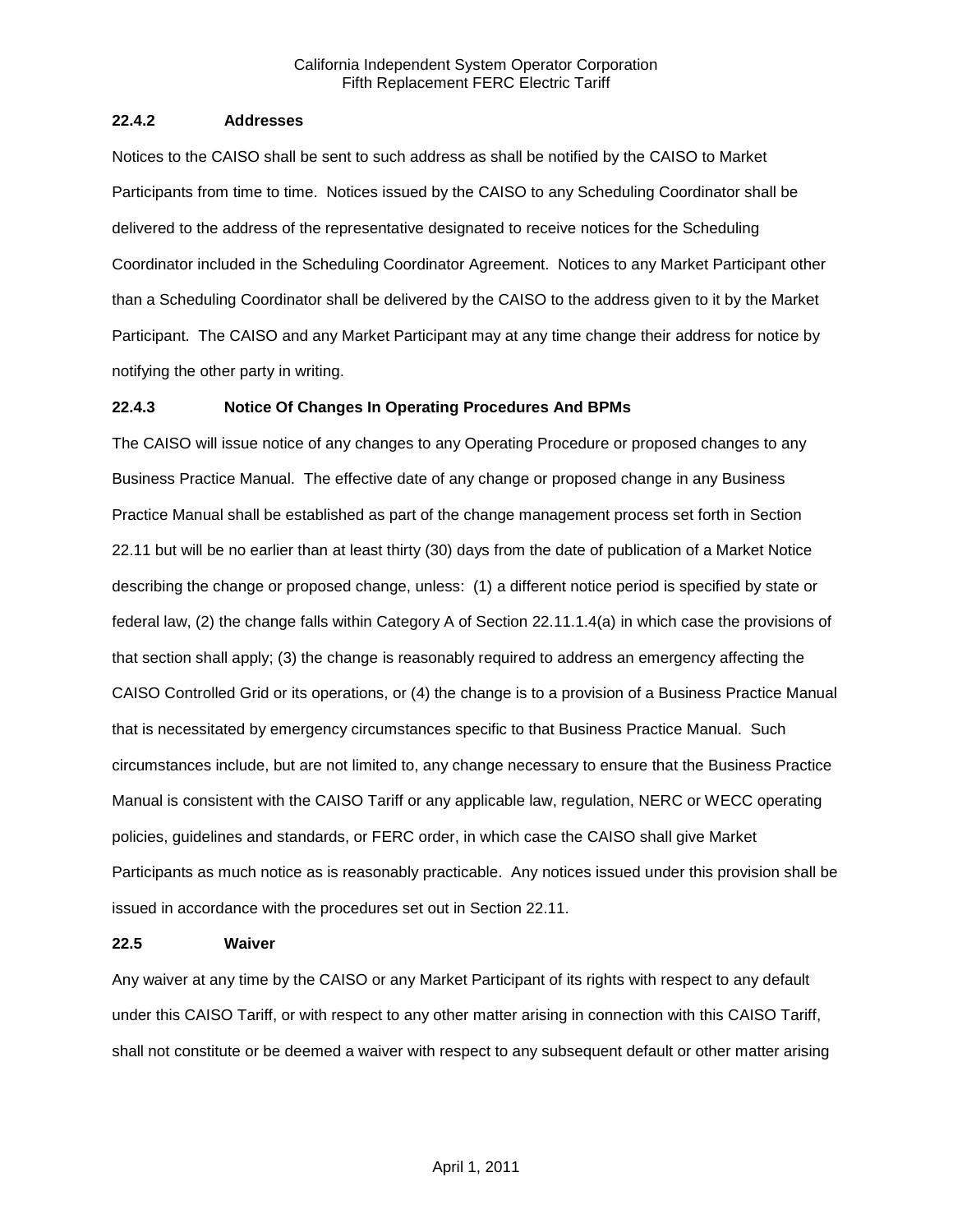in connection with this CAISO Tariff. Any delay short of the statutory period of limitations in asserting or enforcing any right shall not constitute or be deemed a waiver.

## **22.6 Staffing And Training To Meet Obligations**

The CAISO shall engage sufficient staff to perform its obligations under this CAISO Tariff in a satisfactory manner consistent with Good Utility Practice. The CAISO shall make its own arrangements for the engagement of all staff and labor necessary to perform its obligations hereunder and for their payment. The CAISO shall employ (or cause to be employed) only persons who are appropriately qualified, skilled and experienced in their respective trades or occupations. CAISO employees and contractors shall abide by the CAISO Code of Conduct for employees contained in the CAISO bylaws and approved by FERC.

### **22.7 Accounts And Reports**

The CAISO shall notify Market Participants of any significant change in the accounting treatment or methodology of any costs or any change in the accounting procedures, which is expected to result in a significant cost increase to any Market Participant. Such notice shall be given at the earliest possible time, but no later than, sixty (60) days before implementation of such change.

## **22.8 Applicable Law And Forum**

This CAISO Tariff shall be governed by and construed in accordance with the laws of the State of California, except its conflict of laws provisions. Market Participants irrevocably consent that any legal action or proceeding arising under or relating to this CAISO Tariff to which the CAISO ADR Procedures do not apply, shall be brought in any court of the State of California or any federal court of the United States of America located in the State of California. Market Participants irrevocably waive any objection that they may have now or in the future to said courts in the State of California as the proper and exclusive forum for any legal action or proceeding arising under or related to this CAISO Tariff.

### **22.9 Consistency With Federal Laws And Regulations**

(a) Nothing in the CAISO Tariff shall compel any person or federal entity to: (1) violate federal statutes or regulations; or (2) in the case of a federal agency, to exceed its statutory authority, as defined by any applicable federal statutes, regulations, or orders lawfully promulgated thereunder. If any provision of this CAISO Tariff is inconsistent with any obligation imposed on any person or federal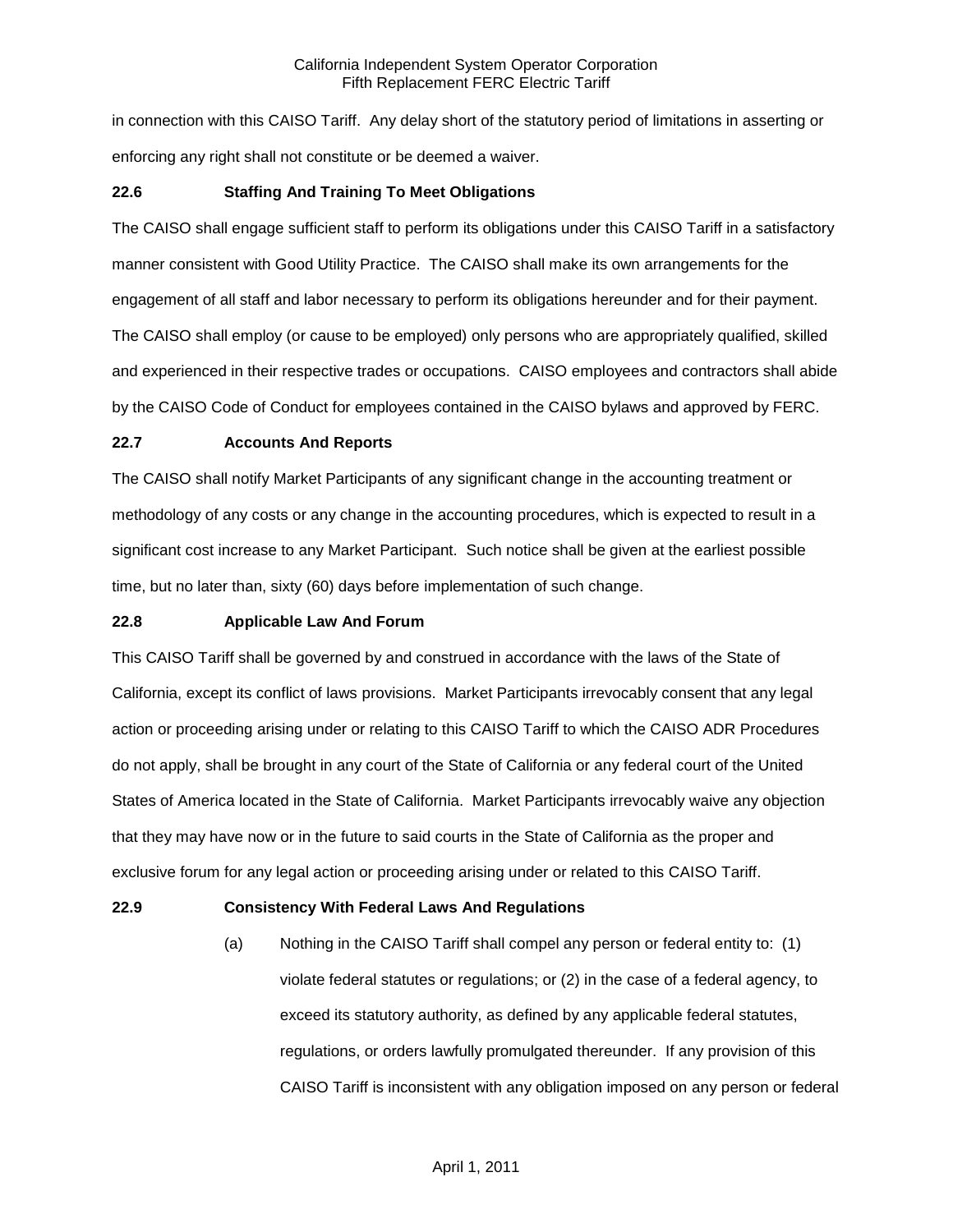entity by federal law or regulation to that extent, it shall be inapplicable to that person or federal entity. No person or federal entity shall incur any liability by failing to comply with a CAISO Tariff provision that is inapplicable to it by reason of being inconsistent with any federal statutes, regulations, or orders lawfully promulgated thereunder; provided, however, that such person or federal entity shall use its best efforts to comply with the CAISO Tariff to the extent that applicable federal laws, regulations, and orders lawfully promulgated thereunder permit it to do so.

- (b) If any provision of this CAISO Tariff requiring any person or federal entity to give an indemnity or impose a sanction on any person is unenforceable against a federal entity, the CAISO shall submit to the Secretary of Energy or other appropriate Departmental Secretary a report of any circumstances that would, but for this provision, have rendered a federal entity liable to indemnify any person or incur a sanction and may request the Secretary of Energy or other appropriate Departmental Secretary to take such steps as are necessary to give effect to any provisions of this CAISO Tariff that are not enforceable against the federal entity.
- (c) To the extent that the CAISO suffers any loss as a result of being unable to enforce any indemnity as a result of such enforcement being in violation of federal laws or regulations to which it is entitled under the CAISO Tariff under this Section or otherwise, it shall be entitled to recover such loss through the Grid Management Charge.

### **22.10 [NOT USED]**

# **22.11 Operating Procedures And BPM Development And Amendment**

The CAISO shall prepare, maintain, promulgate and update the Operating Procedures and Business Practice Manuals. The Operating Procedures and Business Practice Manuals shall be consistent with the CAISO Tariff, and any NERC or WECC operating policies, guidelines and standards, and shall be available on the CAISO Website, provided that the CAISO shall not make available on the CAISO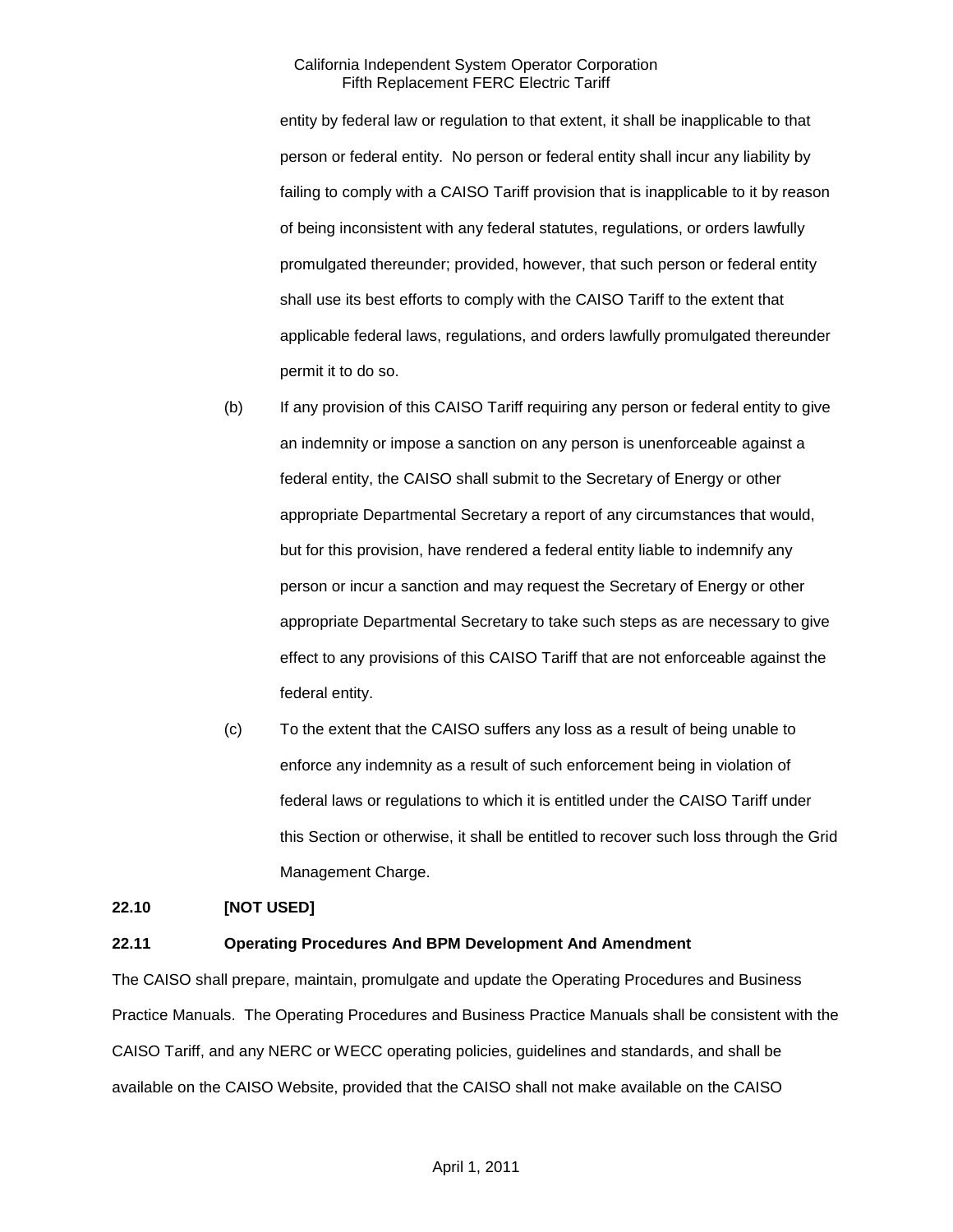Website any portions of CAISO Operating Procedures that are confidential. The CAISO shall establish a stakeholder process as set forth in Section 22.11.1 and in a Business Practice Manual for BPM change management in order to ensure that all affected parties have an opportunity to comment on and shape the proposed nature of any proposed changes to any Business Practice Manual. Under that process, the CAISO and stakeholders shall consider whether any amendments to the CAISO Tariff are necessary in order to ensure the consistency of the CAISO Tariff and the Business Practice Manuals.

# **22.11.1 Process For Revisions Of Business Practice Manuals**

Revisions of Business Practice Manuals shall be made in accordance with the process set forth in this Section 22.11.1, provided that the details and procedures for submittal and consideration of a BPM Proposed Revision Request (PRR) and other elements of the BPM change management process shall be set forth in a separate Business Practice Manual for BPM change management.

## **22.11.1.1 BPM Proposed Revision Request Submittal**

A request to make any change to a BPM, including any attachments thereto that are incorporated by reference, and any changes to the BPM PRR must be initiated through a submittal of a BPM PRR, except as provided in Section 22.4.3 or 22.11.1.2.

The following entities may submit a BPM PRR:

- (1) Any Market Participant;
- (2) Local Regulatory Authority;
- (3) CAISO management; and
- (4) Any other entity that meets the following qualifications:
	- (a) The entity must represent a Market Participant in dealings with the CAISO or operate in the CAISO Markets, and
	- (b) The entity must demonstrate that the entity (or those it represents) is affected by the subject section(s) of the BPM.

BPM PRRs shall be submitted electronically to the CAISO in the form and manner described in the Business Practice Manual for BPM change management. The BPM PRR shall include a description of the requested revision, the reason for the suggested change, the impacts and benefits of the suggested change (including any impact on the CAISO Market structure, CAISO operations and Market Participants,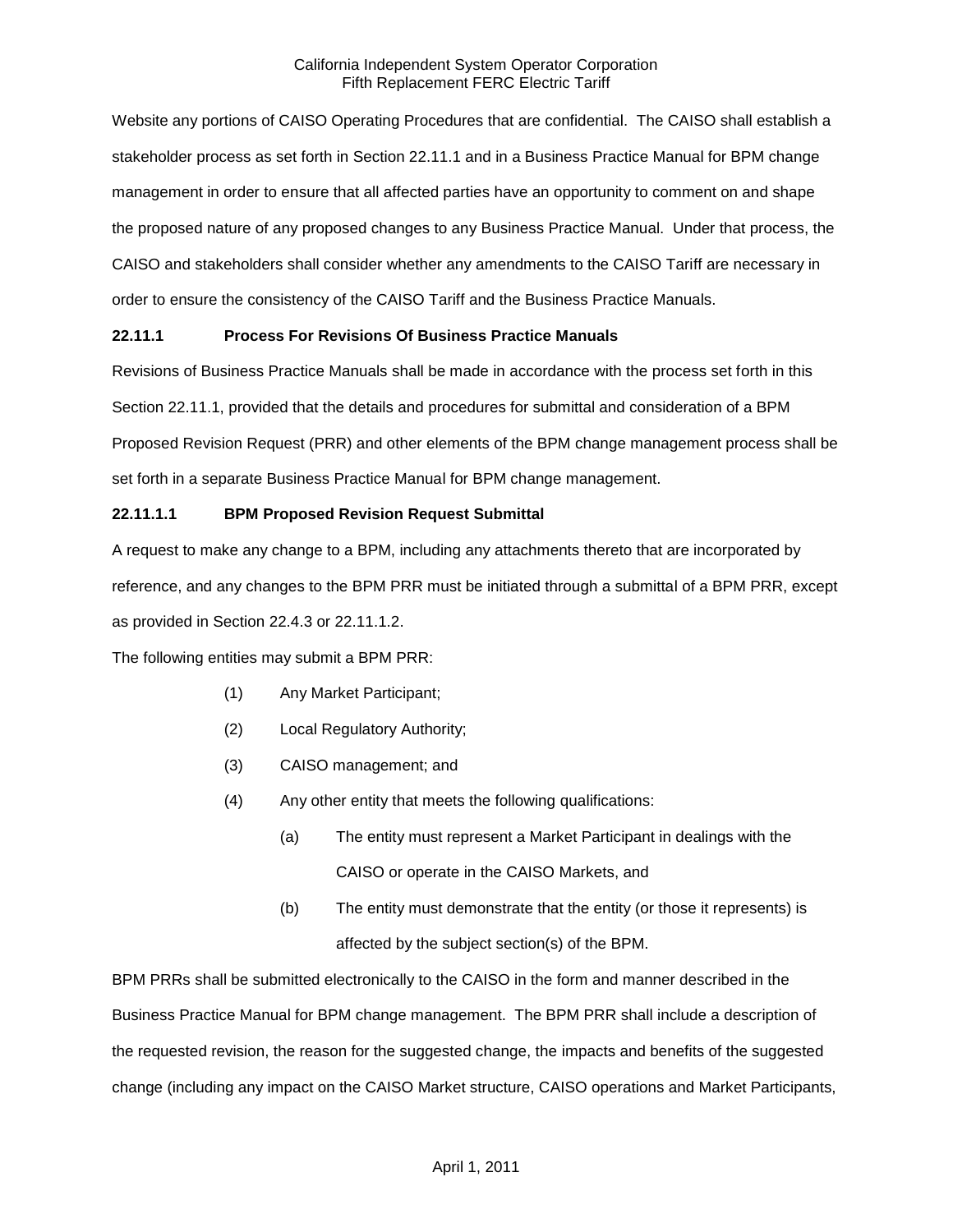to the extent the submitter may know this information), a list of affected BPM sections and subsections, general administrative information, suggested language for the requested revision, and for BPM PRRs submitted by CAISO management, a BPM PRR impact analysis.

## **22.11.1.2 BPM Proposed Revision Request Processing**

The CAISO shall review the BPM PRR for completeness and shall notify the submitter if the BPM PRR is incomplete, including the reasons for its determination, based upon the timelines provided in the BPM for BPM change management. An incomplete BPM PRR shall not receive further consideration until it is completed. In order to pursue the revision requested, a submitter must submit a completed version of the BPM PRR with the deficiencies corrected. If a submitted BPM PRR is complete or once a BPM PRR is corrected, the CAISO shall post the completed or corrected BPM PRR to the CAISO Website and publish a Market Notice of such posting.

## **22.11.1.3 BPM PRR Coordinator**

The consideration and disposition of BPM PRRs shall be led by a BPM change management coordinator. The BPM change management coordinator shall be an identified employee of the CAISO with responsibility for ensuring that BPM PRRs are processed and reviewed in accordance with the provisions of the Business Practice Manual for BPM change management. The BPM change management coordinator shall also be responsible for submitting a report to the CAISO Governing Board at each regularly scheduled CAISO Governing Board meeting that includes (1) the status of pending BPM PRRs, (2) a summary of proposed revisions that have been accepted, and (3) a summary of proposed revisions that have been rejected and the reason(s) that the proposed revisions have been rejected, including the positions of stakeholders, and any decision on appeal as provided in Section 22.11.1.6.

# **22.11.1.4 Types and Treatment of BPM PRRs**

Each BPM PRR shall be preliminarily classified by the BPM change management coordinator as either a Category A revision or a Category B or C revision. After further consultation with internal CAISO business units, the submitter (if not the CAISO), and representatives from potentially affected stakeholders in the BPM PRR review process, the BPM change management coordinator may reclassify the BPM PRR as appropriate. Types of BPM PRRs include: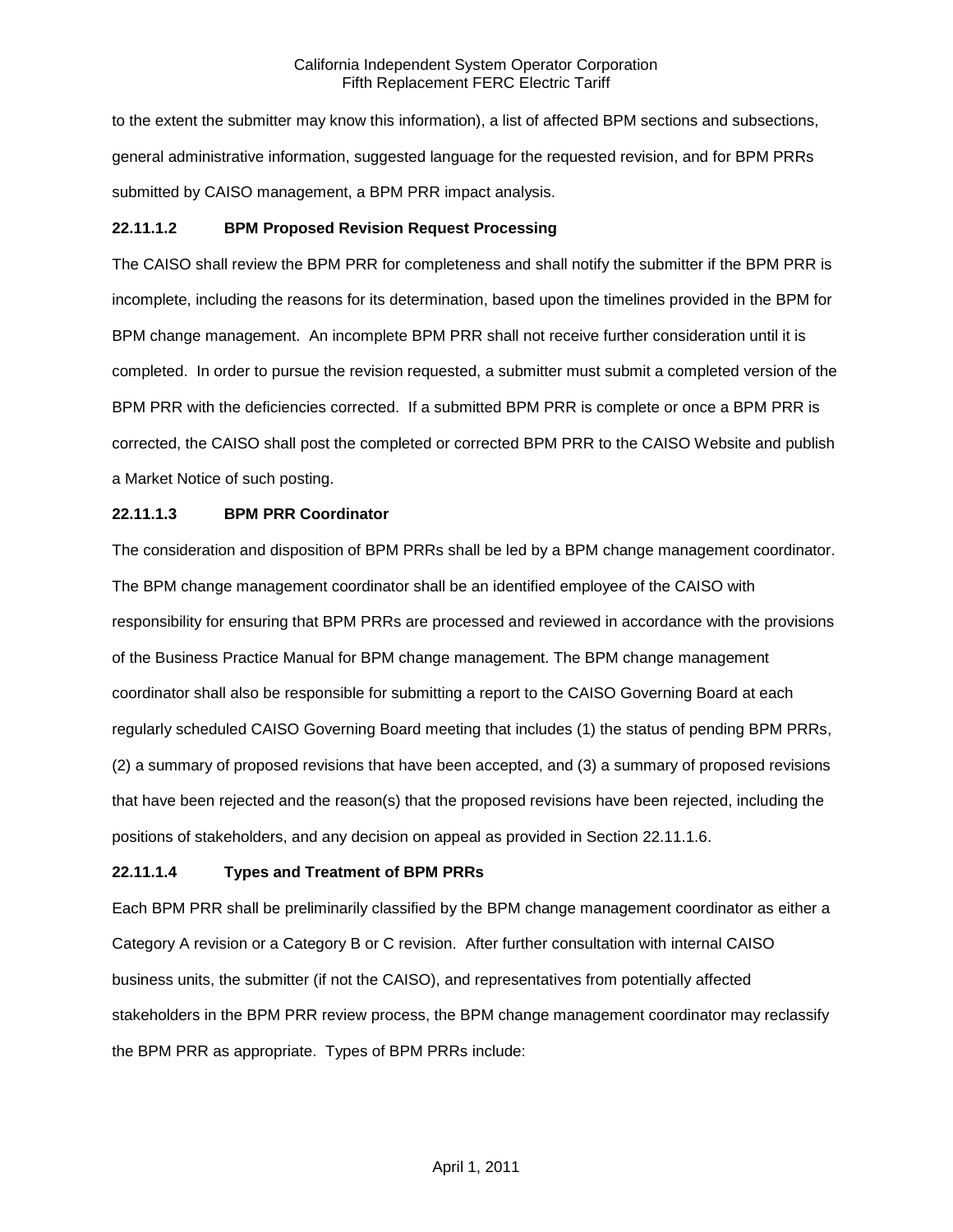(a) Category A – Clarifications of existing BPM language, grammatical errors, and revisions with minor significance.

In the event the CAISO receives no comments or no adverse comments within the specified time frame, the CAISO may incorporate the proposed changes into the BPM, if reasonably acceptable to the CAISO, before the next BPM change management meeting. These changes may be placed into effect at any time after the comment period expires.

> (b) Category B – Revisions of substantial significance or revisions that require changes to CAISO or Market Participants' systems.

For proposals falling in this category, the CAISO will, unless urgent or emergency circumstances exist, delay implementation until after the next regularly scheduled BPM change management meeting even if no comments or no adverse comments are received. In the case of a proposed change affecting the CAISO's systems, the CAISO will prepare a BPM PRR impact analysis, if not already prepared, in accordance with the procedures set forth in the Business Practice Manual. The CAISO shall post the completed BPM PRR impact analysis to the CAISO Website and publish a Market Notice of such posting. Comments may be filed concerning the BPM PRR impact analysis. The comments must be delivered electronically to the CAISO within ten (10) Business Days or otherwise as specified in a Market Notice. Comments shall be posted to the CAISO Website.

> (c) Category C – Revisions implementing significant new CAISO policies and/or potentially requiring revisions to the CAISO Tariff.

Proposed revisions implementing significant new CAISO policies may have implications outside the scope of a proposed change to a BPM and may require alternative treatment. For proposals falling in this category, the CAISO will, unless urgent or emergency circumstances exist, delay implementation until after the next regularly scheduled BPM change management meeting. If the CAISO concludes that a Category C BPM PRR cannot be implemented without an amendment to the CAISO Tariff, the CAISO will provide a written explanation and indicate its support for or opposition to the need or appropriateness of a tariff amendment. The written explanation shall also indicate a lead department or business unit within the CAISO that would have responsibility for leading any stakeholder process necessary for the tariff amendment.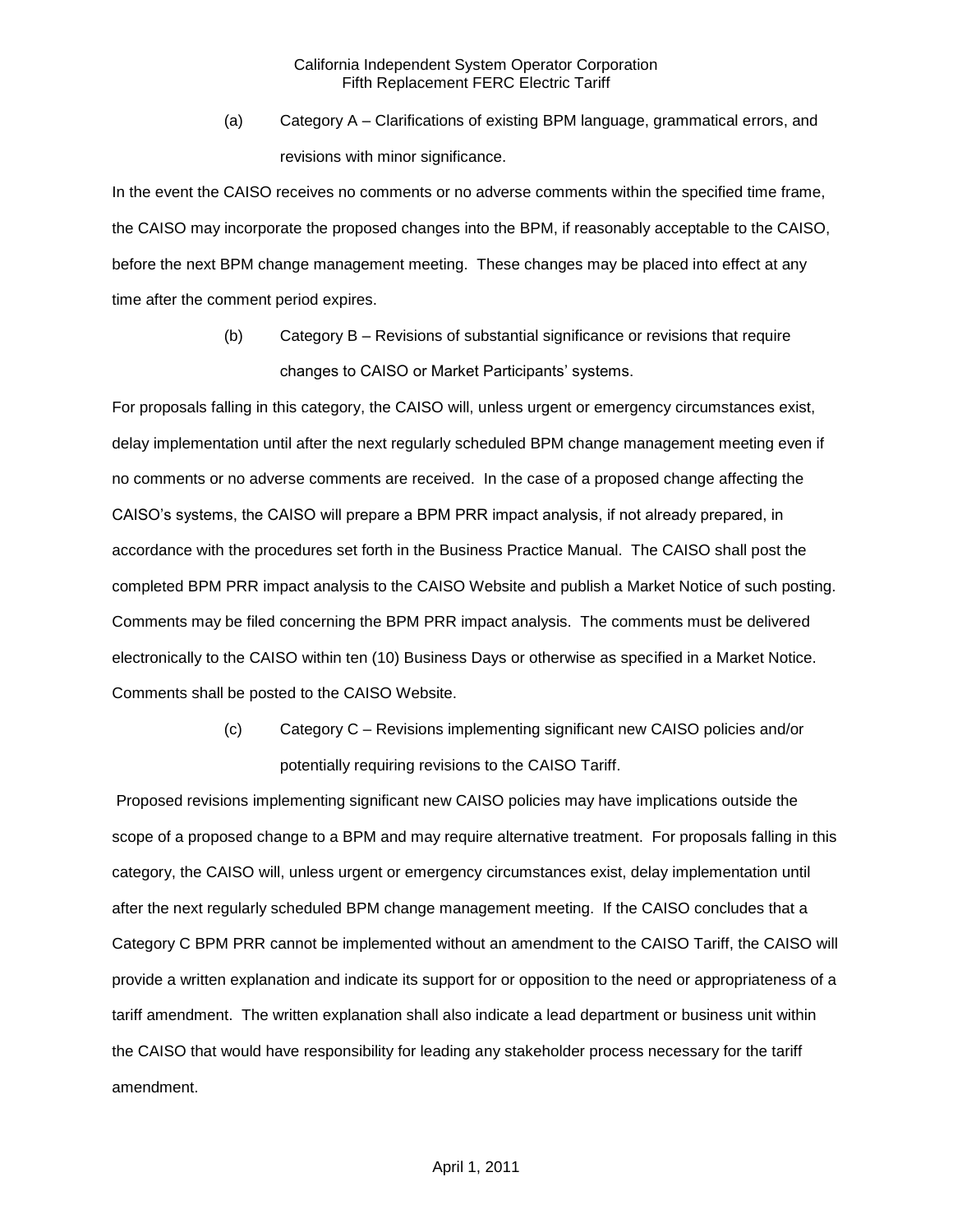## **22.11.1.5 BPM PRR Review and Action**

Any interested stakeholder or CAISO management may comment on a posted BPM PRR in accordance with the process set forth in the Business Practice Manual for BPM change management. To receive consideration, comments must be delivered electronically to the CAISO within ten (10) Business Days, or within any shorter period determined to be necessary or appropriate pursuant to the provisions of either Sections 22.11.1.7 or 22.11.1.8. Comments shall be posted to the CAISO Website and BPM PRRs shall be considered by the CAISO at a regularly established monthly public meeting or specially-noticed meeting dedicated to that purpose. Following any meeting to consider pending BPM PRRs and subject to the standards set forth in Section 22.11.1.4, the BPM change management coordinator shall issue a recommendation for action on each pending BPM PRR and shall publish for public comment a report on the recommendation in accordance with the procedures set forth in the Business Practice Manual for BPM change management. The report shall be sufficiently detailed and shall be published in a timeframe that allows interested stakeholders a meaningful opportunity to provide written comment. The BPM change management coordinator shall publish a final decision on any BPM PRR after considering stakeholder comments and all relevant impacts on their business needs and after the PRR recommendation report and comments concerning it have been discussed at a BPM change management meeting, in accordance with procedures set forth in the Business Practice Manual for BPM change management.

#### **22.11.1.6 Right to Appeal to CAISO**

Any entity eligible to submit a BPM PRR under Section 22.11.1.1 may, within ten (10) Business Days, appeal in writing the outcome of any BPM PRR to a committee comprising at least three CAISO executives established in accordance with procedures set forth in the Business Practice Manual for BPM change management. The CAISO will establish a standing meeting time for the BPM appeals committee to be used if needed and will establish the composition of the BPM appeals committee, including alternates in the case of schedule or other conflicts. Standing meeting dates and the BPM appeals committee composition will be established at least three months in advance. The CAISO may change the meeting time with ten (10) Business Days notice if required to accommodate schedules of the members of the BPM appeals committee. The executive sponsor of a BPM PRR may not sit in review of any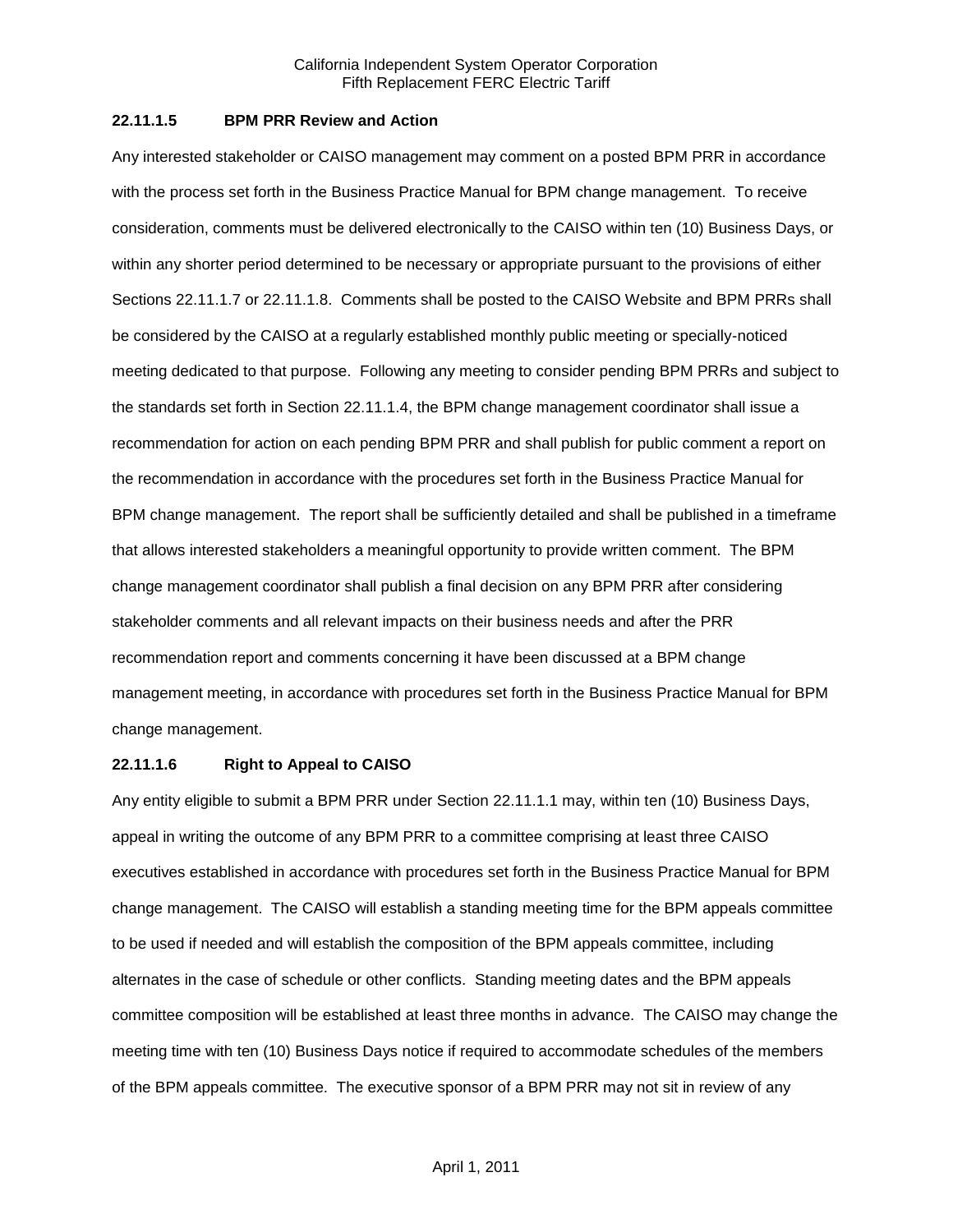appeal of a final decision regarding that same BPM PRR but may participate in and be present during the public discussion of any appeal. The CAISO committee will review the appeal and publish its decision to the appealing party and to the CAISO Website. If not satisfied with the decision on appeal, the appellant may raise concerns it may have with the CAISO Governing Board at the next regularly scheduled board meeting through the public comment period or through prior letter to the CAISO Governing Board.

### **22.11.1.7 CAISO Expedited Action in Emergency Circumstances**

Notwithstanding the provisions of Section 22.11.1.1, the CAISO may take expedited action to change or clarify a provision of a BPM under emergency circumstances. In addition to the circumstances identified in Section 22.4.3, emergency circumstances exist whenever the CAISO determines in good faith that (i) failure to implement a change or clarification to a BPM on an expedited basis would substantially and adversely affect System Reliability or security or the competitiveness of the CAISO Markets, and (ii) there is insufficient time to comply with the BPM PRR procedures set forth in Section 22.11.1. The CAISO shall take reasonable steps to communicate with Market Participants and any other directly-affected entities prior to taking expedited action if practicable. If the CAISO takes expedited action to change or clarify a provision of a BPM in emergency circumstances, the CAISO shall promptly issue a Market Notice and submit a BPM PRR to examine the necessity of the change and its impacts.

### **22.11.1.8 Urgent Requests by Entities for BPM Revisions**

An entity submitting a BPM PRR may request that the BPM PRR be considered on an urgent basis and may be required to show reasonable necessity for such an urgent request. The BPM change management coordinator may designate a BPM PRR for urgent consideration if the BPM change management coordinator determines that such BPM PRR (1) requires immediate attention due to (i) serious concerns about CAISO System Reliability or market operations under the unmodified language or (ii) the crucial nature of Settlement activity conducted pursuant to any Settlement formula, and (2) is of a nature that allows for rapid implementation without negative consequences to the reliability and integrity of the CAISO's system or market operations. The BPM change management coordinator shall consider the urgent BPM PRR at its next regularly scheduled meeting, or at a special meeting called by the BPM change management coordinator to consider the urgent BPM PRR. Any revisions to a BPM that take effect pursuant to an urgent BPM PRR shall be subject to a BPM PRR impact analysis.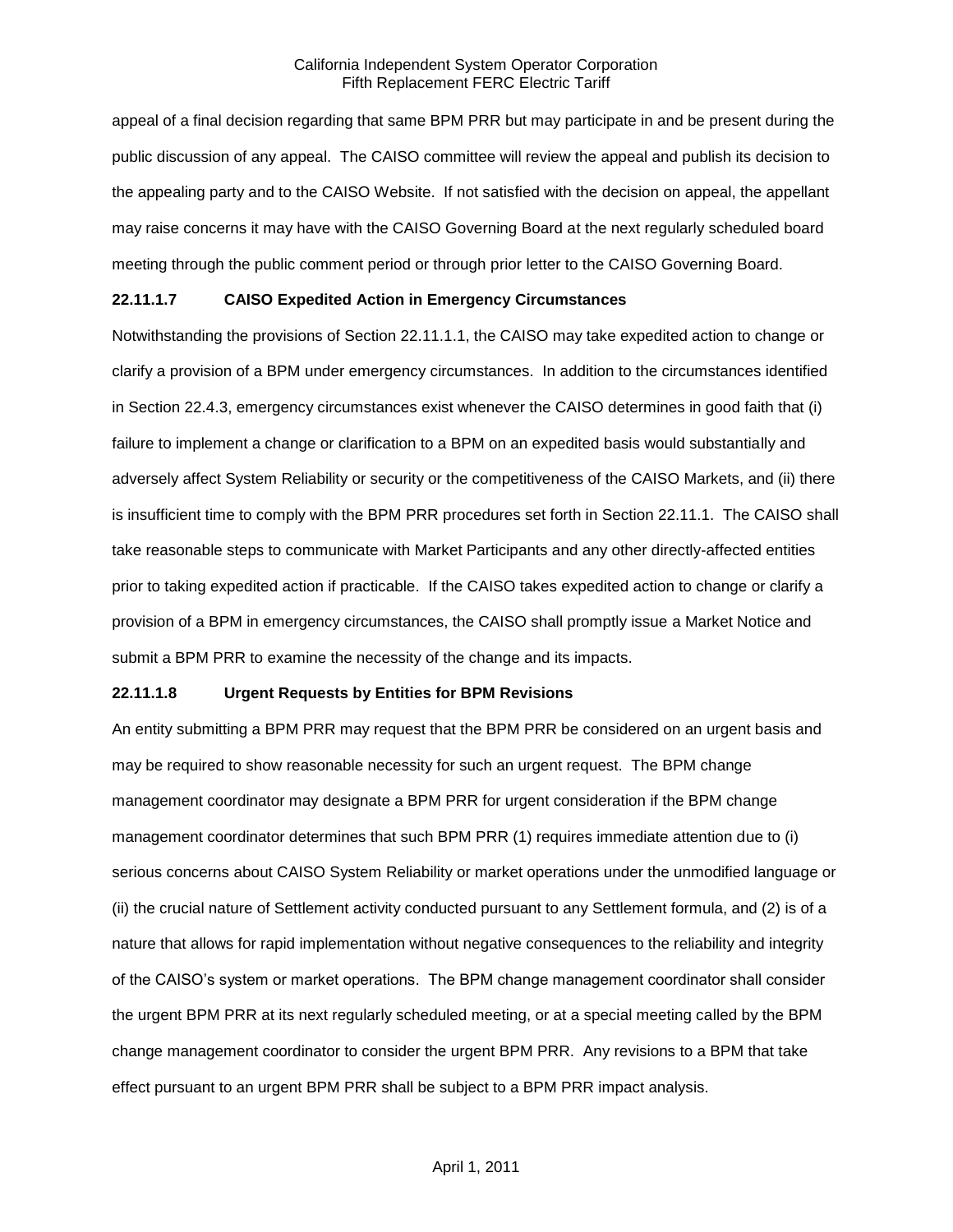## **22.11.2 Changes To BPM For BPM Change Management**

Any changes to the Business Practice Manual for BPM change management shall require CAISO Governing Board approval.

### **22.11.3 Requests For And Access To Nonpublic Operating Procedures**

Non-public Operating Procedures contain information that is either market sensitive, system security sensitive, or proprietary to third parties. The CAISO may limit access to these non-public Operating Procedures. Subject to agreed upon controls, the CAISO will make non-public CAISO Operating Procedures or portions thereof available to entities that are operationally affected by implementation of the Operating Procedure or any proposed changes to the Operating Procedure. Such controls may include execution of a nondisclosure agreement or other measures to limit access, disclosure and use of any non-public information. Subject to agreed upon controls, the CAISO will provide access to employees or representatives acting as agents of the requesting entity. For purposes of this tariff section an entity is "operationally affected" if (1) the entity is a party to the Transmission Control Agreement, a neighboring Balancing Authority or a Market Participant and (2) the Operating Procedure, if implemented, would require a change outside of the CAISO Markets in the operation of that entity's facilities that are part of or interconnected to the CAISO Controlled Grid. An entity that may merely be affected economically or financially by implementation or revision of a non-public Operating Procedure or portion thereof is not entitled to access to that Operating Procedure or portion thereof pursuant to this Section 22.11.3.

Any entity that believes it is operationally affected by a non-public CAISO Operating Procedure may seek access to that Operating Procedure by providing a written request to the CAISO. Any such request must identify the specific Operating Procedure to which the entity seeks access, the name and position of the employees and representatives of the entity that seek to review the non-public Operating Procedure, a representation that each employee or representative needs to review the non-public Operating Procedure or portion thereof to perform their employment responsibilities and a representation that each employee or representative does not perform a market function on behalf of the requesting entity. The CAISO shall respond in writing to a request for access to a non-public Operating Procedure or portion thereof within ten (10) Business Days after receipt of the request. The CAISO will state whether it will allow access to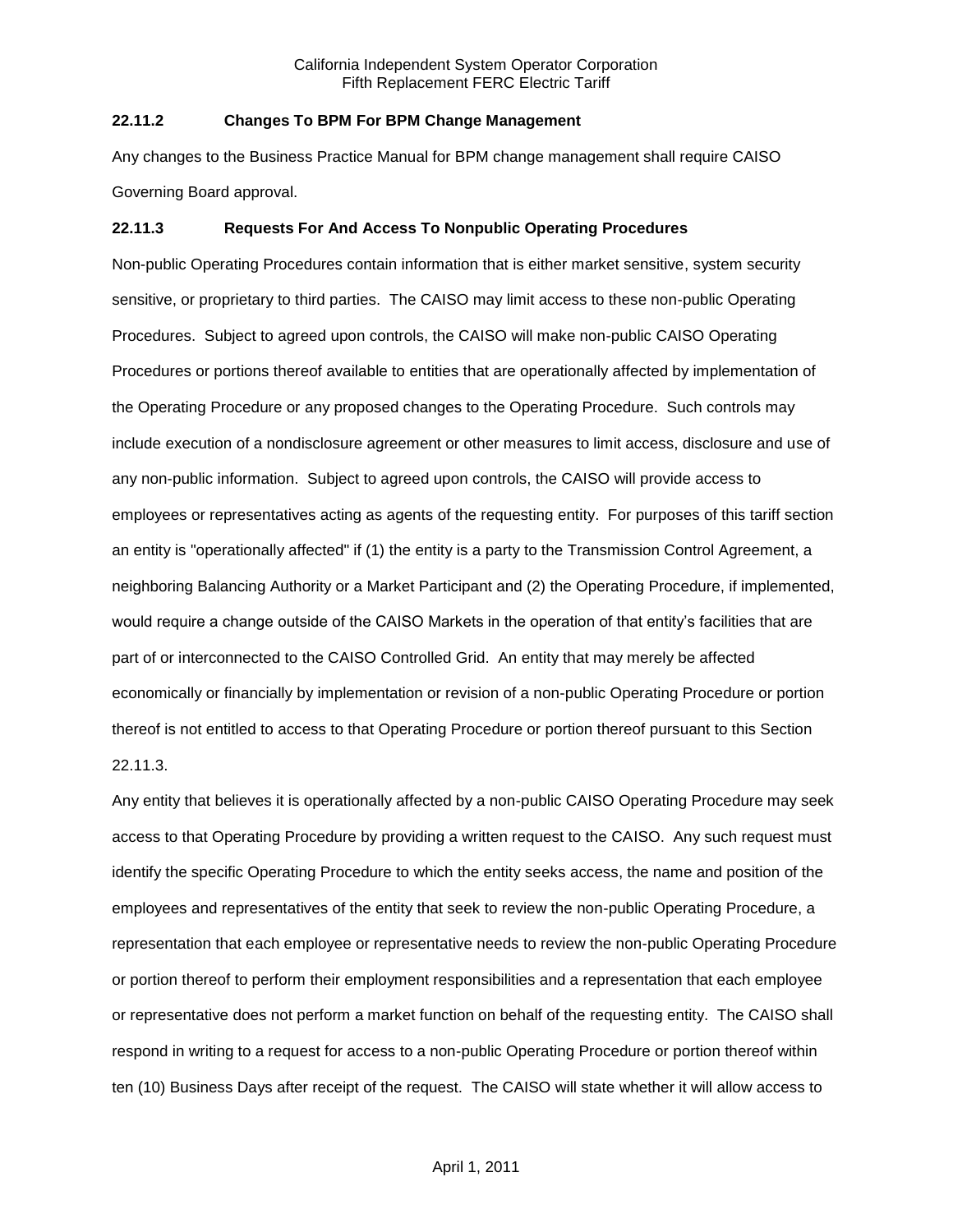review the non-public Operating Procedure and under what set of proposed controls. The CAISO will determine whether to provide access to review the non-public Operating Procedure based on whether the entity is operationally affected as a result of implementation of the Operating Procedure or a portion thereof. If the CAISO determines that the entity is operationally affected by the Operating Procedure or portion thereof, the CAISO will, subject to agreed-upon controls, provide access to the non-public Operating Procedure within thirty (30) days of the entity's written request. If the CAISO determines that the entity is not operationally affected by the Operating Procedure or portion thereof, the CAISO will explain the reason for its determination in its written response. If the CAISO denies a request for access to a non-public Operating Procedure or portion thereof, the requesting entity shall have the right to invoke the CAISO ADR Procedures in Section 13.

# **22.12 [NOT USED]**

## **22.13 Scheduling Responsibilities And Obligations**

Nothing in this CAISO Tariff is intended to permit or require the violation of federal or California law concerning hydro-generation and Dispatch, including but not limited to fish release requirements, minimum and maximum dam reservoir levels for flood control purposes, and in-stream flow levels. In carrying out its functions, the CAISO will comply with and will have the necessary authority to give instructions to Participating TOs and Market Participants to enable it to comply with requirements of environmental legislation and environmental agencies having authority over the CAISO in relation to Environmental Dispatch and will expect that submitted Bids, including Self-Schedules will support compliance with the requirements of environmental legislation and environmental agencies having authority over Generators in relation to Environmental Dispatch. In contracting for Ancillary Services and Imbalance Energy the CAISO will not act as principal but as agent for and on behalf of the relevant Scheduling Coordinators.

# **23. Categories Of Transmission Capacity**

References to new firm uses shall mean any use of CAISO transmission service, except for uses associated with Existing Rights or TORs. Prior to the start of the Day-Ahead Market, for each Balancing Authority Area Transmission Interface, the CAISO will allocate the forecasted Total Transfer Capability of the Transmission Interface to four categories. This allocation will represent the CAISO's best estimates at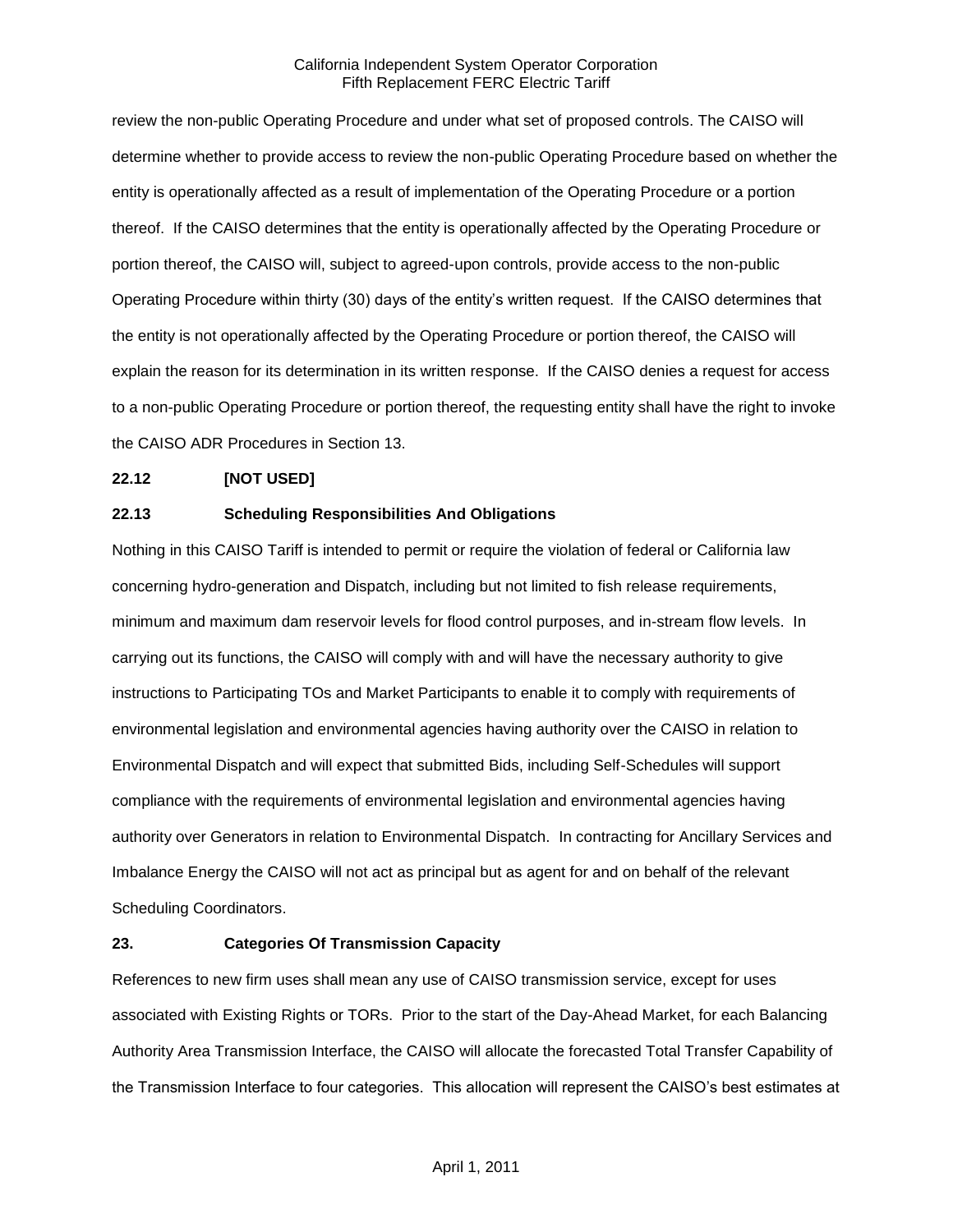the time, and is not intended to affect any rights provided under Existing Contracts or TORs. The CAISO's forecast of Total Transfer Capability for each Balancing Authority Area Transmission Interface will depend on prevailing conditions for the relevant Trading Day, including, but not limited to, the effects of parallel path (unscheduled) flows and/or other limiting operational conditions. This information will be posted on OASIS in accordance with this CAISO Tariff. The four categories are as follows:

- (a) transmission capacity that must be reserved for firm Existing Rights;
- (b) transmission capacity that may be allocated for use as CAISO transmission service (i.e., "new firm uses");
- (c) transmission capacity that may be allocated by the CAISO for conditional firm Existing Rights; and
- (d) transmission capacity that may remain for any other uses, such as non-firm Existing Rights for which the Responsible PTO has no discretion over whether or not to provide such non-firm service.

### **24. Comprehensive Transmission Planning Process**

## **24.1 Overview**

The CAISO will develop a comprehensive Transmission Plan and approve transmission upgrades or additions using the Transmission Planning Process set forth in this Section 24. The CAISO will analyze the need for transmission upgrades and additions in accordance with the methodologies and criteria set forth in this Section 24, the Transmission Control Agreement, and the applicable Business Practice Manuals. The comprehensive Transmission Plan will identify transmission upgrade or addition projects associated with Approved Project Sponsors that are Merchant Transmission Facilities or are needed: (1) to maintain System Reliability; (2) to satisfy the requirements of a Location Constrained Resource Interconnection Facility; (3) to maintain the simultaneous feasibility of allocated Long-Term CRRs; and (4) as LGIP Network Upgrades identified pursuant to Section 24.4.6.5. The comprehensive Transmission Plan will identify transmission addition and upgrade elements with no approved Project Sponsors needed to (1) meet state and federal policy requirements and directives that are not inconsistent with the Federal Power Act, including renewable portfolio standards policies; and (2) reduce congestion costs, production supply costs, transmission losses, or other electric supply costs resulting from improved access to cost-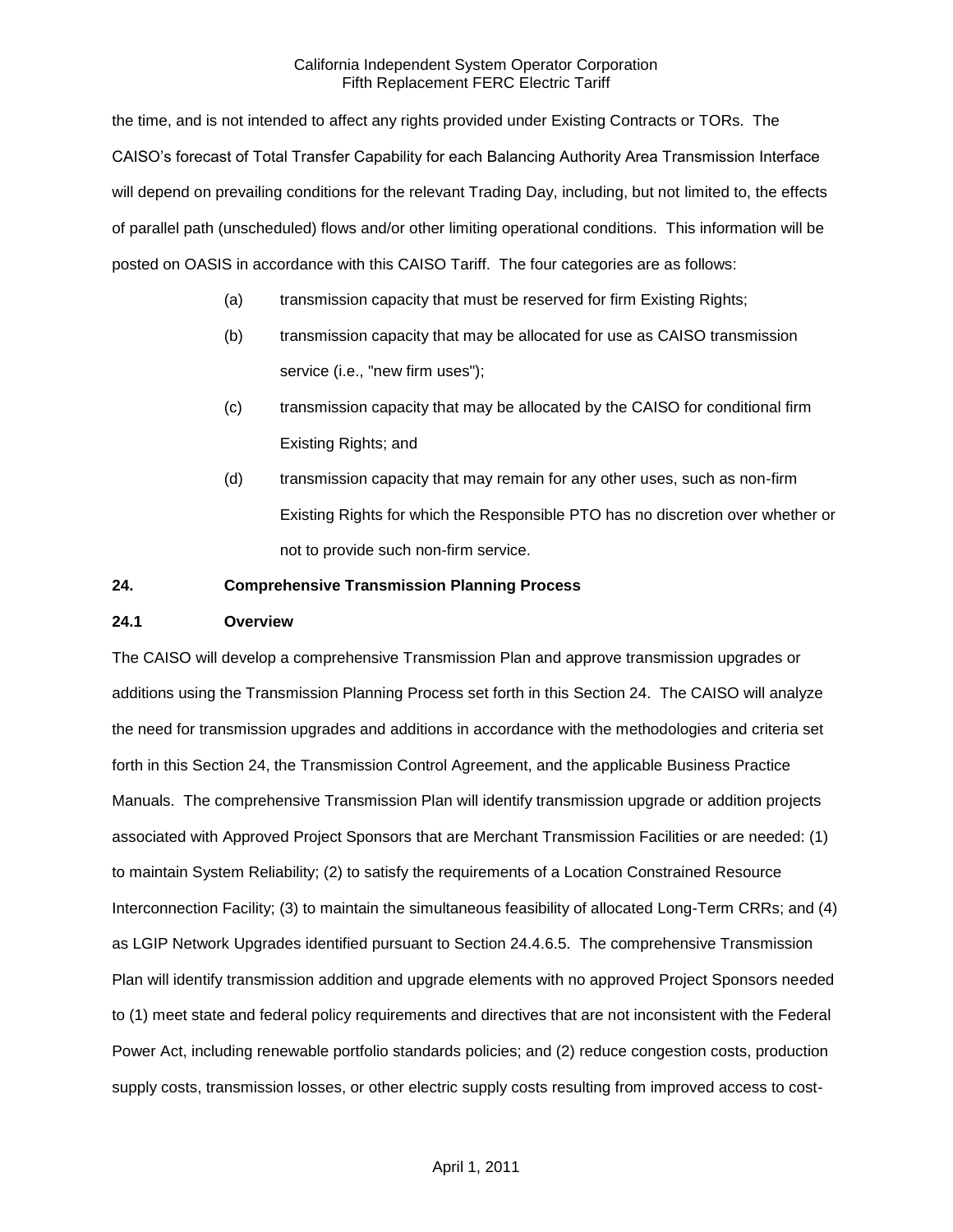effective resources. For purposes of this Section 24, the term "the year X/(X+1) planning cycle" will refer to the Transmission Planning Process initiated during year X to complete a comprehensive Transmission Plan in year X+1.

- **24.1.1 [NOT USED]**
- **24.1.2 [NOT USED]**
- **24.1.3 [NOT USED]**
- **24.1.4 [NOT USED]**

## **24.2 Nature of the Transmission Planning Process**

The CAISO will develop the annual comprehensive Transmission Plan and approve transmission upgrades or additions using a shall perform the CAISO's Transmission Planning Process with three (3) phases. In Phase 1, the CAISO will develop and complete the Unified Planning Assumptions and Study Plan and, in parallel, begin development of a conceptual statewide plan. In Phase 2, the CAISO will complete the comprehensive Transmission Plan. In Phase 3, the CAISO will evaluate proposals to construct and own specific transmission upgrade or addition elements specified in the comprehensive Transmission Plan on an annual cycle in accordance with the terms of this CAISO Tariff, the Transmission Control Agreement, and the Business Practice Manual. The Transmission Planning Process shall, at a minimum:

- (a) Coordinate and consolidate in a single plan the transmission needs of the CAISO Balancing Authority Area for into a single plan, which will be assessed on the basis of maintaining the reliability of the CAISO Controlled Grid in accordance with Applicable Reliability Criteria and CAISO Planning Standards, in a manner that promotes the economic efficiency of the CAISO Controlled Grid and considers federal and state environmental and other policies affecting the provision of Energy.
- (b) Reflect a planning horizon covering a minimum of ten (10) years that considers previously approved transmission upgrades and additions transmission enhancements and expansions, Demand Forecasts, Demand-side management,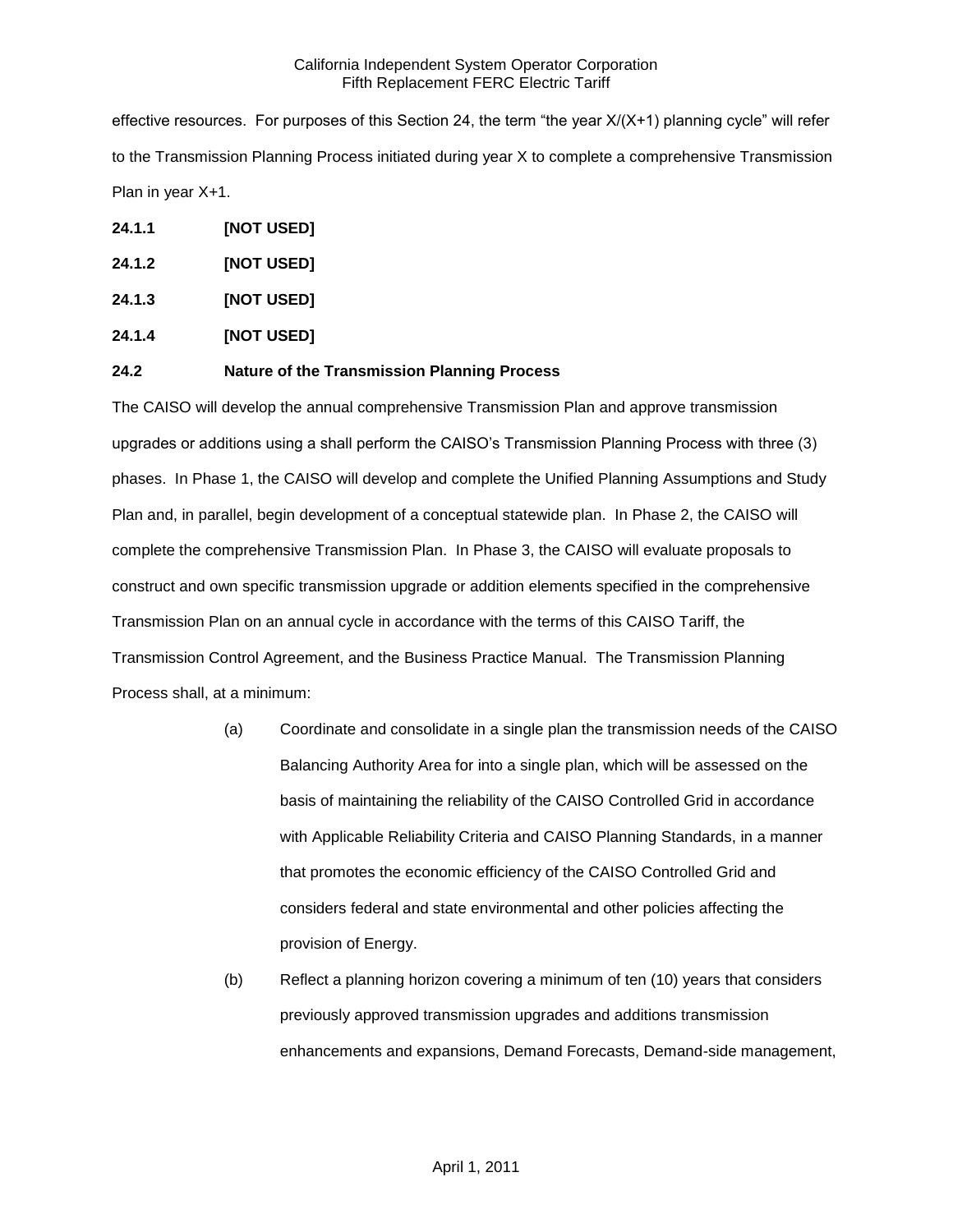and capacity forecasts relating to generation technology type, additions and retirements, and such other factors as the CAISO determines are relevant.

- (c) Seek to avoid unnecessary duplication of facilities and ensure the simultaneous feasibility of the CAISO Transmission Plan and the transmission plans of interconnected Balancing Authority Areas, and otherwise coordinate with regional and sub-regional transmission planning processes and entities, including interconnected Balancing Authority Areas. in accordance with Section 24.8.
- (d) Identify existing and projected limitations of the CAISO Controlled Grid's physical, economic or operational capability or performance and identify transmission upgrades and additions, including alternatives thereto, deemed needed in accordance with Section 24.1 to address the existing and projected limitations.
- (e) Account for any effects on the CAISO Controlled Grid of the interconnection of Generating Units on the Distribution System under the Wholesale Distribution Access Tariffs of the Participating TOs, including an assessment of the deliverability of such Generating Units in a manner consistent with CAISO interconnection procedures. on a basis comparable to the Deliverability Assessment performed under Appendix U or Appendix Y, as applicable
- **24.2.1 [NOT USED]**
- **24.2.2 [NOT USED]**
- **24.2.3 [NOT USED]**
- **24.2.4 [NOT USED]**
- **24.2.5 [NOT USED]**

# **24.3 Transmission Planning Process Phase 1**

Phase 1 consists of two (2) parallel processes: (1) the development of the Unified Planning Assumptions and Study Plan; and, (2) initiation of the development of the statewide conceptual transmission plan, as discussed in Section 24.4.4.

# **24.3.1 Inputs to the Unified Planning Assumptions and Study Plan**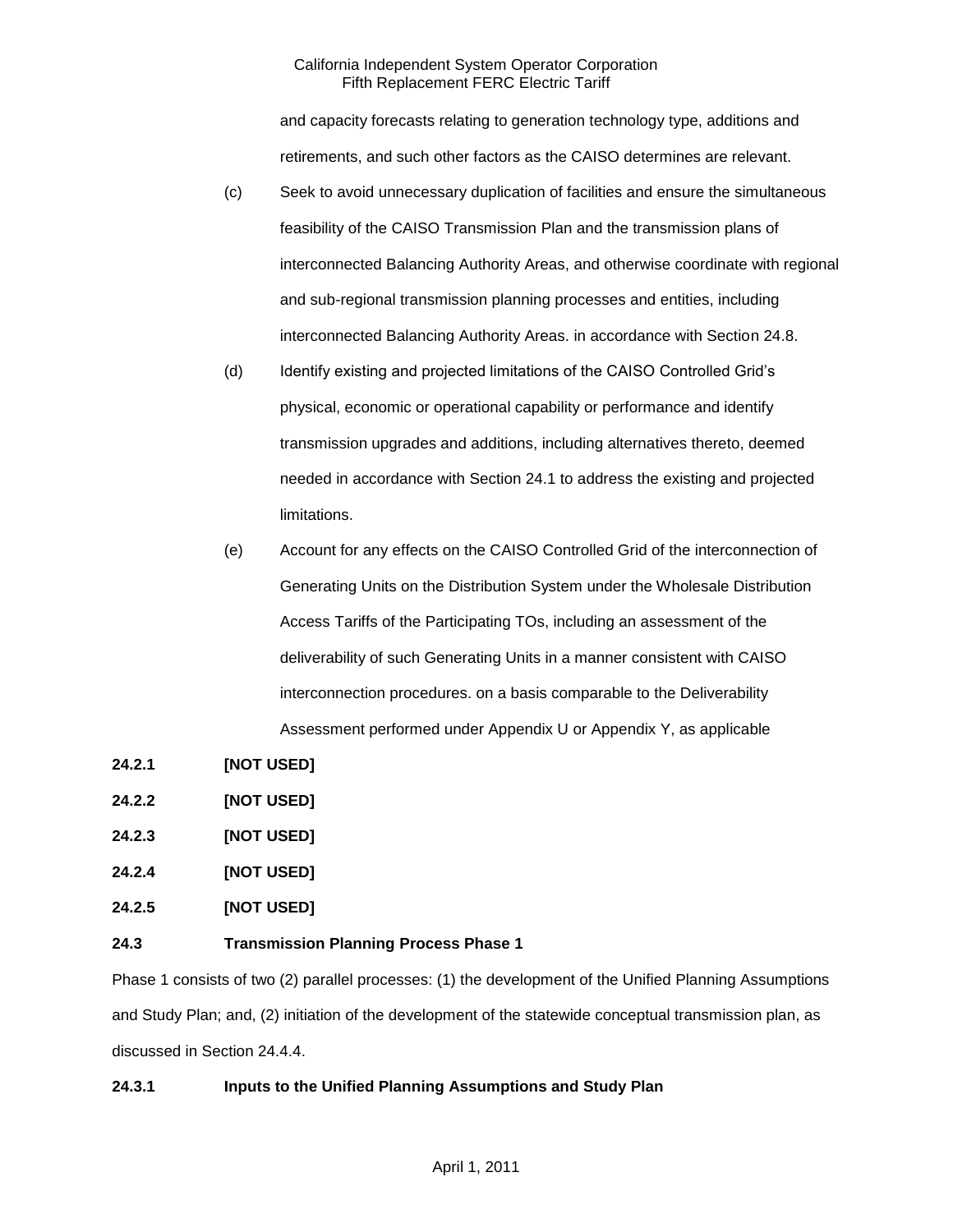The CAISO will develop Unified Planning Assumptions and a Study Plan using information and data from the approved Transmission Plan developed in the previous planning cycle. The CAISO will consider the following in the development of the Unified Planning Assumptions and Study Plan:

- (a) WECC base cases, as may be modified for the relevant planning horizon;
- (b) Transmission upgrades and additions approved by the CAISO in past Transmission Planning Process cycles, including upgrades and additions which the CAISO has determined address transmission elements in comprehensive Transmission Plan developed in the previous planning cycle;
- (c) Category 2 policy-driven transmission upgrade and addition elements from a prior planning cycle as described in Section 24.4.6.6;
- (d) Location Constrained Resource Interconnection Facilities conditionally approved under Section 24.4.6.3;
- (e) Network Upgrades identified pursuant to Section 25, Appendix U, Appendix V, Appendix Y or Appendix Z relating to the CAISO's Large Generator Interconnection Procedures and Appendices S and T relating to the CAISO's Small Generator Interconnection Procedures that were not otherwise included in the comprehensive Transmission Plan from the previous annual cycle;
- (f) Operational solutions validated by the CAISO in the Local Capacity Technical Study under Section 40.3.1;
- (g) Policy requirements and directives, as appropriate, including programs initiated by state and federal regulatory agencies;
- (h) Energy Resource Areas or similar resource areas identified by Local Regulatory Authorities;
- (i) Demand response programs that are proposed for inclusion in the base case or assumptions for the comprehensive Transmission Plan;
- (j) Generation and other non-transmission projects that are proposed for inclusion in long-term planning studies as alternatives to transmission additions or upgrades;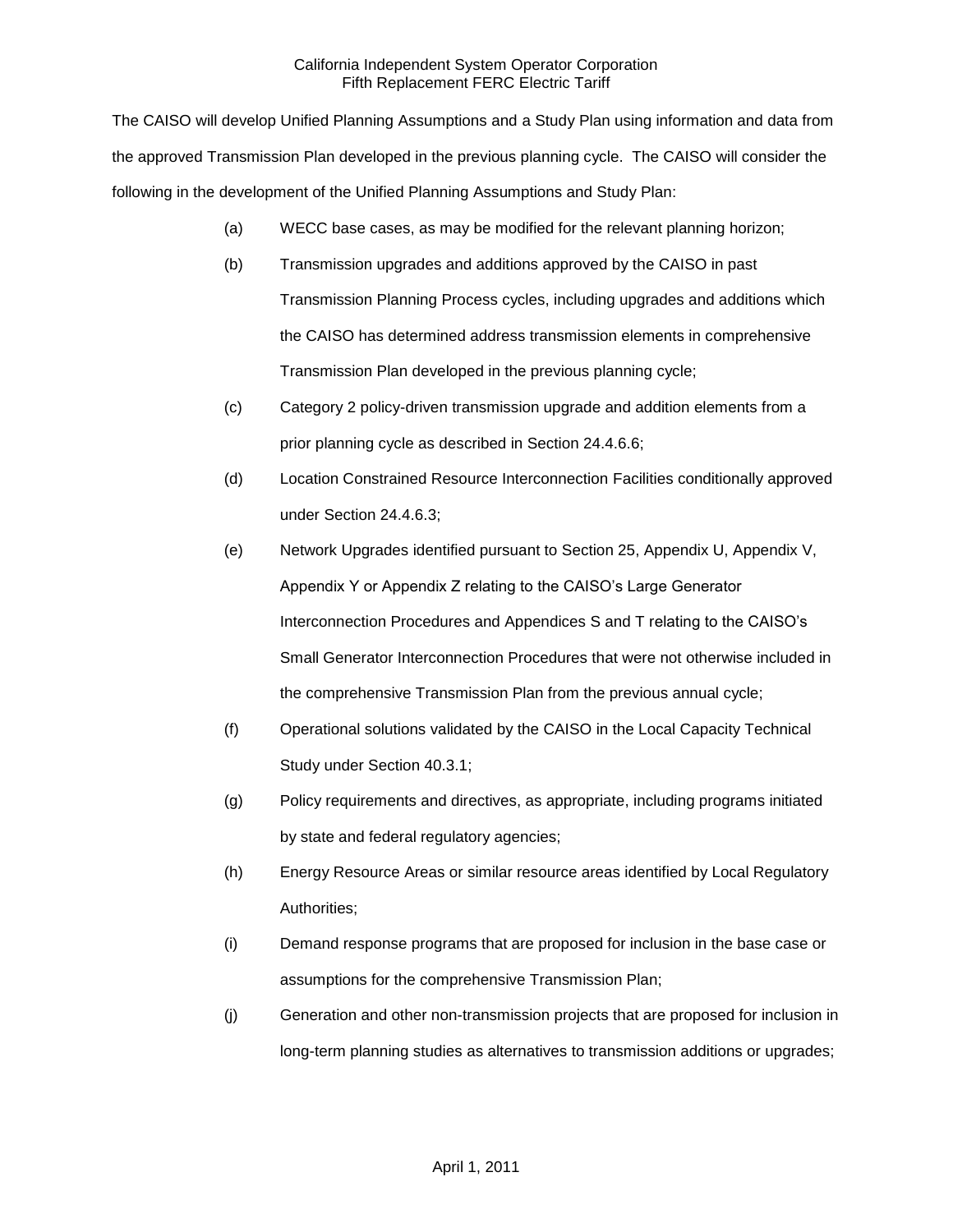- (k) Beginning with the 2011/2012 planning cycle, Economic Planning Study requests submitted in comments on the draft Unified Planning Assumptions and Study.
- (l) Planned facilities in interconnected Balancing Authority Areas.

# **24.3.2 Contents of the Unified Planning Assumptions and Study Plan**

The Unified Planning Assumptions and Study Plan shall, at a minimum, provide:

- (a) The planning data and assumptions to be used in the Transmission Planning Process cycle, including, but not limited to, those related to Demand Forecasts and distribution, potential generation capacity additions and retirements, and transmission system modifications;
- (b) A description of the computer models, methodology and other criteria used in each technical study performed in the Transmission Planning Process cycle;
- (c) A list of each technical study to be performed in the Transmission Planning Process cycle and a summary of each technical study's objective or purpose;
- (d) A description of significant modifications to the planning data and assumptions as allowed by Section 24.3.1(a) and consistent with Section 24.3.2;
- (e) The identification of any entities directed to perform a particular technical study or portions of a technical study;
- (f) A proposed schedule for all stakeholder meetings to be held as part of the Transmission Planning Process cycle and the means for notification of any changes thereto, the location on the CAISO Website of information relating to the technical studies performed in the Transmission Planning Process cycle, and the name of a contact person at the CAISO for each technical study performed in the Transmission Planning Process cycle;
- (g) To the maximum extent practicable, and where applicable, appropriate sensitivity analyses, including project or solution alternatives, to be performed as part of technical studies;
- (h) Descriptions of the High Priority Economic Planning Studies as determined by the CAISO under section 24.3.5; and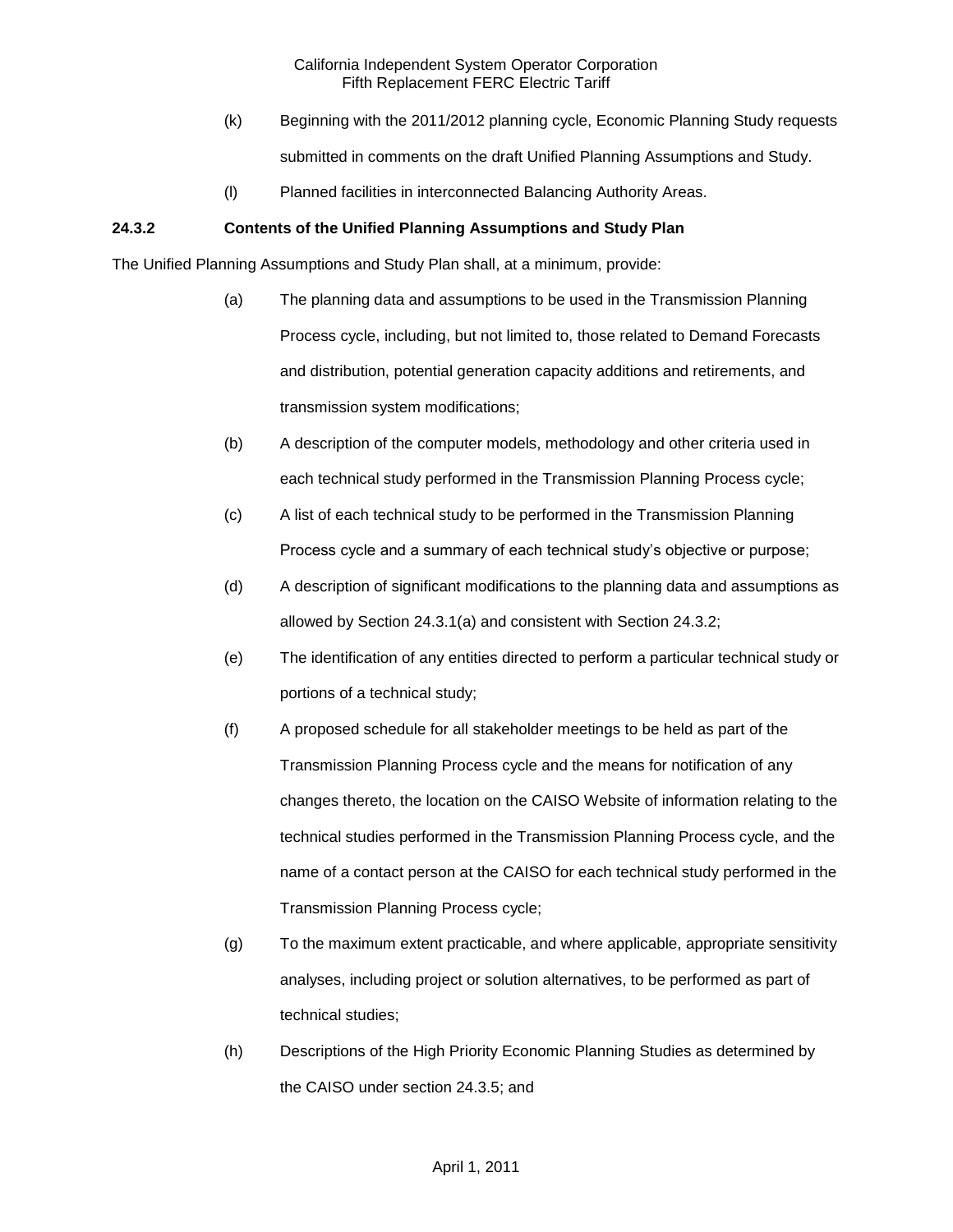(i) Identification of state or federal requirements or directives that the CAISO will utilize, pursuant to Section 24.4.6.6, to identify policy-driven transmission elements.

### **24.3.3 Stakeholder Input - Unified Planning Assumptions/Study Plan**

- (a) Beginning with the 2011/2012 planning cycle and in accordance with the schedule set forth in the Business Practice Manual, the CAISO will provide a comment period during which Market Participants, electric utility regulatory agencies and all other interested parties may submit the following proposals for consideration in the development of the draft Unified Planning Assumptions and Study Plan:
	- (i) Demand response programs for inclusion in the base case or assumptions; and
	- (ii) Generation and other non-transmission alternatives, consistent with Section 24.3.2(a) proposed as alternatives to transmission additions or upgrades.
- (b) Following review of relevant information, including stakeholder comments submitted pursuant to Section 24.3.3(a), the CAISO will prepare and post on the CAISO Website a draft of the Unified Planning Assumptions and Study Plan. The CAISO will issue a Market Notice announcing the availability of such draft, soliciting comments, and scheduling a public conference(s) as required by Section 24.3.3(c).
- (c) No less than one (1) week subsequent to the posting of the draft Unified Planning Assumptions and Study Plan, the CAISO will conduct a minimum of one (1) public meeting open to Market Participants, electric utility regulatory agencies, and other interested parties to review, discuss, and recommend modifications to the draft Unified Planning Assumptions and Study Plan. Additional meetings, web conferences, or teleconferences may be scheduled as needed. All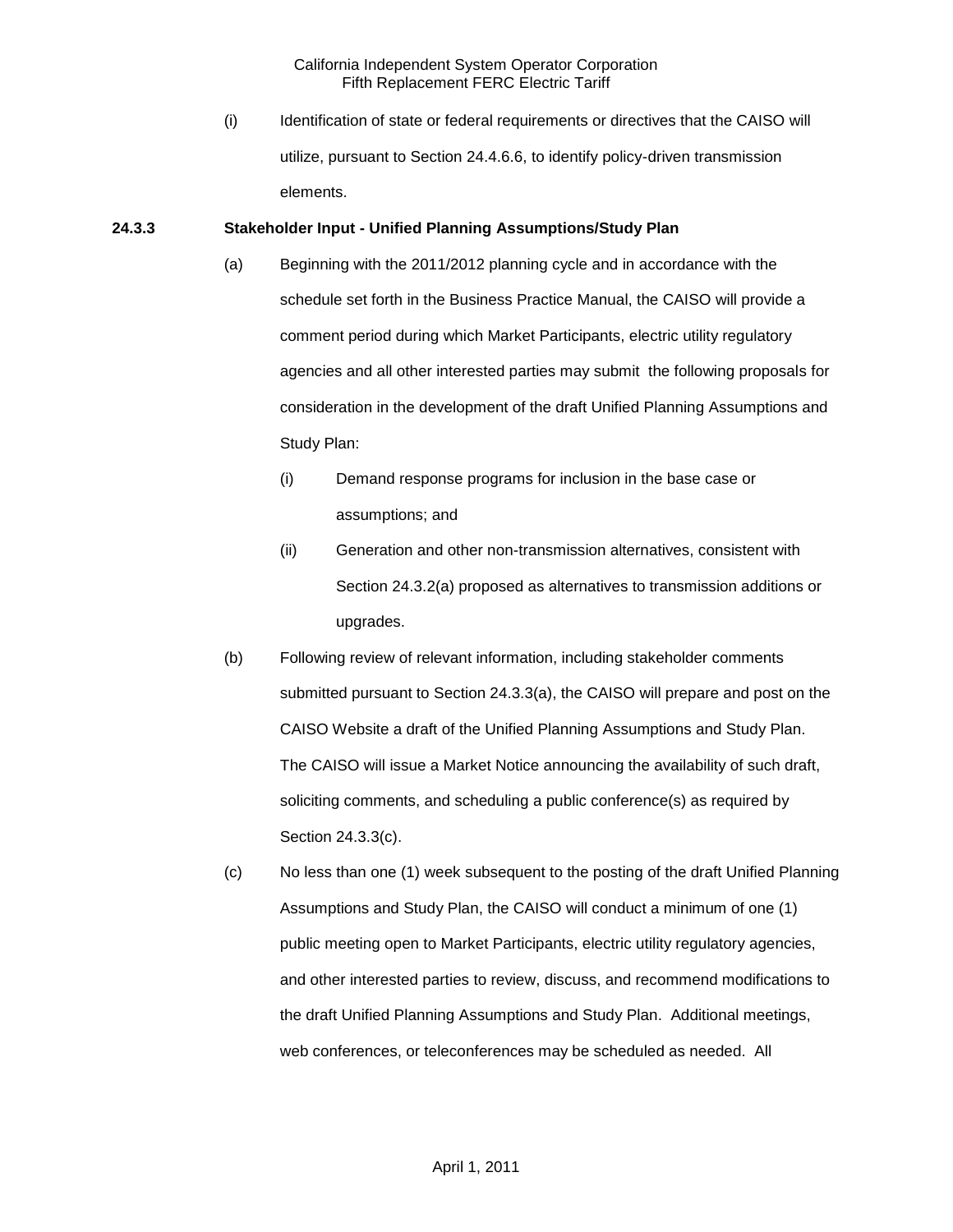stakeholder meetings, web conferences, or teleconferences shall be noticed by Market Notice.

- (d) Interested parties will be provided a minimum of two (2) weeks following the first public meeting to provide comments on the draft Unified Planning Assumptions and Study Plan. Such comments may include Economic Planning Study requests based on the comprehensive Transmission Plan from the prior cycle. All comments on the draft Unified Planning Assumptions and the Study Plan will be posted by the CAISO to the CAISO Website.
- (e) Following the public conference(s), and under the schedule set forth in the Business Practice Manual, the CAISO will determine and publish to the CAISO Website the final Unified Planning Assumptions and Study Plan in accordance with the procedures set forth in the Business Practice Manual. The CAISO will post the base cases to be used in the technical studies to its secured website as soon as possible after the final Unified Planning Assumptions and Study Plan have been published.

# **24.3.4 Economic Planning Studies**

# **24.3.4.1 CAISO Assessment of Requests for Economic Planning Studies**

Following the submittal of a request for an Economic Planning Study, the CAISO will determine whether the request shall be designated as a High Priority Economic Planning Study for consideration in the development of the comprehensive Transmission Plan. In making the determination, the CAISO will consider:

- (a) Whether the requested Economic Planning Study seeks to assess Congestion not identified or identified and not mitigated by the CAISO in previous Transmission Planning Process cycles;
- (b) Whether the requested Economic Planning Study addresses delivery of Generation from Location Constrained Resource Interconnection Generators or network transmission facilities intended to access Generation from an Energy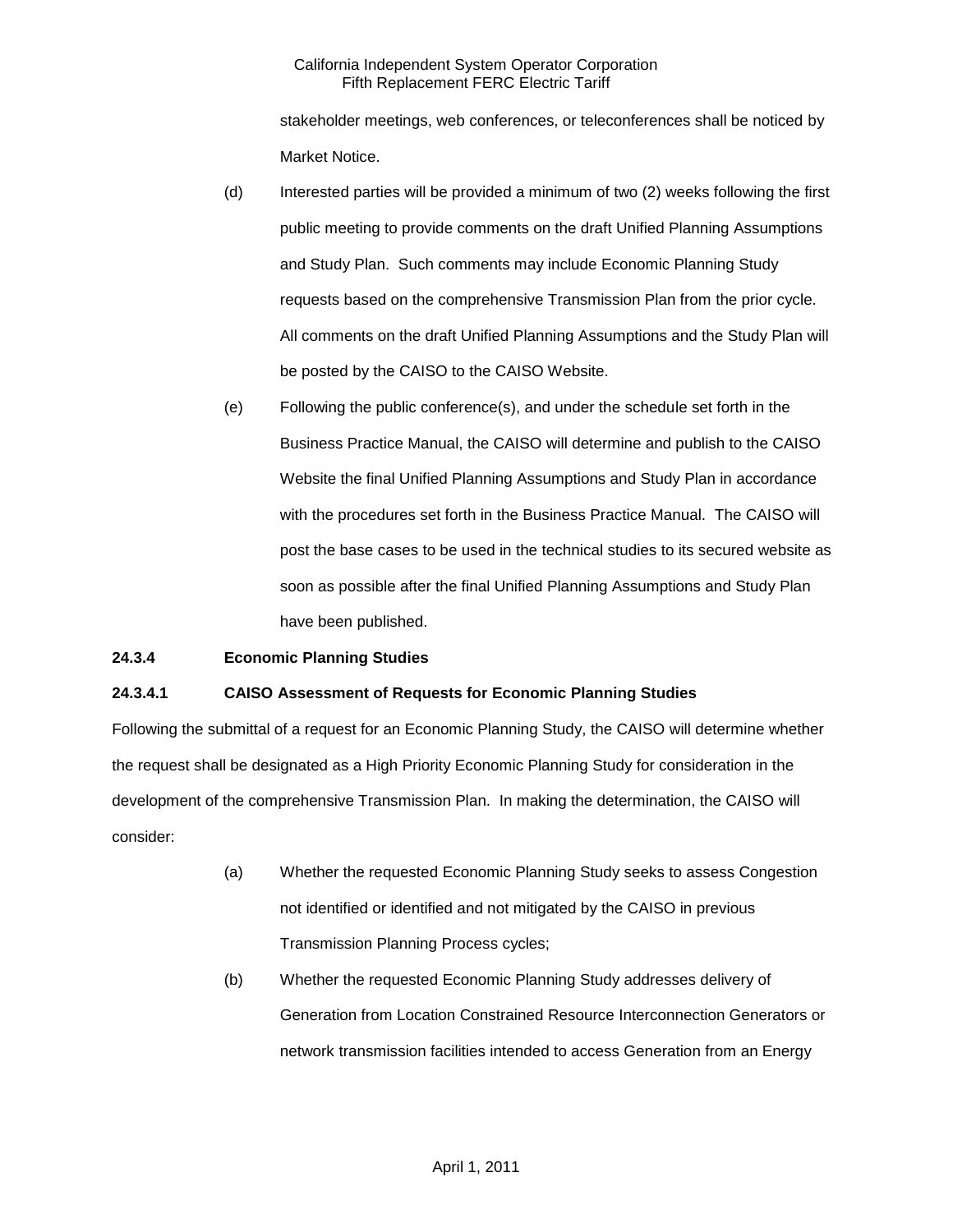Resource Area or similar resource area assigned a high priority by the CPUC or CEC;

- (c) Whether the requested Economic Planning Study is intended to address Local Capacity Area Resource requirements;
- (d) Whether resource and Demand information indicates that Congestion described in the Economic Planning Study request is projected to increase over the planning horizon used in the Transmission Planning Process and the magnitude of that Congestion; or
- (e) Whether the Economic Planning Study is intended to encompass the upgrades necessary to integrate new generation resources or loads on an aggregated or regional basis.

# **24.3.4.2 Selection of High Priority Economic Planning Studies**

In accordance with the schedule and procedures set forth in the Business Practice Manual, the CAISO will post to the CAISO Website the list of selected High Priority Economic Planning Studies to be included in the draft Unified Planning Assumptions and Study Plan. The CAISO may assess requests for Economic Planning Studies individually or in combination where such requests may have common or complementary effects on the CAISO Controlled Grid. As appropriate, the CAISO will perform requested High Priority Economic Planning Studies, up to five (5); however, the CAISO retains discretion to perform more than five (5) High Priority Economic Planning Studies should stakeholder requests or patterns of Congestion or anticipated Congestion so warrant. Market Participants may, consistent with Section 24.3.1 and 24.3.2, conduct Economic Planning Studies that have not been designated as High Priority Economic Planning Studies at their own expense and may submit such studies for consideration in the development of the comprehensive Transmission Plan.

### **24.4 Transmission Planning Process Phase 2**

# **24.4.1 Conducting Technical Studies**

(a) In accordance with the Unified Planning Assumptions and Study Plan and with the procedures and deadlines in the Business Practice Manual, the CAISO will perform, or direct the performance by third parties of, technical studies and other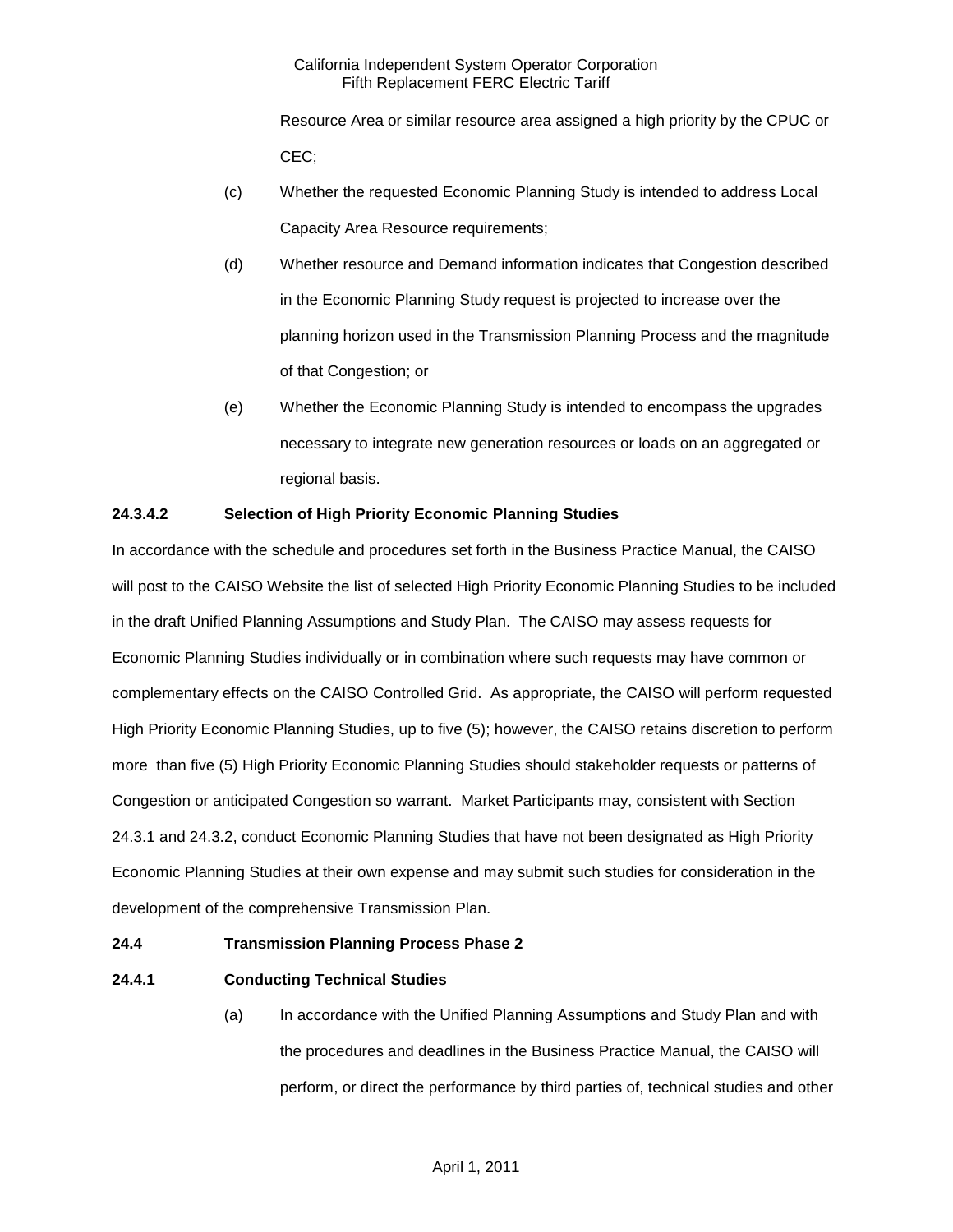assessments necessary to develop the comprehensive Transmission Plan, including such technical studies and other assessments as are necessary in order to determine whether and how to include elements from the conceptual statewide transmission plan or other alternative elements identified by the CAISO during the Phase 2 studies in the comprehensive Transmission Plan. According to the schedule set forth in the applicable Business Practice Manual, the CAISO will post the preliminary results of its technical studies and proposed mitigation solutions on the CAISO Website. The CAISO's technical study results and mitigation solutions shall be posted not less than one-hundred and twenty (120) days after the final Unified Planning Assumptions and Study Plan are published, along with the results of the technical studies conducted by Participating TOs or other third parties at the direction of the CAISO.

- (b) All technical studies, whether performed by the CAISO, the Participating TOs or other third parties under the direction of the CAISO, must utilize the Unified Planning Assumptions for the particular technical study to the maximum extent practical, and deviations from the Unified Planning Assumptions for the particular technical study must be documented in results of each technical study. The CAISO will measure the results of the studies against Applicable Reliability Criteria, the CAISO Planning Standards, and other criteria established by the Business Practice Manual. After consideration of the comments received on the preliminary results, the CAISO will complete, or direct the completion of, the technical studies and post the final study results on the CAISO Website.
- (c) The CAISO technical study results will identify needs and proposed solutions to meet Applicable Reliability Criteria, CAISO planning standards, and other applicable planning standards. The CAISO and Participating TOs shall coordinate their respective transmission planning responsibilities required for compliance with the NERC Reliability Standards and for the purposes of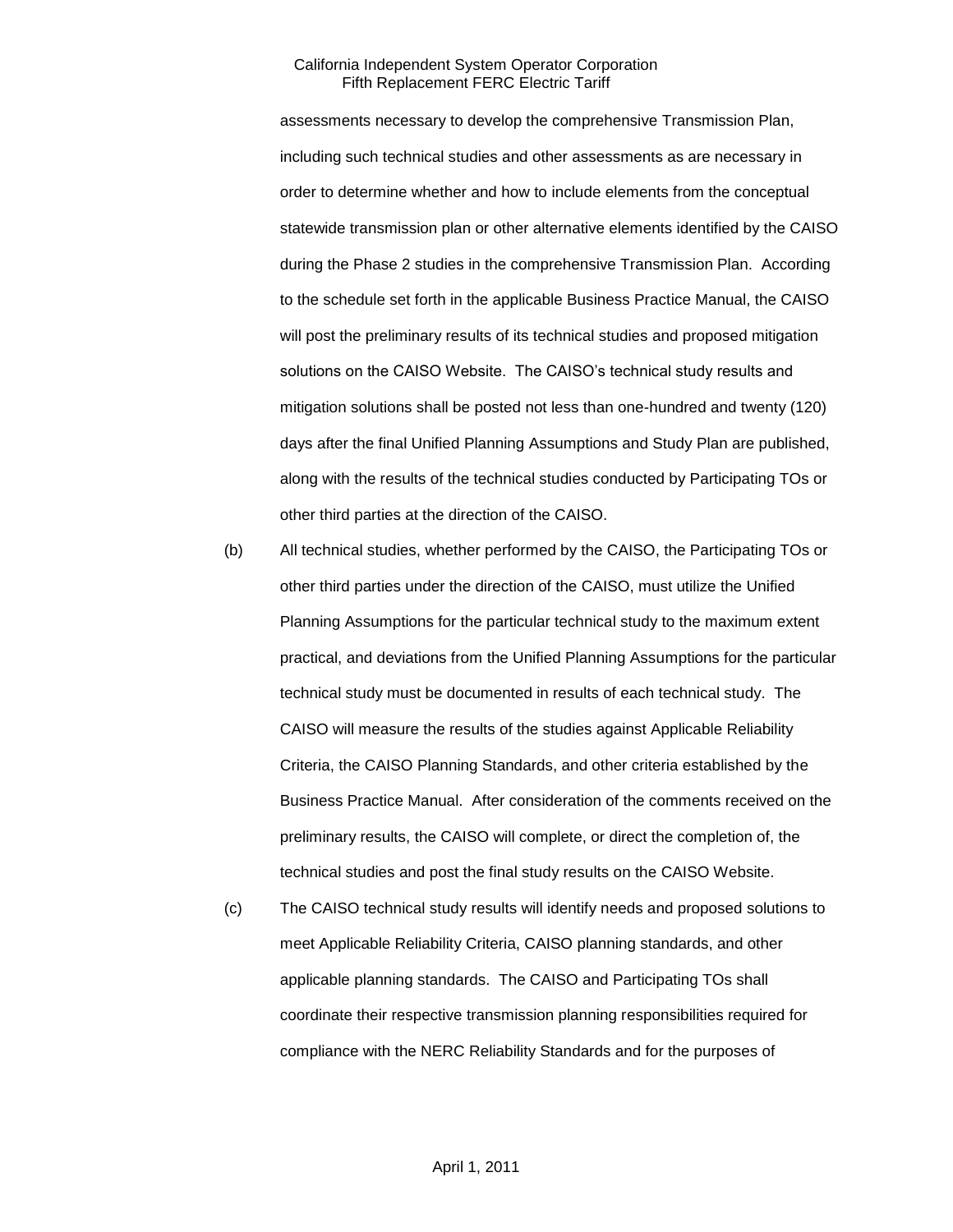developing the annual Transmission Plan according to the requirements and time schedules set forth in the Business Practice Manual.

## **24.4.2 Submission of Reliability Driven Projects**

Pursuant to the schedule described in the Business Practice Manual and based on the technical study results, the CAISO*,* CEC, CPUC, and other interested parties may propose any transmission upgrades or additions deemed necessary to ensure System Reliability consistent with Applicable Reliability Criteria and CAISO Planning Standards through the Phase 2 Request Window. Participating TOs will submit such project proposals through the Phase 2 Request Window within thirty (30) days after the CAISO posts its preliminary technical study results. The substantive description of reliability driven projects is set forth in Section 24.4.6.2.

## **24.4.3 Phase 2 Request Window**

- (a) Following publication of the results of the technical studies, and in accordance with the schedule set forth in the Business Practice Manual, the CAISO will open a Request Window during Phase 2 for the submission of proposals for reliabilitydriven projects, Location Constrained Resource Interconnection Facility projects, demand response or generation proposals proposed as alternatives to transmission additions or upgrades to meet reliability needs, and proposals for Merchant Transmission Facility projects and projects needed to maintain the feasibility of long-term CRRs.
- (b) All facilities proposed during the Request Window must use the forms and satisfy the information and technical requirements set forth in the Business Practice Manual. Proposals for these transmission additions or upgrades must be within or connect to the CAISO Balancing Authority Area or CAISO Controlled Grid. The CAISO will determine whether each of these proposals will be considered in the development of the comprehensive Transmission Plan. In accordance with the schedule and procedures set forth in the Business Practice Manual, the CAISO will notify the party submitting the proposal of any deficiencies in the proposal and provide the party an opportunity to correct the deficiencies. A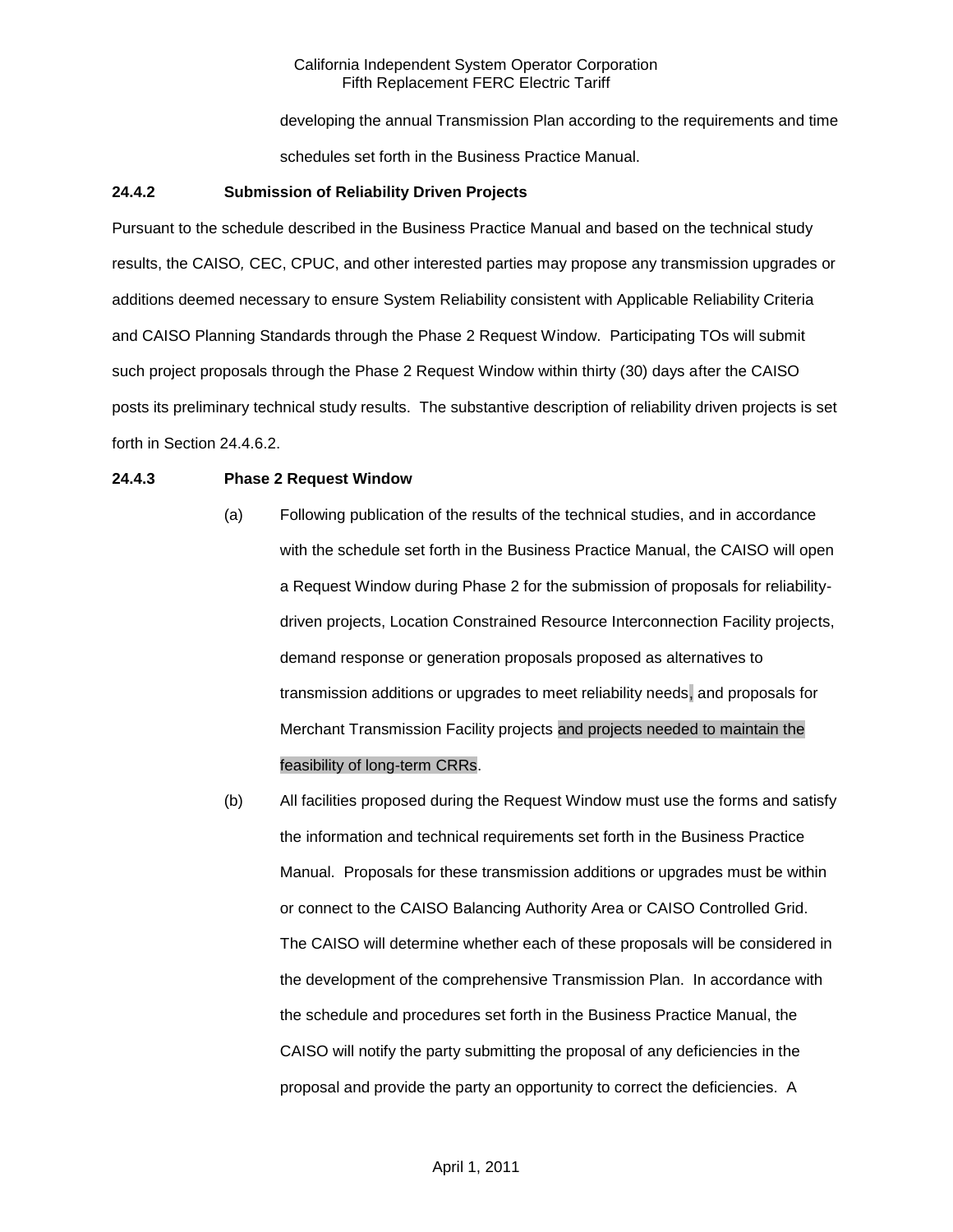proposal can only be considered in the development of the comprehensive Transmission Plan if the CAISO determines that:

- (i) the proposal satisfies the information requirements for the particular type of project submitted as set forth in templates included in the Business Practice Manual;
- (ii) the proposal is not functionally duplicative of transmission upgrades or additions that have previously been approved by the CAISO; and
- (iii) the proposal, if a sub-regional or regional project that affects other interconnected Balancing Authority Areas, has been reviewed by the appropriate sub-regional or regional planning entity, is not inconsistent with such sub-regional or regional planning entity's preferred solution or project, and has been determined to be appropriate for inclusion in the CAISO Study Plan, rather than, or in addition to, being included in or deferred to the planning process of the sub-regional or regional planning entity.
- (c) The duration of the Request Window will be set forth in the Business Practice Manual.

# **24.4.4 Comment Period of Conceptual Statewide Plan**

Beginning in Phase 1, the CAISO will develop, or, in coordination with other regional or sub-regional transmission planning groups or entities, including interconnected Balancing Authority Areas, will participate in the development of a conceptual statewide transmission plan that, among other things, may identify potential transmission upgrade or addition elements needed to meet state and federal policy requirements and directives. The conceptual statewide transmission plan will be an input into the CAISO's Transmission Planning Process. The CAISO will post the conceptual statewide transmission plan to the CAISO Website and will issue a Market Notice providing notice of the availability of such plan. In the month immediately following the publication of the conceptual statewide transmission plan, the CAISO will provide an opportunity for interested parties to submit comments and recommend modifications to the conceptual statewide transmission plan and alternative transmission elements,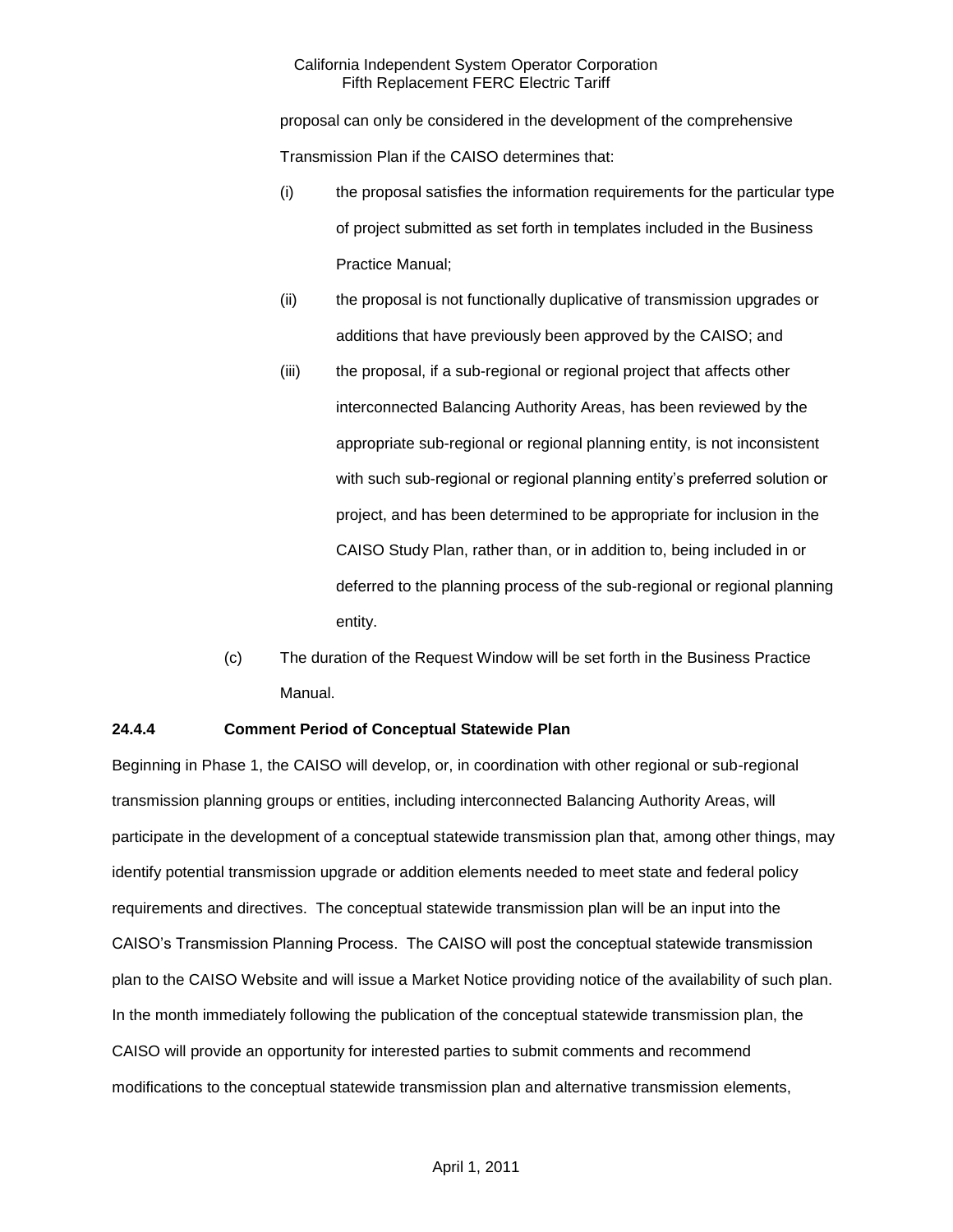including potential interstate transmission lines and proposals for access to resources located in areas not identified in the conceptual statewide transmission plan, and non-transmission elements.

## **24.4.5 Determination of Needed Transmission Projects and Elements**

To determine which projects and additional elements should be included in the comprehensive Transmission Plan, the CAISO will evaluate the conceptual transmission elements identified in the statewide conceptual transmission plan or other alternative elements identified by the CAISO during the Phase 2 studies, reliability project proposals, LCRIF projects proposals, project proposals required to maintain the feasibility of long term CRRs, proposed Network Upgrades pursuant to Section 24.4.6.5 and the results of Economic Planning Studies or other economic studies the CAISO has performed and will consider potential alternative transmission upgrade and addition elements and non-transmission or generation solutions proposed by interested parties. In determining which projects and additional elements should be included in the comprehensive Transmission Plan, the CAISO will not give undue weight or preference to the conceptual statewide plan or any other input in its planning process.

### **24.4.6 Categories of Transmission Projects**

## **24.4.6.1 Merchant Transmission Project Proposals**

The CAISO may include a transmission addition or upgrade in the comprehensive Transmission Plan if a Project Sponsor proposes a Merchant Transmission Facility and demonstrates to the CAISO the financial capability to pay the full cost of construction and operation of the Merchant Transmission Facility. The Merchant Transmission Facility must mitigate all operational concerns identified by the CAISO to the satisfaction of the CAISO, in consultation with the Participating TO(s) in whose PTO Service Territory the Merchant Transmission Facility will be located, and ensure the continuing feasibility of allocated Long Term CRRs over the length of their terms. To ensure that the Project Sponsor is financially able to pay the construction and operating costs of the Merchant Transmission Facility, and where the Participating TO is not the Project Sponsor and is to construct the Merchant Transmission Facility under Section 24.4.1, the CAISO in cooperation with the Participating TO may require (1) a demonstration of creditworthiness (e.g., an appropriate credit rating), or (2) sufficient security in the form of an unconditional and irrevocable letter of credit or other similar security sufficient to meet its responsibilities and obligations for the full costs of the transmission addition or upgrade.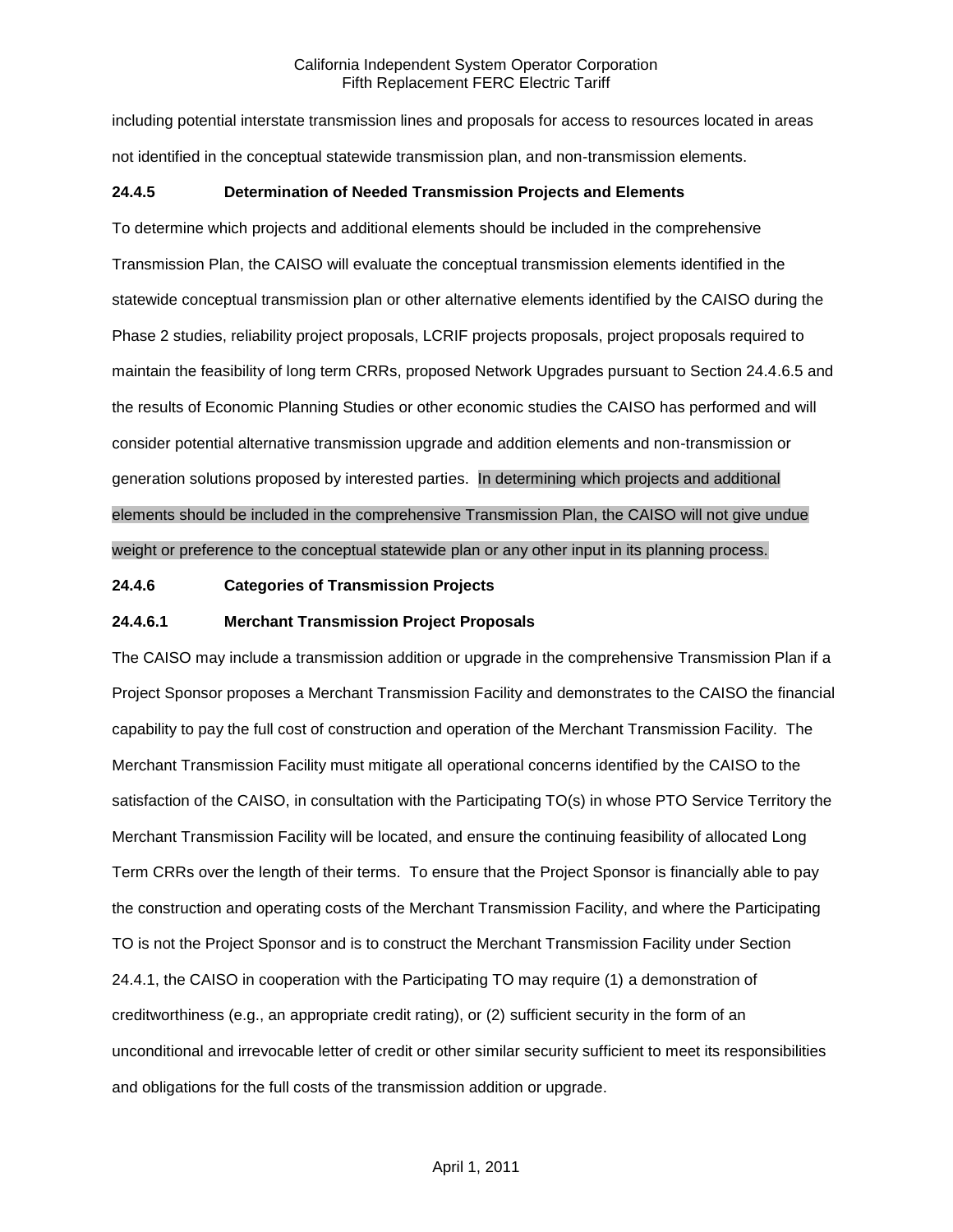## **24.4.6.2 Reliability Driven Projects**

The CAISO, in coordination with each Participating TO with a PTO Service Territory will, as part of the Transmission Planning Process and consistent with the procedures set forth in the Business Practice Manual, identify the need for any transmission additions or upgrades required to ensure System Reliability consistent with all Applicable Reliability Criteria and CAISO Planning Standards. In making this determination, the CAISO, in coordination with each Participating TO with a PTO Service Territory and other Market Participants, shall consider lower cost alternatives to the construction of transmission additions or upgrades, such as acceleration or expansion of existing projects, Demand-side management, Remedial Action Schemes, appropriate Generation, interruptible Loads, storage facilities or reactive support. The CAISO shall direct each Participating TO with a PTO Service Area, as a registered Transmission Planner with NERC, to perform the necessary studies, based on the Unified Planning Assumptions and Study Plan and any applicable Interconnection Study, and in accordance with the Business Practice Manual, to determine the facilities needed to meet all Applicable Reliability Criteria and CAISO Planning Standards. The Participating TO with a PTO Service Area shall provide the CAISO and other Market Participants with all information relating to the studies performed under this Section, subject to any limitation provided in Section 20.2 or the applicable LGIP. The Participating TO with a PTO Service Territory in which the transmission upgrade or addition deemed needed under this Section 24 will have the responsibility to construct, own and finance, and maintain such transmission upgrade or addition. If, as part of the Transmission Planning Process, the CAISO identifies a Category 1 policydriven element or an economically-driven element as being needed under Sections 24.4.6.6 and 24.4.6.7 that eliminates an identified reliability concern under Applicable Reliability and CAISO Planning Standards, such element will retain its categorization as Category 1 policy-driven or economic element, respectively. If a transmission addition or upgrade required to ensure System Reliability provides other benefits without any expansion of its scope to explicitly include such benefits, such transmission addition or upgrade will retain its categorization as a reliability project.

# **24.4.6.3 LCRIF Projects**

**24.4.6.3.1 Proposals for LCRIFs**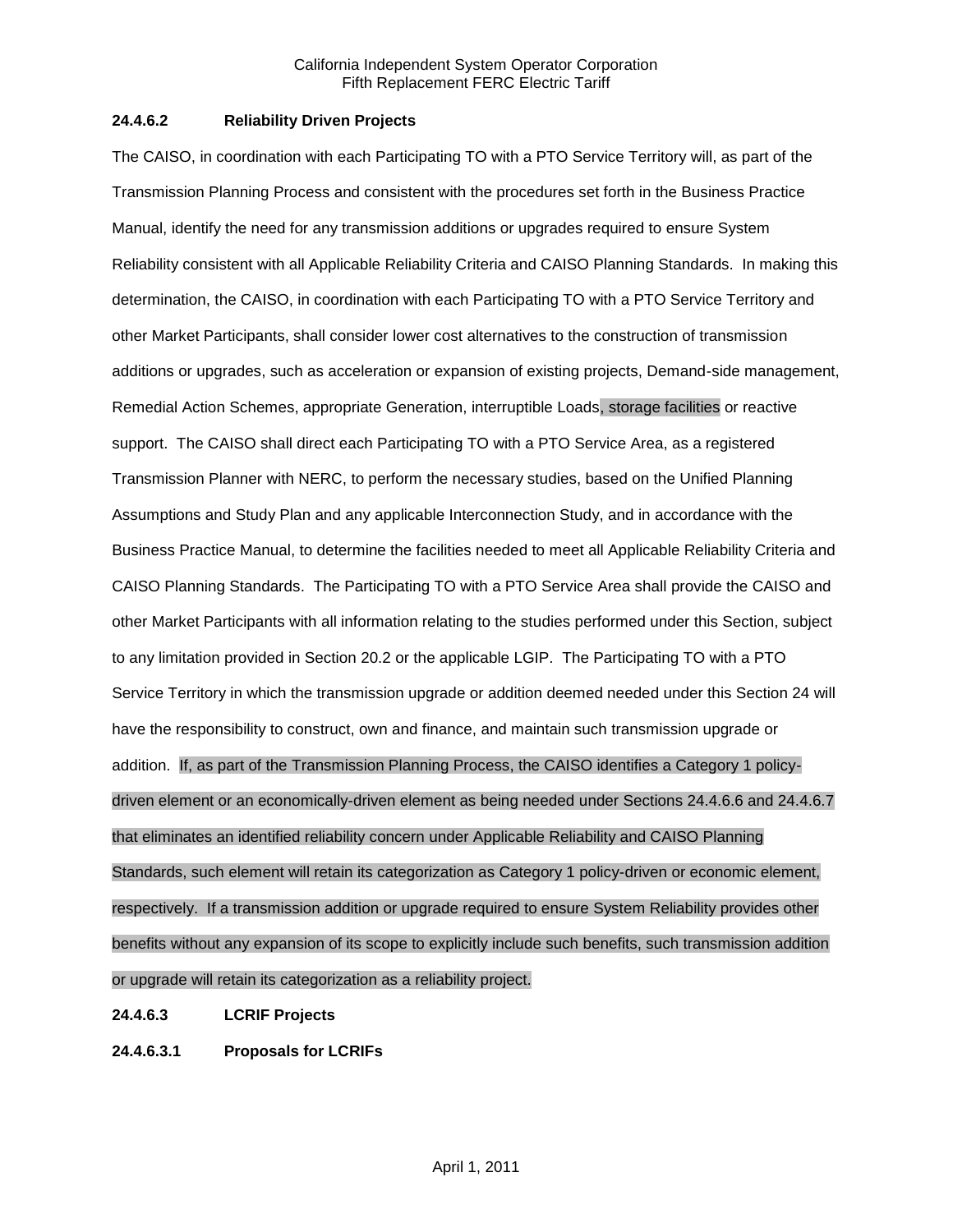The CAISO, CPUC, CEC, a Participating TO, or any other interested parties may propose a transmission addition as a Location Constrained Resource Interconnection Facility. A proposal shall include the following information, to the extent available:

- (a) Information showing that the proposal meets the requirements of Section 24.4.6.3.2; and
- (b) A description of the proposed facility, including the following information:
	- (1) Transmission studies demonstrating that the proposed facility satisfies Applicable Reliability Criteria and CAISO Planning Standards;
	- (2) Identification of the most feasible and cost-effective alternative transmission additions, which may include network upgrades, that would accomplish the objective of the proposal;
	- (3) A planning level cost estimate for the proposed facility and all proposed alternatives;
	- (4) An assessment of the potential for the future connection of further transmission additions that would convert the proposed facility into a network transmission facility, including conceptual plans;
	- (5) The estimated in-service date of the proposed facility; and
	- (6) A conceptual plan for connecting potential LCRIGs, if known, to the proposed facility.

# **24.4.6.3.2 Criteria for Qualification as a LCRIF**

- (a) The CAISO shall conditionally approve a facility as a Location Constrained Resource Interconnection Facility if it determines that the facility is needed and all of the following requirements are met:
	- (1) The facility is to be constructed for the primary purpose of connecting to the CAISO Controlled Grid two (2) or more Location Constrained Resource Interconnection Generators in an Energy Resource Area, and at least one of the Location Constrained Resource Interconnection Generators is to be owned by an entity(ies) that is not an Affiliate of the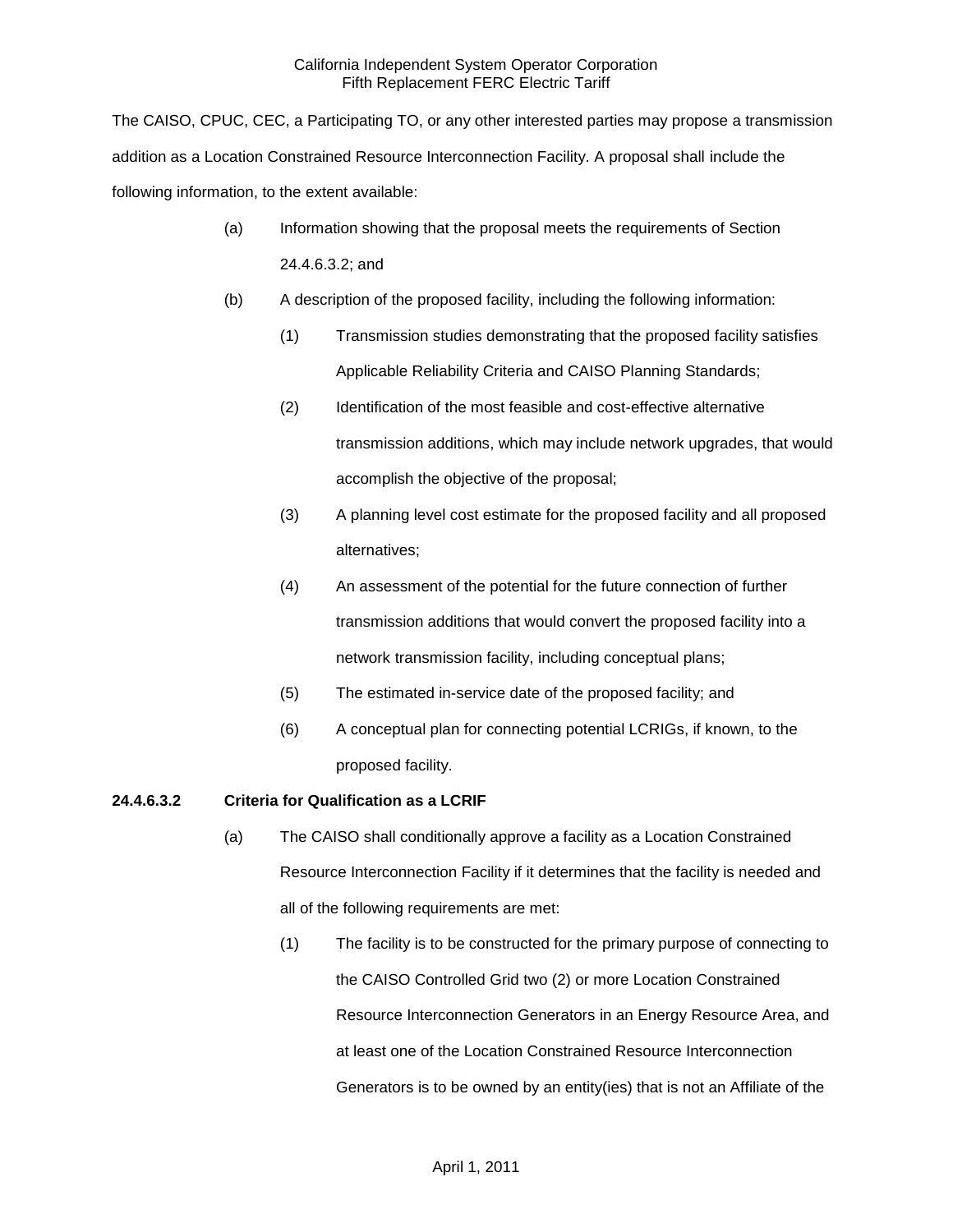owner(s) of another Location Constrained Resource Interconnection Generator in that Energy Resource Area;

- (2) The facility will be a High Voltage Transmission Facility;
- (3) At the time of its in-service date, the facility will not be a network facility and would not be eligible for inclusion in a Participating TO's TRR other than as an LCRIF; and
- (4) The facility meets Applicable Reliability Criteria and CAISO Planning Standards.
- (b) The proponent of a facility that has been determined by the CAISO to meet the requirements of Section 24.4.6.3.2(a) shall provide the CAISO with information concerning the requirements of this subsection not less than ninety (90) days prior to the planned commencement of construction, and the facility shall qualify as a Location Constrained Resource Interconnection Facility if the CAISO determines that both of the following requirements are met:
	- (1) The addition of the capital cost of the facility to the High Voltage TRR of a Participating TO will not cause the aggregate of the net investment of all LCRIFs (net of the amount of the capital costs of LCRIFs to be recovered from LCRIGs pursuant to Section 26.6) included in the High Voltage TRRs of all Participating TOs to exceed fifteen (15) percent of the aggregate of the net investment of all Participating TOs in all High Voltage Transmission Facilities reflected in their High Voltage TRRs (net of the amount of the capital costs of LCRIFs to be recovered from LCRIGs pursuant to Section 26.6) in effect at the time of the CAISO's evaluation of the facility; and
	- (2) Existing or prospective owners of LCRIGs have demonstrated their interest in connecting LCRIGs to the facility consistent with the requirements of Section 24.4.6.3.4, which establishes the necessary demonstration of interest.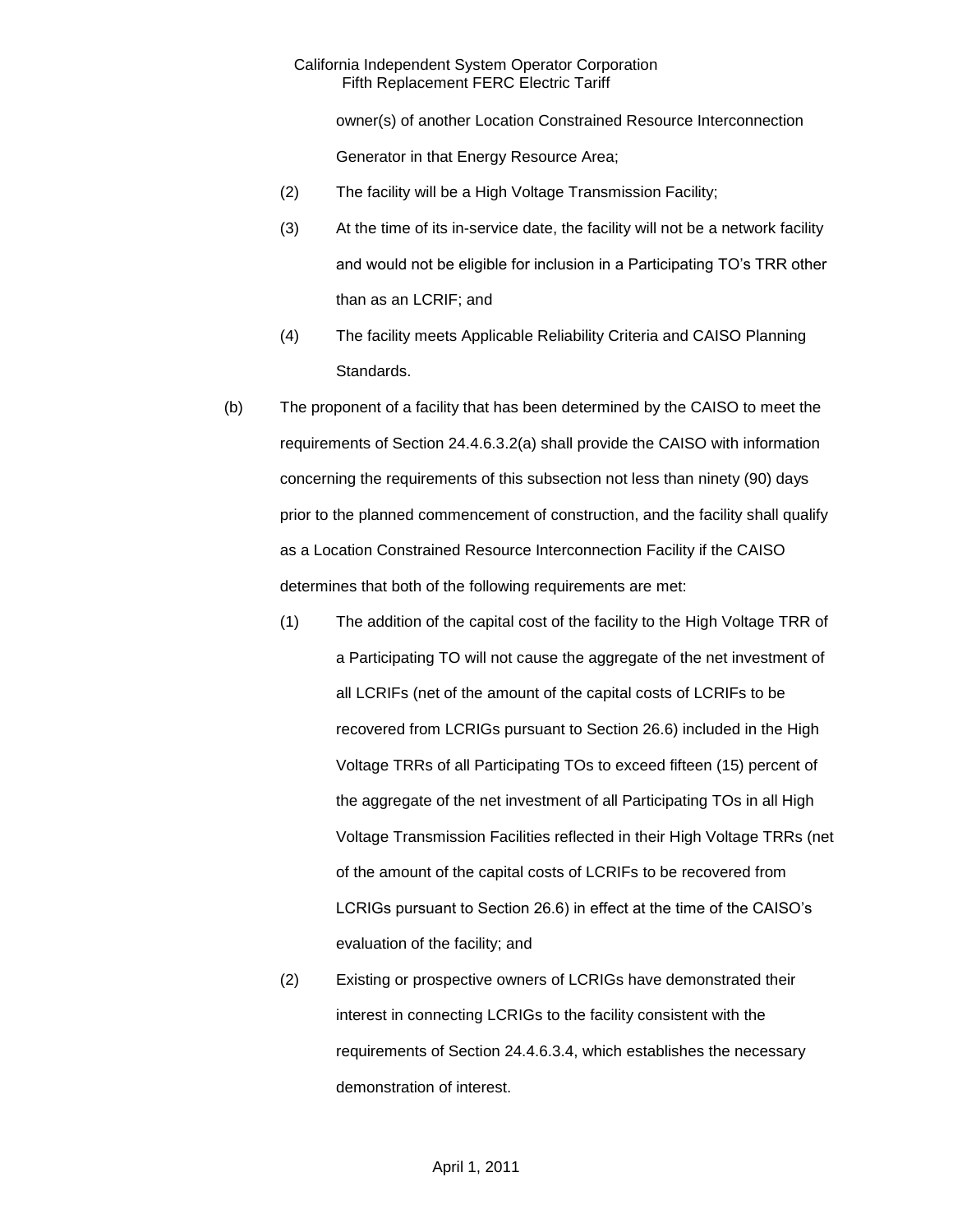# **24.4.6.3.3 Responsibilities of Participating Transmission Owner**

Each Participating TO shall report annually to the CAISO the amount of its net investment in LCRIFs (net of the amount of the capital costs of LCRIFs to be recovered from LCRIGs pursuant to Section 26.6), and its net investment in High Voltage Transmission Facilities reflected in its High Voltage TRR (net of the amount of the capital costs of LCRIFs to be recovered from LCRIGs pursuant to Section 26.6), to enable the CAISO to make the determination required under Section 24.4.6.3.2(b)(1).

# **24.4.6.3.4 Demonstration of Interest in a LCRIF**

A proponent of an LCRIF must demonstrate interest in the LCRIF equal to sixty (60) percent or more of the capacity of the facility in the following manner:

- (a) the proponent's demonstration must include a showing that LCRIGs that would connect to the facility and would have a combined capacity equal to at least twenty-five (25) percent of the capacity of the facility have executed Large Generator Interconnection Agreements or Small Generator Interconnection Agreements, as applicable; and
- $(b)$  to the extent the showing pursuant to Section 24.4.6.3.4(a) does not constitute sixty (60) percent of the capacity of the LCRIF, the proponent's demonstration of the remainder of the required minimum level of interest must include a showing that additional LCRIGs:
	- (1) in the case of Large Generating Facilities subject to the LGIP set forth in Appendix Y, have obtained Site Exclusivity or paid the Site Exclusivity Deposit in lieu of Site Exclusivity, provided that any Site Exclusivity Deposit paid pursuant to Section 3.5 of the LGIP set forth in Appendix Y shall satisfy this requirement, or, in the case of Large Generating Facilities subject to the LGIP set forth in Appendix U and Small Generating Facilities, have obtained control over their site or paid a deposit to the CAISO in the amount of \$250,000, which deposit shall be refundable if the LCRIF is not approved or is withdrawn by the proponent; and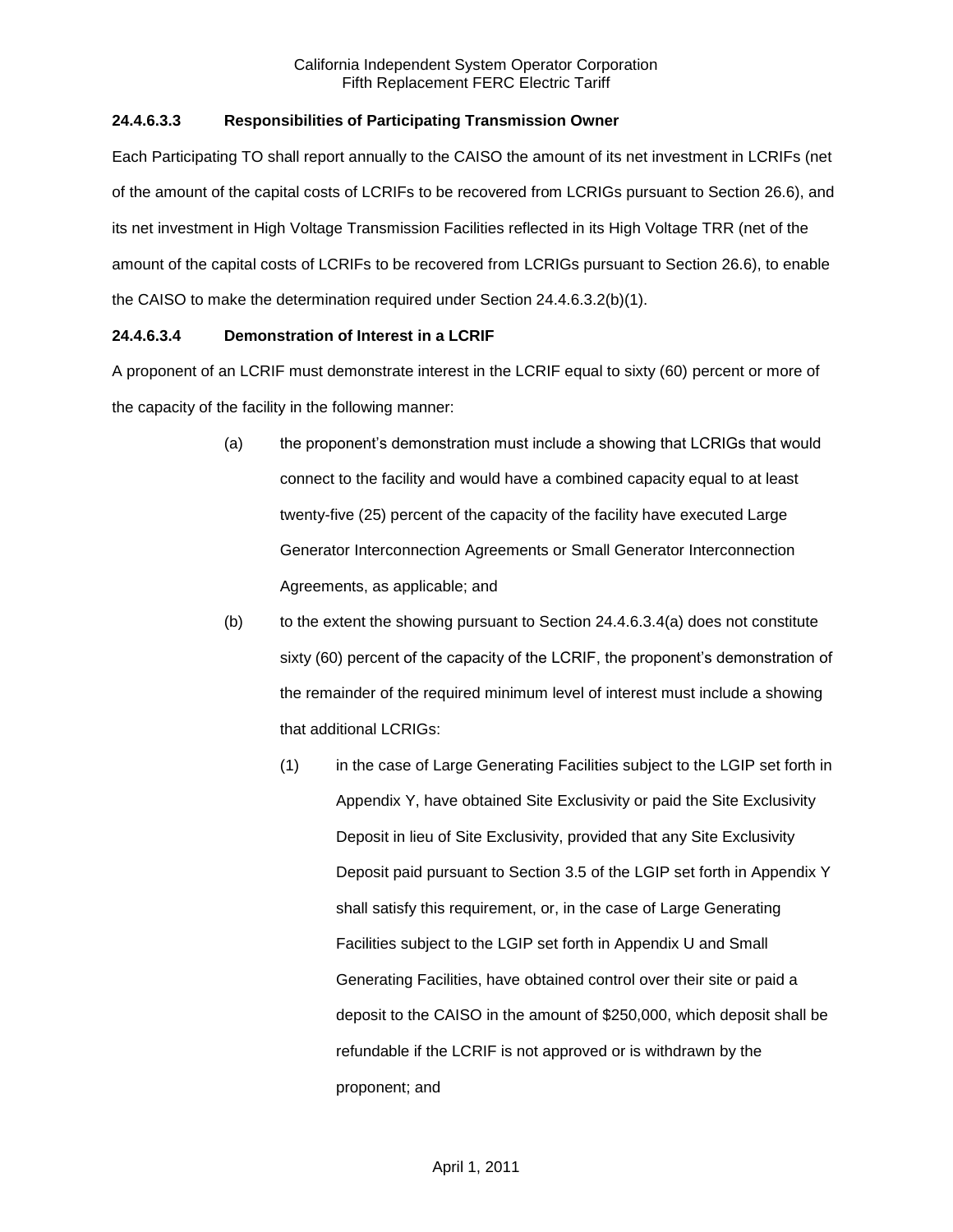- (2) have demonstrated interest in the LCRIF by one of the following methods:
	- (i) executing a firm power sales agreement for the output of the LCRIG for a period of five (5) years or longer; or
	- (ii) in the case of Large Generating Facilities subject to the LGIP set forth in Appendix Y, filing an Interconnection Request and paying the Interconnection Study Deposit required by Section 3.5 of the LGIP set forth in Appendix Y; or
	- (iii) in the case of Large Generating Facilities subject to the LGIP set forth in Appendix U and Small Generating Facilities, being in the CAISO's interconnection queue and paying a deposit to the CAISO equal to the sum of the minimum deposits required of an Interconnection Customer for all studies performed in accordance with the Large Generator Interconnection Procedures (Appendix U) or Small Generator Interconnection Procedures (Appendix S), as applicable to the LCRIG, less the amount of any deposits actually paid by the LCRIG for such studies. The deposit shall be credited toward such study costs. If the LCRIF is not approved or is withdrawn by the proponent, any deposit paid under this provision shall be refundable to the extent it exceeds costs incurred by the CAISO for such studies; or
	- (iv) paying a deposit to the CAISO equal to five (5) percent of the LCRIG's pro rata share of the capital costs of a proposed LCRIF. The deposit shall be credited toward costs of Interconnection Studies performed in connection with the Large Generator Interconnection Procedures (Appendix U or Appendix Y, as applicable) or Small Generator Interconnection Procedures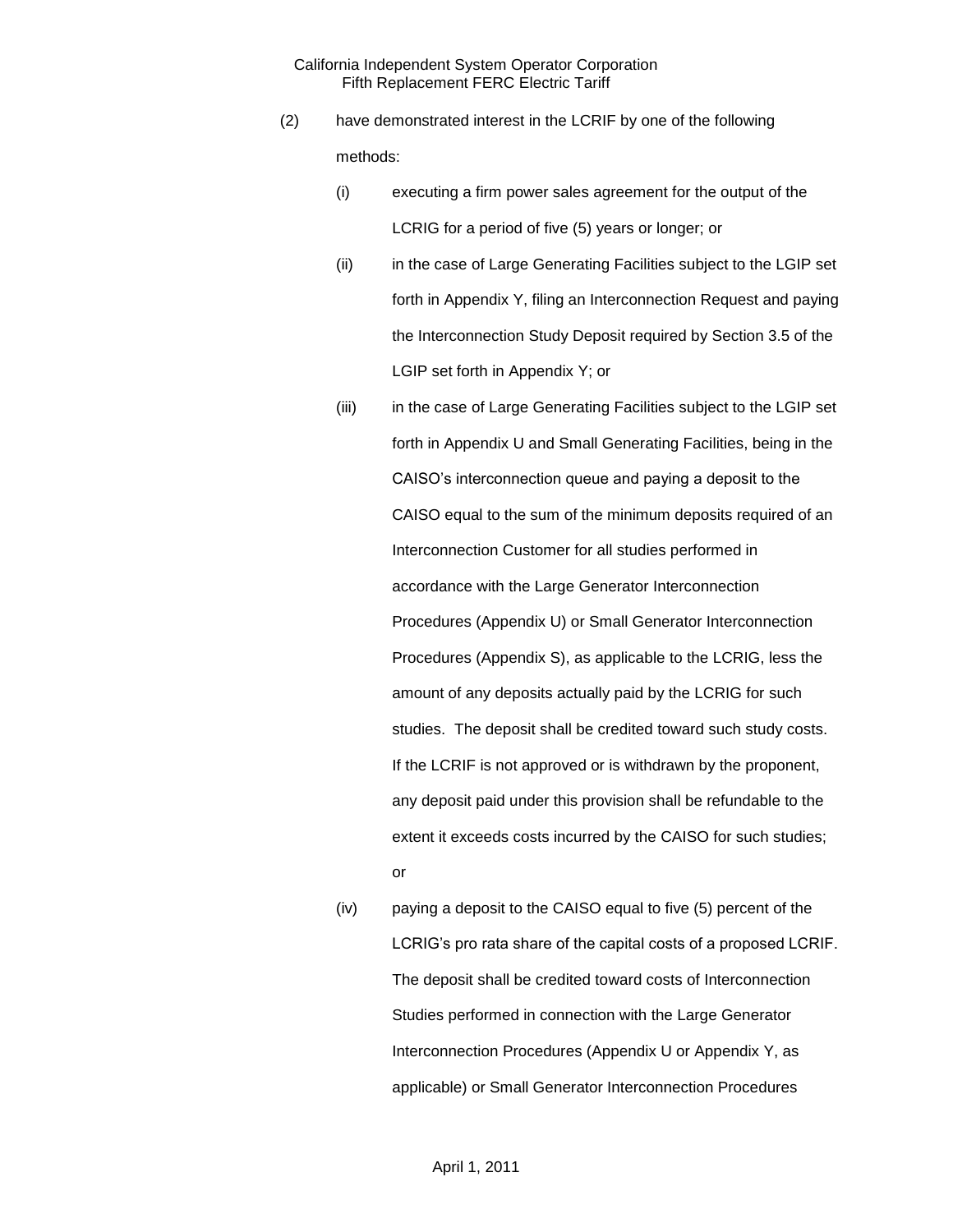> (Appendix S), whichever is applicable. If the LCRIF is not approved or is withdrawn by the proponent, any deposit paid under this provision shall be refundable to the extent it exceeds the costs incurred by the CAISO for such studies.

## **24.4.6.3.5 Coordination With Non-Participating TOs**

In the event that a facility proposed as an LCRIF would connect to LCRIGs in an Energy Resource Area that would also be connected by a transmission facility that is in existence or is proposed to be constructed by an entity that is not a Participating TO and that does not intend to place that facility under the Operational Control of the CAISO, the CAISO shall coordinate with the entity owning or proposing that transmission facility through any regional planning process to avoid the unnecessary construction of duplicative transmission additions to connect the same LCRIGs to the CAISO Controlled Grid.

## **24.4.6.3.6 Evaluation of LCRIFs**

In evaluating whether a proposed LCRIF that meets the requirements of Section 24.4.6.3.2 is needed, and for purposes of ranking and prioritizing LCRIF projects, the CAISO will consider the following factors:

- (a) Whether, and if so, the extent to which, the facility meets or exceeds applicable CAISO Planning Standards, including standards that are Applicable Reliability Criteria.
- (b) Whether, and if so, the extent to which, the facility has the capability and flexibility both to interconnect potential LCRIGs in the Energy Resource Area and to be converted in the future to a network transmission facility.
- (c) Whether the projected cost of the facility is reasonable in light of its projected benefits, in comparison to the costs and benefits of other alternatives for connecting Generating Units or otherwise meeting a need identified in the CAISO Transmission Planning Process, including alternatives that are not LCRIFs. In making this determination, the CAISO shall take into account, among other factors, the following:
	- (1) The potential capacity of LCRIGs and the potential Energy that could be produced by LCRIGs in each Energy Resource Area;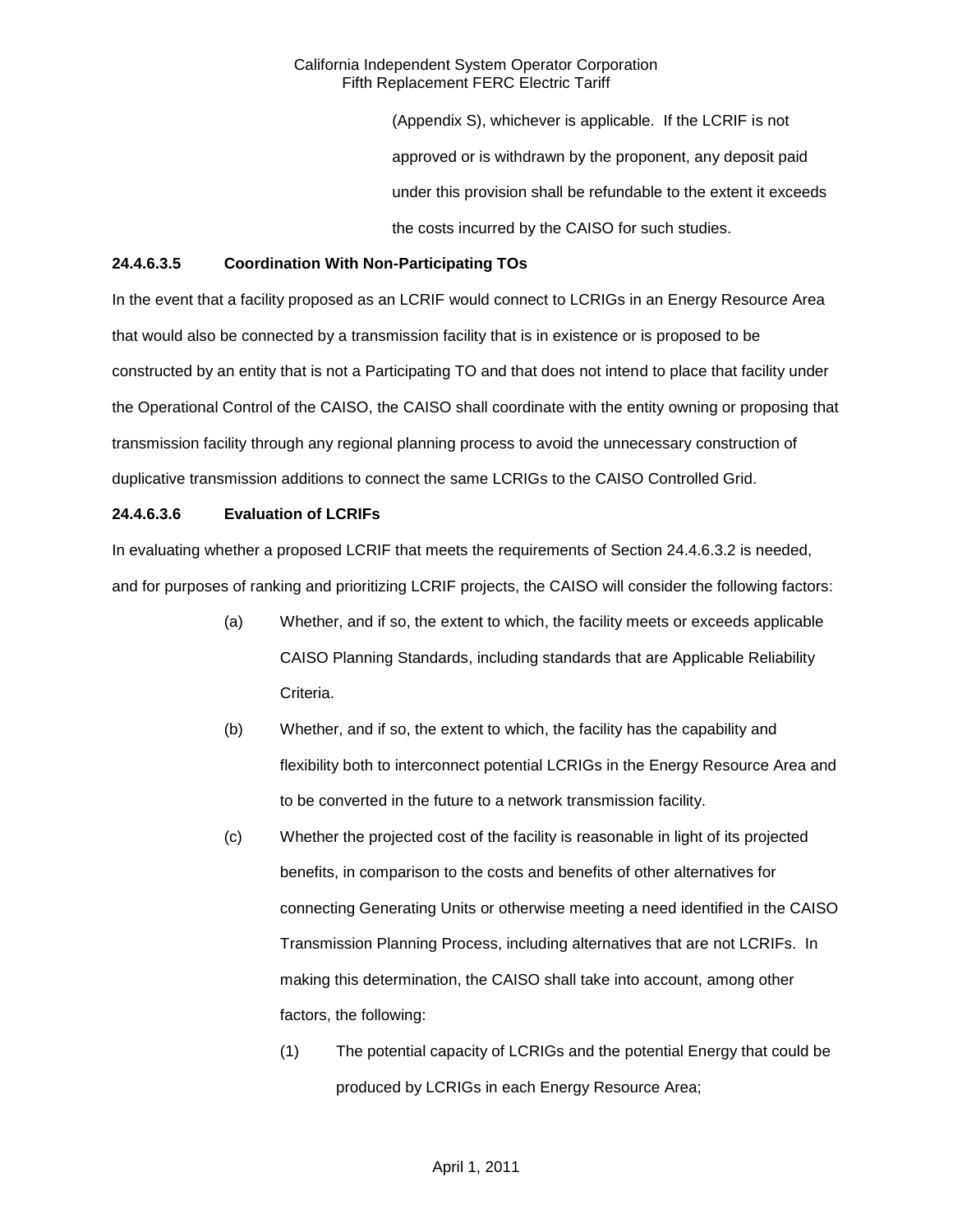- (2) The capacity of LCRIGs in the CAISO's interconnection process for each Energy Resource Area;
- (3) The projected cost and in-service date of the facility in comparison with other transmission facilities that could connect LCRIGs to the CAISO Controlled Grid;
- (4) Whether, and if so, the extent to which, the facility would provide additional reliability or economic benefits to the CAISO Controlled Grid; and
- (5) Whether, and if so, the extent to which, the facility would create a risk of stranded costs.

# **24.4.6.4 Projects to Maintain the Feasibility of Long Term CRRs**

The CAISO is obligated to ensure the continuing feasibility of Long Term CRRs that are allocated by the CAISO over the length of their terms. In furtherance of this requirement the CAISO shall, as part of its annual Transmission Planning Process cycle, test and evaluate the simultaneous feasibility of allocated Long Term CRRs, including, but not limited to, when acting on the following types of projects: (a) planned or proposed transmission projects; (b) Generating Unit or transmission retirements; (c) Generating Unit interconnections; and (d) the interconnection of new Load. Pursuant to such evaluations, the CAISO shall identify the need for any transmission additions or upgrades required to ensure the continuing feasibility of allocated Long Term CRRs over the length of their terms and shall publish Congestion Data Summary along with the results of the CAISO technical studies. In assessing the need for transmission additions or upgrades to maintain the feasibility of allocated Long Term CRRs, the CAISO, in coordination with the Participating TOs and other Market Participants, shall consider lower cost alternatives to the construction of transmission additions or upgrades, such as acceleration or expansion of existing projects; Demand-side management; Remedial Action Schemes; constrained-on Generation; interruptible Loads; reactive support; or in cases where the infeasible Long Term CRRs involve a small magnitude of megawatts, ensuring against the risk of any potential revenue shortfall using the CRR Balancing Account and uplift mechanism in Section 11.2.4. As part of the CAISO's Transmission Planning Process, the Participating TOs and Market Participants shall provide the necessary assistance and information to the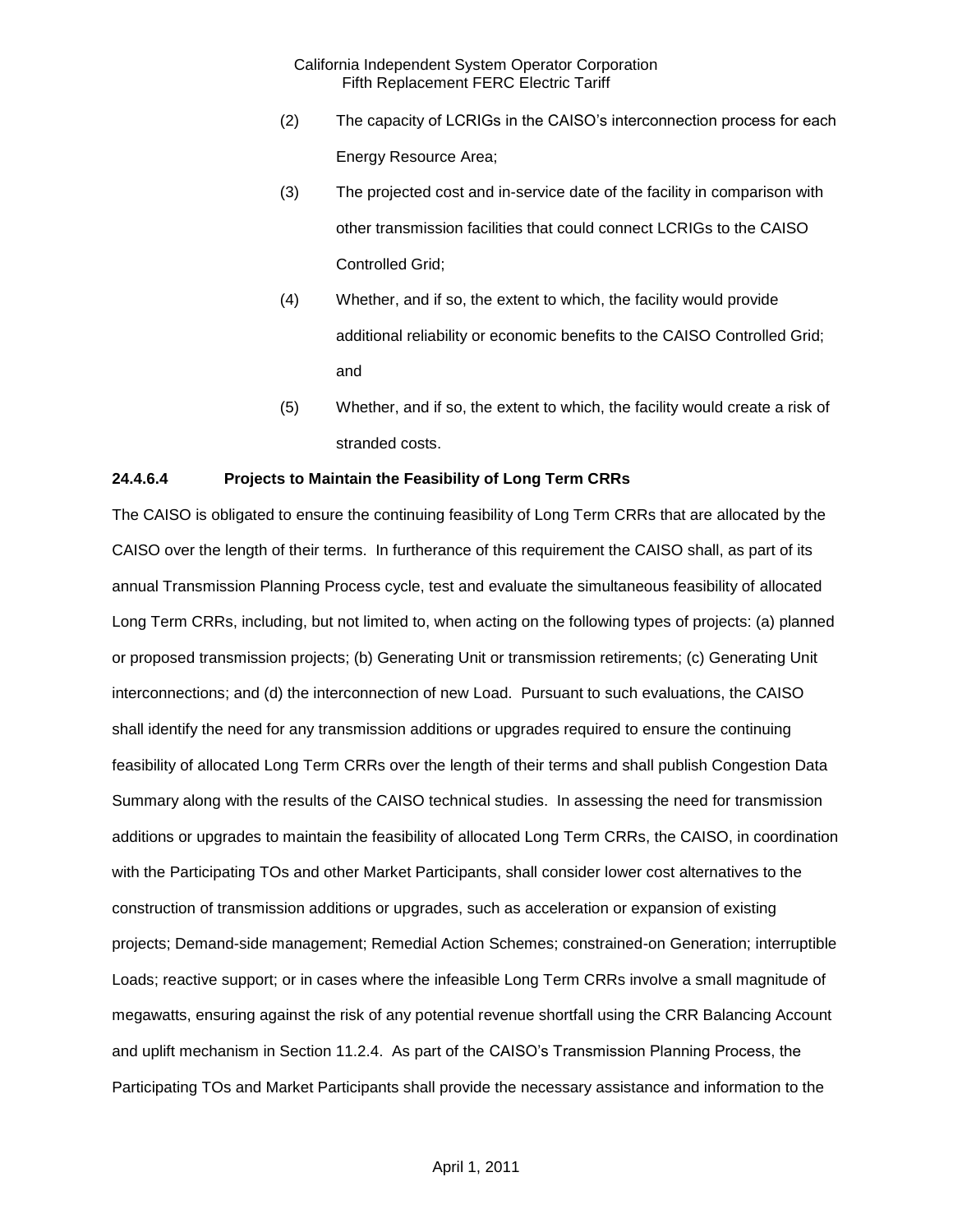CAISO to allow it to assess and identify transmission additions or upgrades that may be necessary under Section 24.4.6.4. If, as part of the Transmission Planning Process, the CAISO identifies a Category 1 policy-driven element or an economically-driven element as being needed under Sections 24.4.6.6 and 24.4.6.7 that eliminates an identified need for a project to maintain the feasibility of allocated long-term CRRs, such element will retain its categorization as Category 1 policy-driven or economic element, respectively. If a transmission addition or upgrade required to maintain the feasibility of long-term CRRs provides other benefits without any expansion of its scope to explicitly include such benefits, such transmission addition or upgrade will retain its categorization as a project needed to maintain the feasibility of long-term CRRs. To the extent a transmission upgrade or addition is deemed needed to maintain the feasibility of allocated Long Term CRRs in accordance with this Section and included in the CAISO's annual Transmission Plan, the CAISO will designate the Participating TO(s) with a PTO Service Territory in which the transmission upgrade or addition is to be located as the Project Sponsor(s), responsible to construct, own and finance, and maintain such transmission upgrade or addition.

## **24.4.6.5 LGIP Network Upgrades**

Beginning with the 2011/2012 planning cycle, Network Upgrades originally identified during the Phase II Interconnection Study or Interconnection Facilities Study Process of the Large Generation Interconnection Process as set forth in Section 7 of Appendix Y that are not already included in a signed LGIA may be assessed as part of the comprehensive Transmission Plan if these Network Upgrades satisfy the following criteria:

- (a) The Network Upgrades consist of new transmission lines 200 kV or above, and have capital costs of \$100 million or greater;
- (b) The Network Upgrade is a new 500 kV substation that has capital costs of \$100 million or greater; or,
- (c) The Network Upgrades have a capital cost of \$200 million or more.

The CAISO will post a list of the Network Upgrades eligible for assessment in the Transmission Planning Process in accordance with the schedule set forth in the applicable Business Practice Manual. Network Upgrades included in the comprehensive Transmission Plan may include additional components not included in the Network Upgrades originally identified during the Phase II Interconnection Study or may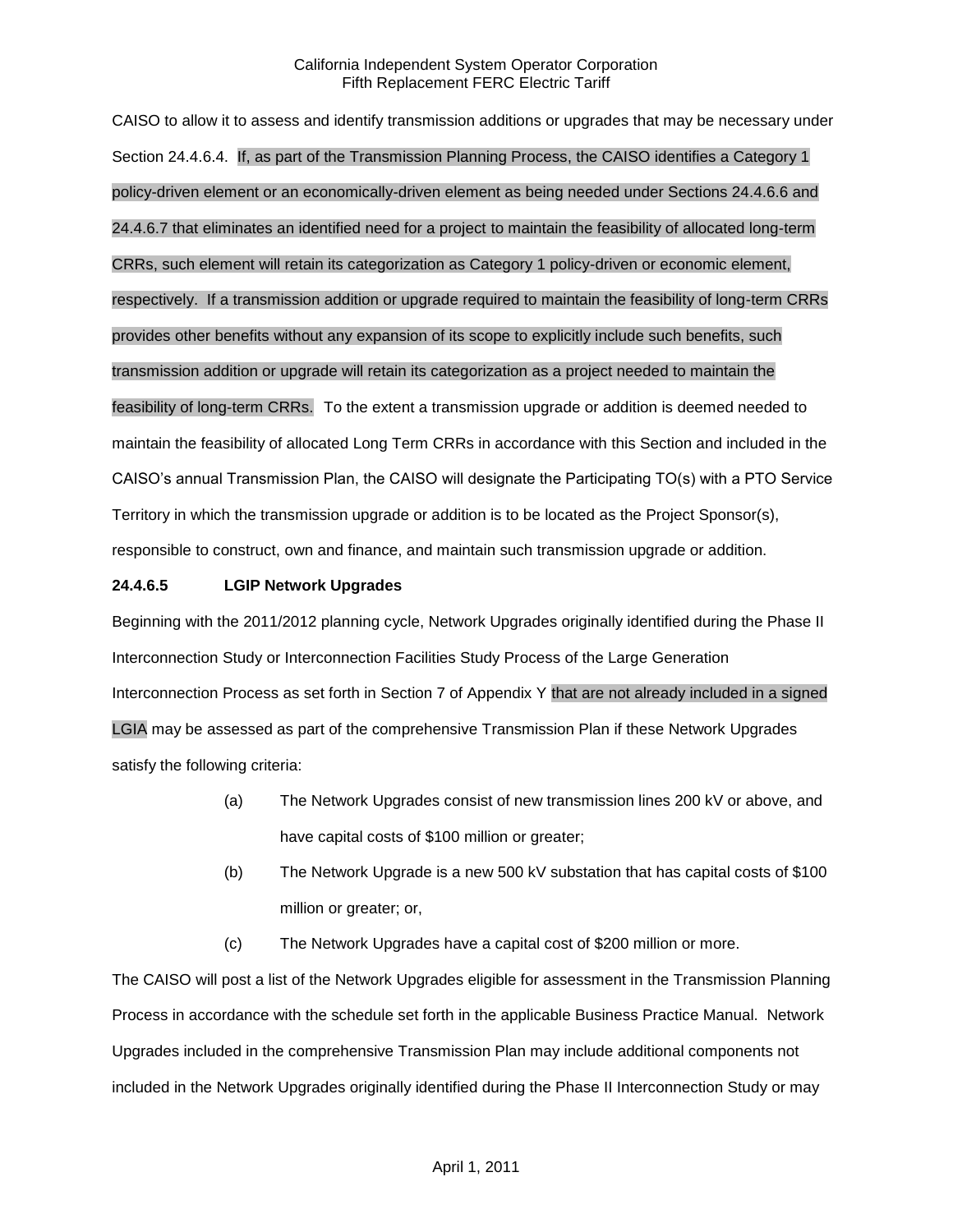be expansions of the Network Upgrades originally identified during the Phase II Interconnection Study if the CAISO determines during the Transmission Planning Process that such components or expansions are needed as additional elements under section 24.1. Network Upgrades identified in the LGIP Phase II studies but not assessed in the Transmission Planning Process will be included in Large Generator Interconnection Agreements, as appropriate. Network Upgrades assessed in the Transmission Planning Process but not modified or replaced will be included in Large Generator Interconnection Agreements, as appropriate. Construction and ownership of Network Upgrades specified in the comprehensive Transmission Plan under this section, including any needed additional components or expansions, will be the responsibility of the Participating TO if the Phase II studies identified the original upgrade as needed and such upgrade has not yet been set forth in an executed Large Generator Interconnection Agreement.

If, through the Transmission Planning Process, the CAISO identifies any additional components or expansions of Network Upgrades that result in the need for other upgrades or additions, the responsibility to build and own such additions or upgrades will be determined by this Section 24, according to the category of those other upgrades or additions. Any decision in the Transmission Planning Process to modify Network Upgrades identified in the Large Generator Interconnection Process will not increase the cost responsibility of the Interconnection Customer as described in Appendix Y, Section 7. Category 1 policy-driven elements identified under Section 24.4.6.7 could supplant the need for LGIP Network Upgrades that would be developed in subsequent Generator Interconnection Process cycles. To the extent that a Category 1 policy-driven element eliminates or downsizes the need for a Network Upgrade, the Interconnection Customer's cost responsibility for such Network Upgrade shall be eliminated or reduced. Any financial security posting shall be adjusted accordingly.

#### **24.4.6.6 Policy-Driven Elements**

Once the CAISO has identified projects needed to maintain reliability, LCRIF projects eligible for conditional or final approval, projects needed to maintain long-term CRR feasibility, qualified Merchant Transmission Facility projects, and needed LGIP Network Upgrades as described in Section 24.4.6.5, the CAISO may evaluate transmission upgrade and addition elements needed to meet state or federal policy requirements or directives as specified in the Study Plan pursuant to Section 24.3.2(i). Policy-driven transmission upgrade or addition elements will be either Category 1 or Category 2. Category 1 are those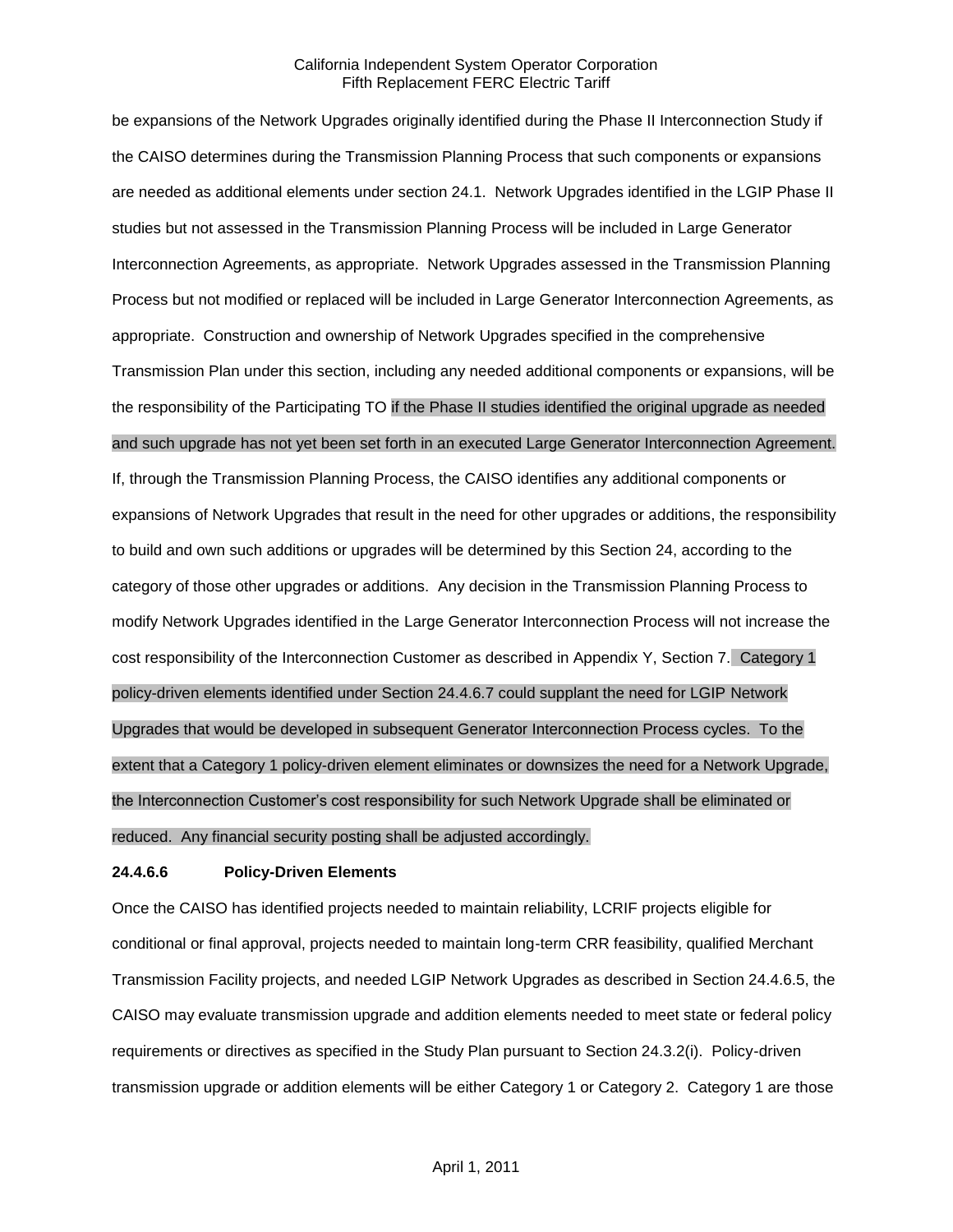elements which under the criteria of this section are found to be needed elements and are recommended for approval as part of the comprehensive Transmission Plan in the current cycle. Category 2 are those elements that could be needed to achieve state or federal policy requirements or directives but have not been found to be needed in the current planning cycle based on the criteria set forth in this section. Elements identified in this section and not identified in Section 24.4.6.5 as the responsibility of the Participating TO to build will be open for Project Sponsor solicitation during Phase 3. The CAISO will determine the need for, and identify such policy-driven transmission upgrade or addition elements that efficiently and effectively meet applicable policies under alternative resource location and integration assumptions and scenarios, while mitigating the risk of stranded investment. The CAISO will create a baseline scenario reflecting the assumptions about resource locations that are most likely to occur and one or more reasonable stress scenarios that will be compared to the baseline scenario. Any transmission upgrade or addition elements that are included in the baseline scenario and at least a significant percentage of the stress scenarios may be Category 1 elements. Transmission upgrades or additions that are included in the base case, but which are not included in any of the stress scenarios or are included in an insignificant percentage of the stress scenarios, generally will be Category 2 elements, unless the CAISO finds that sufficient analytic justification exists to designate them as Category 1. In such cases, the ISO will make public the analysis upon which it based its justification for designating such facilities as Category 1 rather than Category 2. In this process, the CAISO will consider the following criteria:

- (a) commercial interest in the resources in the applicable geographic area (including renewable energy zones) accessed by potential transmission elements as evidenced by signed and approved power purchase agreements and interconnection agreements;
- (b) the results and identified priorities of the California Public Utilities Commission's or California Local Regulatory Authorities' resource planning processes;
- (c) the expected planning level cost of the transmission element as compared to the potential planning level costs of other alternative transmission elements;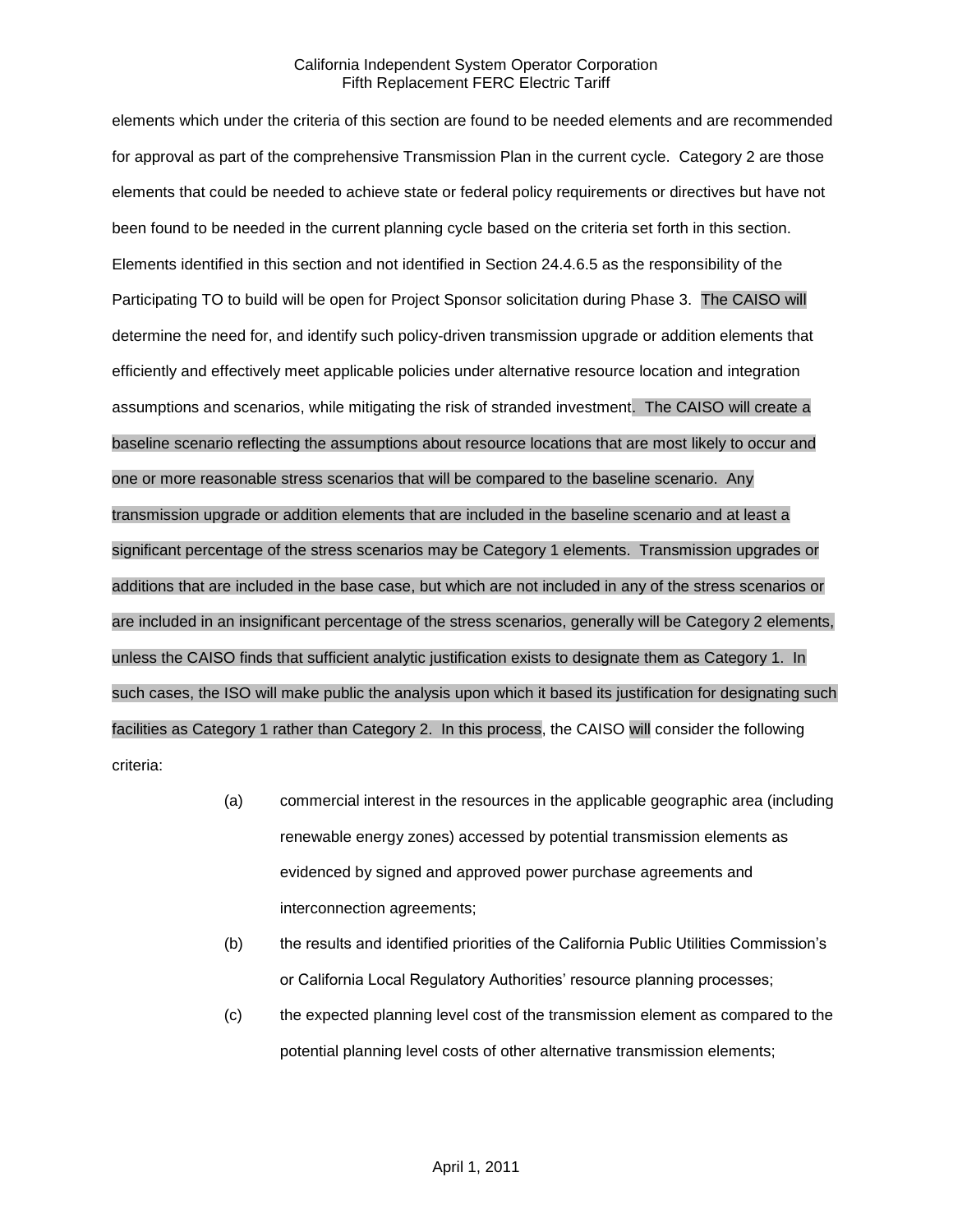- (d) the potential capacity (MW) value and energy (MWh) value of resources in particular zones that will meet the policy requirements, as well as the cost supply function of the resources in such zones;
- (e) the environmental evaluation, using best available public data, of the zones that the transmission is interconnecting as well as analysis of the environmental impacts of the transmission elements themselves; the extent to which the transmission element will be needed to meet Applicable Reliability Criteria or to provide additional reliability or economic benefits to the ISO grid;
- (f) potential future connections to other resource areas and transmission elements;
- (g) resource integration requirements and the costs associated with these requirements in particular resource areas designated pursuant to policy initiatives;
- (h) the potential for a particular transmission element to provide access to resources needed for integration, such as pumped storage in the case of renewable resources;
- (i) the effect of uncertainty associated with the above criteria, and any other considerations, that could affect the risk of stranded investment; and
- (j) the effects of other additions or upgrades being considered for approval during the planning process.

# **24.4.6.7 Economic Studies and Mitigation Solutions**

Once the CAISO has identified projects needed to maintain reliability, LCRIF projects eligible for conditional or final approval, qualified merchant transmission projects and policy driven elements, the CAISO will conduct the High Priority Economic Planning Studies selected under Section 24.4.4 and any other studies that the CAISO concludes are necessary to determine whether additional transmission upgrades and additions, or modifications to identified transmission projects or elements, are necessary to address: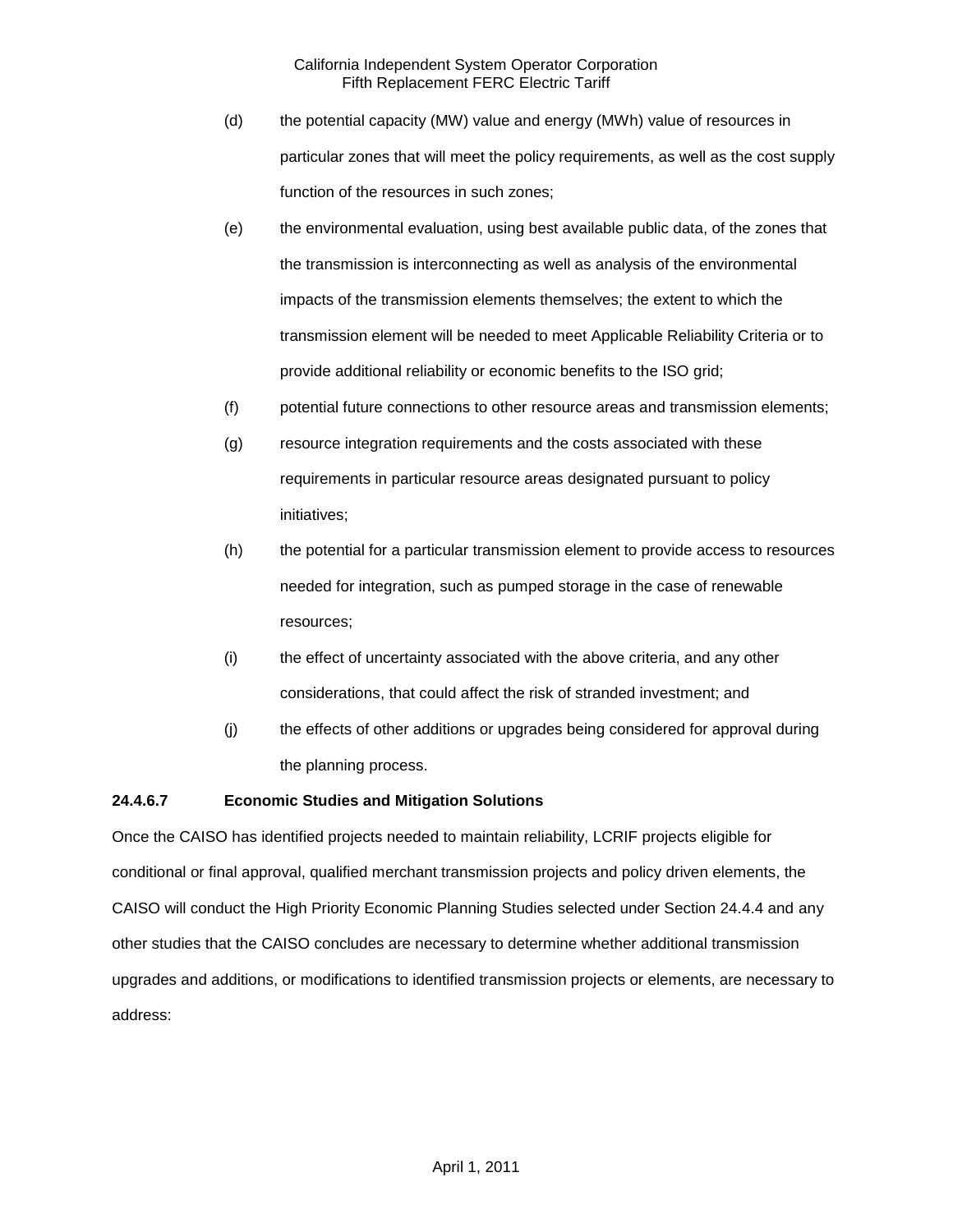- (a) Congestion identified by the CAISO in the Congestion Data Summary published for the applicable Transmission Planning Process cycle and the magnitude, duration, and frequency of that Congestion;
- (b) Local Capacity Area Resource requirements;
- (c) Congestion projected to increase over the planning horizon used in the Transmission Planning Process and the magnitude of that Congestion; or
- (d) Integration of new generation resources or loads on an aggregated or regional basis.

In determining whether additional elements are needed, the CAISO shall consider the degree to which, if any, the benefits of the solutions outweigh the costs, in accordance with the procedures set forth in the Business Practice Manual. The benefits of the mitigation solutions may include a calculation of any reduction in production costs, Congestion costs, Transmission Losses, capacity or other electric supply costs resulting from improved access to cost-efficient resources. The cost of the mitigation solution must consider any estimated costs identified under Section 24.4.6.4 to maintain the simultaneous feasibility of allocated Long Term CRRs for the length of their term. The CAISO, in determining whether a particular solution is needed, shall also consider the comparative costs and benefits of viable alternatives to the particular transmission element, including: (1) other potential transmission upgrades or additions, including those being considered or proposed during the Transmission Planning Process; (2) acceleration or expansion of any transmission upgrade or addition already approved by the CAISO Governing Board or included in any CAISO annual Transmission Plan, and (3) non-transmission alternatives, including demand-side management. Transmission upgrades and addition elements that are identified under this Section 24.4.6.7, other than reliability-driven projects, LCRIF projects eligible for conditional or final approval and qualified Merchant Transmission Facility projects, will be open for bid and Project Sponsor solicitation in Phase 3.

#### **24.4.6.8 Projects Submitted in Prior Request Windows**

During Phase 2 of the 2010/2011 Transmission Planning Cycle, the CAISO will evaluate the specific project proposals submitted during the 2008 and 2009 request windows. If any of these 2008 or 2009 request window proposals is found by the CAISO to be needed as a Category 1 policy-driven or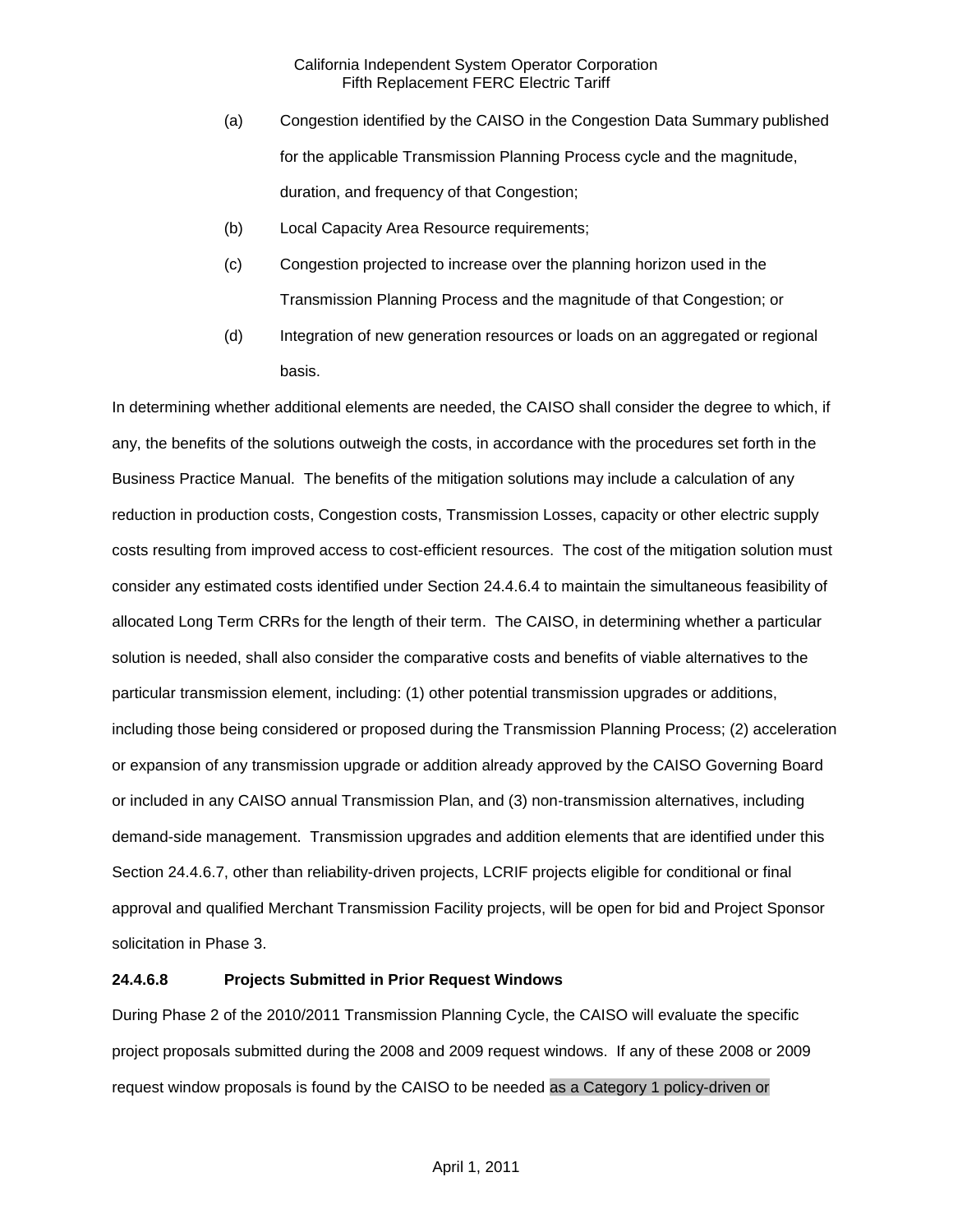economically-driven element, using the criteria for approval of transmission elements under sections 24.4.6.6 or 24.4.6.7, the project will be included in the comprehensive 2010/2011 Transmission Plan. Upon Board approval of the Transmission Plan, the Project Sponsor that submitted the proposal will be approved to finance, own and construct the approved additions and upgrades provided that Project Sponsor meets the criterion specified in Section 24.5.2.1(c). If a 2008 or 2009 request window proposal is found to be needed as a Category 2 policy-driven element in the 2010-2011 Transmission Planning Cycle, and that Category 2 policy-driven element is reclassified as a Category 1 policy-driven element in the 2011-2012 Transmission Planning Cycle, the Project Sponsor that submitted the proposal will be approved to finance, own and construct the element, provided that Project Sponsor meets the criterion specified in Section 24.5.2.1(c). If competing projects have been submitted by multiple Project Sponsors in the 2008 and 2009 request windows for the same elements in the 2010/2011 comprehensive Transmission Plan, the CAISO will approve one of those Project Sponsors to build and own the project based on the criteria specified in Section 24.5.2.3. To the extent that competing project proposals for the same policy-driven or economically-driven element were submitted in both the 2008 and 2009 request windows, the CAISO will give priority to the proiect proposals submitted in the 2008 request window.

#### **24.4.7 Description of Transmission Elements**

The transmission elements identified in the draft and final comprehensive Transmission Plan will provide sufficient engineering detail to permit Project Sponsors to submit complete proposals, under section 24.5.1 to build certain transmission elements. As further described in the Business Practice Manual, such details may include, but are not limited to:

- (a) Minimum Conductor Ampacity;
- (b) Approximate Line impedance required;
- (c) Approximate Series compensation levels;
- (d) Substation bus and breaker configuration;
- (e) Breaker clearing times;
- (f) Transformer characteristics (capacity, impedance, tap range);
- (g) Minimum Shunt capacitor and reactor sizes;
- (h) Minimum FACTS device specifications;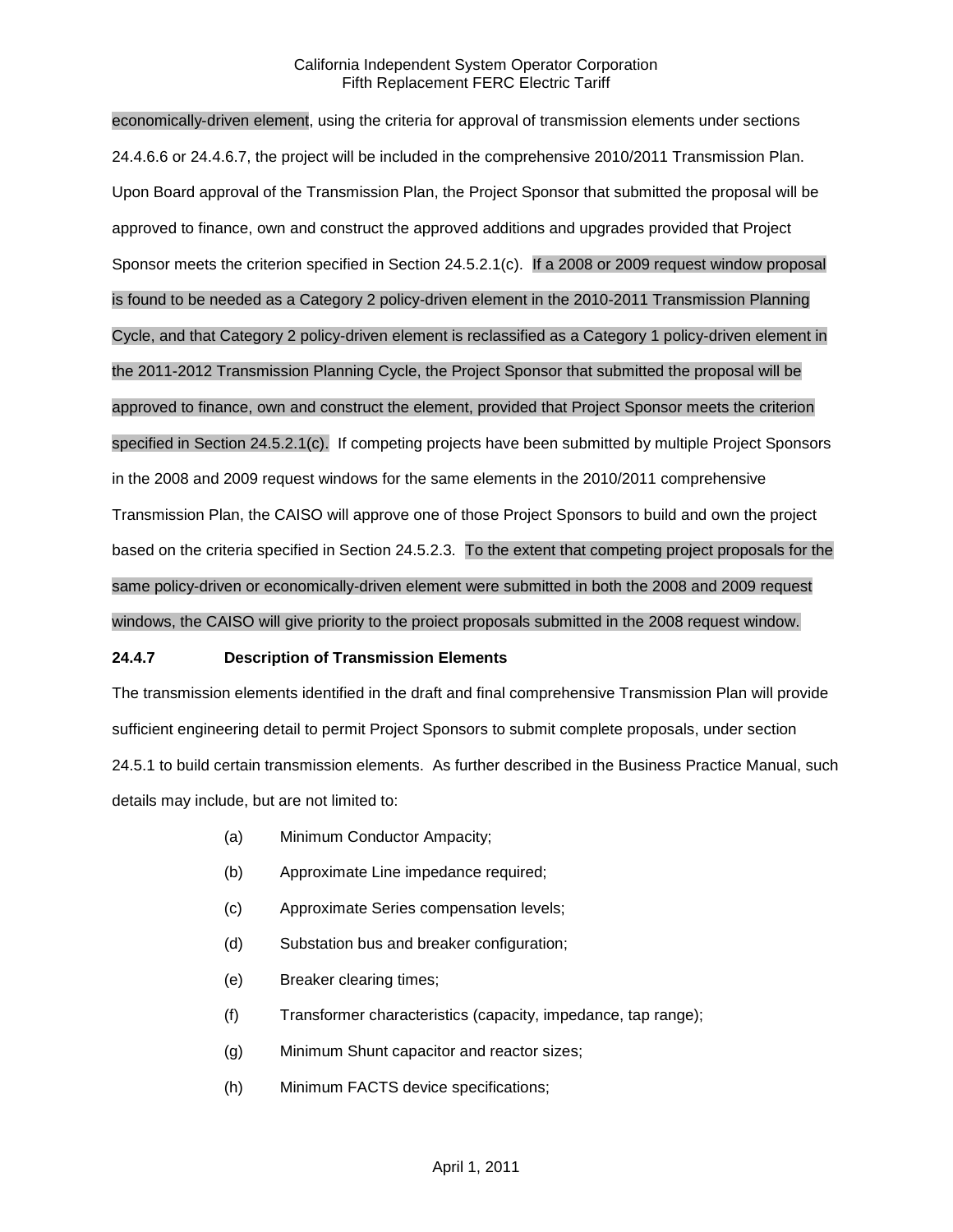- (i) SPS requirements;
- (j) Planning level cost estimates;
- (k) Projected in-service date.

### **24.4.8 Additional Contents of Comprehensive Transmission Plan**

In addition to the detailed descriptions of specific needed addition and upgrade projects and elements, the draft and final comprehensive Transmission Plan may include: (1) the results of technical studies performed under the Study Plan; (2) determinations and recommendations regarding the need for identified transmission upgrade and addition projects and elements; (3) assessments of transmission upgrades and additions submitted as alternatives to the potential solutions to transmission needs identified by the CAISO and studied during the Transmission Planning Process cycle; (4) results of Economic Planning Studies (except for the 2010/2011 cycle); (5) an update on the status of transmission upgrades or additions previously approved by the CAISO, including identification of mitigation plans, if necessary, to address any potential delay in the anticipated completion of an approved transmission upgrade or addition; and (6) a description of transmission addition and upgrade projects with an estimated capital investment of \$50 million or more submitted through the Request Window and for which additional studies are required before being presented to the CAISO Governing Board for approval following completion of the studies; and (7) a description of Category 2 transmission upgrade or addition elements recommended for consideration in future planning cycles.

#### **24.4.9 Phase 2 Stakeholder Process**

(a) According to the schedule and procedures set forth in the Business Practice Manual, the CAISO will schedule one (1) public meeting after the CAISO technical study results have been posted and Participating TOs have submitted (i) the results of technical studies conducted at the direction of the CAISO (if applicable); and (ii) reliability-driven projects and mitigation solutions. All stakeholder meetings, web conferences, or teleconferences shall be noticed by Market Notice. Interested parties will be provided a minimum two (2) week period to provide written comments regarding the technical study results and the proposals submitted by the Participating TOs.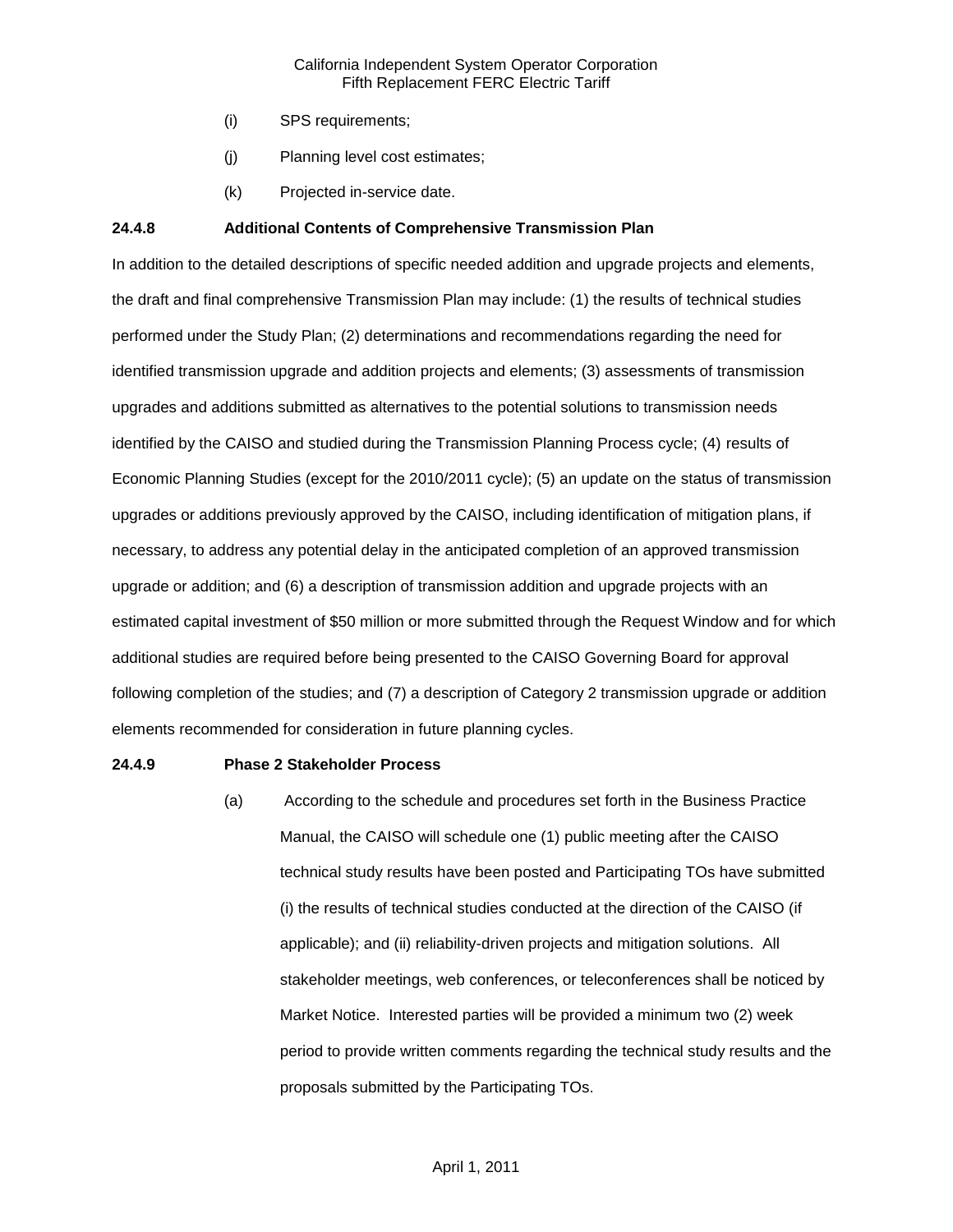- (b) The CAISO will schedule at least one (1) other public meeting before the draft comprehensive Transmission Plan is posted to provide information about any policy-driven element evaluations or economic planning studies that have been completed since the prior public meeting was held, as well as updated information about any studies or evaluations that are still in progress. Notice of such meeting, web conference or teleconference will be provided to stakeholders via Market Notice.
- (c) In accordance with the schedule and procedures in the Business Practice Manual, but not less than one-hundred and twenty (120) days after the results of the CAISO's technical studies are posted and not less than six (6) weeks after the Request Window closes, the CAISO will post a draft comprehensive Transmission Plan. The CAISO will subsequently conduct a public conference regarding the draft comprehensive Transmission Plan and solicit comments, consistent with the timelines and procedures set forth in the Business Practice Manual. Additional meetings, web conferences, or teleconferences may be scheduled as needed. All stakeholder meetings, web conferences, or teleconferences shall be noticed by Market Notice and such notice shall be posted to the CAISO Website. After consideration of comments, the CAISO will post the revised draft comprehensive Transmission Plan to the CAISO Website.

#### **24.4.10 Transmission Plan Approval Process**

The revised draft comprehensive Transmission Plan, along with the stakeholder comments, will be presented to the CAISO Governing Board for consideration and approval. Upon approval of the plan, all needed transmission addition and upgrade projects and elements, net of all transmission and nontransmission alternatives considered in developing the comprehensive Transmission Plan, will be deemed approved by the CAISO Governing Board. Transmission upgrade and addition projects with capital costs of \$50 million or less can be approved by CAISO management and may proceed to permitting and construction prior to Governing Board approval of the plan. Following Governing Board approval, the CAISO will post the final comprehensive Transmission Plan to the CAISO website.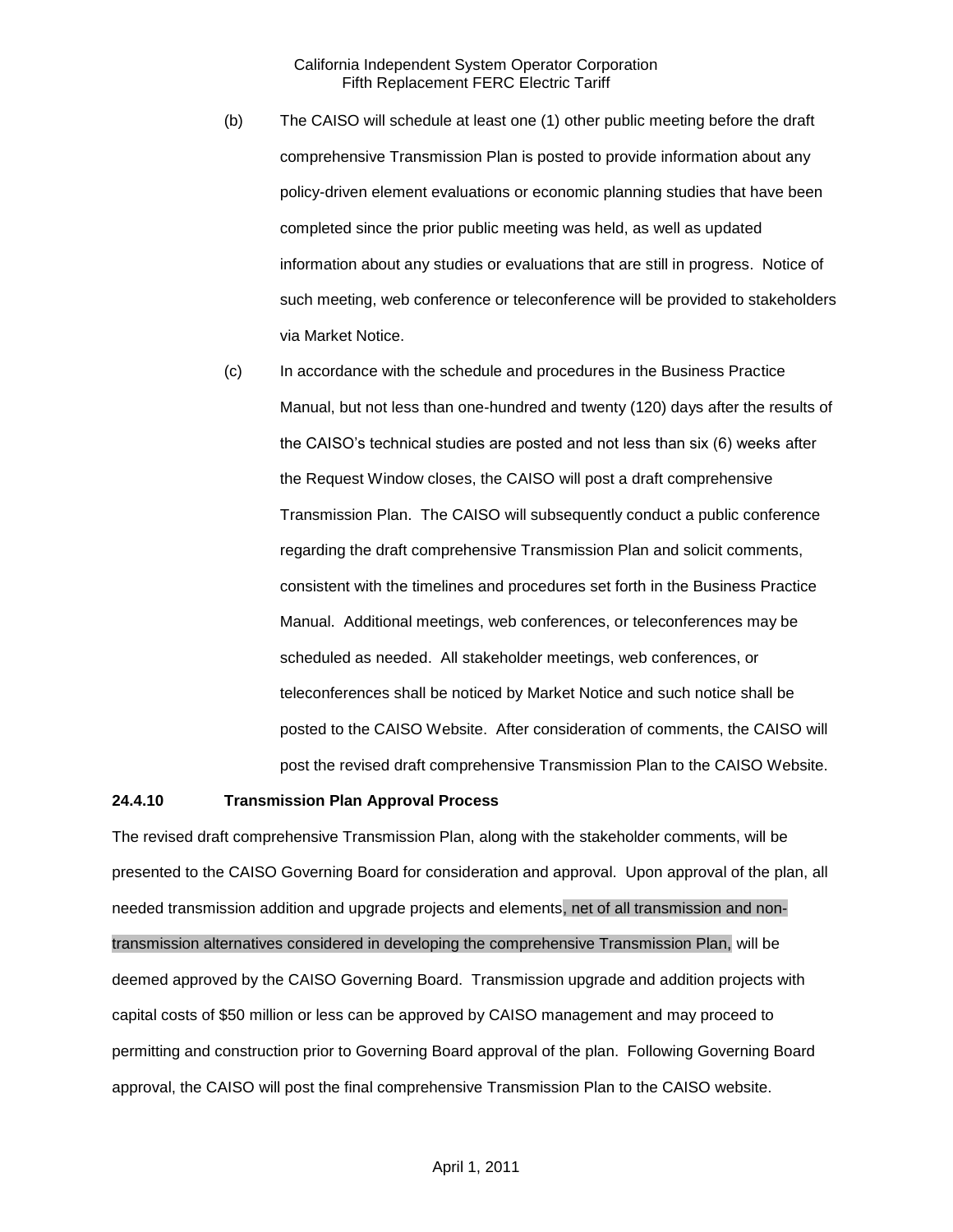# **24.5 Transmission Planning Process Phase 3**

### **24.5.1 Project Submissions**

According to the schedule set forth in the Business Practice Manual, in the month following CAISO Governing Board approval of the comprehensive Transmission Plan, the CAISO will initiate a period of at least two (2) months that will provide an opportunity for Project Sponsors to submit specific transmission project proposals to finance, own, and construct the transmission elements identified in the comprehensive Transmission Plan. Such project proposals must include plan of service details and supporting information as set forth in the Business Practice Manual sufficient to enable the CAISO to determine whether the proposal meets the criteria specified in section 24.5.2.1 and 24.5.2.4. The project proposal will identify the authorized governmental body from which the Project Sponsor will seek siting approval for the project.

## **24.5.2 Project Selection**

At the end of the project submission period, the CAISO will post a list of proposed projects and Project Sponsors to its Website, subject to the confidentiality provisions set forth in Tariff section 20 and as further described in the Business Practice Manual, and will select projects and Approved Project Sponsors pursuant to this section 24.5.2. If the selected project involves an upgrade to or addition on an existing Participating TO facility, the construction or ownership of facilities on a Participating TO's right-ofway, or the construction or ownership of facilities within an existing Participating TO substation, the Participating TO will construct and own such upgrade or addition facilities unless the Project Sponsor and the Participating TO agree to a different arrangement.

# **24.5.2.1 Project Sponsor Qualification**

The CAISO will evaluate the proposals to finance, own and construct policy-driven transmission elements or transmission elements that are included in the comprehensive Transmission Plan based on the results of Economic Planning Studies or other economic studies conducted by the CAISO under section 24.4.6.7 to determine:

> (a) whether the proposed project is consistent with needed transmission elements identified in the comprehensive Transmission Plan;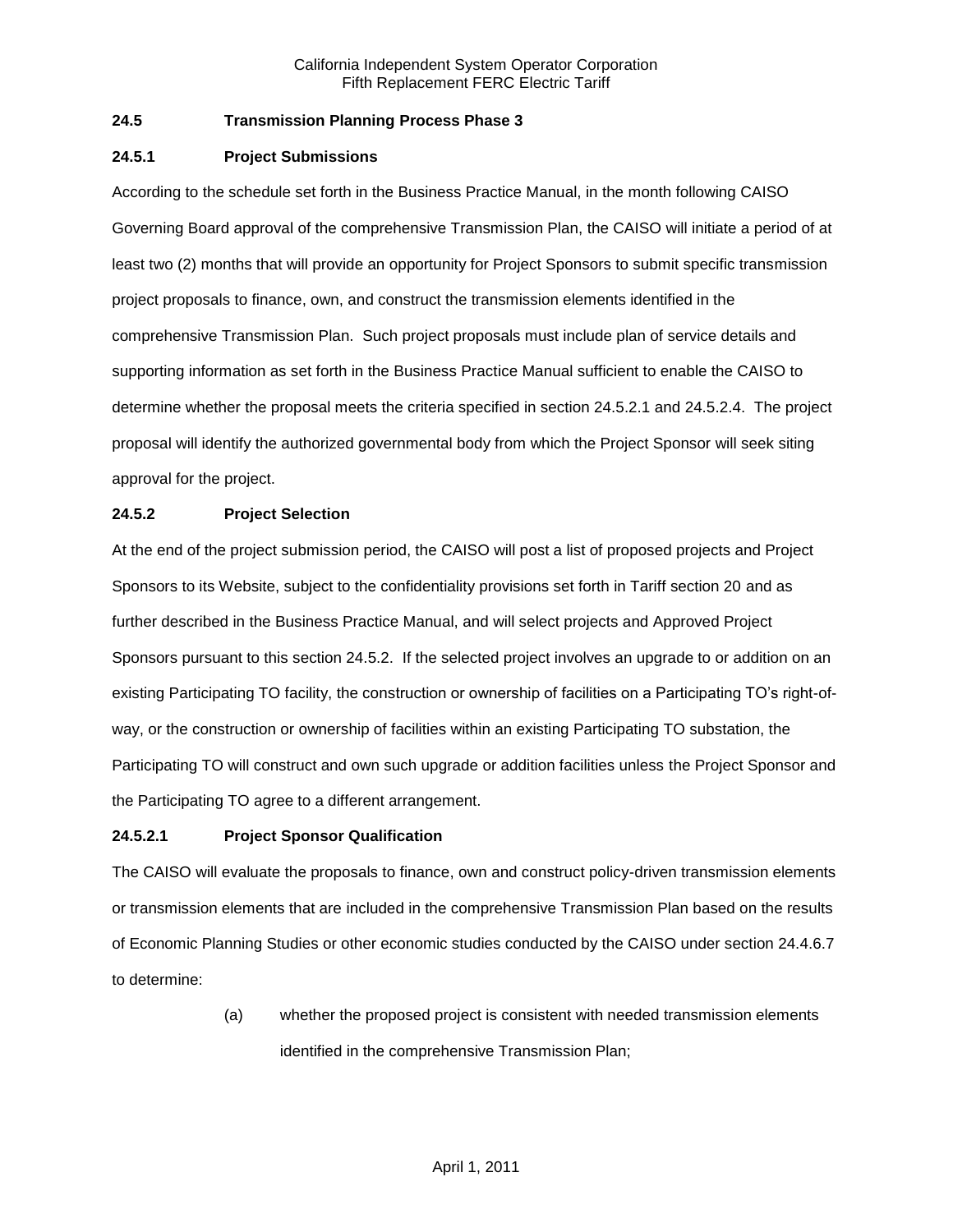- (b) whether the proposed project satisfies Applicable Reliability Criteria and CAISO Planning Standards; and
- (c) whether the Project Sponsor and its team is physically, technically, and financially capable of (i) completing the project in a timely and competent manner; and (ii) operating and maintaining the facilities consistent with Good Utility Practice and applicable reliability criteria for the life of the project.

On the CAISO's request, the Project Sponsor will provide additional information that the CAISO reasonably determines is necessary to conduct its evaluation.

## **24.5.2.2 Single Project Sponsor**

If only one (1) Project Sponsor submits a proposal to finance, own, and construct transmission elements under section 24.5.1, and the CAISO determines that the Project Sponsor is qualified to own and construct the project under the criteria set forth in section 24.5.2.1, the Project Sponsor must seek siting approval, and any other necessary approvals, from the appropriate authority or authorities within onehundred twenty (120) days of CAISO approval.

## **24.5.2.3 Multiple Project Sponsors**

- (a) If two (2) or more Project Sponsors submit proposals to own and construct the same transmission element or elements under section 24.5.1 and the CAISO determines that the two (2) or more Project Sponsors are qualified to own and construct the project under the criteria set forth in section 24.5.2.1, the CAISO will, upon request, facilitate an opportunity for the Project Sponsors to collaborate with each other to propose a single project to meet such need. If joint projects are proposed following the collaboration period, the CAISO will revise the list of potential renewable transmission upgrades or additions eligible for selection.
- (b) If the qualified Project Sponsors are unable to collaborate on a joint project and are applying to the same authorized governmental body to approve the project siting, the qualified Project Sponsors must seek siting approval within sixty (60) days and the CAISO will accept the Project Sponsor determination by that authorized governmental authority.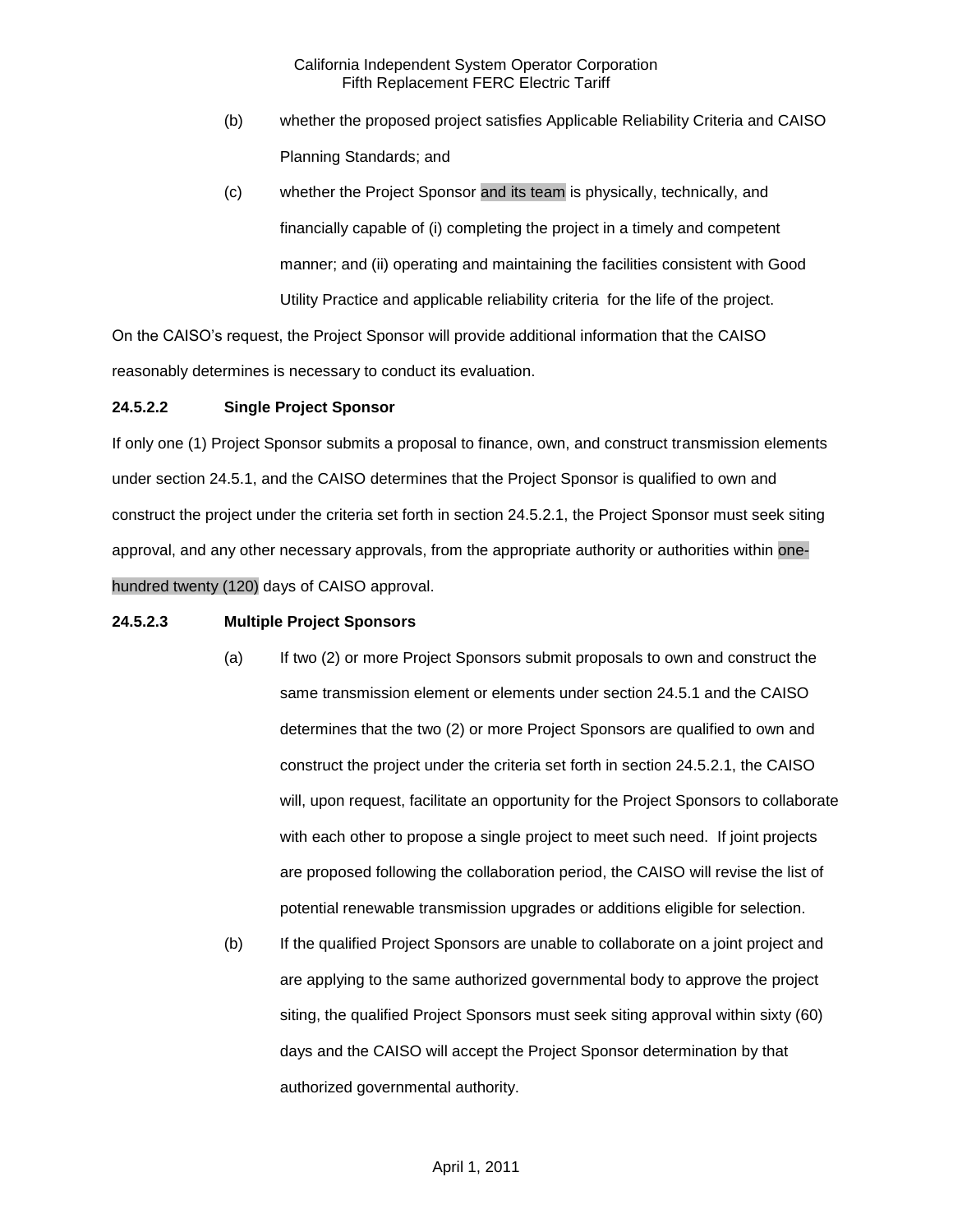(c) If the qualified Project Sponsors are unable to collaborate on a joint project and are applying to different authorized governmental bodies for project siting approval, the CAISO will select one approved Project Sponsor based on a comparative analysis of the degree to which each Project Sponsor meets the criteria set forth in sections 24.5.2.1 and a consideration of the factors set forth in 24.5.2.4. The CAISO will engage an expert consultant to assist with the selection of the approved Project Sponsor. Thereafter, the approved Project Sponsor must seek siting approval, and any other necessary approvals, from the appropriate authority or authorities within one-hundred twenty (120) days of CAISO approval.

## **24.5.2.4 Project Sponsor Selection Factors**

In selecting an approved Project Sponsor from among multiple project sponsors, as described in section 24.5.2.3(c), the CAISO shall consider the following criteria, in addition to the criteria set forth in section 24.5.2:

- (a) the current and expected capabilities of the Project Sponsor and its team to finance, license, and construct the facility and operate and maintain it for the life of the project;
- (b) the Project Sponsor's existing rights of way and substations that would contribute to the project in question;
- (c) the experience of the Project Sponsor and its team in acquiring rights of way, and the authority to acquire rights of way by eminent domain, if necessary, that would facilitate approval and construction;
- (d) the proposed schedule for development and completion of the project and demonstrated ability to meet that schedule of the Project Sponsor and its team;
- (e) the financial resources of the Project Sponsor and its team;
- (f) the technical and engineering qualifications and experience of the Project Sponsor and its team;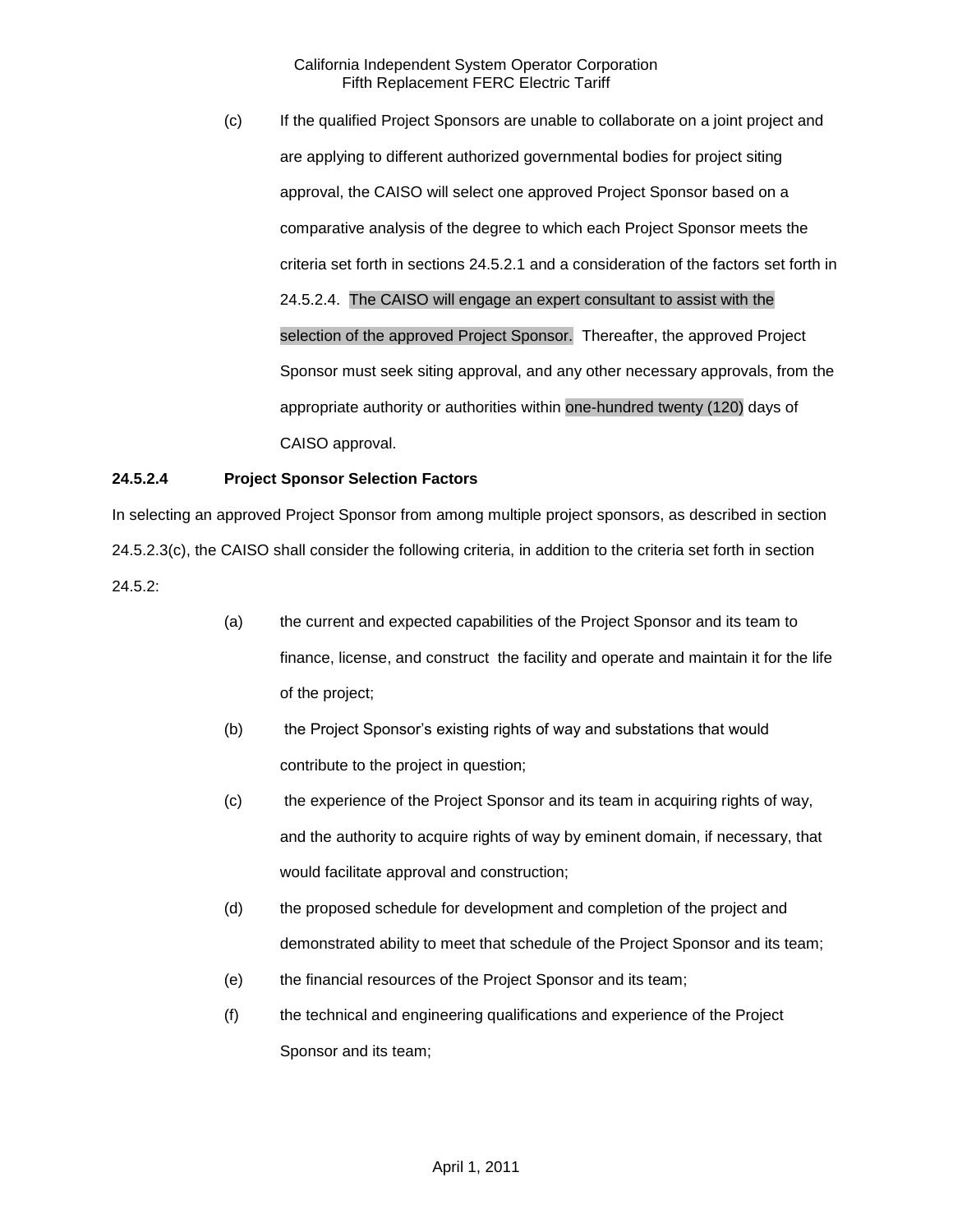- (g) if applicable, the previous record regarding construction and maintenance of transmission facilities, including facilities outside the CAISO Controlled Grid of the Project Sponsor and its team;
- (h) demonstrated capability to adhere to standardized construction, maintenance and operating practices;
- (i) demonstrated ability to assume liability for major losses resulting from failure of facilities;
- (j) demonstrated cost containment capability and other advantages the Project Sponsor and its team may have to build the specific project, including any binding agreement by the Project Sponsor and its team to accept a cost cap that would preclude project costs above the cap from being recovered through the CAISO's Transmission Access Charge.

The information that Project Sponsors must submit to enable the CAISO to conduct its evaluation of these criteria shall be specified in the Business Practice Manual.

# **24.5.3 Notice to Project Sponsors**

The CAISO will notify Project Sponsors as to results of the project evaluation process in accordance with the schedule and procedures set forth in the Business Practice Manual.

# **24.6 Obligation to Construct Transmission Projects**

A Participating TO that has a PTO Service Territory in which either terminus of the element or elements being upgraded or added is located shall be obligated to construct all transmission additions and upgrade elements or elements included in the comprehensive Transmission Plan for which there is no Approved Project Sponsor or for which the Project Sponsor is unable to secure all necessary approvals. In cases where the Approved Project Sponsor is subsequently unable or unwilling to build the project, the CAISO may, at its discretion, direct the Participating TO with a PTO Service Territory in which either terminus of the facility being upgraded or added is located to build the element or elements, or open a new solicitation of Project Sponsors to finance, construct and own the element or elements. The Approved Project Sponsor shall not sell, assign or otherwise transfer its rights to finance, construct and own the project before the project has been energized and, if applicable, turned over to the CAISO's Operational Control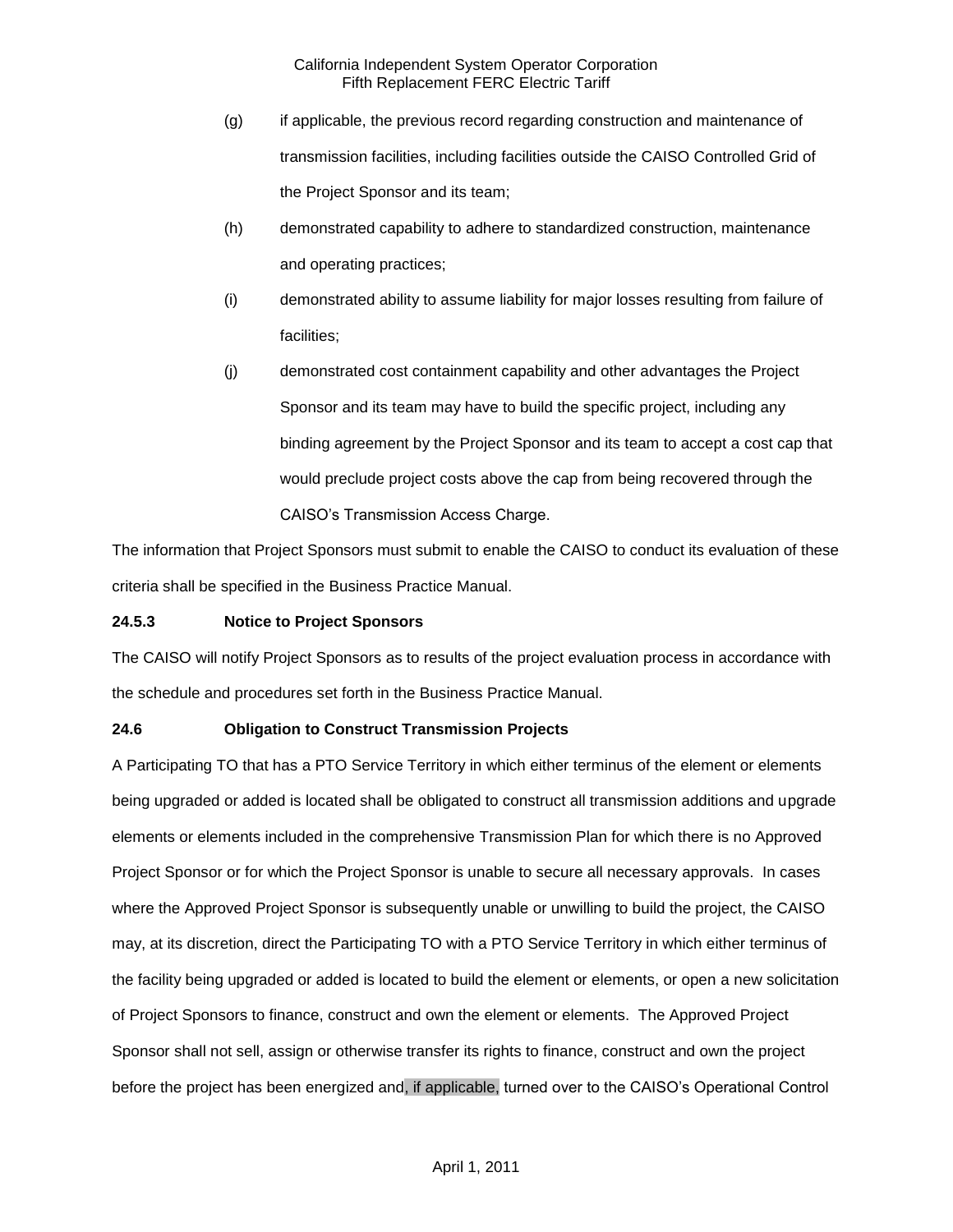unless the CAISO has approved such proposed transfer. The obligations of the Participating TO to construct such transmission additions or upgrades will not alter the rights of any entity to construct and expand transmission facilities as those rights would exist in the absence of a TO's obligations under this CAISO Tariff or as those rights may be conferred by the CAISO or may arise or exist pursuant to this CAISO Tariff.

**24.6.1 [NOT USED]**

**24.6.2 [NOT USED]**

**24.6.3 [NOT USED]**

## **24.7 Documentation of Compliance with NERC Reliability Standards**

The Transmission Plan and underlying studies, assessments, information and analysis developed during the Transmission Planning Process, regardless of whether performed by CAISO or by Participating TOs or other third parties at the direction of CAISO, shall be used by the CAISO as part of its documentation of compliance with NERC Reliability Standards.

#### **24.8 Additional Planning Information**

# **24.8.1 Information Provided by Participating TOs**

In addition to any information that must be provided to the CAISO under the NERC Reliability Standards, Participating TOs shall provide the CAISO on an annual or periodic basis in accordance with the schedule and procedures and in the form required by the Business Practice Manual any information and data reasonably required by the CAISO to perform the Transmission Planning Process, including, but not limited to: (1) modeling data for power flow, including reactive power, short-circuit and stability analysis; (2) a description of the total Demand to be served from each substation, including a description of any Energy efficiency programs reflected in the total Demand; (3) the amount of any interruptible Loads included in the total Demand (including conditions under which an interruption can be implemented and any limitations on the duration and frequency of interruptions); (4), a description of Generating Units to be interconnected to the Distribution System of the Participating TO, including generation type and anticipated Commercial Operation Date; (5) detailed power system models of their transmission systems that reflect transmission system changes, including equipment replacement not requiring approval by the CAISO; (6) Distribution System modifications; (7) transmission network information, including line ratings,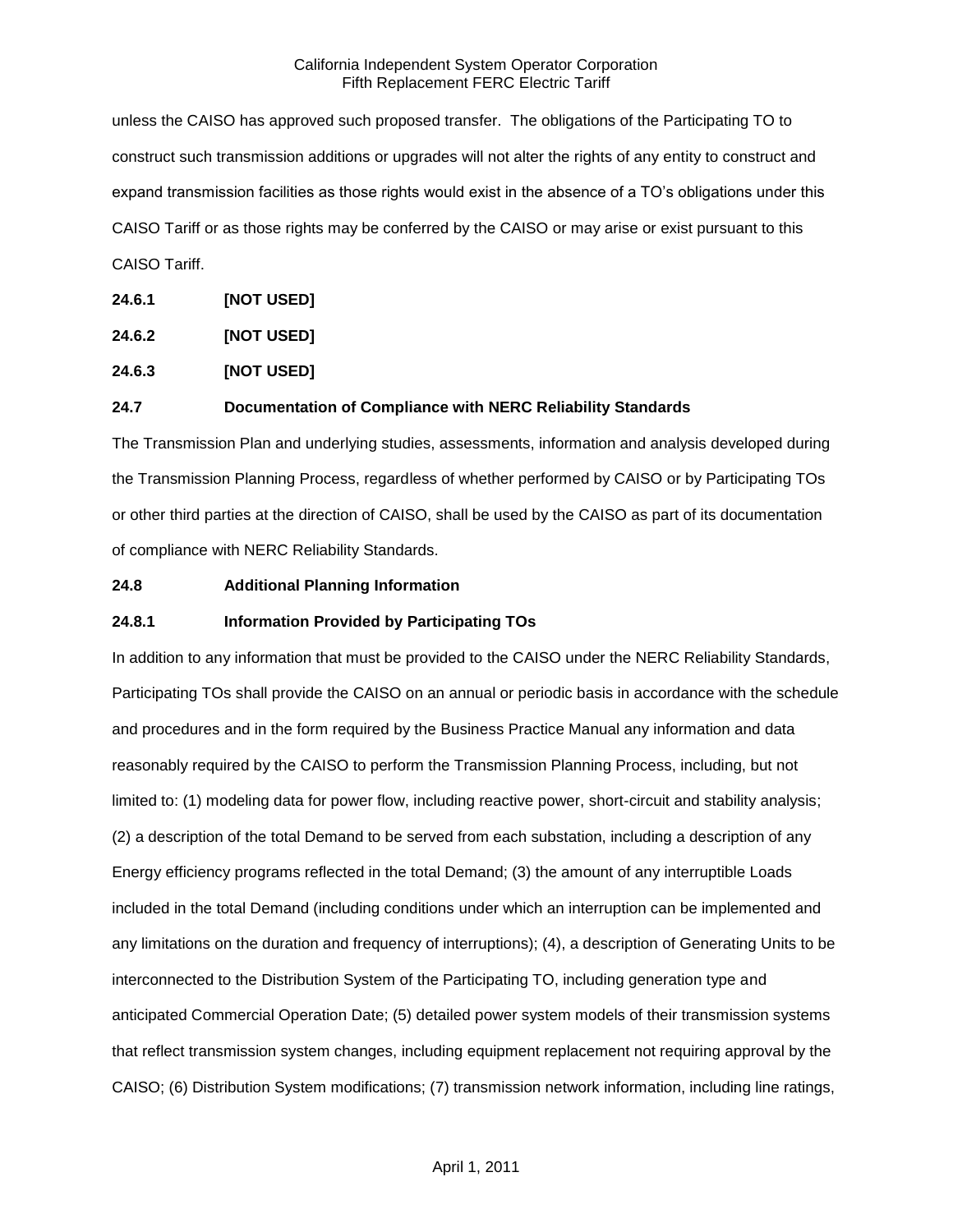line length, conductor sizes and lengths, substation equipment ratings, circuits on common towers and with common rights-of-ways and cross-overs, special protection schemes, and protection setting information; and (8) Contingency lists.

# **24.8.2 Information Provided by Participating Generators**

In addition to any information that must be provided to the CAISO under the NERC Reliability Standards, Participating Generators shall provide the CAISO on an annual or periodic basis in accordance with the schedule, procedures and in the form required by the Business Practice Manual any information and data reasonably required by the CAISO to perform the Transmission Planning Process, including, but not limited to: (1) modeling data for short-circuit and stability analysis and (2) data, such as term, and status of any environmental or land use permits or agreements the expiration of which may affect that the operation of the Generating Unit.

# **24.8.3 Information Requested from Load Serving Entities**

In addition to any information that must be provided to the CAISO under the NERC Reliability Standards, the CAISO shall solicit from Load Serving Entities through their Scheduling Coordinators information required by, or anticipated to be useful to, the CAISO in its performance of the Transmission Planning Process, including, but not limited to: (1) long-term resource plans; (2) existing long-term contracts for resources and transmission service outside the CAISO Balancing Authority Area; and (3) Demand Forecasts, including forecasted effect of Energy efficiency and Demand response programs.

# **24.8.4 Information from Planning Groups, BAAs and Regulators**

In accordance with Section 24.8 , the CAISO shall obtain or solicit from interconnected Balancing Authority Areas, regional and sub-regional planning groups within the WECC, the CPUC, the CEC, and Local Regulatory Authorities information required by, or anticipated to be useful to, the CAISO in its performance of the Transmission Planning Process, including, but not limited to: (1) long-term transmission system plans; (2) long-term resource plans; (3) generation interconnection process information; (4) Demand Forecasts; and (5) any other data necessary for the development of power flow, short-circuit, and stability cases over the planning horizon of the CAISO Transmission Planning Process.

#### **24.8.5 Obligation to Provide Updated Information**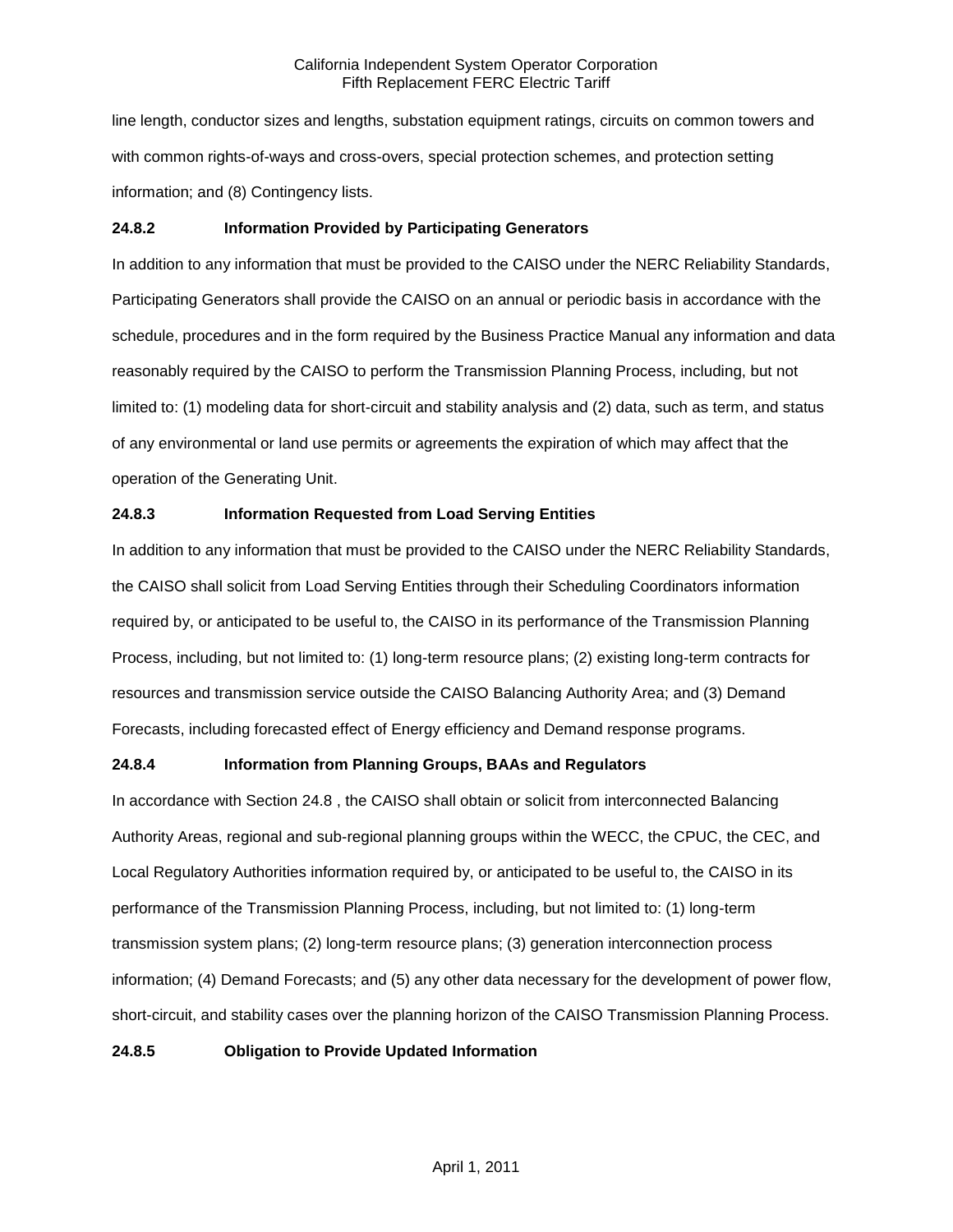If material changes to the information provided under Sections 24.8 occur during the annual Transmission Planning Process, the providers of the information must provide notice to the CAISO of the changes.

## **24.9 Participating TO Study Obligation**

The Participating TO constructing or expanding facilities will be directed by the CAISO to coordinate with the Project Sponsor or Participating TO(s) with PTO Service Territories in which the transmission upgrade or addition will be located, neighboring Balancing Authority Areas, as appropriate, and other Market Participants to perform any study or studies necessary, including a Facility Study, to determine the appropriate facilities to be constructed in accordance with the CAISO Transmission Planning Process and the terms set forth in the TO Tariff.

#### **24.10 Operational Review**

The CAISO will perform an operational review of all facilities studied as part of the CAISO Transmission Planning Process that are proposed to be connected to, or made part of, the CAISO Controlled Grid to ensure that the proposed facilities provide for acceptable Operational Flexibility and meet all its requirements for proper integration with the CAISO Controlled Grid. If the CAISO finds that such facilities do not provide for acceptable Operational Flexibility or do not adequately integrate with the CAISO Controlled Grid, the CAISO shall coordinate with the Project Sponsor and, if different, the Participating TO with the PTO Service Territory, or the operators of neighboring Balancing Authority Areas, if applicable, in which the facilities will be located to reassess and redesign the facilities required to be constructed. Transmission upgrades or additions that do not provide acceptable Operational Flexibility or do not adequately integrate with the CAISO Controlled Grid cannot be included in the CAISO Transmission Plan or approved by CAISO management or the CAISO Governing Board, as applicable.

- **24.10.1 [NOT USED]**
- **24.10.2 [NOT USED]**
- **24.10.3 [[NOT USED]**
- **24.10.4 [NOT USED]**
- **24.11 State and Local Approval and Property Rights**

# **24.11.1 PTO Requirement to Seek Necessary Approvals And Rights**

The Participating TO obligated to construct facilities under this Section 24 must make a good faith effort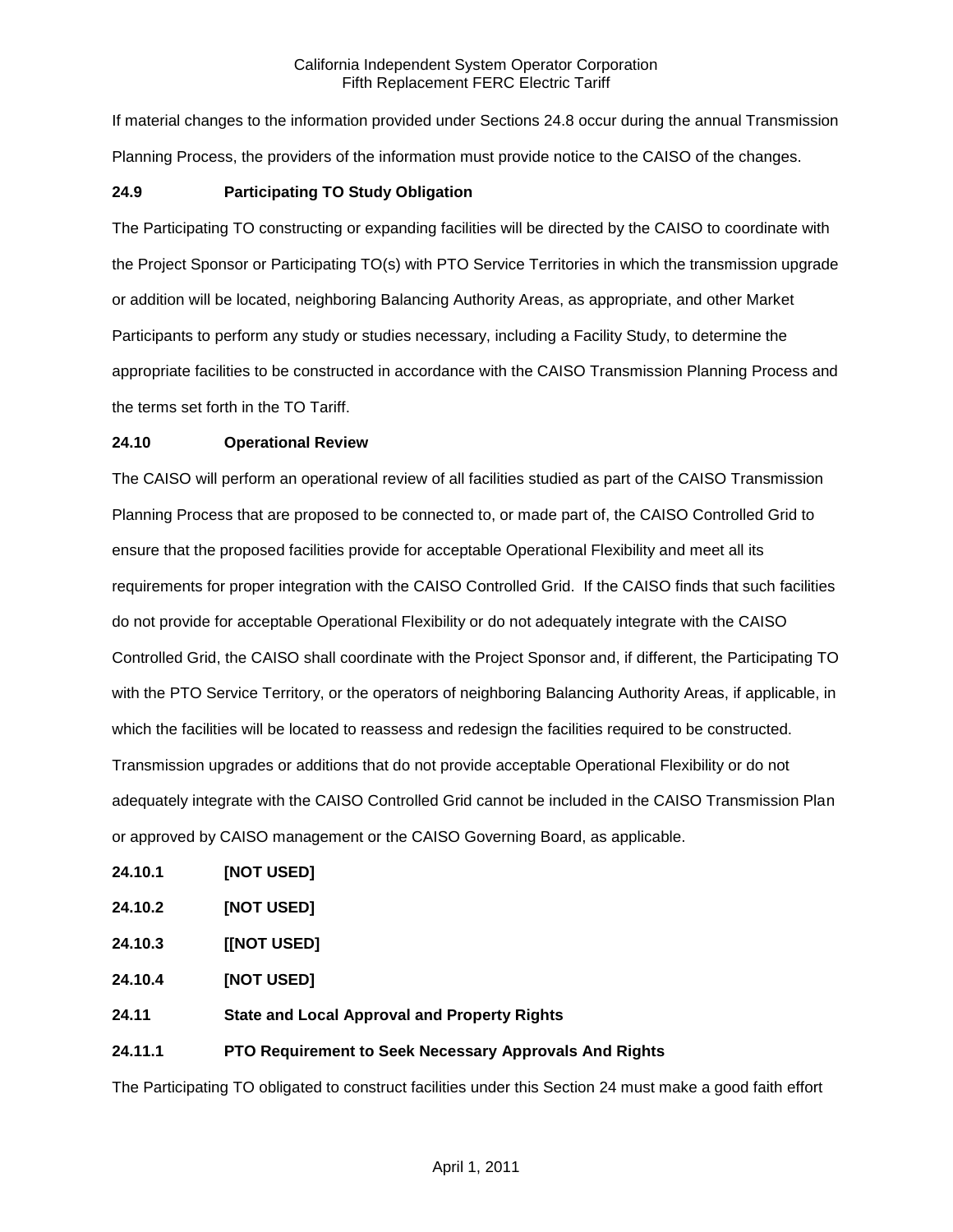to obtain all approvals and property rights under applicable federal, state and local laws that are necessary to complete the construction of the required transmission additions or upgrades. This obligation includes the Participating TO's use of eminent domain authority, where provided by state law.

# **24.11.2 Consequences Of PTO Inability To Obtain Approvals And Rights**

If the Participating TO cannot secure any such necessary approvals or property rights and consequently is unable to construct a transmission addition or upgrade found to be needed, it shall promptly notify the CAISO and shall comply with its obligations under the TO Tariff to convene a technical meeting to evaluate alternative proposals. The CAISO shall take such action as it reasonably considers appropriate, in coordination with the Participating TO and other affected Market Participants, to facilitate the development and evaluation of alternative proposals including, where possible, conferring on a third party the right to build the transmission addition or upgrade.

# **24.11.3 Conferral Of Right To Build Facilities On Third Party**

Where the conditions of Section 24.11.2 have been satisfied and it is possible for a third party to obtain all approvals and property rights under applicable federal, state and local laws that are necessary to complete the construction of transmission additions or upgrades required to be constructed in accordance with this CAISO Tariff (including the use of eminent domain authority, where provided by state law), the CAISO may confer on a third party the right to build the transmission addition or upgrade, which third party shall, if applicable, enter into the Transmission Control Agreement in relation to such transmission addition or upgrade.

# **24.12 WECC and Regional Coordination**

The Project Sponsor will have responsibility for completing any applicable WECC requirements and rating study requirements to ensure that a proposed transmission addition or upgrade meets regional planning requirements. The Project Sponsor may request the Participating TO to perform this coordination on behalf of the Project Sponsor at the Project Sponsor's expense.

# **24.13 Regional and Sub-Regional Planning Process**

The CAISO will be a member of the WECC and other applicable regional or sub-regional organizations and participate in WECC's operation and planning committees, and in other applicable regional and subregional coordinated planning processes.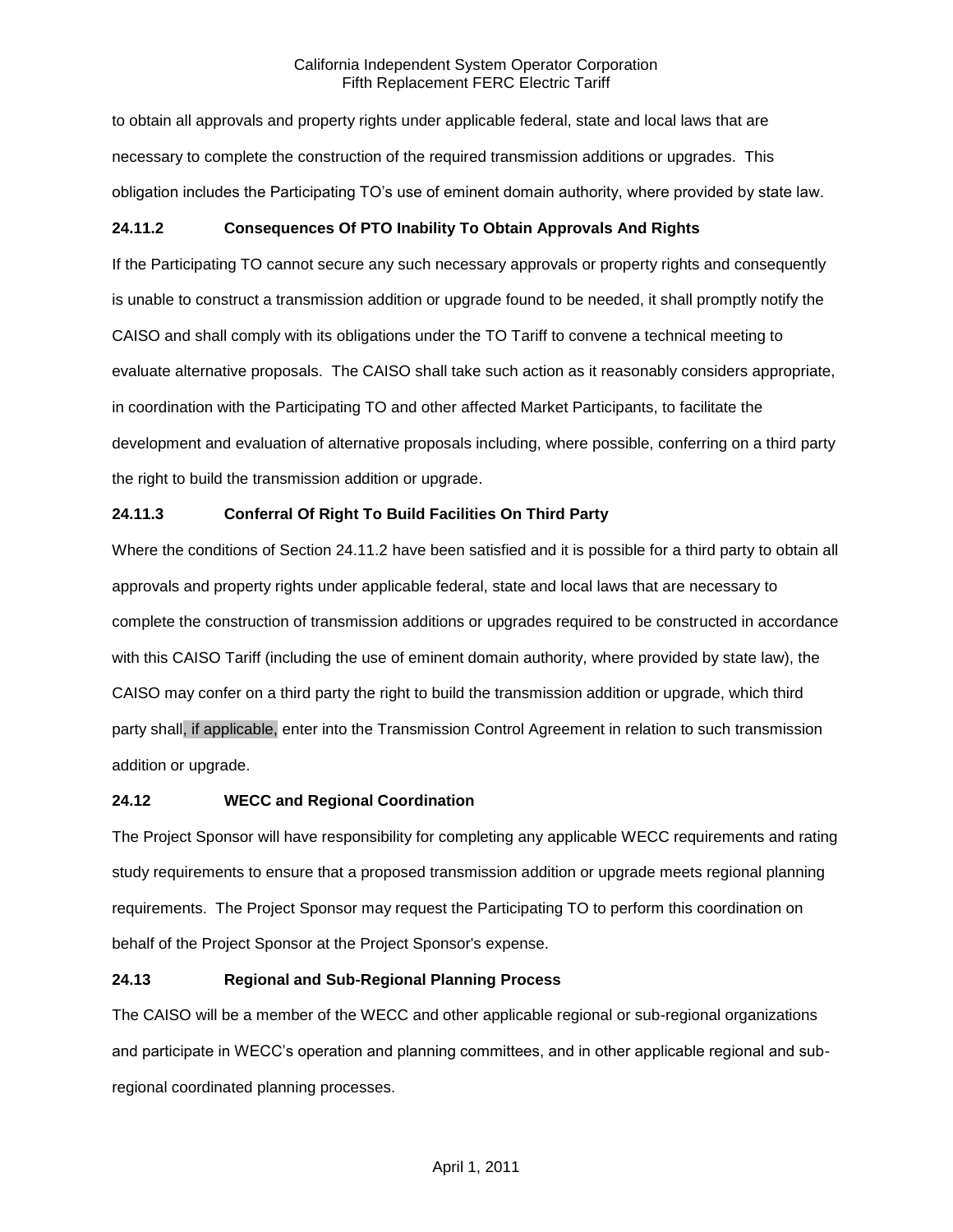# **24.13.1 Scope of Regional or Sub-Regional Planning Participation**

The CAISO will collaborate with adjacent transmission providers and existing sub-regional planning organizations through existing processes. This collaboration involves a reciprocal exchange of information, to the maximum extent possible and subject to applicable confidentiality restrictions, in order to ensure the simultaneous feasibility of respective Transmission Plans, the identification of potential areas for increased efficiency, and the consistent use of common assumptions whenever possible. The details of the CAISO's participation in regional and sub-regional planning processes are set forth in the Business Practice Manual. At a minimum, the CAISO shall be required to:

- (a) solicit the participation, whether through sub-regional planning groups or individually, of all interconnected Balancing Authority Areas in the development of the Unified Planning Assumptions and Study Plan and in reviewing the results of technical studies performed as part of the CAISO's Transmission Planning Process in order to:
	- (i) coordinate, to the maximum extent practicable, planning assumptions, data and methodologies utilized by the CAISO, regional and sub-regional planning groups or interconnected Balancing Authority Areas;
	- (ii) ensure transmission expansion plans of the CAISO, regional and subregional planning groups or interconnected Balancing Authority Areas are simultaneously feasible and seek to avoid duplication of facilities.
- (b) coordinate with regional and sub-regional planning groups regarding the entity to perform requests for Economic Planning Studies or other Congestion related studies;
- (c) transmit to applicable regional and sub-regional planning groups or interconnected Balancing Authority Areas information on technical studies performed as part of the CAISO Transmission Planning Process;
- (d) post on the CAISO Website links to the planning activities of applicable regional and sub-regional planning groups or interconnected Balancing Authority Areas.

## **24.13.2 Limitation on Regional Activities**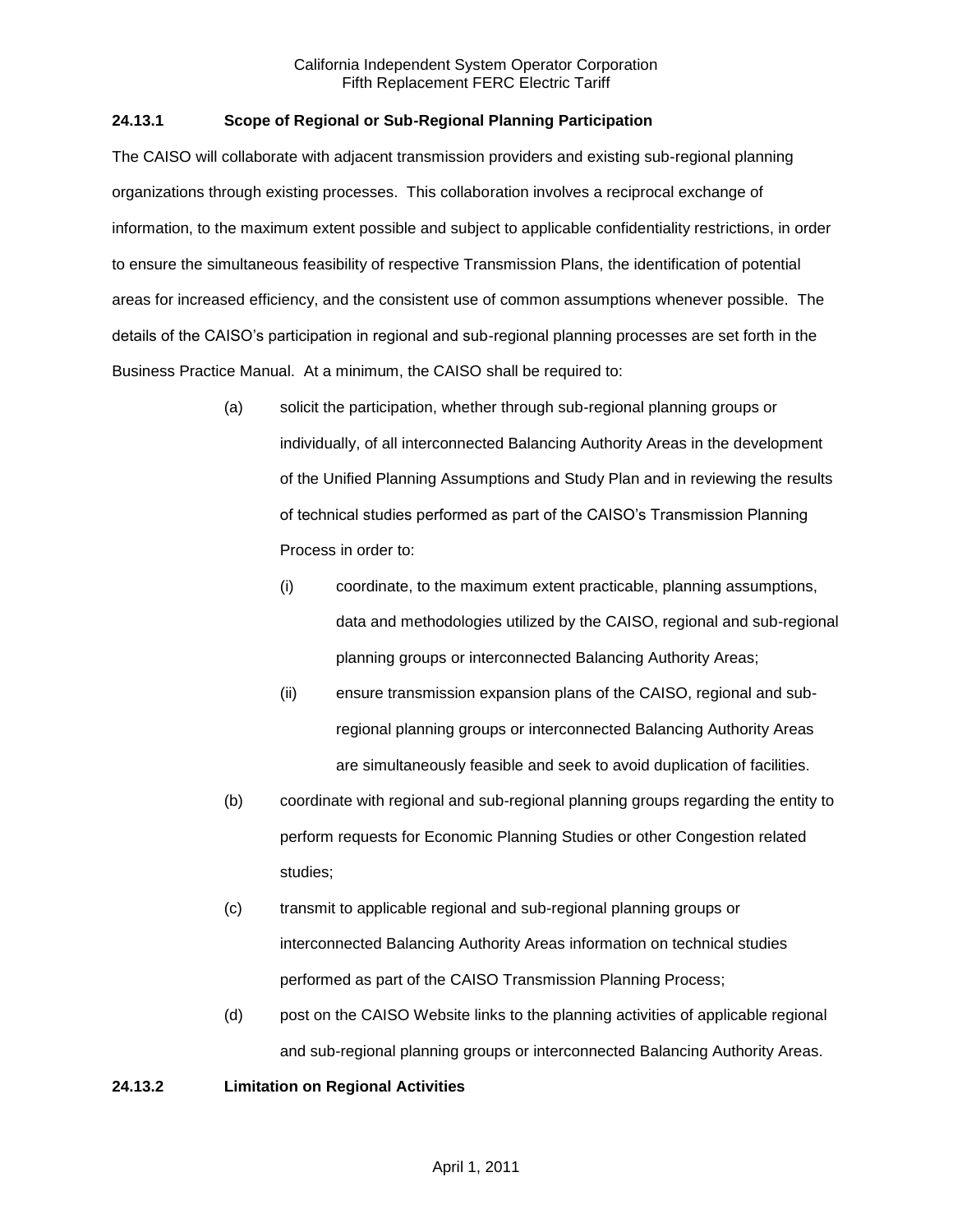Neither the CAISO nor any Participating TO nor any Market Participant shall take any position before the WECC or a regional organization that is inconsistent with a binding decision reached through an arbitration proceeding pursuant to Section 13, in which the Participating TO or Market Participant voluntarily participated.

## **24.14 Cost Responsibility for Transmission Additions or Upgrades**

Cost responsibility for transmission additions or upgrades constructed pursuant to this Section 24 (including the responsibility for any costs incurred under Section 24.11) shall be determined as follows:

## **24.14.1 Project Sponsor Commitment to Pay Full Cost**

Where a Project Sponsor commits to pay the full cost of a transmission addition or upgrade as set forth in subsection (2) of Section 24.4.6.1, the full costs shall be borne by the Project Sponsor.

# **24.14.2 Cost of Needed Addition or Upgrade to be Borne by PTO**

Where the need for a transmission addition or upgrade is determined by the CAISO, the cost of the transmission addition or upgrade shall be borne by the Participating TO that will be the owner of the transmission addition or upgrade and shall be reflected in its Transmission Revenue Requirement.

# **24.14.3 CRR Entitlement for Project Sponsors Not Recovering Costs**

Provided that the CAISO has Operational Control of the Merchant Transmission Facility, a Project Sponsor that does not recover the investment cost under a FERC-approved rate through the Access Charge or a reimbursement or direct payment from a Participating TO shall be entitled to receive Merchant CRRs as provided in Section 36.11. The full amount of capacity added to the system by such transmission upgrades or additions will be as determined through the regional reliability council process of the Western Electricity Coordinating Council or its successor.

#### **24.14.3.1 Western Path 15**

Pursuant to its Project Sponsor status as specified in Section 4.3.1.3, consistent with FERC's findings in Docket Nos. EL04-133-001, ER04-1198-000, and ER04-1198-001, issued on May 16, 2006 (115 FERC ¶ 61,178), Western Path 15 shall receive compensation associated with transmission usage rights modeled for Western Path 15. In the event that Western Path 15 has an approved rate schedule that returns excess revenue from any compensation obtained from the CAISO associated with the transmission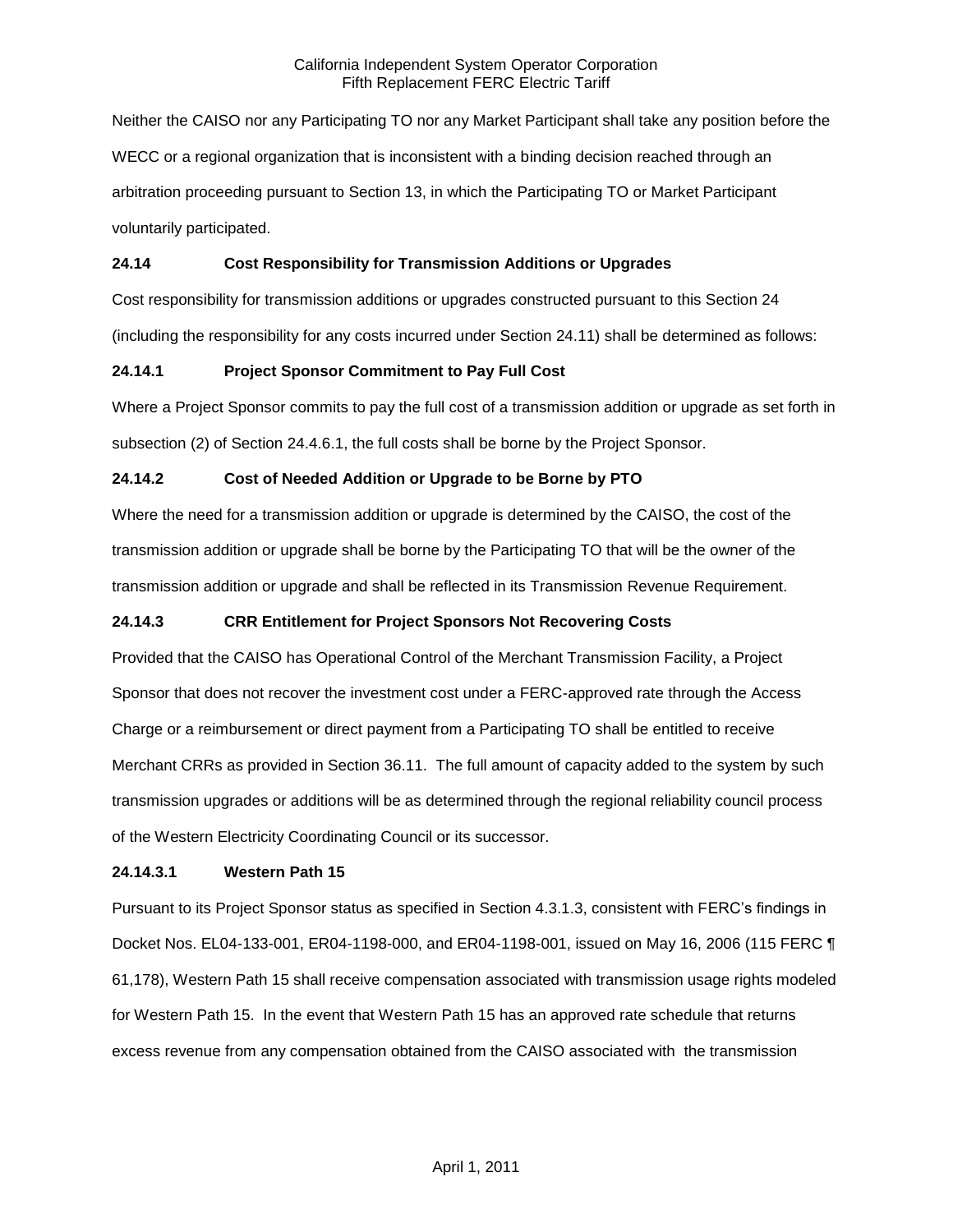usage rights for Western Path 15, such revenue shall be returned to the CAISO through a procedure established by the CAISO and the Western Area Power Administration for that purpose.

# **24.14.3.2 FPL Energy, LLC**

Pursuant to its Project Sponsor status, consistent with FERC's findings in Docket No. ER03-407, issued on June 15, 2006 (115 FERC ¶ 61, 329), FPL Energy, LLC shall receive Merchant CRRs associated with transmission usage rights modeled for the Blythe Path 59 upgrade, such Merchant CRRs to be in effect for a period of thirty (30) years, or the pre-specified intended life of the Merchant Transmission Facility, whichever is less, from the date Blythe Path 59 was energized. For the purpose of allocating Merchant CRRs to FPL Energy, LLC over the Blythe Path 59 upgrade, the allocation of CRR Options in the import (east to west, from the Blythe Scheduling Point to the 230 kV side of the 161 kV to 230 kV transformer at the Eagle Mountain substation) as well as of CRR Options in the export (west to east) direction will be based on 57.1 percent of the total upgrade (96 MW out of the 168 MW), which is FPL Energy, LLC's share of the total upgrade as approved by FERC in the letter order issued by FERC on June 15, 2006 in Docket No. ER03-407 (115 FERC ¶ 61,329).

#### **24.14.4 Treatment Of New High Voltage Facilities Costs In HVAC**

Once a New Participating TO has executed the Transmission Control Agreement and it has become effective, the cost for New High Voltage Facilities for all Participating TOs shall be included in the CAISO Grid-wide component of the High Voltage Access Charge in accordance with Schedule 3 of Appendix F, unless and with respect to Western Path 15 only, cost recovery is provided in Section 24.14.3. The Participating TO who is supporting the cost of the New High Voltage Facility shall include such costs in its High Voltage Transmission Revenue Requirement, regardless of which TAC Area the facility is geographically located.

#### **24.15 Ownership of and Charges for Expansion Facilities**

#### **24.15.1 Transmission Additions and Upgrades under TCA**

All transmission additions and upgrades constructed by Participating TOs in accordance with this Section 24 that form part of the CAISO Controlled Grid shall be operated and maintained by a Participating TO in accordance with the Transmission Control Agreement. Where such transmission additions and upgrades are jointly developed by Participating TOs and non-Participating TOs, nothing herein shall be construed to